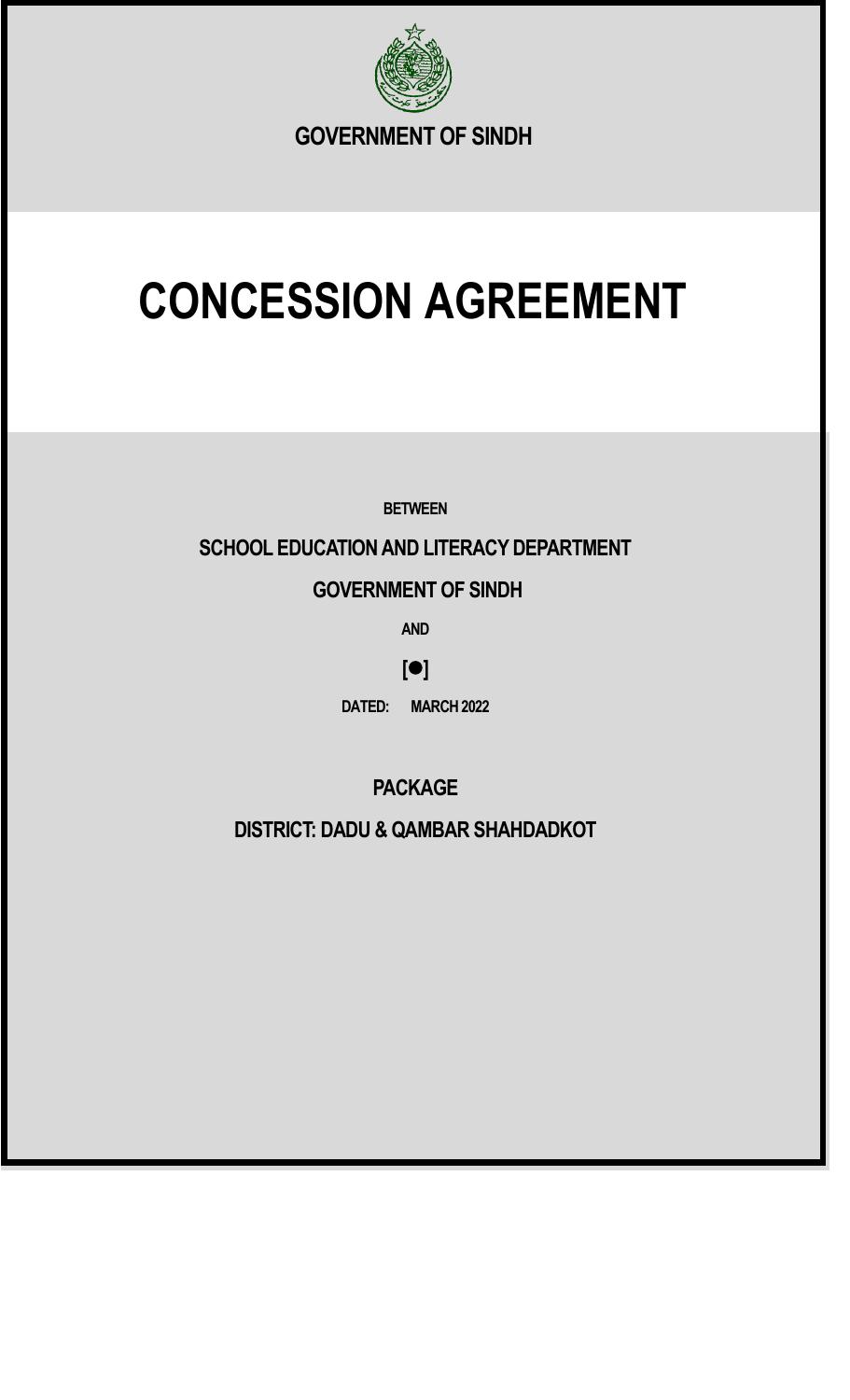## **TABLE OF CONTENTS**

| 1            |                     |                                                                          |  |  |  |  |  |
|--------------|---------------------|--------------------------------------------------------------------------|--|--|--|--|--|
| $\mathbf{2}$ |                     |                                                                          |  |  |  |  |  |
| 3            |                     |                                                                          |  |  |  |  |  |
| 4            |                     |                                                                          |  |  |  |  |  |
| 5            |                     |                                                                          |  |  |  |  |  |
| 6            |                     |                                                                          |  |  |  |  |  |
| 7            |                     |                                                                          |  |  |  |  |  |
| 8            |                     |                                                                          |  |  |  |  |  |
| 9            |                     |                                                                          |  |  |  |  |  |
| 10           |                     |                                                                          |  |  |  |  |  |
| 11           |                     |                                                                          |  |  |  |  |  |
| 12           |                     |                                                                          |  |  |  |  |  |
| 13           |                     |                                                                          |  |  |  |  |  |
| 14           |                     |                                                                          |  |  |  |  |  |
| 15           |                     |                                                                          |  |  |  |  |  |
| 16           |                     |                                                                          |  |  |  |  |  |
| 17           |                     |                                                                          |  |  |  |  |  |
| 18           |                     |                                                                          |  |  |  |  |  |
| 19           |                     |                                                                          |  |  |  |  |  |
| 20           |                     |                                                                          |  |  |  |  |  |
|              | $ANNEX - I$         |                                                                          |  |  |  |  |  |
|              | $ANNEX - II$        |                                                                          |  |  |  |  |  |
|              | <b>ANNEX - III</b>  |                                                                          |  |  |  |  |  |
|              | $ANNEX - IV$        |                                                                          |  |  |  |  |  |
|              | $ANNEX - V$         | 69<br><b>REPORTING FORMS.</b>                                            |  |  |  |  |  |
|              | ANNEX – VI          | TERMS OF REFERENCE FOR THE INDEPENDENT EXPERT AND INDEPENDENT AUDITOR 70 |  |  |  |  |  |
|              | <b>ANNEX – VII</b>  |                                                                          |  |  |  |  |  |
|              | <b>ANNEX – VIII</b> |                                                                          |  |  |  |  |  |
|              | $ANNEX - IX$        |                                                                          |  |  |  |  |  |
|              | $ANNEX - X$         |                                                                          |  |  |  |  |  |
|              | $ANNEX - XI$        |                                                                          |  |  |  |  |  |
|              | <b>ANNEX - XII</b>  |                                                                          |  |  |  |  |  |
|              | ANNEX – XIII        |                                                                          |  |  |  |  |  |
|              | $ANNEX - XIV$       |                                                                          |  |  |  |  |  |
|              | $ANNEX - XV$        |                                                                          |  |  |  |  |  |
|              | ANNEX -XVI          |                                                                          |  |  |  |  |  |
|              | <b>ANNEX-XVII</b>   |                                                                          |  |  |  |  |  |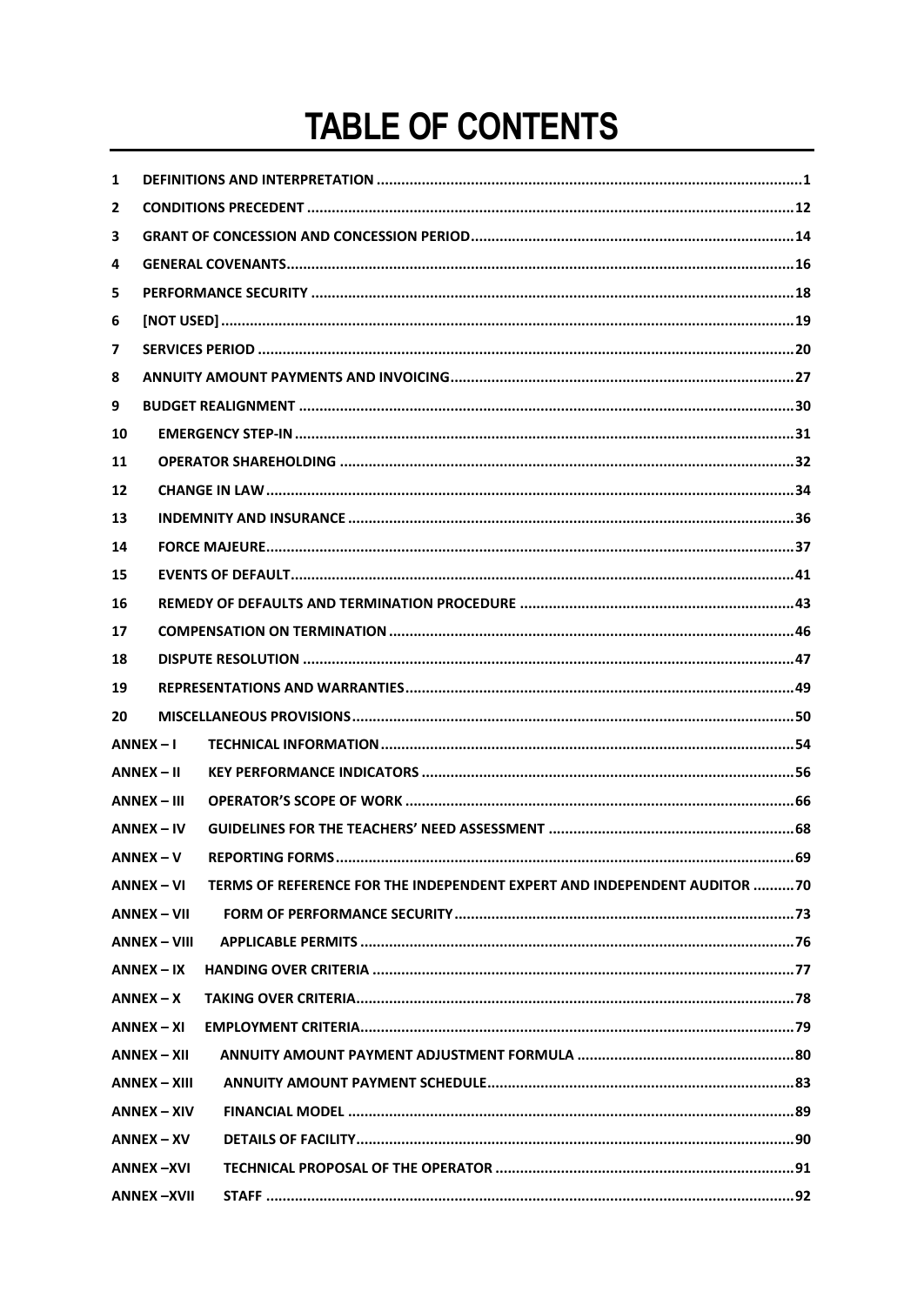### **CONCESSION AGREEMENT**

This **CONCESSION AGREEMENT** is made on [⚫] at Karachi, Pakistan:

#### BY & BETWEEN

**The Governor of Sindh through The School Education and Literacy Department, Government of Sindh**, acting through Secretary Education, Government of Sindh, (hereinafter referred to as the "Authority", which expression shall, where the context so permits, include its successors and permitted assigns),

AND

**[**⚫**],** having its registered office at **[**⚫**]**, Pakistan (hereinafter referred to as the "**Operator**", which expression shall include its successors-in-interest and permitted assigns),

(the Authority and the Operator shall collectively be referred to as the "**Parties**" and individually as a "**Party**").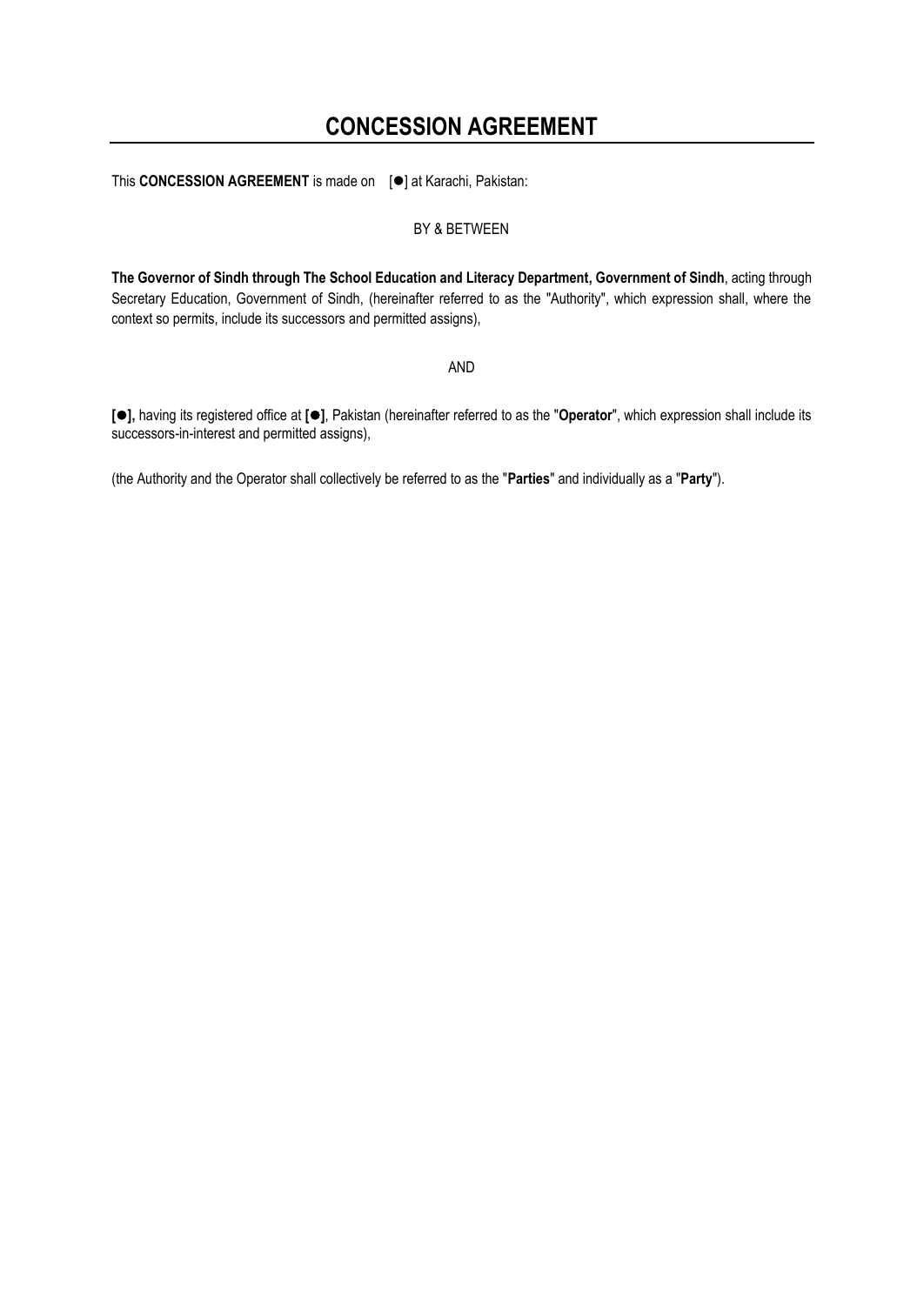- **A.** The GoS, acting through the Authority, is seeking to improve the quality of education in the province of Sindh by collaborating with the private sector and outsourcing the operation and management of certain public sector schools in the province of Sindh to the private sector under and pursuant to a management and services contract (the "**Project**").
- **B.** The Authority has decided to implement the Project by engaging the Operator for inter alia, managing and operating the Facility in accordance with the Operator's bid, and governed by the KPIs and Good Industry Practice, such that the Facility is equipped with appropriate facilities, infrastructure and other services that are generally required for their smooth operation.
- **C.** The Authority invited competitive bids for the Project by issuing an Invitation for Bids dated **[**⚫**]** via National Competitive Bidding (NCB) process as per Rule 15 (2) (b) of the Sindh Public Procurement Rules, 2010 (the "**Invitation for Bids**").
- **D.** Pursuant to the terms of the Invitation for Bids, the Operator/consortium submitted its bid for the Project subject to the terms of the Invitation for Bids (the "**Bid**"), which Bid has been accepted by the Authority.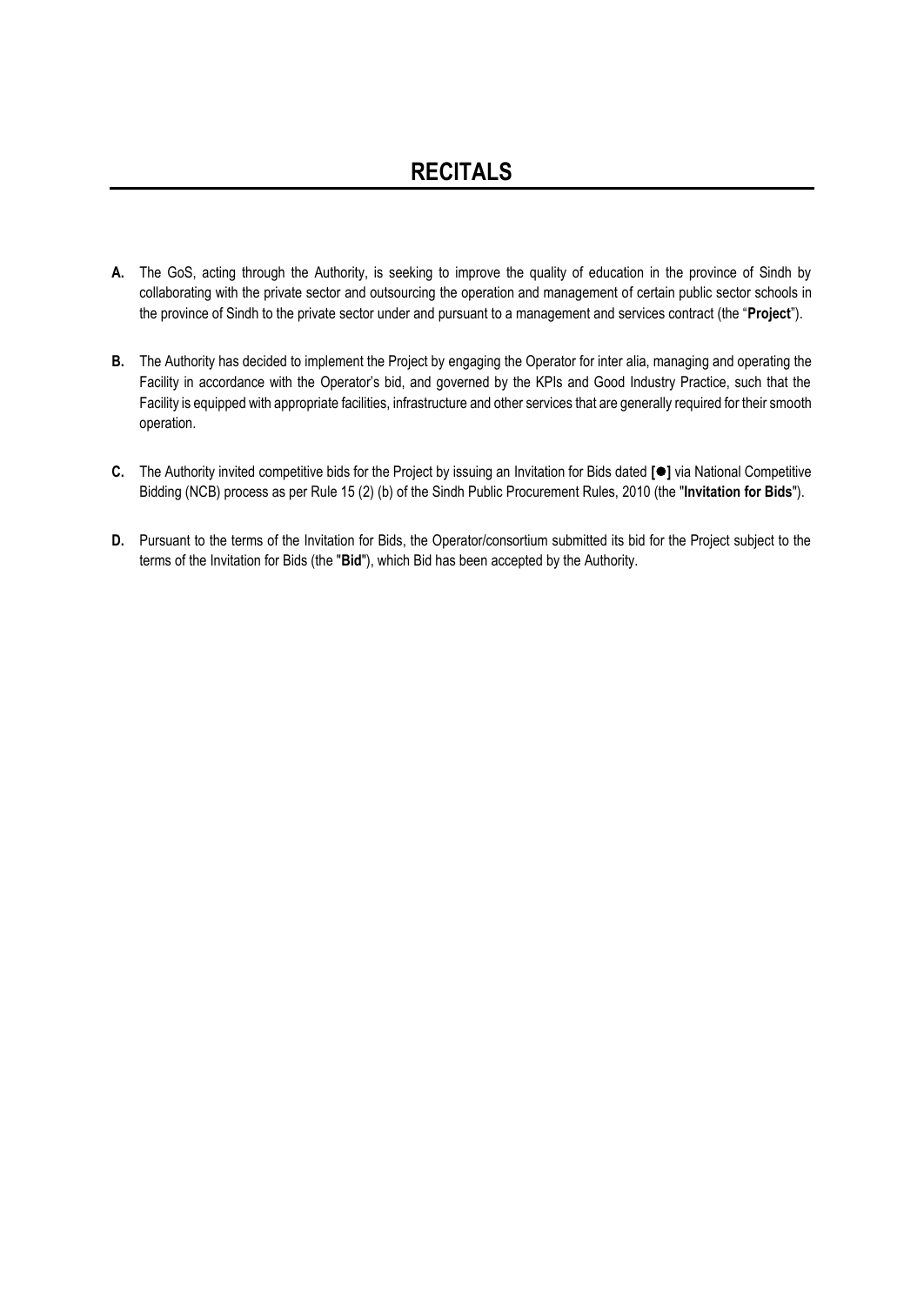**NOW THEREFORE**, in consideration of the premises and mutual covenants herein contained, the adequacy of which is hereby acknowledged and confirmed, the terms and conditions of this Agreement are set out below:

### <span id="page-4-0"></span>**1 DEFINITIONS AND INTERPRETATION**

### **1.1 DEFINITION**

1.1.1 **In this** Agreement, unless the context otherwise requires, the following terms shall have the following meanings:

"Academic Year" means the period starting from 1st July in a given year and ending on 30<sup>th</sup> April in the following year or as notified by the Authority.

"**Affected Party**" has the meaning given in Article 14.1.1.

"**Affiliate**" means, in relation to any Person, any other Person which, directly or indirectly, controls or is controlled by or is under common control with such Person. For purposes of this definition, "control" (including "controlled by" and "under common control with"), as used with respect to any Person, means the possession, directly or indirectly, of the power to direct or cause the direction of the management and policies of such Person, whether through the ownership of voting securities or by contract or otherwise.

"**Agreement**" or "Concession Agreement" means this agreement as of date hereof together with the Annexes hereto.

"**Agreement Year**" shall mean a period of twelve (12) consecutive months commencing on each consecutive anniversary of the Effective Date and ending as of the end of the day preceding the next anniversary of the Effective Date, except for the first Agreement Year which shall start on the Effective Date.

"**Annuity Amount Payments**" means the quarterly payments as per the costs of activities and/ or items for the achievements of the KPIs that the Authority shall make to the Operator on a quarterly basis in accordance with Article 8 of this Agreement.

"**Annuity Amount Payment Account Funding Date**" means:

- (a) in respect of the first (1st) Annuity Amount Payment Date, any date falling prior to the Effective Date;
- (b) in respect of each other Annuity Amount Payment Date, at least five (5) days prior to the each Annuity Amount Payment Date

"**Annuity Amount Payment Adjustment**" means, in relation to an Annuity Amount Payment Date, the adjustment (being an amount in Pakistani Rupees) to be made to the Annuity Amount Payment relating to such Annuity Amount Payment Date (excluding the first two Annuity Amount Payment Dates), as calculated through application of the Annuity Amount Payment Adjustment Formula in accordance with **ANNEX XII** and as set out in the Annuity Amount Payment Certificate.

"**Annuity Amount Payment Adjustment Events**" shall bear the meaning ascribed thereto in Article 8.2.2.

"**Annuity Amount Payment Certificate**" shall have the meaning ascribed thereto in Article 8.3.1.

"**Annuity Amount Payment Evaluation Date**" means: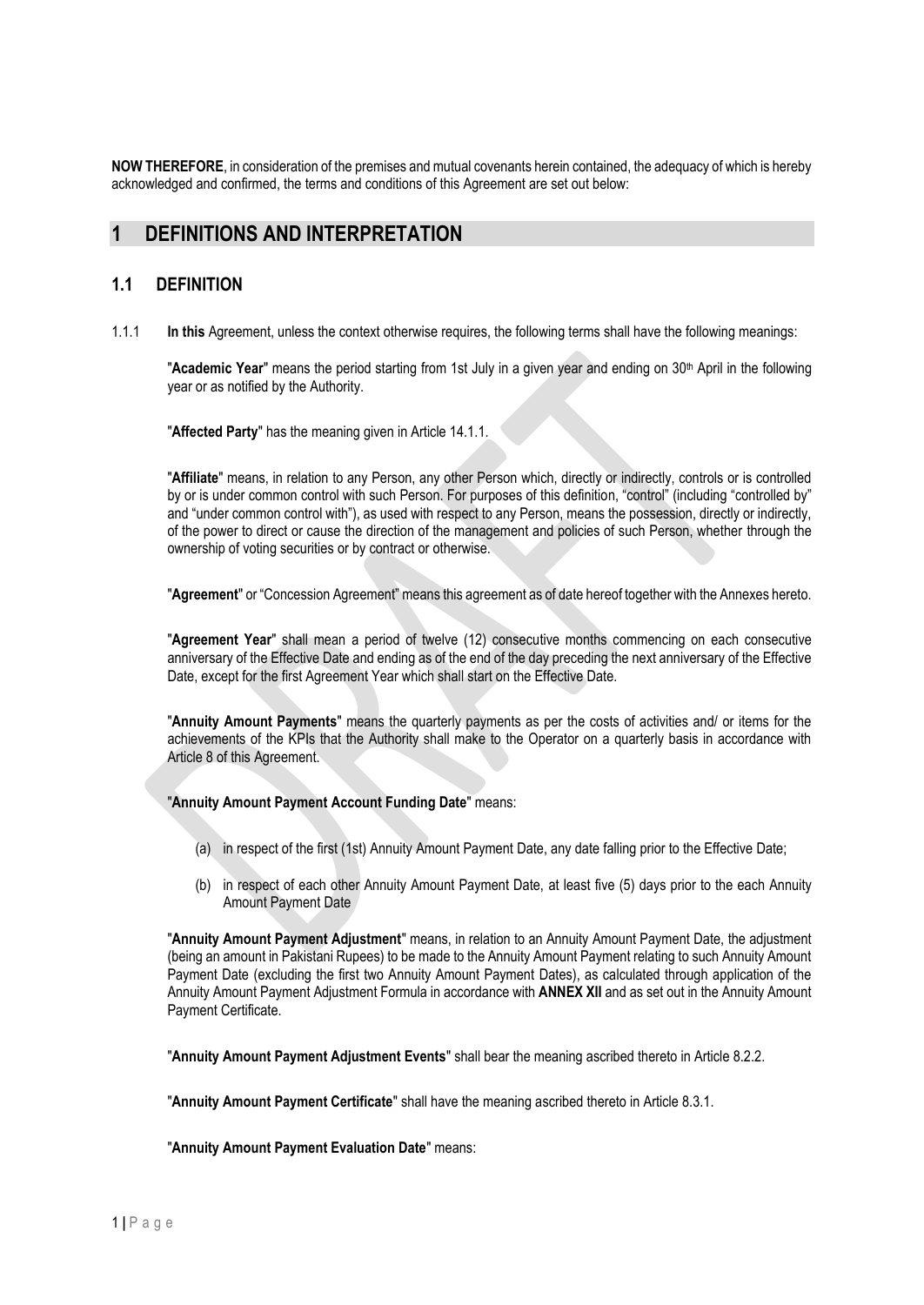- (a) in respect of the first (1st) Annuity Amount Payment Date, the Annuity Amount Payment Date;
- (b) in respect of each other Annuity Amount Payment Date, the date falling forty five days (45) days immediately prior to such Annuity Amount Payment Date.

#### "**Annuity Amount Payment Evaluation Period**" means:

- (a) in respect of the first Annuity Amount Payment Date, a period equal to zero (0) days;
- (b) in respect of each other Annuity Amount Payment Date, the period between the two (2) Annuity Amount Payment Evaluation Dates falling immediately prior to such Annuity Amount Payment Date.

"**Annuity Amount Payment Invoice**" shall have the meaning ascribed thereto in Article 8.4.2(a).

"**Annuity Amount Payment Adjustment Formula**" means the formula for adjusting each Annuity Amount Payment relating to an Annuity Amount Payment Date due to occurrence of Annuity Amount Payment Adjustment Events during the Annuity Amount Payment Evaluation Period relating to such Annuity Amount Payment Date, as set out in **ANNEX XII**.

"**Annuity Amount Payment Date**" means each such date on which the Annuity Amount Payments shall be paid by the Authority to the Operator, being the dates set out in the Annuity Amount Payment Schedule.

"**Annuity Amount Payment Schedule**" means the schedule, setting out the Annuity Amount Payment Dates, as per the yearly amount payments as set out in **ANNEX XIII,** and as per the costs stipulated in the Financial Model, **ANNEX XIV.**

"**Annuity Payment Account Funding Amount**" means, in respect of an Annuity Amount Payment Account Funding Date relating to an Annuity Amount Payment Date, an amount equal to that set out in the Annuity Amount Payment Certificate.

"**Applicable Laws**" means any laws, promulgated or brought into force and effect by the GoP, the GoS or any local government having jurisdiction over the Project, as well as rules, regulations, orders and notifications made pursuant to such laws, as well as, inter alia, judgments, decrees, injunctions, writs and orders of any Pakistan court, as may be applicable.

"**Applicable Permits**" means any permissions, clearances, concessions, authorizations, consents, licenses, permits, waiver, privileges, rulings, exemptions, no objections, resolutions, filings, orders, notarizations, lodgments or registrations or approvals of whatsoever nature that are required to be obtained from time to time in connection with the Project and for undertaking, performing or discharging the obligations contemplated by this Agreement in accordance with the Applicable Laws, including those set-out in **ANNEX-VIII**.

"**Arbitration**" has the meaning given in Article 18.1.2

"**Arbitration Act**" means the Pakistan Arbitration Act, 1940.

"**Arbitrator**" has the meaning given in Article 18.2.

"**Authority**" means the Government of Sindh of the Islamic Republic of Pakistan, represented by the Provincial School Education and Literacy Department, and its legal successors and assigns.

"**Authority Annuity Amount Payment Account**" means the account to be established by the Authority and notified to the Operator and the Independent Auditor as an Authority Condition Precedent.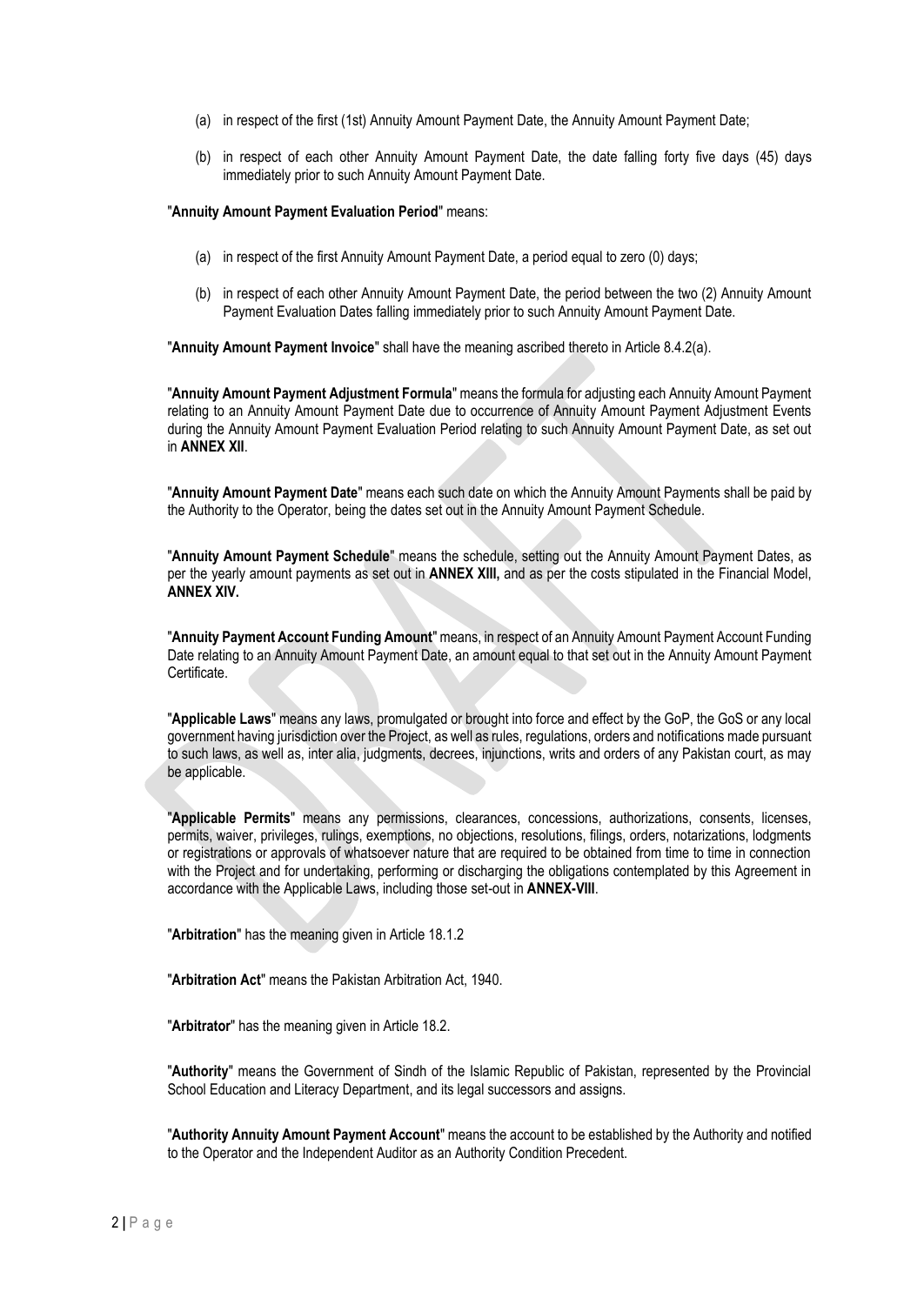"**Authority's Employees**" means the employees of the Authority handed over to the Operator pursuant to this Agreement, including any replacements thereof, which employees are to be managed by the Operator at the Facility.

"**Authority Event(s) of Default**" means any or all of the events that are listed at Article 15.2.

"**Award**" has the meaning given in Article 18.2.6.

"**Bid**" has the meaning given in Recital D.

"**Bid Due Date**" means **[**⚫**]** being the date on which the bidders were required to submit their bids for the Project in accordance with the Invitation for Bids.

"**Bid Price**" means an amount equal to **[**⚫**]/-** Pakistani Rupees (PKR).

"**Bid Security**" means the demand draft for an amount constituting one percent (1%) of the Bid Price submitted by the Consortium / Operator to the Authority along with the Bid, being an amount equal to Pakistani Rupees (PKR).

"**Change in Ownership And / Or Control**" means and includes any assignment, sale, financing, grant of security interest, transfer of interest or other transaction of any type of description, including by or through voting securities, asset transfer, contract, merger, acquisition, succession, dissolution, liquidation or otherwise, that results directly or indirectly in a change in possession of the power to direct or control, or cause the direction or control of the management of the Operator or a significant aspect of its business.

"**Change in Law**" means the occurrence of any of the following subsequent to the Bid Due Date:

- (a) the modification, amendment, variation, alteration or repeal of any existing Applicable Law; or
- (b) the coming into effect of any new Applicable Law;
- (c) changes in the interpretation, application or enforcement of any Applicable Law or judgment by any court / Government Authority;
- (d) the introduction of the requirement for the Operator to obtain any new Applicable Permits; or
- (e) the introduction of any Taxes;

Provided that Change in Law shall not include:

- (a) any statute that has been published in draft bill form or as a bill that has been placed before the legislature or that has been passed by the relevant legislature as a bill but has not come into effect prior to the date of this Agreement, which is not in the public domain;
- (b) a draft regulation or statutory instrument or delegated legislation that has been published prior to the date of this Agreement and which is in the public domain; or
- (c) any modification, amendment, variation, alteration or repeal of any existing Applicable Law related to the Taxes.

"**Collusive Practice**" means collusion between two or more parties for the purpose of bid rigging or simulating competition, in connection with the Bid and/ or the award of this Concession to the Operator.

"**Community Engagement Activities"** means activities to communicate the benefits of education and other services being provided by the Operator and the Authority to the community and the process of building ongoing and permanent relationships for the purpose of achieving a collaborative and collective vision for the Authority's strategy to improve the standard of education in the province of Sindh. Such activities shall include limited local media campaigns and community drop in sessions.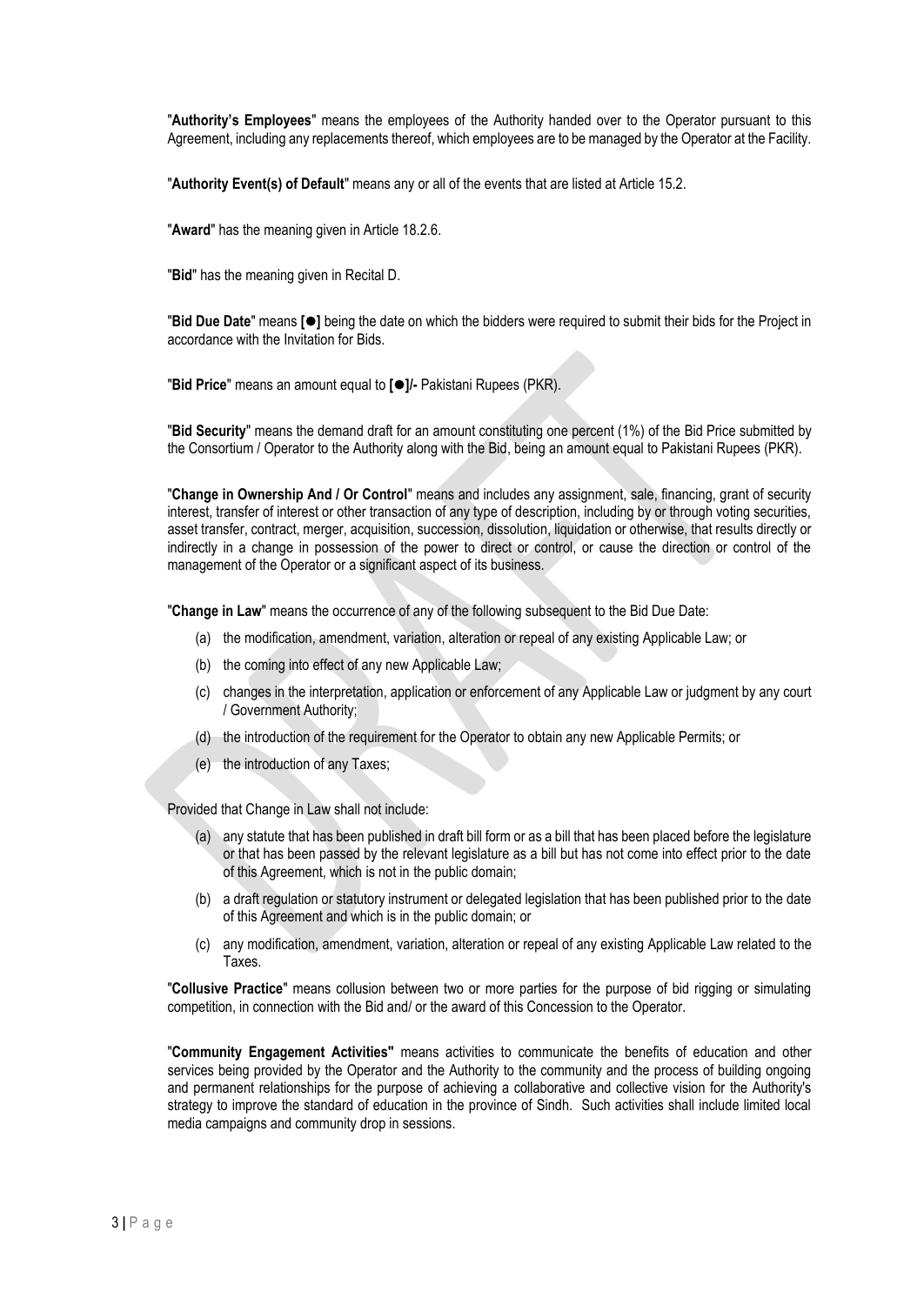"**Concession**" means all of the rights granted by the Authority to the Operator in terms of this Agreement for implementing the Project and providing the Services to the Authority.

"**Concession Period**" means the period of the Concession specified in Article 3.2.1.

"**Conditions Precedent**" means the obligations of the Authority and the Operator that are set out at Article 2.

"**Consortium**" mean a Bidder comprised of a group of two or more registered organizations formed to submit a Bid and, if applicable, to carry out the Concession.

"**Consortium Member**" each member of the Consortium in all matters connected with the eligibility and tendering process including but not limited to the submission of the invitation of bids.

"**Control**" with respect to a Person, means the ownership, directly or indirectly, of more than 50% (fifty per cent) of the voting shares of such Person; or the power to direct the management and policies of such Person by operation of law, contract or otherwise.

"**Corrupt Practice**" means the offering, giving, receiving or soliciting, directly or indirectly, of anything of value to influence improperly the actions of another party.

"**Day**" means a 24 (Twenty Four) hour period beginning and ending at 12:00 midnight Pakistan Standard Time.

"**Dispute**" has the meaning given in Article 18.

"**District Support Team**" means a committee as notified by the Authority/ Government of Sindh (GoS) from time to time.

"**Effective Date**" means the date notified by the Independent Expert and Independent Auditors jointly being the date on which the Conditions Precedent are fulfilled, deferred or waived.

"**Emergency**" means a condition or situation that requires intervention by the Authority to prevent harm, damage, danger or public unrest, or to maintain safe, adequate and continuous services, at the Facility.

"**Employment Criteria**" means the criteria on which the Employees, both Operator's and Authority's, will perform their duties, as set forth in **ANNEX XI** hereto.

"**Event of Default Remedy Period**" has the meaning given in Article 16.2.1.

"**Event of Default**" means an Operator Event of Default or an Authority Event of Default or both as the context may admit or require.

"**Expert**" means anybody or organization of repute with recognized technical/ professional expertise in respect of any field, matter or subject relevant for the purpose of this Agreement.

"**Expiry Date**" means the last day of the Services Period.

"**Facility**" means the schools in the District Package **[**⚫**]**,**[**⚫**]** the USAID Construction Schools, and the Grouped School(s) being as set out below in table and as set out in detail in **ANNEX XV**.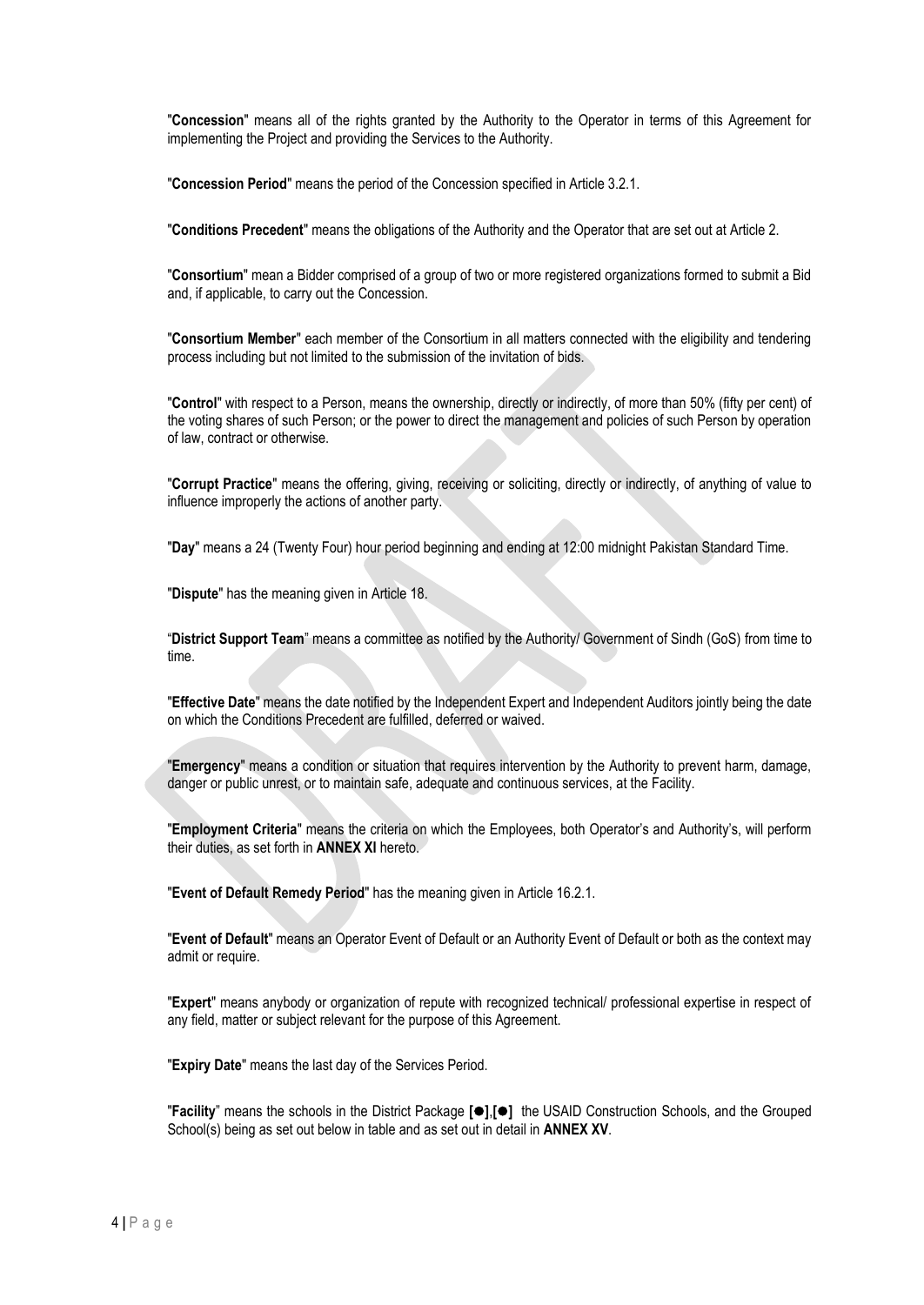| <b>Package # District</b>     |                                 |                |                             |                   |                                                                                                |  |  |  |
|-------------------------------|---------------------------------|----------------|-----------------------------|-------------------|------------------------------------------------------------------------------------------------|--|--|--|
| Group<br>School<br><u>No.</u> | <b>SBEP Construction School</b> |                |                             | Grouped School(s) |                                                                                                |  |  |  |
|                               | <b>USAID</b><br><b>School</b>   | Reconstruction | <b>SEMIS</b><br><b>CODE</b> | <b>Taluka</b>     |                                                                                                |  |  |  |
| 1.                            |                                 |                |                             |                   | 1.<br>SEMIS Code:                                                                              |  |  |  |
| $\overline{2}$ .              |                                 |                |                             |                   | $\overline{1}$ .<br><b>SEMIS Code:</b><br>2.<br><b>SEMIS Code:</b><br>3.<br><b>SEMIS Code:</b> |  |  |  |
| 3.                            |                                 |                |                             |                   |                                                                                                |  |  |  |
| 4.                            |                                 |                |                             |                   |                                                                                                |  |  |  |

"**Financial Bid**" means the financial bid submitted by the Operator at the time of the bidding process and any subsequent revisions as permitted under the law, if any.

**"Financial Model"** means the cost of the activities and/or items estimated on yearly basis for a period of ten years based on strategies and strengths as listed in the Technical Proposal of the Operator and for the fulfillment of the methodologies set to achieve the KPI`s as listed in this Concession Agreement, as set out in detail in **ANNEXXIV.**

"**Financial Year**" means the financial year of the Authority.

"**First Year Payable Annuity Amount Payment**" means the amount payable for the first year in accordance with the Annexure XIII.

"**Force Majeure Event**" has the meaning given in Article 14.1.1.

"**Force Majeure Notice**" has the meaning given in Article 14.2.1.

"**Force Majeure Period**" means the period commencing from, subject to Article 14.2, the date of occurrence of a Force Majeure Event and ending on the earlier of: (a) the date on which the Affected Party resumes or should have resumed such of its obligations the performance of which it was excused in terms of Article 14; or (b) the Termination Date of the Agreement; as applicable.

"**Fraudulent Practice**" means any action or omission, including misrepresentation, that knowingly or recklessly misleads, or attempts to mislead, a party to obtain a financial or other benefit or to avoid an obligation.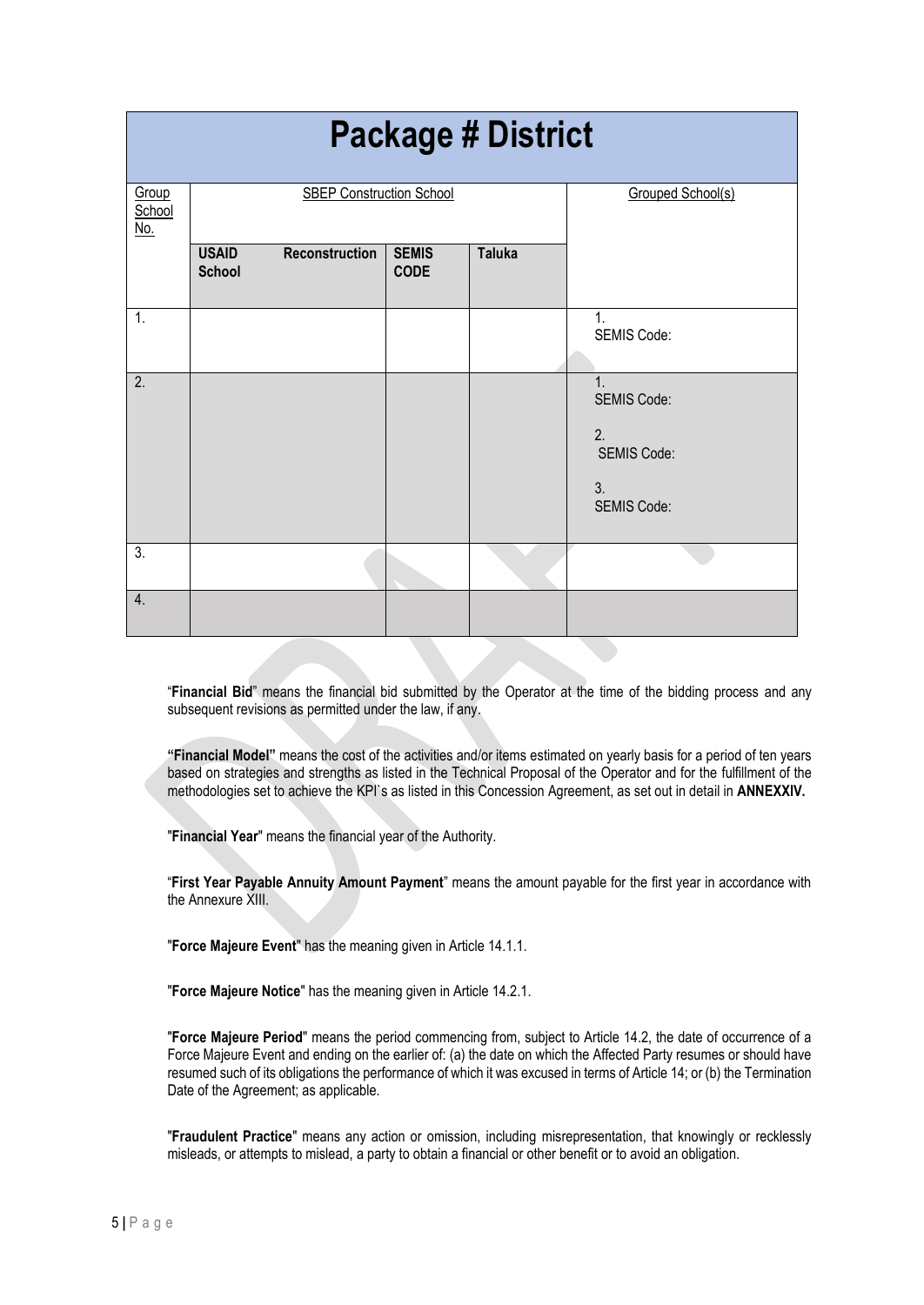"**Fundamental Change in Law**" means any Change in Law that is not a Qualifying Change of Law and that:

- (a) renders unenforceable, illegal, invalid or void any material right or material obligation of the Operator under this Agreement; or
- (b) results in the Operator being deprived of the whole or a substantial part of the benefit of this Agreement; or
- (c) has a Material Adverse Effect on the Operator.

"**Good Industry Practice**" means the exercise of that degree of skill, diligence and prudence, and those practices, methods, specifications and standards of teaching, management, safety and performance, as may change from time to time and which would reasonably and ordinarily be expected to be used by a skilled and experienced manager or operator engaged in the operations and management of schools and Facility of the type and size similar to the Project.

"**GoP**" means the Government of Pakistan.

"**GoS**" means the Government of Sindh, Pakistan.

"**Government Authority**" means the GoP, the GoS, any local government or any other ministry, governmental department, commission, board, body, bureau, agency, authority, instrumentality, inspectorate, statutory corporation or body corporate over which the GoP or the GoS exercises control, court or other judicial or administrative body or official or Person, having jurisdiction over the Operator, the Facility, the Project or any portion thereof and the performance of obligations and exercise of rights of the Parties in accordance with the terms of the Agreement.

**"Group-of-Schools"** means a group of schools comprising of SBEP Construction School along with one or more Grouped Schools, if any.

**"Handing Over"** means handing-over the Facility to Operator in accordance with the Handing-over Criteria.

"**Handing over Criteria**" means the criteria for handing-over of the Facility by the Authority to the Operator in accordance with this Agreement, as set out in **ANNEX IX**.

"**Independent Auditor**" shall be an independent third party Expert jointly appointed by the Parties in accordance with Article 7.1.1 read with **ANNEX-VI**, who shall have the duties and functions stated in this Agreement.

"**Independent Expert**" shall be an independent third party Expert jointly appointed by the Parties in accordance with Article 7.1.3 read with **ANNEX-VI**, who shall have the duties and functions stated in this Agreement.

"**Invitation for Bids**" has the meaning given in Recital C.

**"Key Staff"** is member staff to be recruited by the Operator in accordance with the Invitation for Bid. The Key Staff members shall be Project Director, Compliance Manager, Executive District Coordinator, Education Expert, and Finance Expert.

"**KPIs**" means the Key Performance Indicators regarding the Operator's performance of Services under this Agreement, as set out in **ANNEX II**.

"**Lapse of Consent**" means any Applicable Permit: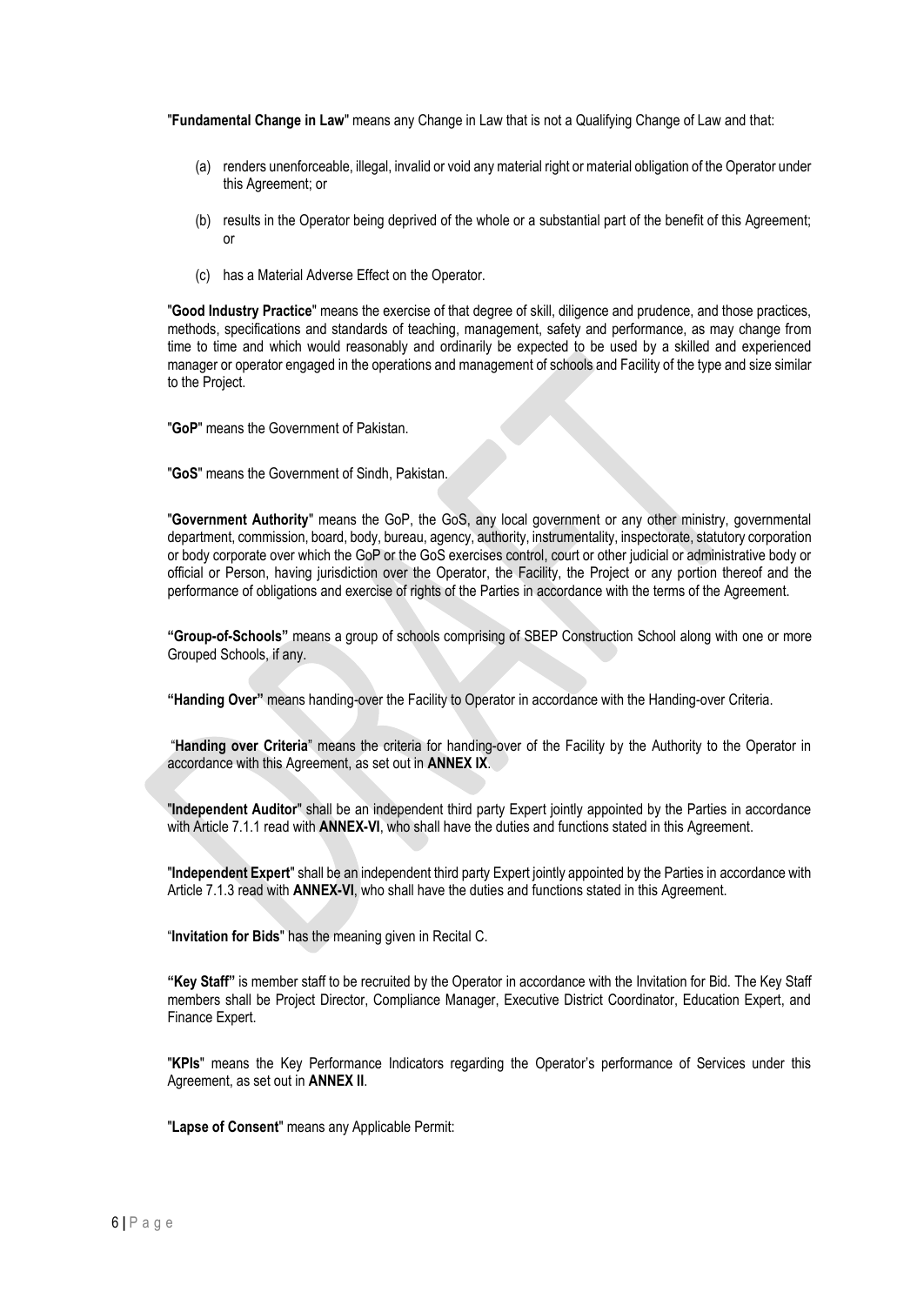- (a) ceasing to remain in full force and effect and not being renewed or replaced within the time period prescribed by the Applicable Laws for the renewal or replacement of such Applicable Permit or, where a time period is not prescribed by the Applicable Laws, within 60 (Sixty) Days of such Applicable Permit ceasing to be in full force and effect; or
- (b) not being issued upon application having been properly and timely made and diligently pursued within the time period prescribed by the Applicable Laws or where a time period is not prescribed by the Applicable Laws, within 60 (Sixty) Days of proper application being made for such Applicable Permit; or
- (c) being made subject, upon renewal, or otherwise, to any terms or conditions that materially and adversely affect the Operator's ability to perform its obligations under this Agreement.

"**Long-stop Date**" means the date of expiration of 90 (Ninety) Days from the date of execution of this Agreement, or extended up to a maximum of 180 (One Hundred and Eighty) Days, as mutually agreed by both Parties.

"**Management Fee**" Management fee is the cost charged by the Operator for providing its services to the Authority for managing the Project. The Management Fee shall also include the remuneration of Key Staff , except salary of the Compliance Manager hired by the Operator engaged for the management of the Project, other than the schoolbased staff engaged by the Operator.

"**Material Adverse Effect**" means the effect of any act or event which materially and adversely affects the ability of a Party to exercise its material rights or perform any of its material obligations under and in accordance with the provisions of this Agreement.

"**Month**" means the calendar month as per the Gregorian calendar.

"**Non-Performing Employees**" has the meaning given to it in Article 7.8.3.1.

"**Non-Political Event**" has the meaning given in Article 14.1.1(b).

"**Notice of Intent to Terminate**" has the meaning given in Article 16.1.2.

**"Notice of Annuity Amount Payment Adjustment"** shall have the meaning ascribed thereto in Article 8.2.3

"**Operator**" means, as set out in the Preamble to this Agreement.

"**Operator Annuity Amount Payment Account**" means the account to be established by the Operator and notified to the Authority as an Operator Condition Precedent.

"**Operator's Employees**" has the meaning given to it in Article 7.8.2.1.

"**Operator Event of Default**" means any or all of the events that are listed at Article 15.1.

"**Operator's Notice**" has the meaning given to it in Article 7.8.3.1.

"**O&M**" means the operation and maintenance of the Facility during the Services Period and includes, all matters connected with or incidental to operations and maintenance of the Facility and provision of Services to the Authority, in accordance with the terms of the Agreement.

"**PACRA**" means the Pakistan Credit Rating Agency Limited.

"**Pakistan**" means the Islamic Republic of Pakistan.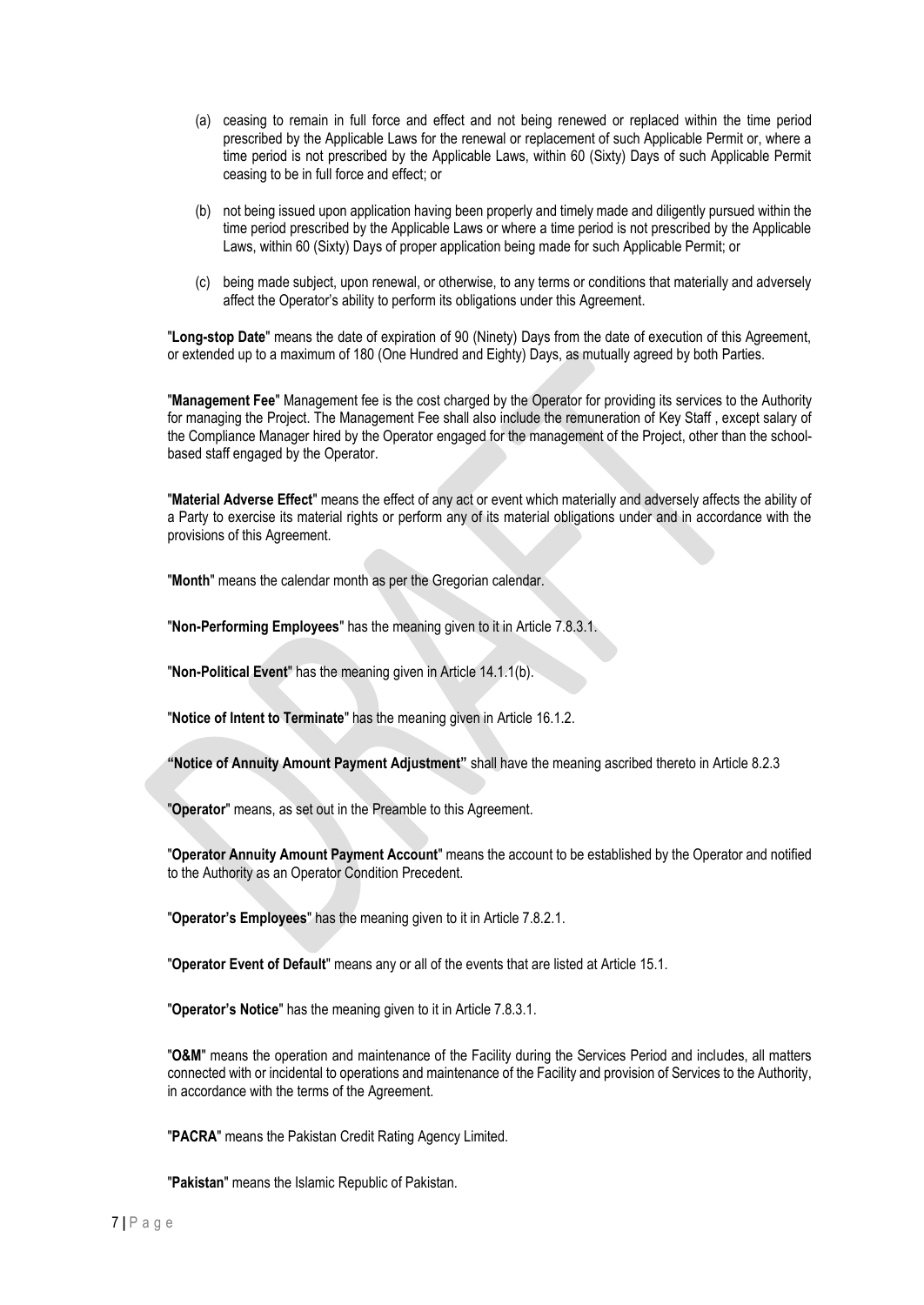"**Party**" means the Authority or the Operator, as applicable, and "Parties" means the Authority and the Operator collectively.

"**Partnership Committee**" has the meaning given to it in Article 18.1.2.

"**Payable Annuity Amount Payment**" means, in respect of an Annuity Amount Payment Date, an amount equal to the difference between:

- (a) the Annuity Amount Payment relating to such Annuity Amount Payment Date (as set out in the Annuity Amount Payment Schedule); and
- (b) the Annuity Amount Payment Adjustment relating to such Annuity Amount Payment Date;

As set out in the Annuity Amount Payment Certificate. For sake of clarity there shall be no Annuity Amount Payment Adjustment in respect of the first two Payable Annuity Amount Payments, but assessment of the progress of the Operator is to be carried out as per the terms of the Concession Agreement.

"**Payment Error**" has the meaning given in Article 7.6.10.

"**Performance Security**" has the meaning given in Article 5.1.

"**Performance Security Expiry Date**" has the meaning given in Article 5.2.

"**Permitted Events**" means:

- (a) Force Majeure Events;
- (b) Authority Events of Default; and
- (c) a Change in Law or Lapse of Consent;

in each case causing a delay in the performance of the Operator's obligations under this Agreement

"**Person**" means any individual, company, corporation, partnership, joint venture, trust, or any other legal entity.

"**PKR**" or "Pakistani Rupees" means the lawful currency of Pakistan.

"**Political Force Majeure Event**" has the meaning given in Article 14.1.1(a)

"**Project**" has the meaning given in Recital A.

"**Qualifying Change in Law**" means any Change in Law:

- (a) which applies specifically to:
	- (i) The Project and not to other similar projects within the Province of Sindh;
	- (ii) The Operator, but not to other Persons; or
	- (iii) The provision of services that are the same as or substantially similar to the Services provided by the Operator under this Agreement, but not to other services; and
- (b) which was not reasonably foreseeable by the Operator as at the Bid Due Date.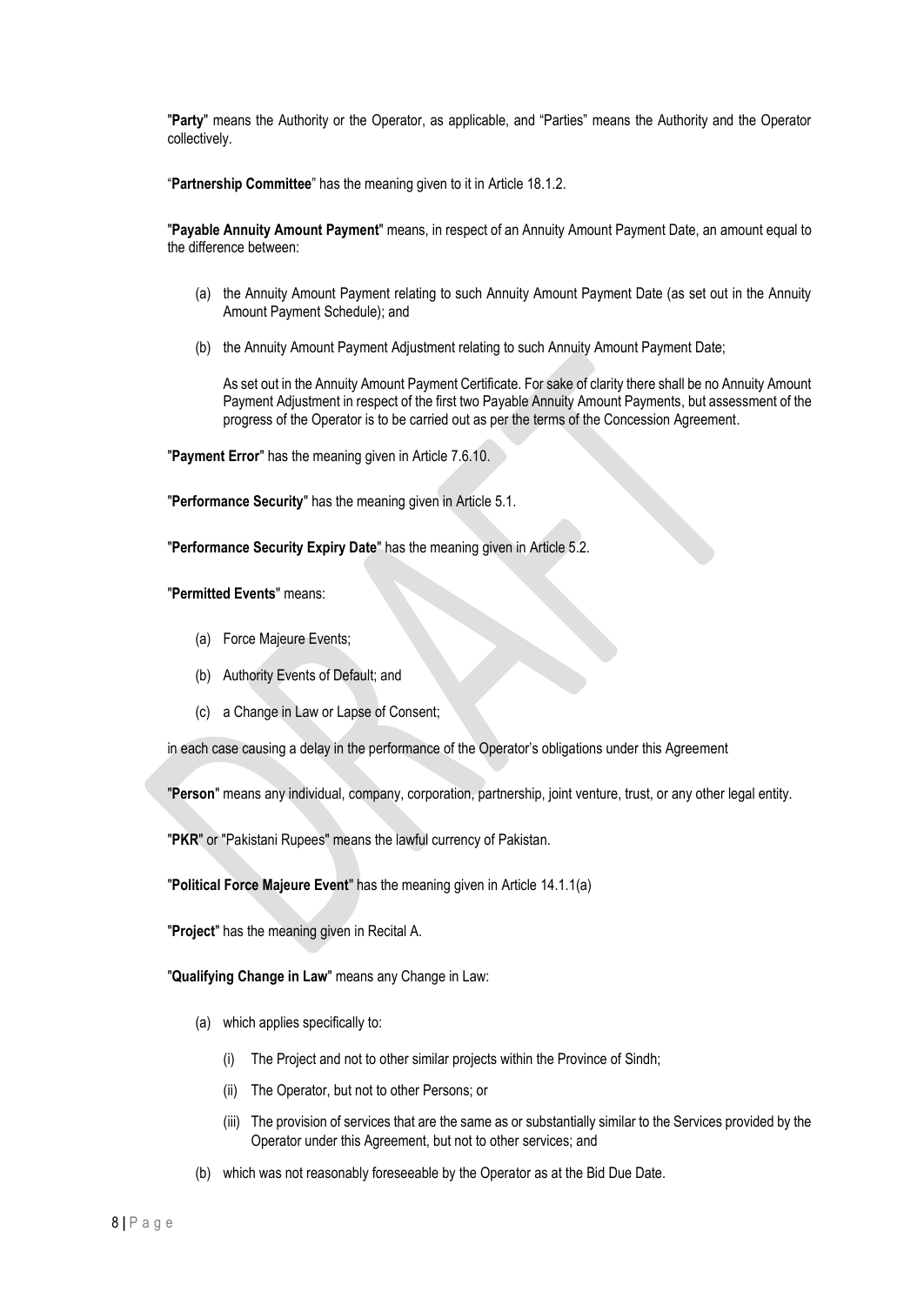**"Quarter"** means a calendar quarter ending on the last day of December, March, June and September.

**"Re-appropriation"** has the meaning given in Article 9.1.

"**Remedial Action Notice**" has the meaning given in Article 16.1.1.

"**Remedial Period**" has the meaning given in Article 16.1.1.

"**Sanction able Practice**" means any Corrupt Practice, Fraudulent Practice, Coercive Practice or Collusive Practice.

**"School Based Staff"** means the employees (teaching and non-teaching staff) hired by the Operator as per the applicable rates of minimum wage of the Government of Sindh The School Based Staff will be hired (i) as per the need to the Facility (ii) the parameter of Student-Teacher Ratio (STR), (iii) Student- Classroom Ratio (SCR), and (iv) subject specific and level specific teachers.

"**Services**" means the services that are provided by the Operator to the Authority in accordance with the terms of this Agreement, in particular the scope of work of the Operator set out in **ANNEX III**.

"**Services Period**" means the period commencing on Effective Date and ending on the Date of Expiration of the Concession Period; or the Termination Date.

"**Shareholders**" means any one or more (as the context may require) of the Persons holding any shares in the issued and paid-up equity share capital of the Operator or, in case the Operator is an unincorporated body, the members, trustees or their equivalent of the Operator.

"**Signing Date**" means the date on which this Concession Agreement is duly signed by each of the Parties.

"**Successful School**" means a School complying with the Covenants and achieving all relevant KPIs as outlined in Annexure II

"**Taking Over Criteria**" means the criteria for taking-over of the Facility by the Authority in accordance with this Agreement, as set out in **ANNEXX**.

"**Taxes**" means all taxes, levies, imposts, cusses, duties and other forms of taxation, including (but without limitation) income tax, sales tax, value added tax, service tax, octroi, entry tax, corporation profits tax, advance corporation tax, capital gains tax, residential and property tax, customs and other import and export duties, excise duties, stamp duty or capital duty, and any interest, surcharge, penalty or fine in connection therewith which may be payable by the Operator.

**"Technical Bid"** means a technical proposal submitted by the Operator in respect of the Invitation for Bids dated **[**⚫**]** for the District Package No **[**⚫**]**,**[**⚫**]** as details set out in **ANNEX XVI.**

"**Termination**" means the termination of this Agreement and the Concession hereunder upon the issuance of a Termination Notice in accordance with the terms hereof.

"**Termination Compensation**" means the compensation payable to the Operator on the Termination Date, in accordance with this Agreement.

"**Termination Date**" means the date on which this Agreement and the Concession hereunder are terminated by a Termination Notice.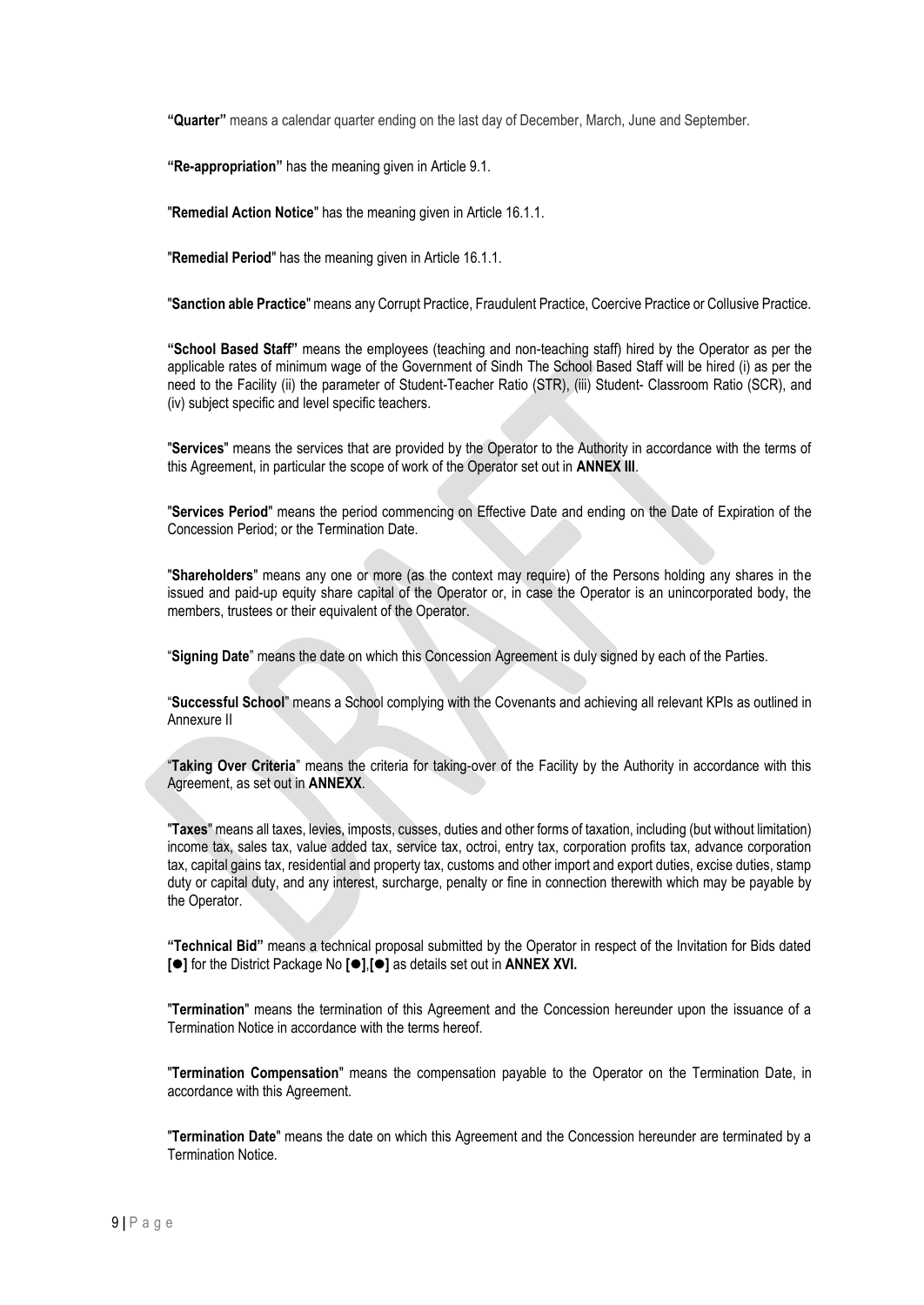"**Termination Notice**" means a notice issued by a Party to the other Party terminating the Agreement in accordance with the terms hereof.

"**Termination Payment**" means the different termination payments required to be paid by either Party hereunder in respect of different termination events, as set out in this Agreement.

"**Termination Payment Date**" means the date falling ninety (90) days following the Termination Date.

"**Threshold Limit**" means 5% yearly budget in aggregate over the Concession Period.

"**Training**" means the organized and formal procedure by which Employees gain knowledge and/or skill for a definite purpose and refers to the teaching, managing and learning activities carried on for the primary purpose of helping members of an organization acquire and apply the knowledge, skills, abilities, and attitudes needed by a particular job and organization to create positive attitudes through clarifying the behaviors and attitudes that are expected from the Employees Such Trainings shall be for a minimum of 36 hours as referred to clause 7.8.5.4 and with reference to the KPIs in an academic year

"**Training Need Assessment**" or "TNA" means the teacher capacity / training need assessment to be conducted by the Operator to ascertain the capacity and training needs of the Employees of Authority and Operator being managed by the Operator at the Facility, which shall be conducted in accordance with **ANNEX-IV**.

"**Transferor**" means, for the purposes of Article 11, the Shareholder purporting to transfer its shares or interests in the Operator.

"**Transferee**" means, for the purposes of Article 11, the Person to whom the Transferor purports to transfer its shares or interests in the Operator.

#### "**Transfer Date**" means:

- (a) in case of early Termination of this Agreement prior to the end of the Concession Period, the Termination Payment Date subject to the Authority making payment of the relevant Termination Payment to the Operator on or prior to such date;
- (b) in case of end of the Concession Period, the last day of the Concession Period.

"**Unscheduled Outage**" has the meaning given in Article 7.4.3.

"**Vacation**" means the annual vacations of the public schools, as may be notified by the Authority from time to time.

### **1.2 RULES OF INTERPRETATION**

- 1.2.1 In this Agreement unless the context otherwise requires:
	- (i) The words importing the singular means the plural and vice-versa; and words importing the masculine shall include the feminine and neuter and vice-versa.
	- (ii) Where any word or expression is given a defined meaning, any other grammatical form of that word or expression shall have the corresponding meaning, where the context requires.
	- (iii) "Article" and "Annex" shall refer, respectively to Articles of and Annexes to this Agreement. The Annexes to this Agreement shall form part and parcel of this Agreement.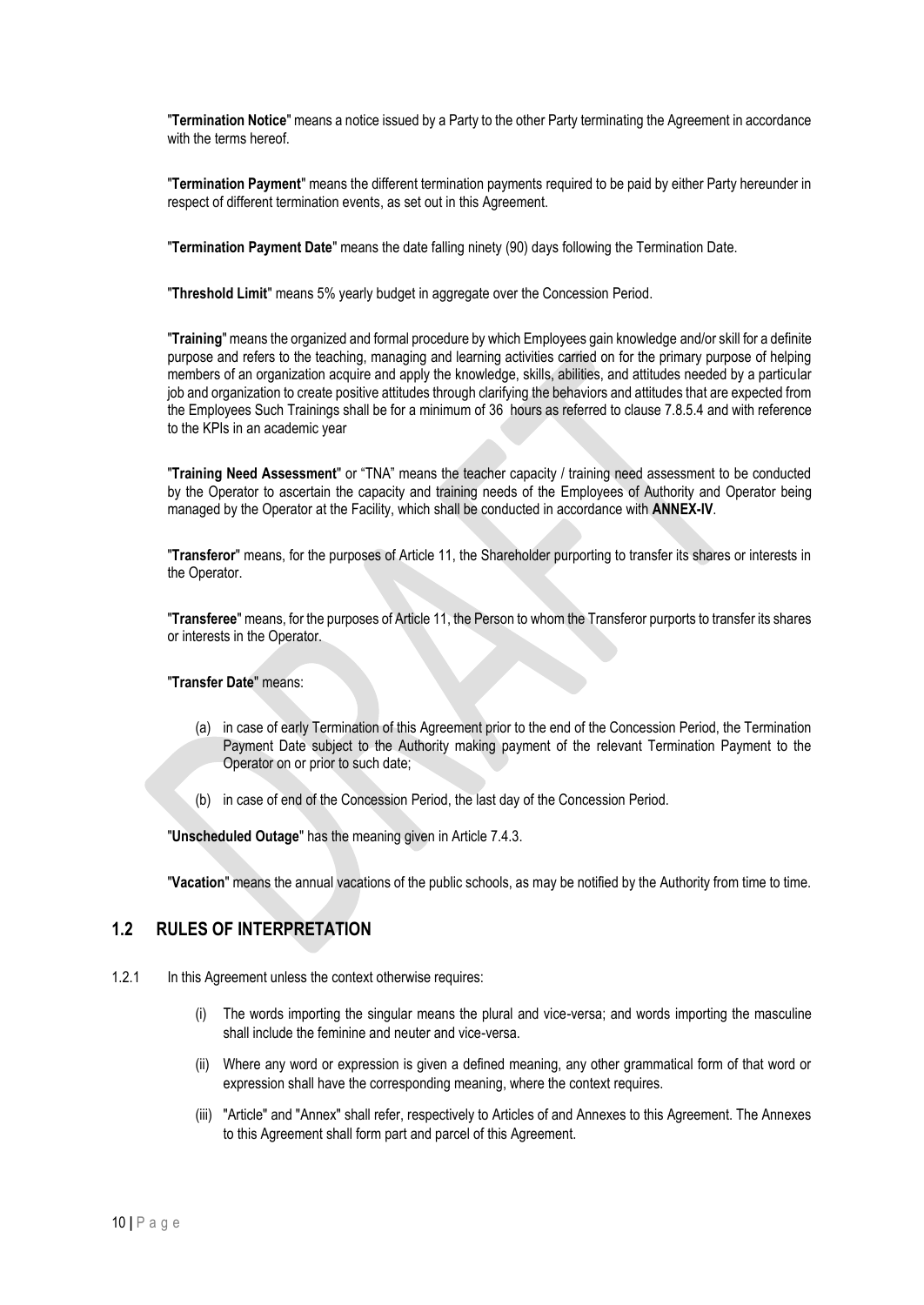- (iv) The headings and sub-headings in this Agreement (and references to them) are included for convenience only and shall not be taken into account in interpreting this Agreement.
- (v) The references to any agreement or deed or other instrument shall be construed as a reference to such agreement, deed, or other instrument as the same may, from time to time, be amended, varied, supplemented or notated.
- (vi) A requirement that a payment be made on a Day which is not a business day shall be construed as a requirement that the payment be made on the next following business day.
- (vii) The words "written" and "in writing" includes a facsimile transmission and any means of reproducing works in a tangible and permanently visible form.

11 **|** P a g e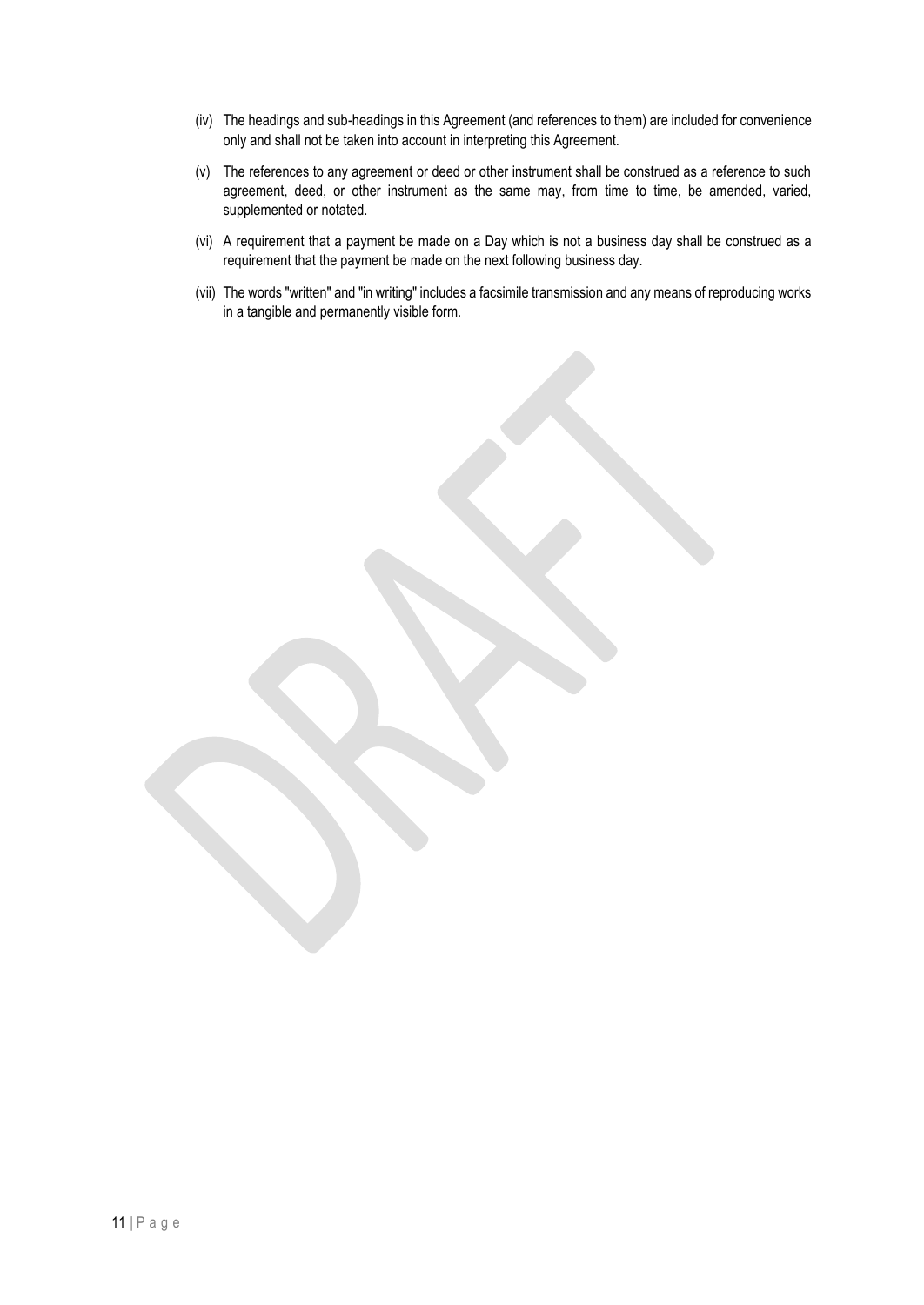### <span id="page-15-0"></span>**2 CONDITIONS PRECEDENT**

### **2.1 EFFECTIVENESS OF THE AGREEMENT**

The Article 1, 2, 5, 14, 15, 16, 17, 18, 19 and 20 and the related Annexes (if any), shall come into force on the date of execution of this Agreement. The other provisions of this Agreement shall come into force on the Effective Date.

### **2.2 OPERATOR'S CONDITIONS PRECEDENT**

- 2.2.1 The Operator shall satisfy or procure the satisfaction of the following Conditions Precedent as soon as reasonably possible and in any event by the Long-stop Date and give notice to the Authority, Independent Expert and Independent Auditor no later than 5 (Five) Days after the date of satisfaction of each condition.
- 2.2.2 The Conditions Precedent to be satisfied by the Operator is as follows:
	- (a) submitting to the Authority certified true copies of all resolutions adopted by the board of directors (or other equivalent body) of the Operator authorizing execution, delivery and performance of this Agreement;
	- (b) providing a legal opinion to the Authority from a reputable and appropriately experienced legal counsel of the Operator acceptable to the Authority confirming that: (i) the Operator has obtained all necessary Applicable Permits for the purpose of performance of the Operator's obligations and the exercise of the Operator's rights under this Agreement; (ii) that the Applicable Permits are in full force and effect; and (iii) the Operator has duly and validly executed this Agreement and the terms of this Agreement are fully enforceable against the Operator;
	- (c) submitting the Performance Security to the Authority as contemplated in Article 5.1;
	- (d) submitting Sindh Revenue Board (SRB) Registration Certificate;
	- (e) the Operator shall have opened up the Operator Annuity Amount Payment Account and notified the same to the Authority; and

Conditional offer to Key Staff as detailed in the Technical Bid or any such appointment by the Operator having similar qualifications and experience. Provided that conditional offer of Key Staff will be confirmed on or before the Effective Date.

### **2.3 AUTHORITY'S CONDITIONS PRECEDENT**

- 2.3.1 The Authority shall satisfy or procure the satisfaction of the following Conditions Precedent as soon as reasonably possible and in any event by the Long-stop Date and give notice to the Operator, Independent Expert and Independent Auditor no later than 5 (Five) Days after the date of satisfaction of each condition; provided that the Authority shall not be obligated to procure the satisfaction of any of the following Conditions Precedent unless the Operator has fulfilled its Conditions Precedent specified in Article 2.2.2.
- 2.3.2 The Conditions Precedent to be satisfied by the Authority is as follows:
	- (a) the Authority has opened up the Authority Annuity Amount Payment Account (Escrow Account) for District Package No. **[**⚫**]**,**[**⚫**]** and has funded it up to the half of the First Year's Payable Annuity Amount Payment as per the **ANNEX XIV**;
	- (b) the Authority has supplied furniture and provided electricity connections and water supplies at SBEP Reconstructed building(s).
	- (c) the Authority has notified the District Support Team(s) and has appointed its representatives on such District Support Teams(s); and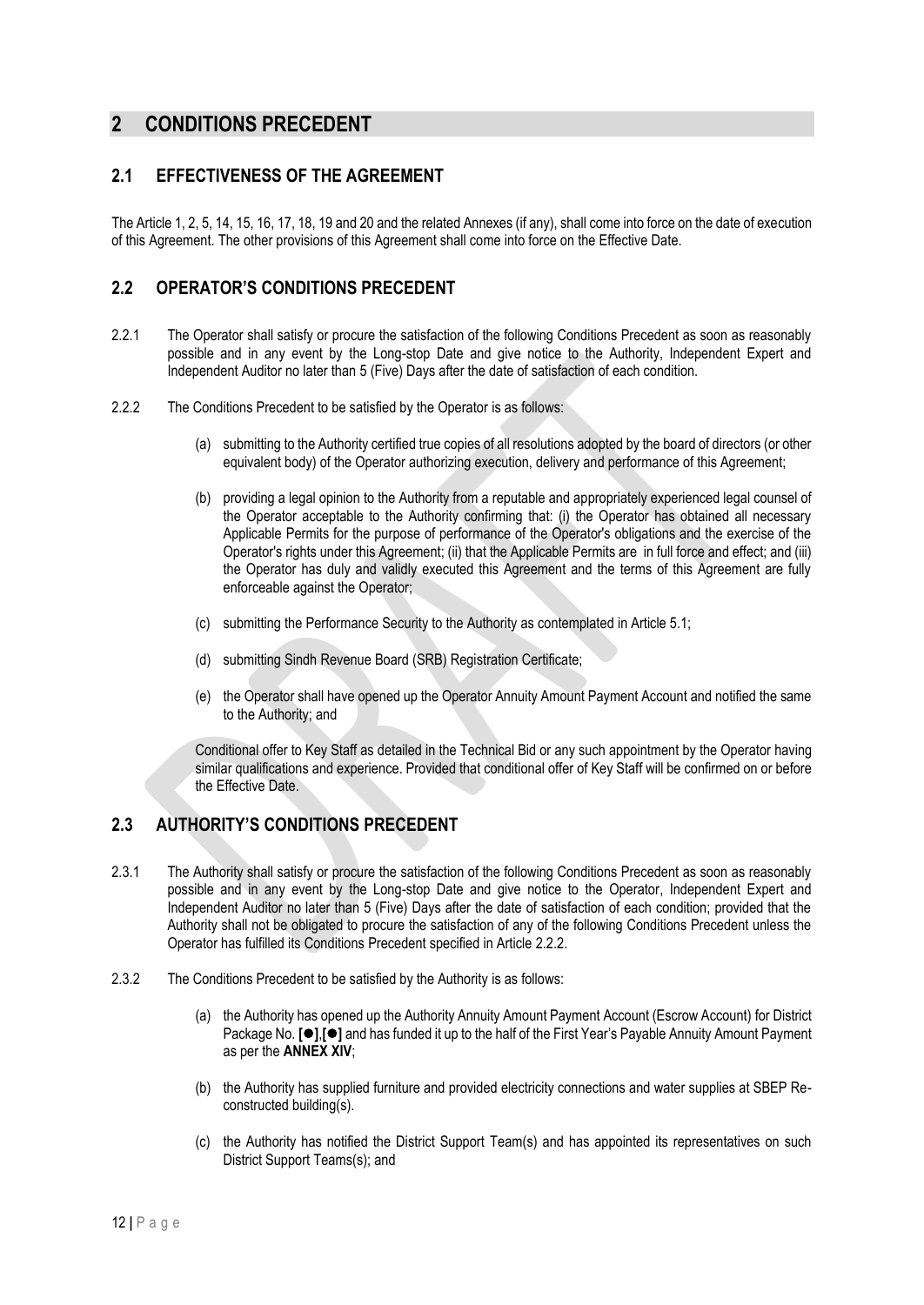(d) the Authority has issued a notification, notifying the handing over of the Facility to the Operator;

### **2.4 JOINT CONDITIONS PRECEDENT**

- 2.4.1 The Parties shall jointly satisfy or procure the satisfaction of the following Conditions Precedent as soon as reasonably possible and in any event by the Long-stop Date.
- 2.4.2 The Conditions Precedent to be jointly satisfied by the Parties is as follows:
	- (a) jointly appointing the Independent Expert as contemplated in Article 7.1.3; and
	- (b) Jointly appointing the Independent Auditor as contemplated in Article 7.1.1.
	- (c) Jointly appointing the Escrow Bank and execution of the Escrow Agreement.
	- (d) Jointly involve in handing over and taking over the possession of the Facility in accordance with the Handing-Over Criteria on the Effective Date.

### **2.5 EFFECTIVE DATE**

Subject to Article 2.1, this Agreement shall come into force and effect on the Effective Date, provided such date is before the Long-stop Date and notified by Independent Expert and Independent Auditor jointly.

### **2.6 CONSEQUENCES OF FAILURE TO FULFILL THE CONDITIONS PRECEDENT**

- 2.6.1 If the Operator fails to fulfill any of the Conditions Precedent that it is required to fulfill under Article 2.2 by the Longstop Date (unless waived or deferred by the Authority in its absolute discretion), the Authority shall be entitled to terminate this Agreement by issuing a written notice of 30 (Thirty) Days to the Operator.
- 2.6.2 On such termination, the Authority shall be entitled to draw on the Performance Security of the Operator in its entirety, as a genuine pre-estimate of and reasonable compensation for loss and damages caused to the Authority as a result of the Operator's failure to fulfill the Conditions Precedent and implement the Project in accordance with the terms of this Agreement.
- 2.6.3 If the Authority fails to fulfill any of the Conditions Precedent that it is required to fulfill under Article 2.3 by the Longstop Date (unless waived or deferred by the Operator in its absolute discretion), the Operator shall be entitled to terminate this Agreement by issuing a written notice of 30 (Thirty) Days to the Operator.
- 2.6.4 If the Parties fail to fulfill any of the Conditions Precedent that they are required to fulfill under Article 2.4 by the Long-stop Date (unless waived or deferred by the mutual consent of the Parties), either Party shall be entitled to terminate this Agreement by issuing a written notice of 30 (Thirty) Days to the other Party.

On termination of this Agreement pursuant to Articles 2.6.3 or 2.6.4 above, the Authority shall return the Performance Security to the Operator. For the sake of clarity, the Authority shall not draw on any of the aforesaid securities in case of termination due to the Authority's failure to fulfill any of the Conditions Precedent. The Parties further agree that in case of termination of this Agreement for whatever reason prior to the Effective Date, the Authority shall not be liable to compensate the Operator in respect of such termination.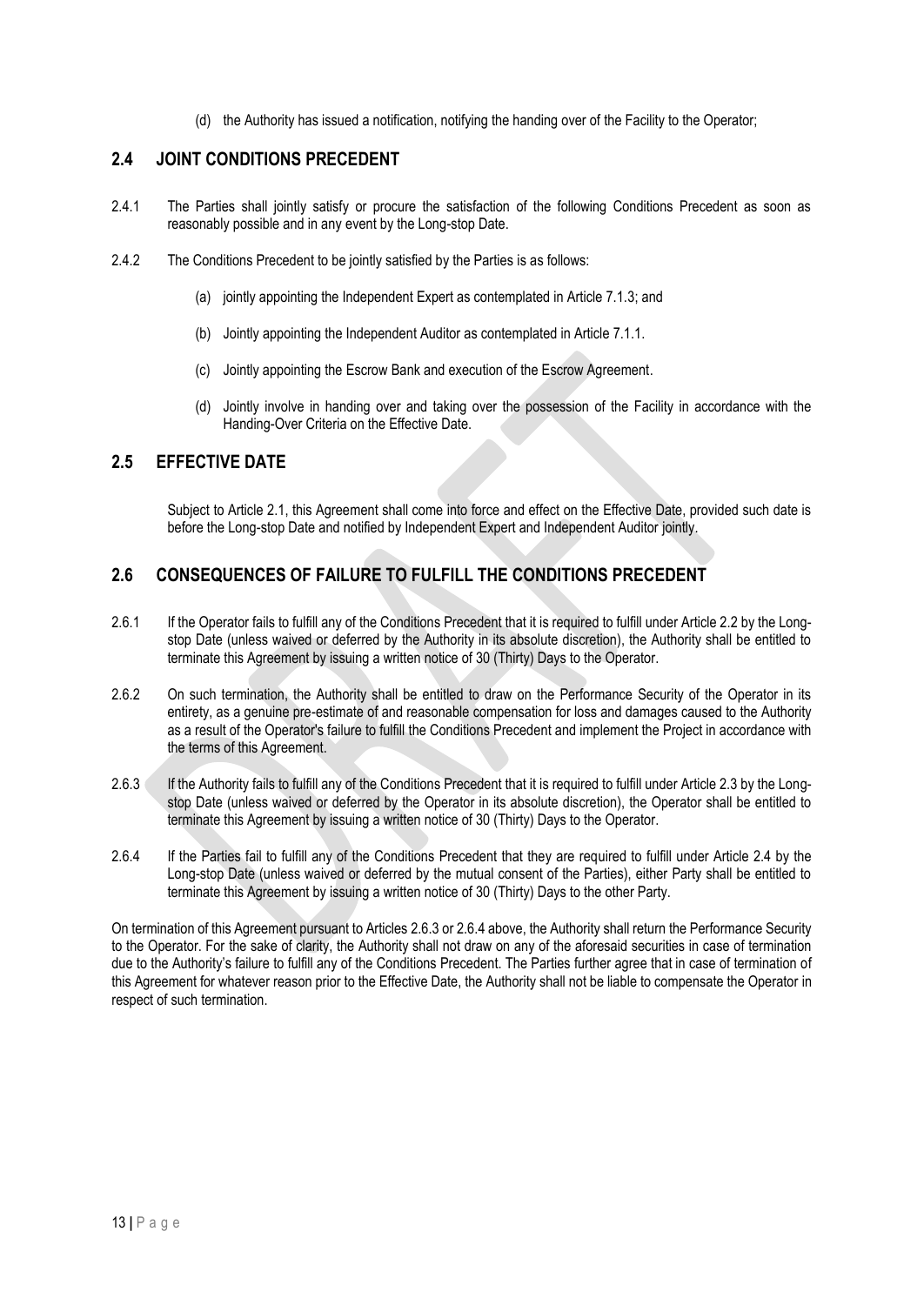### <span id="page-17-0"></span>**3 GRANT OF CONCESSION AND CONCESSION PERIOD**

### **3.1 GRANT OF THE CONCESSION**

- 3.1.1 In consideration of the Operator's obligations contained in this Agreement and relying on the Operator's warranties contained herein, the GoS, subject to the terms of this Agreement, hereby grants to the Operator and authorizes it, for the duration of the Services Period, to manage and run the Project, including the Facility, and to exercise and enjoy the rights, powers, benefits, privileges, authorizations and entitlements as set forth in this Agreement.
- 3.1.2 The Operator agrees that the Authority shall have the sole and exclusive right to require from the Operator full availability of the Facility throughout the Services Period and in accordance with the Good Industry Practice.

### **3.2 CONCESSION PERIOD**

- 3.2.1 Subject to early termination in accordance with this Agreement, the Concession is granted for a period of 10 (Ten) years commencing from the Effective Date (the "Concession Period").
- 3.2.2 Notwithstanding anything to the contrary stated in this Agreement, the Operator may request an extension of the Concession Period at any time at least one (01) year prior to the Expiry of Concession Period; provided that at the time of the request the Operator is materially in compliance with its obligations under this Agreement and is not otherwise facing a default therein. The Authority has a right to accept or reject this request for extension at its sole and absolute discretion.

### **3.3 RIGHT, TITLE AND INTEREST IN THE FACILITY**

- 3.3.1 The Parties acknowledge that full ownership, rights and title to the Facility (including any additions, modifications or construction thereon carried out by the Operator pursuant to this Agreement) shall be vested with the Authority throughout the Services Period and thereafter and the Operator shall not create any encumbrance or other thirdparty rights over the Facility or any part thereof or otherwise sub-let or part with the possession of the Facility at any time during the Services Period.
- 3.3.2 The Authority shall be entitled to use the Facility at any time and from time to time in accordance with the Applicable Laws, in particular during national emergencies, elections and other similar events where it is customary to use the Facility for such purposes; provided that the Authority shall give a reasonable notice to the Operator prior to exercising any rights hereunder and shall ensure that there is minimum impact on the Services being rendered by the Operator hereunder due to Authority's use of the Facility and that the Facility is not damaged or destroyed. The Operator shall assist the Authority in this regard and shall also extend the services of the school staff during such time, as may reasonably be requested by the Authority.
- 3.3.3 Subject to Article 3.3.2 above, the Operator undertakes that the Facility shall not be used for any commercial or private purposes, including but not limited to public gatherings, functions, weddings, political events, other than any events specifically linked to the purposes for which the Concession is granted to the Operator. The Authority hereby undertakes that it shall not permit or request the Operator to facilitate any of the foregoing events at the Facility.

### **3.4 IMPROVEMENTS IN THE FACILITY**

- 3.4.1 The Parties agree that the Operator shall be free to purchase, at its own cost and expense assets, equipment or other teaching aids required to be used in the Facility, in particular those that assist the Operator in fulfilling the KPIs and/ or implementing education philosophy as described in Technical Proposal and Financial Bid of the Project. The Operator shall from time to time also replace the obsolete equipment and assets being used in the Facility with new assets and equipment at its own cost. The Parties further agree that all such assets, equipment or other teaching aids (whether originally provided by the Authority or purchased or replaced by the Operator) shall be the property of the Authority and shall be handed over to the Authority, free from any encumbrances on the Transfer Date.
- 3.4.2 The Operator shall be free to use its own personal assets in the Facility, the ownership whereof shall remain with the Operator.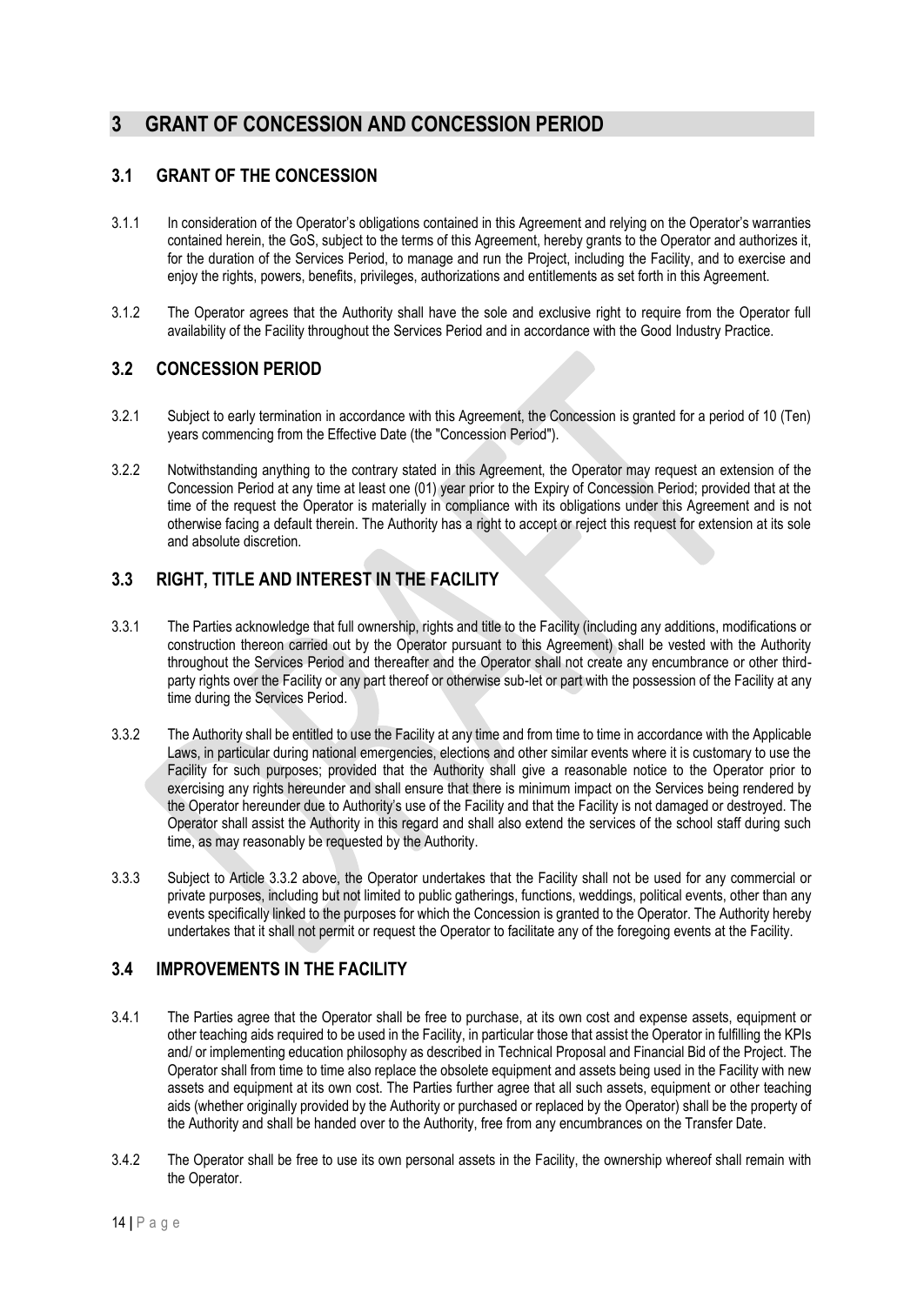### **3.5 AUTHORITY'S ASSISTANCE**

3.5.1 The Authority shall provide and shall seek the co-operation of other relevant Government Authorities for providing such reasonable assistance as may be reasonably requested by the Operator for obtaining the grant or renewal of the Applicable Permits (if any) required for the performance of the Operator's obligations or the exercise of the Operator's rights under this Agreement.

### **3.6 EXPIRY OF CONCESSION PERIOD**

3.6.1 Upon occurrence of the Expiry Date, the Operator shall hand-over the Facility to the Authority on the Transfer Date and in accordance with the Taking-Over Criteria.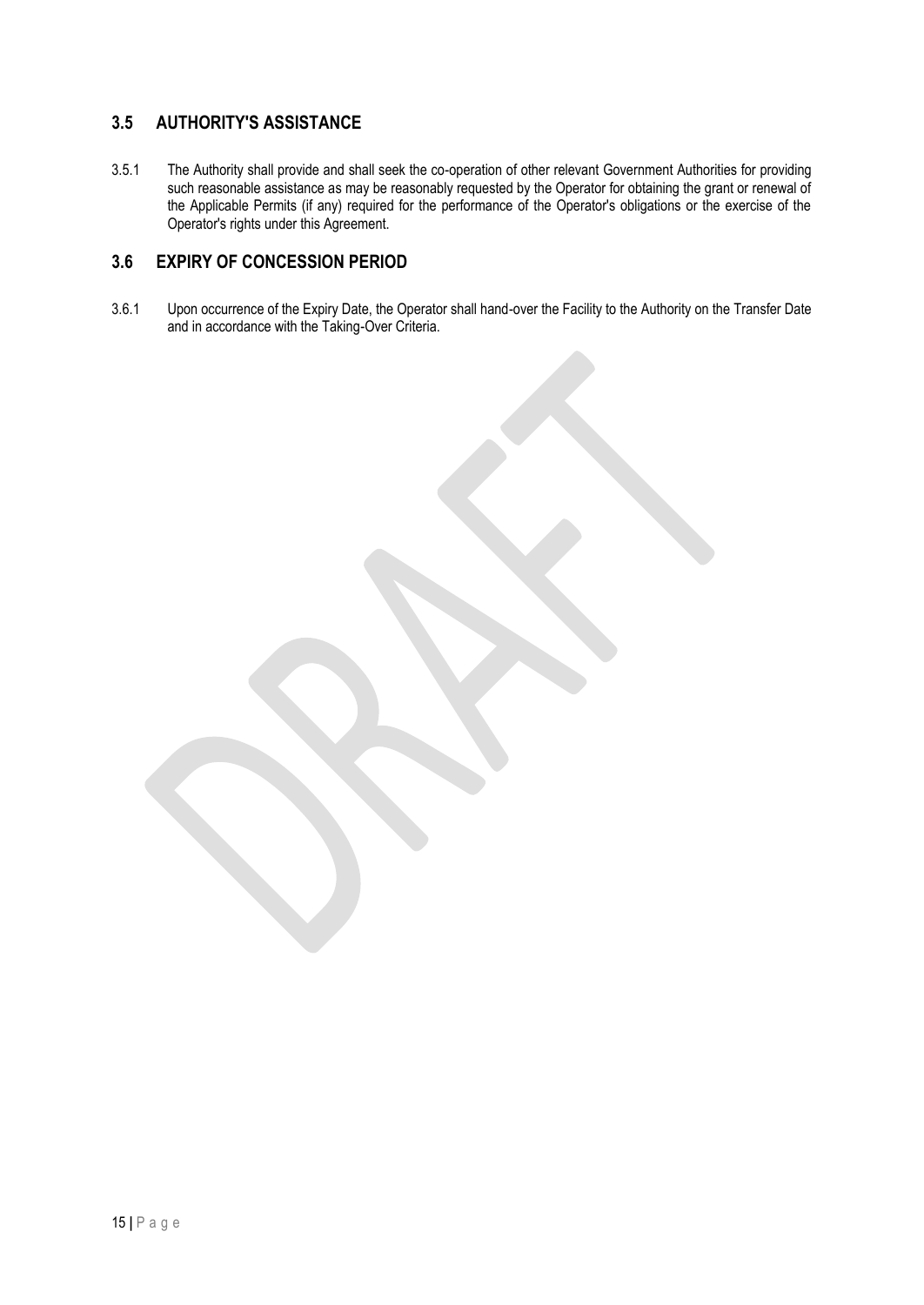### <span id="page-19-0"></span>**4 GENERAL COVENANTS**

#### **4.1 COVENANTS DURING THE SERVICES PERIOD**

- (a) The Operator agrees and undertakes that throughout the term of this Agreement, it will ensure compliance of the Clause 4.1.1. The IE will ensure to report progress/status of below covenants in its quarterly report. It shall develop the Annexure IV, V and XI within stipulated timeline and provide copy of the same to Authority, Independent Expert and Independent Auditor Organizations.
- (b) It shall submit Annual Financial Statements to the Authority relating to the Facility in compliance with the Clause 7.6.8 of the Concession Agreement.
- (c) it shall retain and maintain the Facility in peaceful possession, in accordance with Good Industry Practices, and enjoy the benefits of the Facility in accordance with this Agreement;
- (d) it shall perform all its obligations under this Agreement and in pursuance with the Bid provided during the bidding stage and ensure that it meets the KPIs;
- (e) except as specifically permitted under this Agreement, it shall not vacate or part with the possession of the Facility;
- (f) during the entire Services Period, the Operator shall obtain all Applicable Permits that are required for all activities contemplated under this Agreement including the operation of the Facility unconditionally, or if such Applicable Permits are subject to conditions, then complying with all such conditions such that such Applicable Permits are and shall be kept in full force and effect for the entire Services Period;
- (g) it shall not, without the prior written consent of the Authority or otherwise as stated in **ANNEX XV**, change the level of education being provided at the Facility (i.e. if a Facility is providing primary level education, it would continue to do so);
- (h) it shall follow the provincial curriculum prescribed by the Government Authorities and shall use the reading materials and other books prescribed and/or provided by the Government Authorities., Without prejudice to the foregoing, the Operator shall be free to assign any additional reading materials, books or methods of learning that are permitted under the Applicable Laws;
- (i) it shall as reasonably possible ensure expenditure and costs associated with the performance of the obligations as contemplated under the Concession Agreement in pursuance of the Financial Bid having taking into account the existing and optimal enrollment of students in the Facility;
- (j) it shall ensure compliance with all Applicable Laws; and
- (k) it shall undertake, at its own cost and expense, the responsibility of provision of security of the Facility.
- 4.1.1 At all times before, during or after the Services Period, the Operator shall hold harmless and indemnify the Authority from and against all loss, liability, damage, cost, expense, interest, fines, penalties, claims and amounts paid in settlement, suffered, incurred, paid or payable by the Authority in relation to or arising from the Operator's use of the Facility or any part thereof. Notwithstanding anything to the contrary, all risks (including any claims and liabilities) relating to the right, title and interests of the Authority in the Facility or any part thereof shall, during or after the Services Period, vest with the Authority.
- 4.1.2 Notwithstanding anything to the contrary contained in Article 4.1.1 above, the Operator agrees that:
	- (a) the Authority and its representatives/nominees shall have full rights to enter upon, access and utilize the Facility, for the purpose of monitoring the performance and activities of the Operator under this Agreement or pursuant to this Agreement;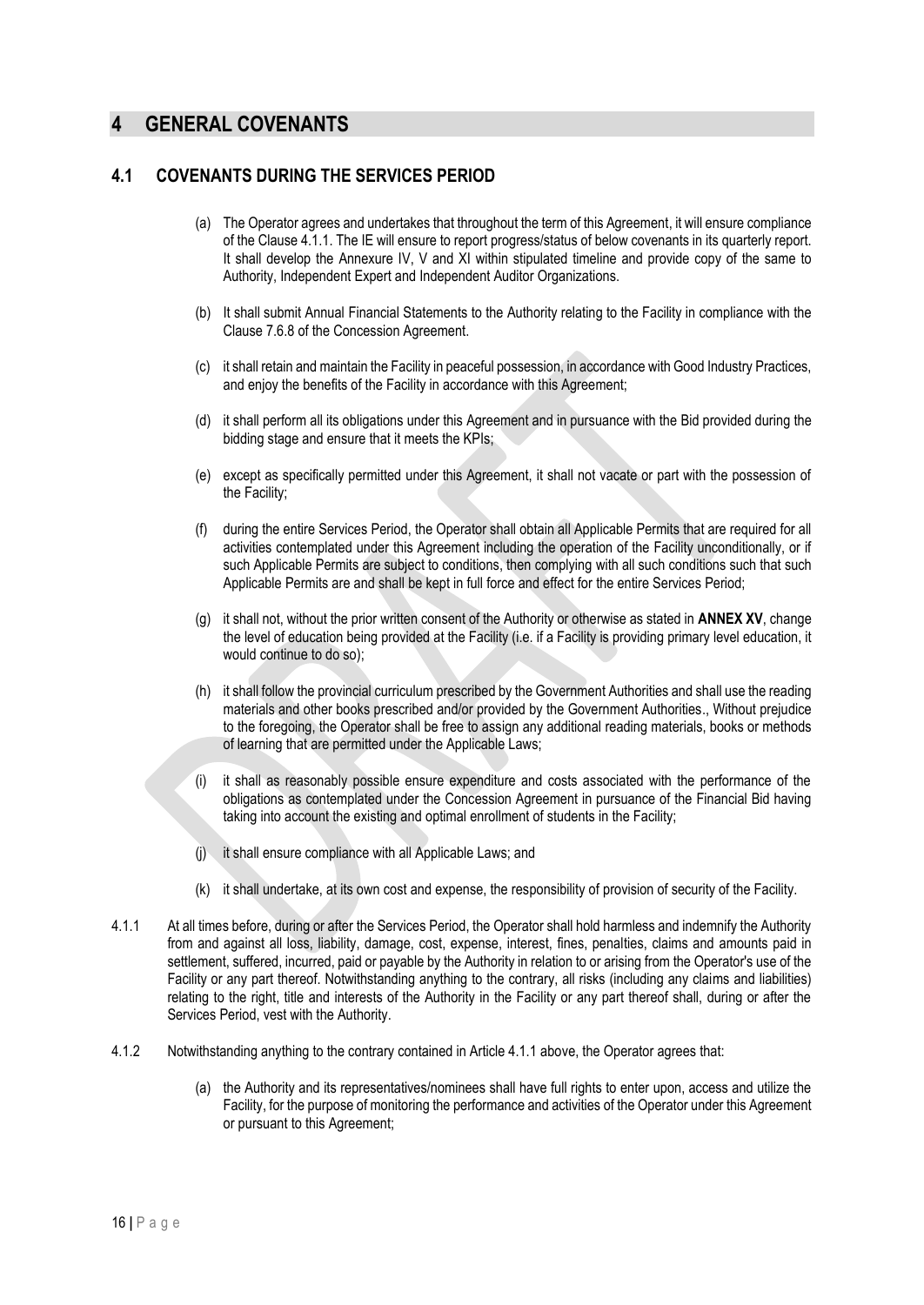- (b) the Authority, the Independent Expert and the Independent Auditor shall have full rights to enter upon, access and utilize the Facility, for the purpose of exercising their rights and fulfillment of their duties under this Agreement; and
- (c) Government Authorities shall have the right to enter upon and access the Facility in accordance with the Applicable Law;

Provided that such access does not unreasonably interfere with or hinder the performance of the Operator's obligations under this Agreement. The Authority shall use its best endeavors to notify the Operator prior to exercising any rights under this Article 4.1.3.

4.1.3 The Operator shall not engage in (and shall not authorize or permit any Affiliate or any other Person acting on its behalf to engage in), with respect to the Project or any transaction contemplated by this Agreement, any Sanction able Practices.

17 **|** P a g e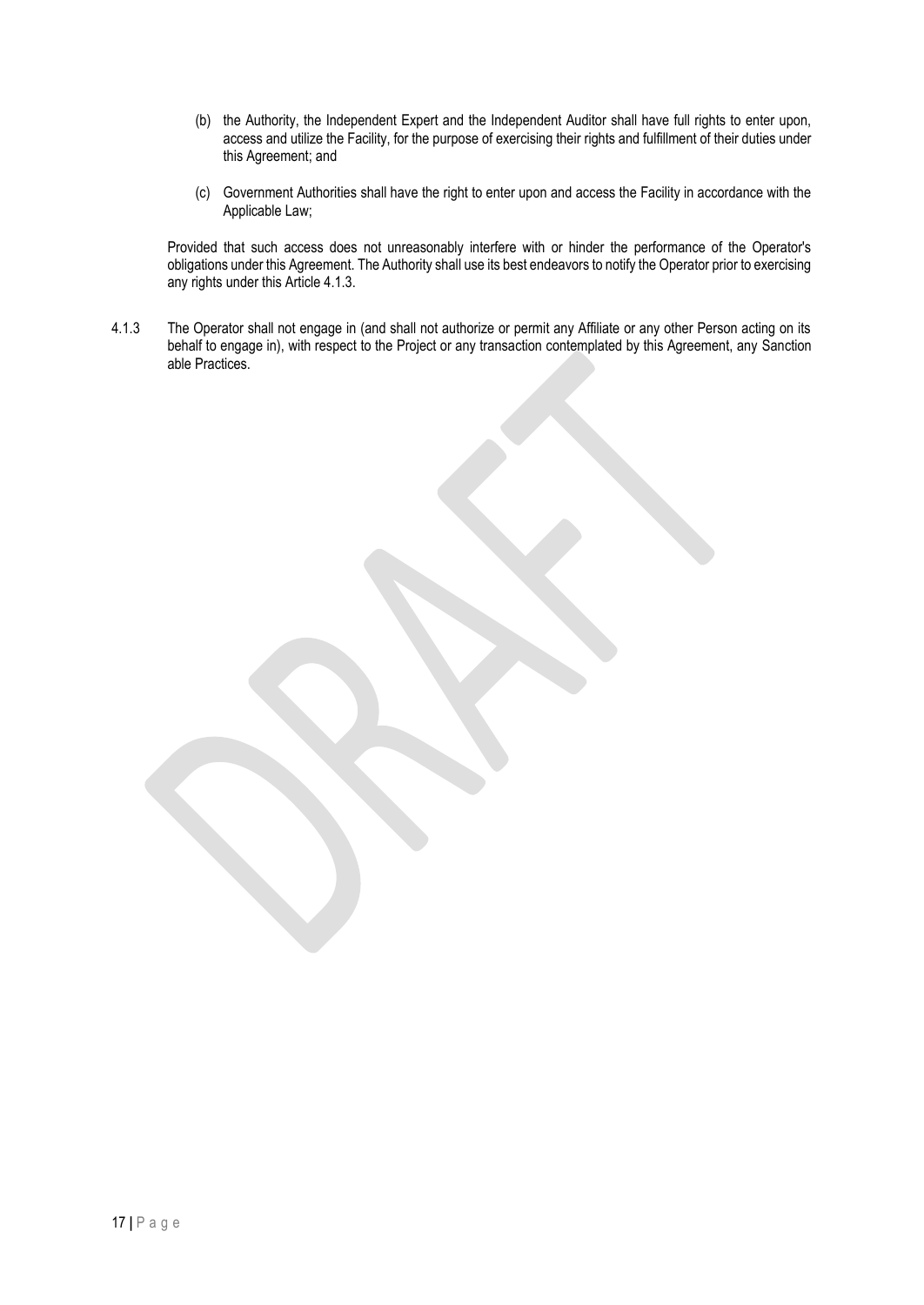### <span id="page-21-0"></span>**5 PERFORMANCE SECURITY**

- 5.1 Prior Signing Date of Concession Agreement, the Operator shall submit to the Authority an unconditional and irrevocable on-demand bank guarantee or standby letter of credit, issued by a scheduled bank operating in Pakistan that is reasonably acceptable to the Authority, having a long-term credit rating of at least "A-" according to the PACRA rating scale for financial institutions, for an amount that is equal to 1% (one percent) of the total Bid Price of PKR [●]/-(Rupees [⚫] Only) and substantially in the form set out under **ANNEX VII**, to secure the due performance of the Operator's obligations during the Services Period and for the purposes set out in Article 2.6 and this Article 5 (the "Performance Security").
- 5.2 The Operator shall maintain the Performance Security in full force and effect from the date on which it is issued until the date falling 90 (Ninety) Days following the last Day of the Services Period (the "Performance Security Expiry Date"), at which date the Performance Security shall be released.
- 5.3 If the Performance Security is scheduled to expire prior to the Performance Security Expiry Date, then the Operator shall notify the Authority of the same at least 30 (Thirty) Days prior to the scheduled expiry of the Performance Security, and the Operator shall (notwithstanding such notification) arrange for an extension of the Performance Security such that it remains valid and in full force and effect until the Performance Security Expiry Date. If the Operator fails to extend the Performance Security in terms of this Article 5.2, the Authority shall be entitled to drawdown the Performance Security (without any notice, reference or prior recourse to the Operator or any other Person) in full. The amount so received shall be treated as a cash-retention and to the extent that there are no outstanding claims thereto, shall be released upon submission of a new Performance Security acceptable to the Authority or upon the Performance Security Expiry Date.
- 5.4 The Authority shall have the right to draw on the Performance Security (without any notice, reference or prior recourse to the Operator or any other Person) upon the Operator's failure to honor any of its obligations, responsibilities or commitments under this Agreement. In addition, the Authority shall have the right to draw on the Performance Security (without any notice, reference or prior recourse to the Operator or any other Person), as applicable, in accordance with Article 2.6.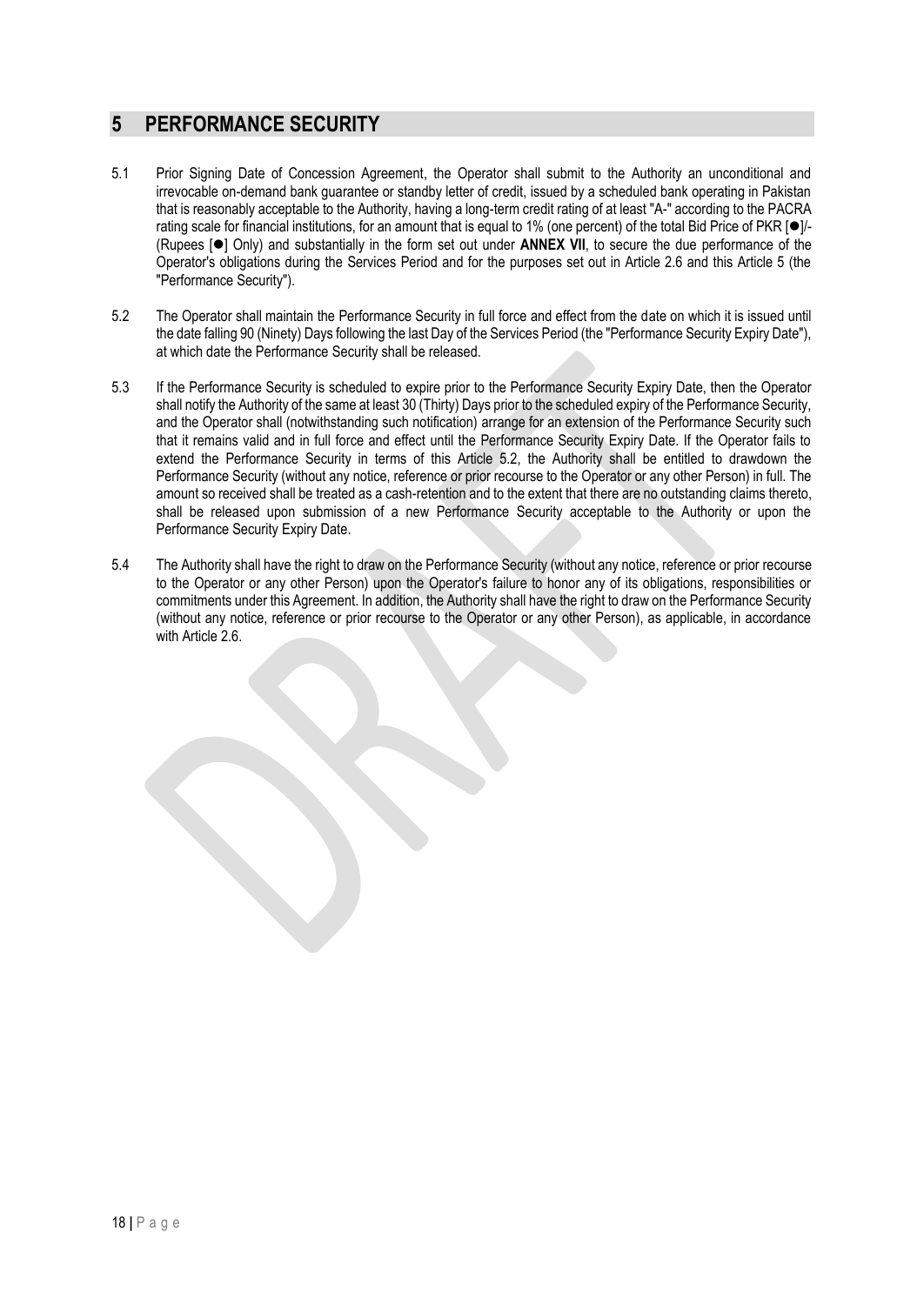### <span id="page-22-0"></span>**[NOT USED]**

### **6.1 [NOT USED];**

**|** P a g e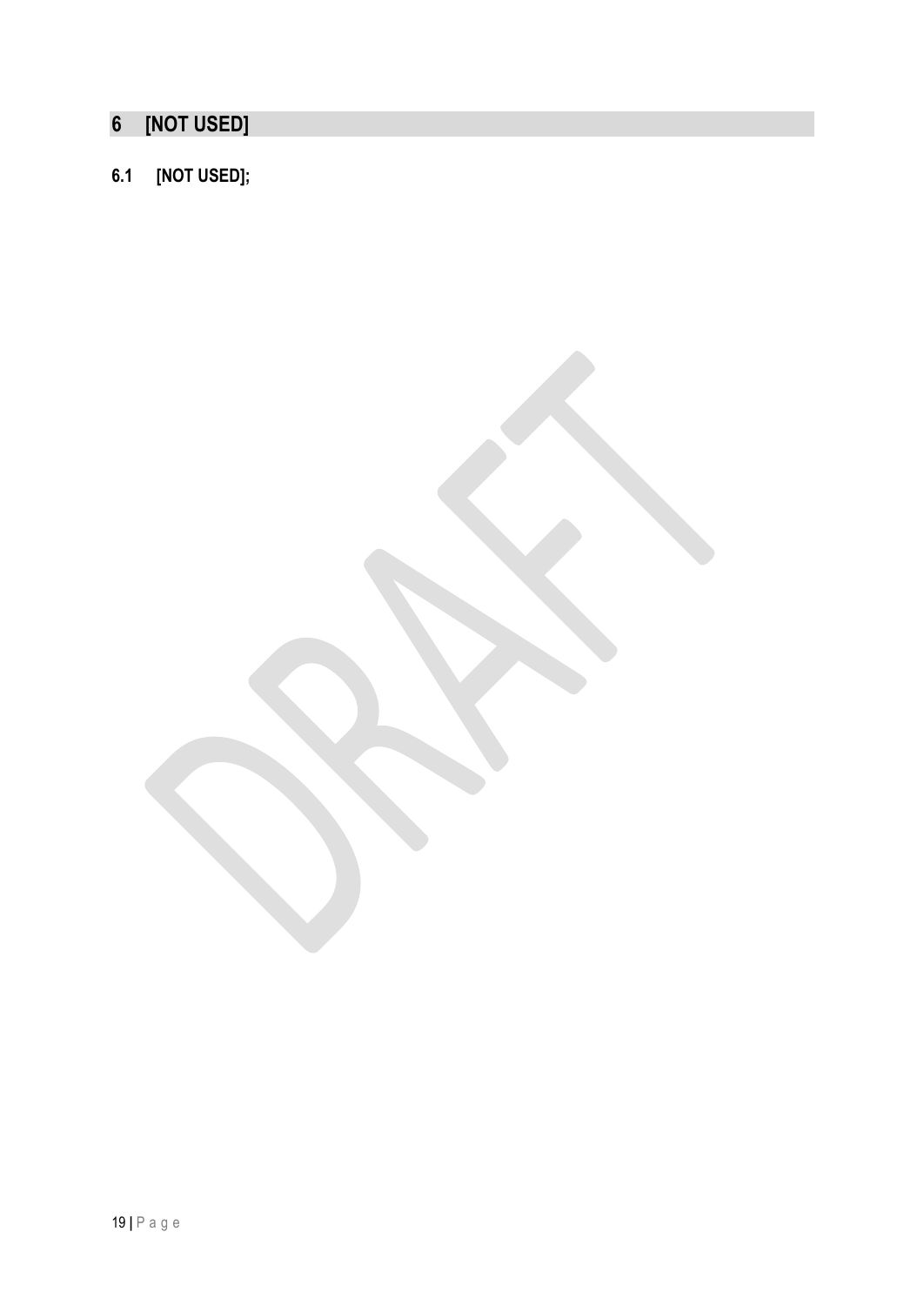### <span id="page-23-0"></span>**7 SERVICES PERIOD**

### **7.1 INDEPENDENT AUDITOR & INDEPENDENT EXPERT**

- 7.1.1 As a Condition Precedent to the Effective Date, the Parties shall jointly appoint an expert to fulfill the duties and obligations of the Independent Auditor during the Services Period (the "**Independent Auditor**").
- 7.1.2 The procedure for, the terms of appointment and the scope of work of the Independent Auditor are set out at **ANNEX-VI**.
- 7.1.3 As a Condition Precedent to the Effective Date, the Parties shall jointly appoint an expert to fulfill the duties and obligations of the Independent Expert during the Services Period (the "**Independent Expert**").
- 7.1.4 The procedure for, the terms of appointment and the scope of work of the Independent Expert are set out at **ANNEX-VI**.
	- (a) All fees, costs, charges and expenses payable to the Independent Auditor and the Independent Expert shall be solely borne by the Operator, notwithstanding that the Independent Auditor and the Independent Expert shall be jointly appointed by the Authority and the Operator. Further, notwithstanding that the fees, costs, charges and expenses payable to the Independent Auditor and the Independent Expert shall be borne by the Operator:
	- (b) the Independent Auditor and the Independent Expert shall act independently and in an unbiased manner and shall perform their services for the benefit and in the best interests of the Project and not that of any other Person or entity and shall not act on any instructions issued by any Party in respect of the Project unless the same are:
		- (i) Contemplated by this Agreement to be issued by such party; or
		- (ii) Jointly issued by the Parties;
	- (c) The Independent Auditor and the Independent Expert shall be independent monitors, Experts and/or auditors and shall not be considered employees, agents or representatives of the Parties or any other stakeholder in the Project or any affiliate of any of them, for any purpose.

The Operator shall pay all fees, costs, charges and expenses due to the Independent Auditor and the Independent Expert in a diligent and timely manner and in accordance with the terms of engagement of the Independent Auditor and the Independent Expert respectively. Failure by the Operator to pay in a diligent and timely manner and in accordance with the terms of engagement of the Independent Auditor and the Independent Expert shall entitle the Authority to drawdown the Performance Security (without any notice, reference or prior recourse to the Operator or any other Person) and utilize such amounts to directly make payment to the Independent Auditor and the Independent Expert, in which case the Operator shall forthwith replenish the Performance Security.

- 7.1.5 The Parties may replace the Independent Auditor and/or the Independent Expert in any of the following circumstances:
	- (a) if the Independent Auditor and/or the Independent Expert have not discharged their duties incorporated in Concession Agreement and Independent Expert and/ or Independent Auditor Agreement;
	- (b) if the Parties mutually agree not to renew the appointment of the Independent Auditor and/or the Independent Expert; or
	- (c) If the Independent Auditor and/or the Independent Expert tender their resignation/ or termination of contract in accordance with the terms of their appointment.
	- (d) Material breach of the IA and IE of any of its obligations under this Agreement.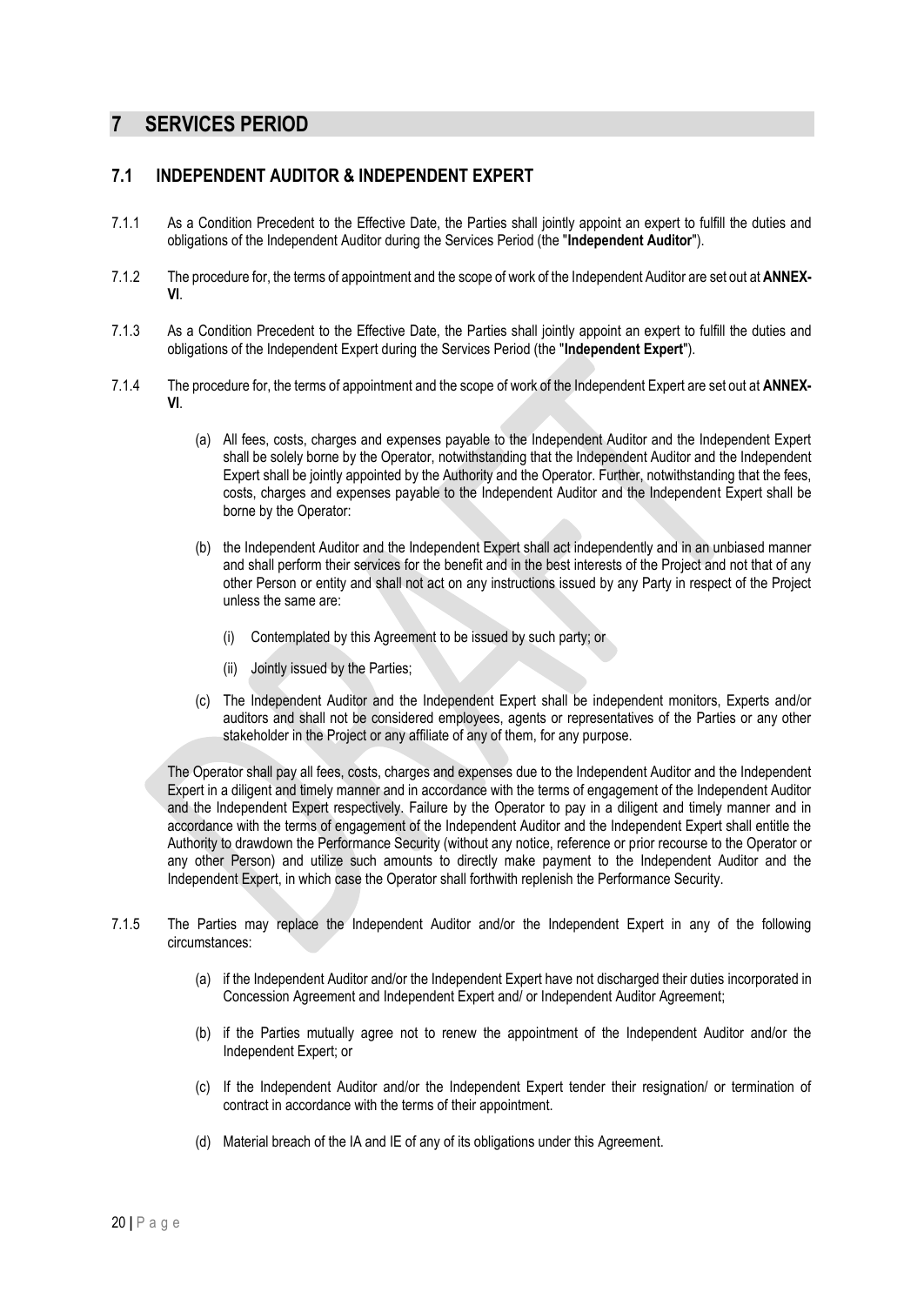(e) If any of the CA parties has reason to believe the IA and IE has not discharged its duties in a fair, appropriate and diligent manner.

The Parties shall comply with **ANNEX-VI** in appointing such replacement of Independent Auditor and/ or Independent Expert.

- 7.1.6 The Independent Auditor and the Independent Expert shall be required to act independently, reasonably, fairly and expeditiously in fulfilling their duties and obligations under this Agreement.
- 7.1.7 The Independent Auditor and the Independent Expert shall at all times during the Services Period, have the right to enter upon and access the Facility. The Operator shall have the right to accompany the Independent Auditor and the Independent Expert during their attendance at the Facility. The Independent Auditor and the Independent Expert shall have no authority to delay or hinder the performance of the Services, except as expressly specified in this Agreement.
- 7.1.8 The Operator agrees that notwithstanding any approval (including any deemed approval) of, review by or compliance with the instructions of the Independent Auditor and/or the Independent Expert, the Operator shall be solely responsible for the Services and shall bear all risk and liability for the same.

### **7.2 COMMENCEMENT OF PERFORMANCE OF SERVICES**

- 7.2.1 The Operator shall be obligated to commence the Services in respect of the Facility as and from the Effective Date.
- 7.2.2 As and from the Effective Date, the Operator shall be entitled to demand and collect the Annuity Amount Payments in accordance with Article 8.

### **7.3 GENERAL REQUIREMENTS**

- 7.3.1 The Operator, in order to convert the Facility into Successful School, shall undertake and be responsible for the O&M of the Facility and shall perform the Services in a manner that is in compliance with the KPIs, the Applicable Laws, the Applicable Permits, the Technical Proposal provided during the bidding stage and Good Industry Practice.
- 7.3.2 The Operator may undertake the O&M of the Facility and perform the Services itself and/or through its employees and agents possessing the requisite technical, financial, managerial and teaching expertise and capability.
- 7.3.3 The Operator shall at all times during the Services Period, provide the Authority, the Independent Auditor, the Independent Expert and their representatives with reasonable access to the Facility for monitoring of the Services and for conducting inspections and audits in accordance with this Agreement.
- 7.3.4 The Operator shall develop and implement a safety and surveillance program for the Facility, comply with the Safety Regulations and adopt appropriate safeguards and measures for security of environment, human life and property at the Facility in accordance with the Applicable Laws and Good Industry Practice.
- 7.3.5 The Operator shall maintain gender equality, where applicable and inclusive education in the Facility including providing gender sensitive environment to all students and staff.

### **7.4 REPAIR, MAINTENANCE, AND CONSTRUCTION OF THE FACILITY**

- 7.4.1 The Operator shall maintain the Facility in line with Good Industry Practice and shall ensure that the Facility is fully operational throughout the Concession Period. The Authority shall pass on to the Operator any benefits of defect liability periods under the relevant construction contractors of the Facility.
- 7.4.2 The Operator shall not schedule any major repair or maintenance work in respect of the Facility at any time during the Services Period without the prior written consent of the Authority. The Operator shall ensure that all major repair and maintenance work in respect of the Facility is scheduled at a time during the Vacations when the Facility is free and the consent of the Authority is sought in respect of such work and the period required to complete the same prior to undertaking such work. The Operator shall submit in writing to the Authority, with copies to the Independent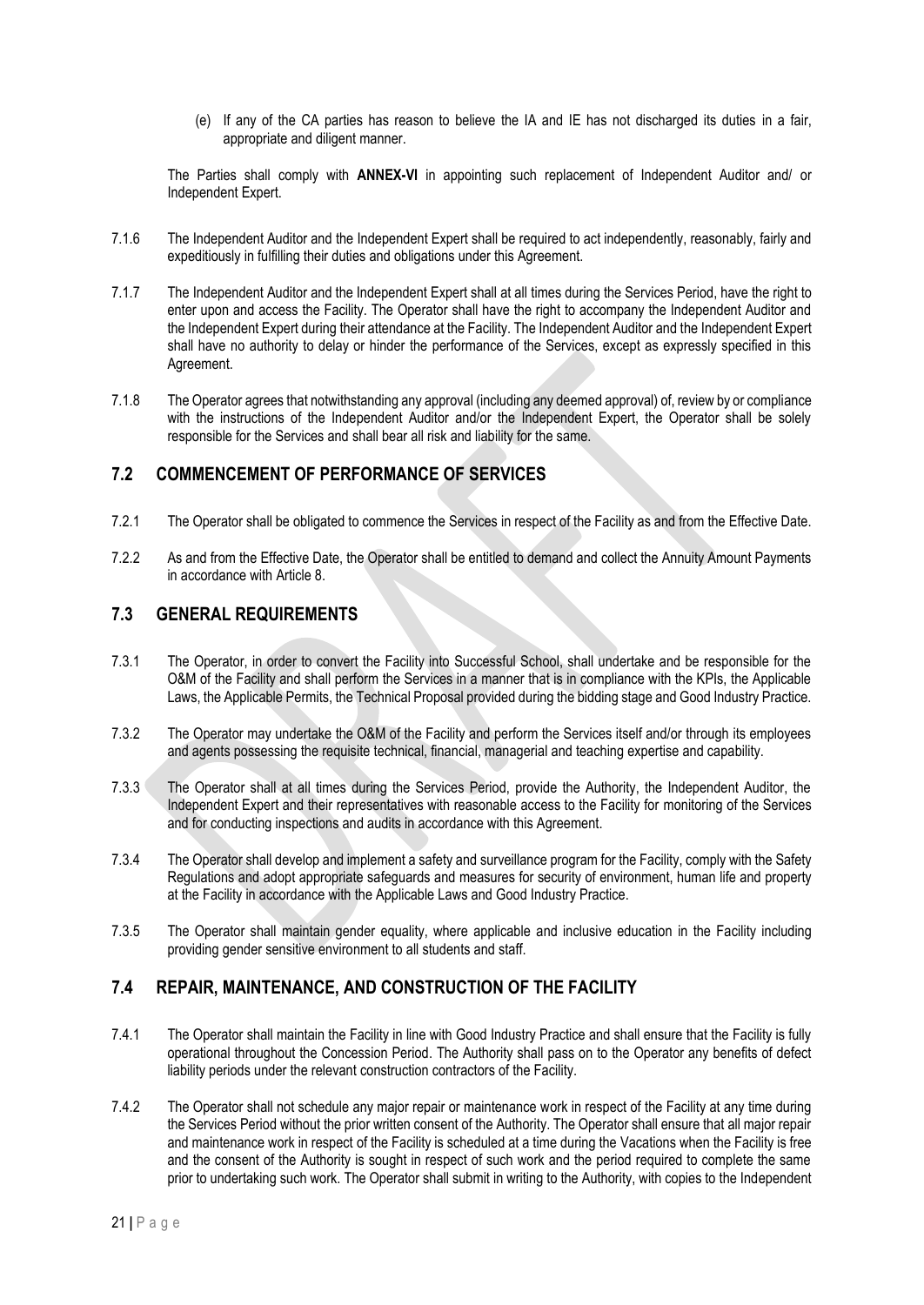Auditor and Independent Expert, the details and costs of all major maintenance and repair works proposed to be undertaken by the Operator in respect of the Facility at least thirty (30) days prior to the Vacations in which such repair and maintenance work is being planned. All major repair and maintenance work and the costs thereof shall be certified by the Independent Auditor prior to the Authority approving the same and making appropriate disbursements in respect of such works; provided that the Independent Auditor and the Authority shall certify, amend and/or approve (as applicable) the request of the Operator within a period of thirty (30) days. The Authority shall disburse the costs of such repair and maintenance, as certified by the Independent Auditor, to the Operator with the upcoming Annuity Amount Payment Date of the aforesaid approval. For the sake of clarity any amounts paid by the Authority to the Operator in respect of repair and maintenance work pursuant to this Article 7.4.2 shall be in addition to the Annuity Amount Payments required to be made hereunder.

- 7.4.3 When the need arises for an unscheduled outage in order to undertake emergency maintenance during an Academic Year ("**Unscheduled Outage**"), the Operator shall advise the Authority of such need and the commencement and estimated duration of such work. The Authority may allow the Operator to schedule such outage within a period of time that is reasonable under the circumstances and not exceeding the time required by Good Industry Practice. The Operator shall advise the Authority of the above matters by a notice in writing, and the Authority shall respond within 72 (Seventy Two) hours from receiving such notice. In case an extension is required in the Unscheduled Outage period, such extension shall be subject to the prior written approval of the Authority.
- 7.4.4 If the Operator ceases to operate any Facility for a period of 72 (Seventy Two) consecutive hours, other than due to a Force Majeure Event or an Unscheduled Outage, then the Authority shall be entitled, upon giving a 24 (Twenty Four) hours prior written notice, to step-in and undertake O&M and perform the Services at such Facility until the Operator demonstrates to the satisfaction of the Authority that it can and will resume normal operation of such Facility.
- 7.4.5 If the Authority has not notified the end of the step-in after the expiry of a period of 90 (Ninety) Days starting from the date of step-in by the Authority, and except as otherwise agreed by the Parties, the Agreement shall automatically be terminated for an Operator Event of Default. The exercise of the Authority's rights under this Article 7.4 shall be at the cost, risk and expense of the Operator. The Authority shall not be required to make any payments to the Operator during the time of step-in other than those payments that are already due and payable to the Operator under this Agreement prior to the time of step-in.
- 7.4.6 In case, where the number of classrooms are less than the number of grades in the USAID Reconstruction Schools. The Authority seeks that additional classrooms should be at par with the specified grades in such USAID Reconstruction Schools. Therefore, either rehabilitation of the old block where necessary or as a proposed solution the Authority may also allow construction of additional classrooms in such USAID Reconstruction Schools. For this purpose and intent Operator is required to submit request to the Authority for the rehabilitation/ construction of additional classrooms within three (03) years starting from the Effective Date of the Concession Agreement.

### **7.5 APPLICABLE PERMITS AND APPLICABLE LAWS**

- 7.5.1 The Operator shall make any applications required in respect of and obtain all Applicable Permits for the performance of the Services to the Authority, in accordance with the provisions of the Applicable Laws. The costs of complying with this requirement shall be borne solely by the Operator.
- 7.5.2 The Authority shall use reasonable endeavors to assist the Operator in obtaining the Applicable Permits from the relevant Government Authorities, provided that the Operator has complied with all the requirements contained in the Applicable Laws for applying for such Applicable Permits.
- 7.5.3 The Operator shall comply with the conditions of all Applicable Permits, the provisions of all Applicable Laws and with Good Industry Practice in carrying out the Services at the Facility at all times during the Services Period.
- 7.5.4 In the event of any Lapse of Consent, the Operator shall notify the same to the Authority (with a copy to the Independent Expert and the Independent Auditor) within 3 (Three) Days after becoming aware thereof. Following receipt of such notification by the Authority, the Operator shall provide the Authority all documents and information notified by the Authority to the Operator in respect of such Lapse of Consent.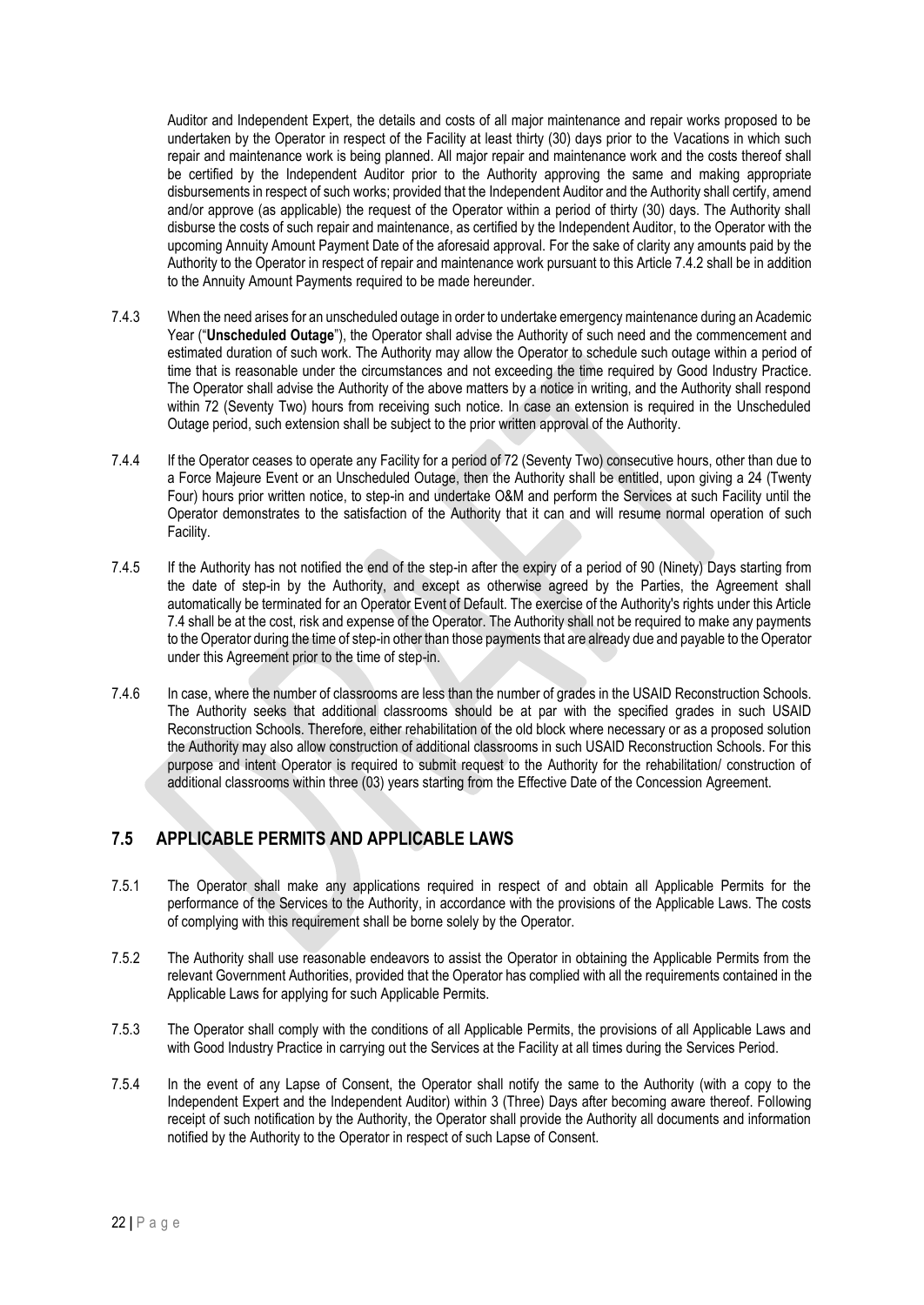### **7.6 RECORDS, REPORTING, ACCOUNTS AND AUDITS**

- 7.6.1 The Operator shall maintain records (in both, soft and hard format) of all movable and immovable assets including, but not limited to books, resources, machinery, furniture, fixtures, equipment, etc. and students, teachers, staff and compliance with the KPIs during the Services Period.
- 7.6.2 The Operator shall maintain books of accounts recording all payments received from the Authority and other revenues derived/collected by it from or on account of the Facility and the Services.
- 7.6.3 The Operator shall deliver to the Authority the following reports within the time specified below:
	- (a) Quarterly reports relating to the performance of Services at the Facility, meeting/non-meeting of KPIs, compliance of applicable covenants and a summary of the income received and expenditure incurred during such quarter prepared substantially in the form set out in **ANNEX – V**, and delivered to the Authority in writing (by email and post) within 15 (Fifteen) Days after the end of each Quarter;
	- (b) reports on any critical damage or security lapse at the Facility leading to any interruptions or outages of the Facility within 10 (Ten) Days of each such occurrence;
	- (c) reports on any material litigation (including any winding-up proceedings or notice to commence windingup), proceedings or material disputes to which the Operator is a party, the appointment of a receiver or administrator in relation to the business or assets of the Operator and any adverse orders or judgments passed by any Government Authorities that affects or is likely to affect the performance of the Services, as soon as reasonably possible after the occurrence of such events.
- 7.6.4 The Operator shall generate detailed invoices in terms of this Agreement to the Independent Auditor claiming the expenditure incurred (along with the bills/ invoices for the amount spent) for the particular quarter including the Management Fee.
- 7.6.5 Without limiting the Operator's obligations under Applicable Laws, during the Services Period and for a period of 3 (Three) years thereafter, the Operator shall on demand produce to the Authority all such evidence as may be reasonably necessary to verify the accuracy of any statement, charge or computation made pursuant to any of the provisions of this Agreement.
- 7.6.6 The Operator shall make available to the Authority, the Independent Expert and the Independent Auditor, all books and records maintained by the Operator upon a request being made by any of them. The Operator shall and shall cause its employees and agents to fully co-operate and provide all assistance to the Authority, the Independent Expert and the Independent Auditor.
- 7.6.7 The Authority, the Independent Expert and the Independent Auditor will have the right to access, make copies of and audit, all such books, records, accounts, financial statements, reports, evaluations and any other information relating to the performance of the Services.
- 7.6.8 The Operator shall provide the Authority with 2 (two) copies of its audited financial statements, along with a report thereon by the Independent Auditor, within 60 (Sixty) Days of the close of the Financial Year.
- 7.6.9 The Operator shall also provide the Authority with 2 (two) copies of the Annual KPIs' report, duly reviewed and certified by the Independent Expert, within 45(Forty Five) Days of the end of each Academic Year to which they pertain.
- 7.6.10 If the Independent Auditor reports an inaccuracy in any statement or computation that has resulted in an overpayment or an under-payment of an amount by a Party (a "**Payment Error**"), the amount of such Payment Error shall be adjusted in the next quarterly payment due immediately after receipt of notification from the Independent Auditor of such Payment Error.
- 7.6.11 For avoidance of doubt, the Operator is required to provide KPIs report (duly verified by the Independent Expert) on quarterly basis to the Authority and the Independent Auditor which will conform, inter alia, the meeting of the KPIs. Also, the Parties agree that the Operator shall conduct the financial audits in accordance with the Applicable Laws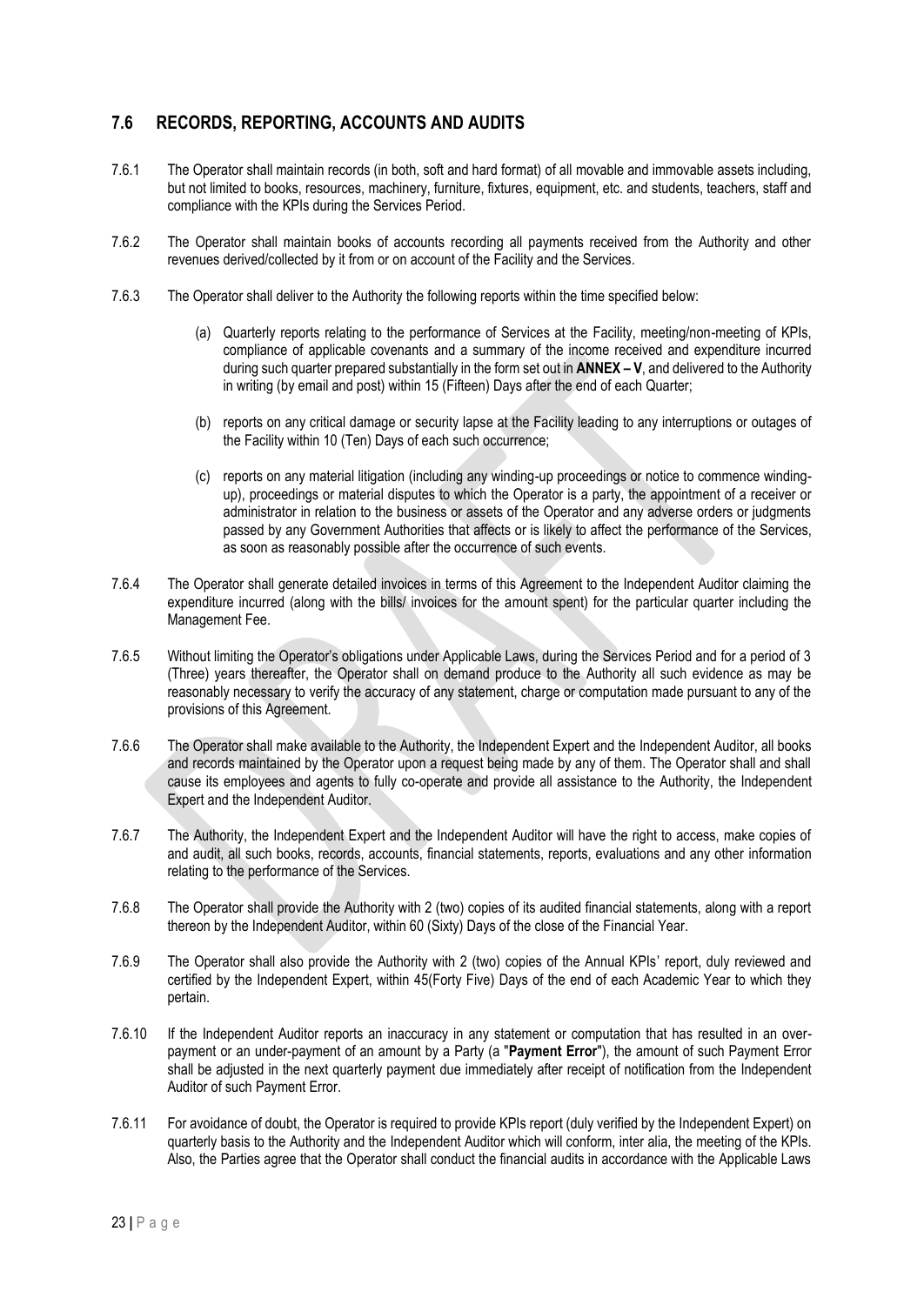at the end of each Financial Year and provide the audited financial statements to the authority in accordance with this Agreement.

- 7.6.12 Notwithstanding the above mentioned, the Operator may provide the KPIs report for the first two quarters, which report shall not affect the Annuity Payments in respect of the first two quarters. Operator is however strictly required to adhere with the time lines and frequency as mentioned in the KPIs in respect of, inter alia, annual management plans, implementation framework timelines, annual scheme of studies, baseline surveys and all other necessary documentation as mentioned in the KPIs.
- 7.6.13 A Compliance Manager shall be appointed in accordance with the job description as stipulated in the Technical Bid. The Compliance Manage shall be responsible for ensuring that the Operator complies with its outside regulatory requirements and internal policies. He/she will be responsible for making sure that organization abides by the terms and conditions, Key Performance Indicators (KPIs) and Scope of Work under this Concession Agreement. The detailed responsibilities of Compliance Manager have been incorporated in Technical Information (**Annex I**).

### **7.7 PROVISION OF UTILITIES**

- 7.7.1 The Operator shall be solely responsible for arranging for all utilities for the operation and maintenance of the Facility. Notwithstanding the foregoing, the Authority shall be solely responsible to pay any outstanding dues or claims in respect of any utilities consumed at the Facility prior to the commencement of the Concession Period.
- 7.7.2 Where the Operator seeks to procure any utilities from Government Authorities, the Authority shall use reasonable endeavors to assist the Operator in obtaining rates from such Government Authorities

### **7.8 EMPLOYEES**

- 7.8.1 Employees provided by the Authority:
	- 7.8.1.1 As and from the Effective Date, the Authority shall handover the Authority's Employees employed at the Facility to the Operator and the Operator undertakes to retain such Authority's Employees at the Facility in accordance with this Agreement; provided, the Operator shall conduct the TNA of all Authority's Employees and the Operator shall formulate Training programs for such Authority's Employees based on their Training needs determined through the TNA.
	- 7.8.1.2 The Authority's Employees shall be under the management and direction of the Operator throughout the Services Period, provided that the Authority shall at all times be liable to remunerate the Authority's Employees in accordance with the relevant arrangements between such Authority's Employees and the Authority.
	- 7.8.1.3 The Operator shall not dismiss or terminate any of the Authority's Employees.
	- 7.8.1.4 The Authority shall maintain the number of staff as stated in Annex- XVIII and take reasonable efforts to increase and maintain the same as per SNE during the tenure of the Project. In case where the Facility has more than the minimum required staff as per the Concession Agreement and the Operator has the fiscal space to appoint additional teachers (subject specific and level specific) thereby (exceeding the total number of required teachers), the Operator upon approval from the Independent Expert may be allowed for incurring cost against such additional staff.
- 7.8.2 Operator's Employees:
	- 7.8.2.1 The Operator shall employ and shall be entitled to directly offer employment to any suitably qualified, experienced and skilled personnel (**Operator's Employees**) on such terms and conditions as it deems fit, subject to Good Industry Practice and Applicable Laws, for the purpose of undertaking the operations, management and maintenance of the Facility and the performance of the Services in accordance with the requirements set out in Article 7.3.1. The Operator shall also appoint appropriately trained staff to provide basic health facilities at the Facility.
	- 7.8.2.2 The Authority is not and shall not be treated as the "principal employer" of or be deemed to have any contractual or other relationship with the Operator's Employees under any of the Applicable Laws or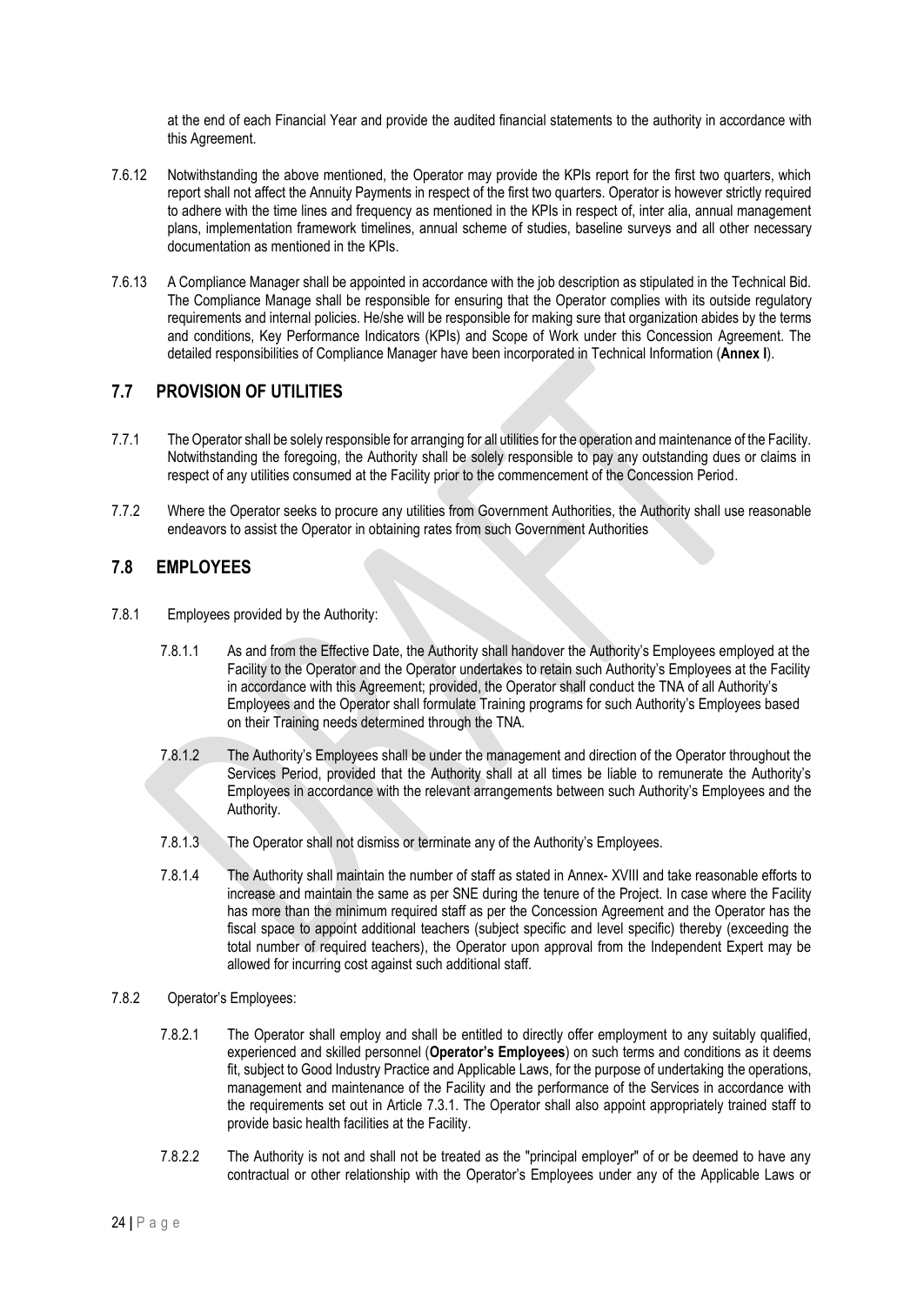Applicable Permits relating to labor issues. The Operator shall hold harmless and indemnify the Authority against all losses that arise or that are incurred as a result of any claims made against the Authority in respect of matters relating to health and safety and the employment or welfare of the Operator's Employees.

- 7.8.2.3 The Operator shall be solely responsible to remunerate and make other payments, as per the relevant contracts, to the Operator's Employees. The Operator shall also be responsible for and shall indemnify the Authority against any costs or losses suffered by the Authority in respect of any misconduct, violation of law, malpractice or mistreatment of students by any of the Operator's Employees.
- 7.8.2.4 The Operator shall ensure that the Key Staff are to be employed on the Effective Date. The curriculum vitae of the Key Staff as have already been provided by the Operator under the Technical Proposal therefore, such Key Staff will remain the same without any change. Any change of Key Staff member if taken place on or after the Effective Date then the Operator will seek prior approval from the Authority regarding such replacement subject to the condition that such replacement has same qualification, experience and expertise.
- 7.8.3 Mechanism for Transfer of Employees of the Authority:
	- 7.8.3.1 In the event the Operator is of the opinion that any one or more of the Authority`s Employees are not performing in accordance with the Employment Criteria (Non-Performing Employees), the Operator shall notify the Independent Expert in writing along with reasonable details of the Employment Criteria not being met by such Non-performing Employees (Operator's Notice).
	- 7.8.3.2 Within 30 (thirty) days of receipt of the Operator's Notice, the Independent Expert shall reach a decision in respect of the Non-Performing employees and such decision shall be communicated in writing to the Authority and to the Non-performing Employee(s) within the following lines:
		- (i) The claims made in the Operator's Notice may be rejected, in which case the Non-Performing Employees shall continue to be employed at the Facility in accordance with this Agreement; or
		- (ii) The claims made in Operator's Notice may be accepted, in which case the Independent Expert shall communicate in writing to the Authority and the Operator to Transfer the Non-Performing Employees as per The Sindh Civil Servant (Appointment, Promotion & Transfer) Rules 1974, from the Facility (as soon as practicable and in any event within a period of 45 (forty five) days and to provide the Operator with a suitable replacement thereof.
	- 7.8.3.3 The Non-performing employee shall be liable to continue to perform his duties as per normal course until the transfer or replacement for his post is completed.
	- 7.8.3.4 In the event the Authority is of the opinion that the Authority`s Employee(s) are to be transferred on administrative ground(s), in such event the competent authority after procuring consent from the Operator shall seek the approval from the Secretary SELD to issue the transfer notification whilst providing suitable replacement (having same or reasonable level of designation and post with the Employee(s) being transferred) in the same transfer notification.
	- 7.8.3.5 Position fell vacant, except described hereinabove in clause 7.8.3.4, shall be filled within thirty (30) days by the Authority in accordance with the clause 7.8.1.4.
- 7.8.4 Appraisal of the Employees:

The Operator shall evaluate all employees working at the Facility, including the Authority's Employees and the Operator's Employees (collectively the **Employees**), on an annual basis in accordance with the timelines agreed upon between the Parties. The evaluation and appraisal of the Employees shall be based on the Employment Criteria; provided however the Authority shall have the absolute discretion with respect to promotion, remuneration and other benefits of the Authority's Employees. The Operator shall provide the report containing the evaluation of all Employees, carried out at the end of each year, to the Authority within 30 (Thirty) days of the end of each such year.

7.8.5 Training of Employees: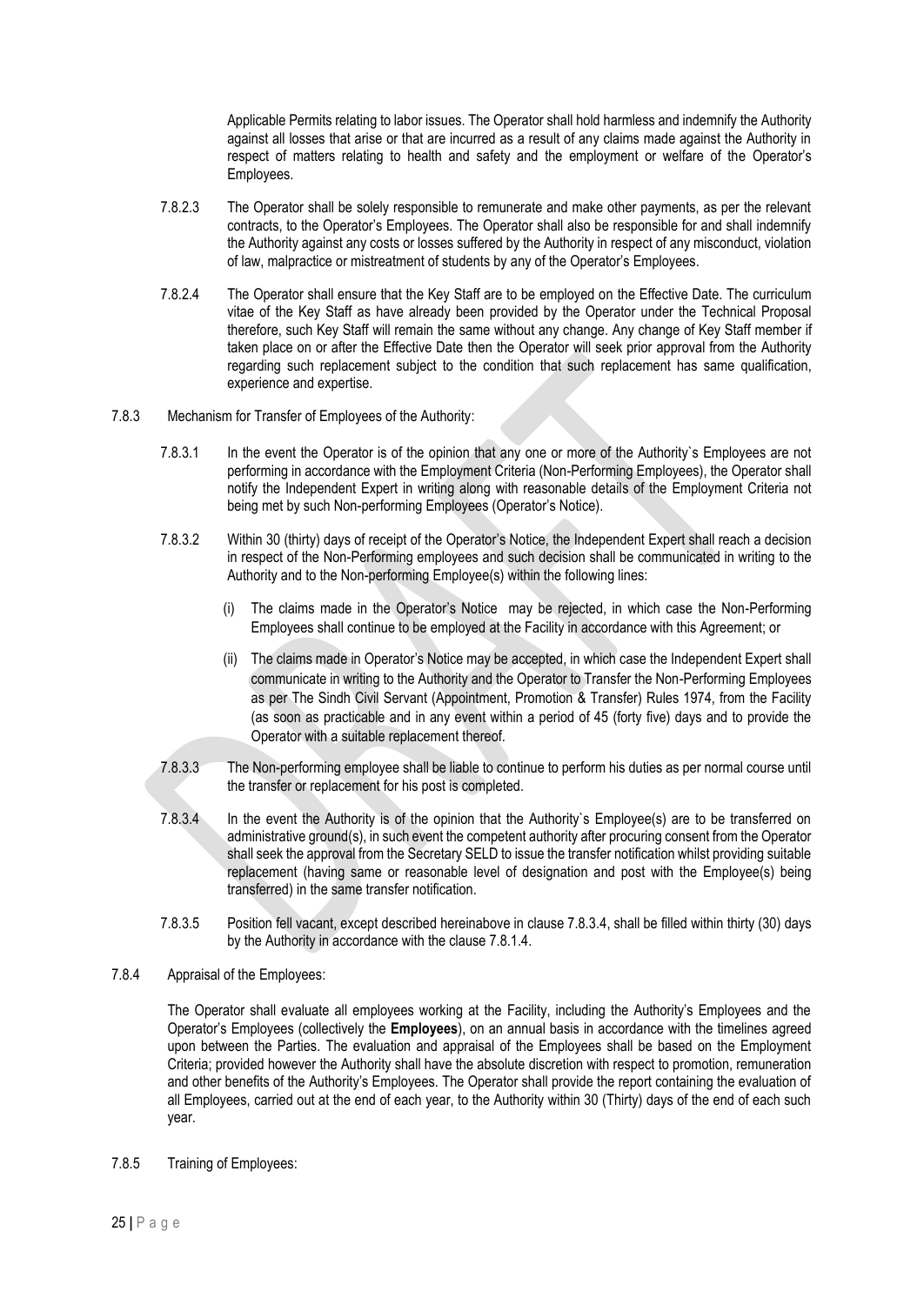- 7.8.5.1 The Operator shall ensure that the Employees are at all times properly trained in accordance with Good Industry Practice, for their respective functions.
- 7.8.5.2 The Operator shall not discriminate between the Authority's Employees and the Operator's Employees with regard to their Training, development, evaluation and appraisals.
- 7.8.5.3 The Authority shall assist the Operator in arranging for appropriate Training programs for the Employees and the Parties shall agree upon a Training schedule at least 30 (Thirty) days prior to the start of such Training(s), which Training schedule shall specify the number and details of Trainings to be attended by each Employee and the relevant Party who will arrange and pay for such Trainings.
- 7.8.5.4 Notwithstanding the foregoing, the Operator shall be responsible to conduct at least two (2) training session each of at least 18 hours for each Employee, in particular the teaching staff, in each Financial Year. Such training can be provided in-house. The costs of such training sessions shall be borne by the Operator.
- 7.8.5.5 The Operator shall ensure that all teacher Trainings are scheduled during the Vacations; provided that any Trainings scheduled during the Vacations should not exceed sixty (60) hours in aggregate; provided further that if any teacher Trainings are required to be conducted during a period other than the Vacations, the Operator shall ensure that there is minimum disruption to the Services.

#### 7.8.6 Other Employee Matters:

7.8.6.1 In no event, whether upon expiration or early termination of the Concession Period, the Authority will be liable to reimburse or indemnify the Operator against any costs or liabilities (including any liability to pay retrenchment compensation) arising as a result of the termination of the employment of any or all of the Operator's Employees. The Operator shall be responsible for discharging all such costs or liabilities arising by operation of law.

### **7.9 BOOKS**

7.9.1 Prior to the start of each Academic Year or otherwise as may be required, the Authority shall use its best endeavors to provide the relevant text books to be used by the Operator at the Facility, which books shall be in accordance with the national curriculum prescribed by the Government Authorities. In the event the Authority fails to timely provide the relevant text books the Operator shall be free to arrange for and provide the same or use any existing resources available at the Facility.

### **7.10 ADDITIONAL SERVICES**

7.10.1 Either Party (Authority or the Operator) may request, if permitted under the law, for any additional/ ancillary educational services i.e., over enrollment, evening classes, additional furniture, hiring of additional school staff, and vocational trainings. Request for Additional Services shall be communicated in writing by one Party which may be accepted or declined by the other party. In case of acceptance of Request for Additional Services, the Operator shall be responsible for executing the Additional Services, on agreed terms and conditions, in the stipulated time frame.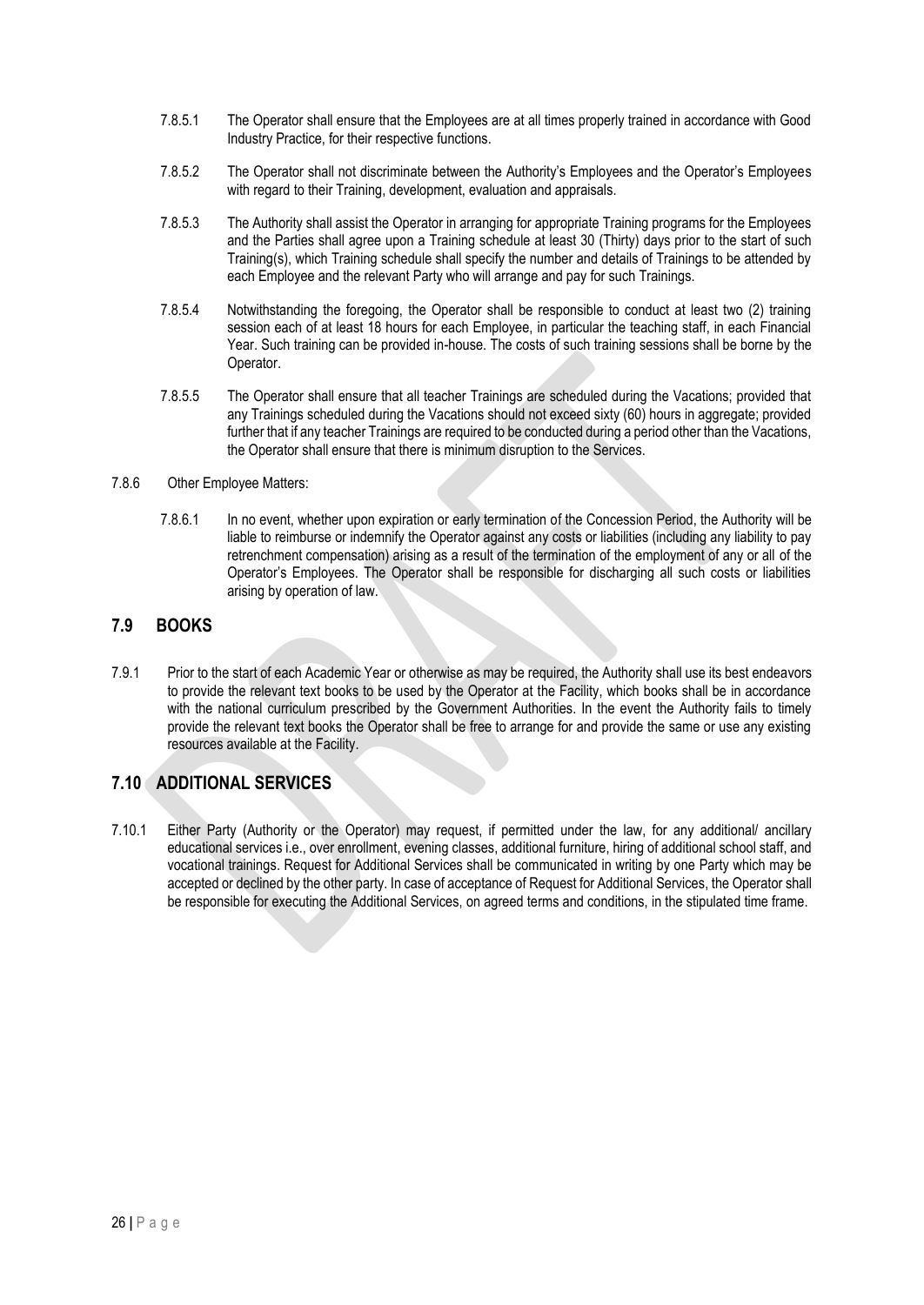### <span id="page-30-0"></span>**8 ANNUITY AMOUNT PAYMENTS AND INVOICING**

### **8.1 ANNUITY AMOUNT PAYMENTS**

8.1.1 Subject to the provisions of this Agreement and in consideration of the Concession and the undertaking by the Operator to perform and discharge its obligations in accordance with the terms and conditions set out in this Agreement, the Authority agrees and undertakes to pay each Payable Annuity Amount Payment to the Operator on its corresponding Annuity Amount Payment Date in accordance with the terms of this Agreement.

### **8.2 ANNUITY AMOUNT PAYMENT ADJUSTMENT EVENTS & ANNUITY AMOUNT PAYMENT ADJUSTMENT**

- 8.2.1 The Annuity Amount Payments payable by the Authority to the Concessionaire on each Annuity Amount Payment Date shall be subject to Annuity Amount Payment Adjustment (as calculated in accordance with the Annuity Amount Payment Adjustment Formula) due to occurrence of the Annuity Amount Payment Adjustment Events during the Annuity Amount Payment Evaluation Period relating to such Annuity Amount Payment Date.
- 8.2.2 The following events (as certified in writing by the Independent Expert) shall constitute the Annuity Amount Payment Adjustment Events; provided, that the same shall not constitute an Annuity Adjustment Event in case the same results from the Permitted Events (excluding the Non-Political Events) (the **Annuity Amount Payment Adjustment Events**):
	- (a) the Facility has remained out of operation at any time during an Academic Year; or
	- (b) the Independent Expert determines that:
		- (i) the Operator has not met any one or more of the KPIs or has failed to attain the requisite percentage of any particular KPI (provided, however, the non-meeting of KPIs in the first two quarters of the Concession Period shall not constitute an Annuity Amount Payment Adjustment Event);
		- (ii) The Operator has failed to maintain the Facility in accordance with the provisions of this Agreement (as permitted in the Reporting Forms, if applicable), irrespective of whether the Facility have been functioning properly or not, and
		- (iii) The Compliance Manager has failed to perform roles and responsibilities as set out in clause 7.6.13.
- 8.2.3 At the occurrence of Annuity Amount Payment Adjustment Events, Notice of Annuity Amount Payment Adjustment will be given to the Operator by Independent Expert relating to compliance of unmet or partially met KPIs and performance of Compliance Manager. The Operator shall in this case be subjected to the Annuity Amount Payment Adjustment Events as set out in Annexure XII. In case, the Operator meets the prerequisite(s) as set out in the Notice of Annuity Amount Payment on or before the end of next quarter then the cost associated for the fulfillment of the unmet or partially met KPI should be redeemed (except Annuity Amount Payment Adjustment relating to Performance of Compliance Manager) to the Operator in the corresponding quarter.
- 8.2.4 Notwithstanding the above, the Notice for Annuity Amount Payment shall not be applicable on the last quarter of the academic year. Interlaid, the unmet or partially met KPIs by the Operator will be subject to Annuity Amount Payment Adjustment Events as set out in Annexure XII of this Concession Agreement.
- 8.2.5 In the event if the Facility is not operational during a given Academic Year (as determined by the Independent Expert), the same shall constitute an Operator Event of Default and the Authority may at its discretion Terminate this Agreement in accordance with Article 15.1 except in cases where the same is due to the Permitted Events.

### **8.3 DETERMINATION OF PAYABLE ANNUITY AMOUNT PAYMENT & ANNUITY AMOUNT PAYMENT CERTIFICATE**

8.3.1 Within Fifteen (15) days of Annuity Amount Payment Evaluation Date relating to an Annuity Amount Payment Date, the Operator shall submit KPIs report to the Independent Expert; subsequently the Independent Expert shall issue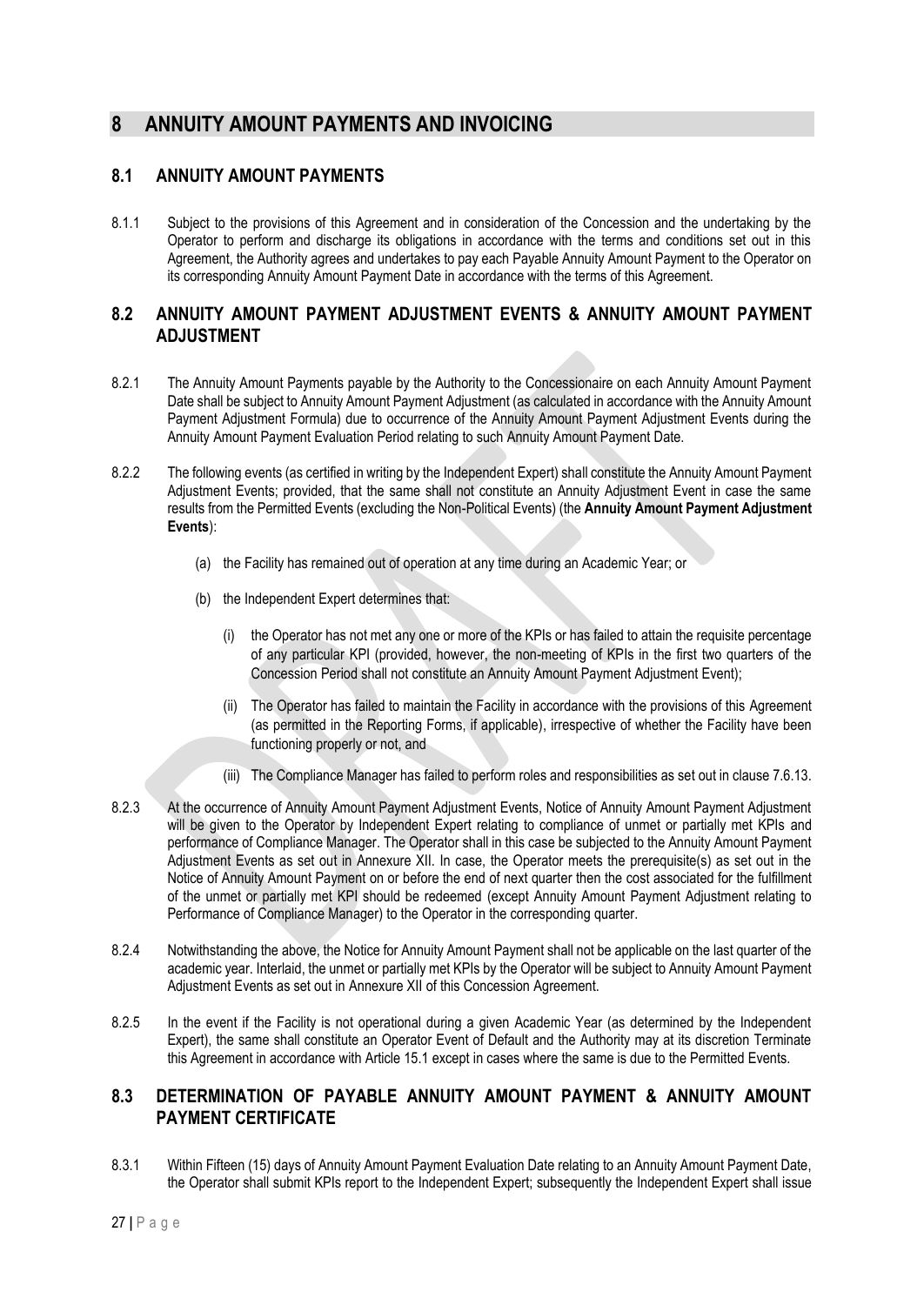verified evaluation report within next fifteen (15) days to the Independent Auditor with the copy to Authority and Operator. The Independent Auditor will issue a written certificate in respect of such Annuity Amount Payment Date (the **Annuity Amount Payment Certificate**) to the Operator, the Authority, and the Authority Annuity Amount Payment Account Bank setting out (wherever applicable):

- (a) the Annuity Amount Payment Adjustment Events (excluding the first two quarters) occurring in the Annuity Amount Payment Evaluation Period relating to such Annuity Amount Payment Date;
- (b) the Annuity Amount Payment Adjustment along with Annuity Amount Payment Adjustment Event Notice as calculated on the basis of the Annuity Amount Payment Adjustment Events occurring in the Annuity Amount Payment Evaluation Period relating to such Annuity Amount Payment Date;
- (c) the Payable Annuity Amount Payment to be paid on such Annuity Amount Payment Date;
- (d) the Annuity Payment Account Funding Amount to be funded by the Authority;
- (e) the quarterly fee payments to Independent Expert and Independent Auditor as per the payment schedule of Independent Expert Agreement and Independent Auditor Agreement; and
- (f) The calculation of applicable taxes, which are to be deducted by the Authority being Withholding Agent, from Quarterly Annuity Amount Payment..

### **8.4 PAYMENT OF ANNUITY AMOUNT PAYMENTS**

- 8.4.1 At least five (5) days prior to the each Annuity Amount Payment Date, the Authority shall deposit the Payable Annuity Amount Payment into the Authority Annuity Amount Payment Account.
- 8.4.2 Following issuance of the Annuity Amount Payment Certificate by the Independent Auditor; the Concessionaire and the Independent Auditor (where applicable) shall (at least five (05) days prior to the Annuity Amount Payment Date relating to such Annuity Amount Payment Certificate):
	- (a) deliver an invoice (together with copies of the Annuity Amount Payment Certificate appended thereto) to the Authority in triplicate demanding payment of the Payable Annuity Amount Payment from the Authority Annuity Amount Payment Account (the **Annuity Amount Payment Invoice**); and
	- (b) deliver the Annuity Amount Payment Certificate to the Authority Annuity Amount Payment Account Bank for payment to the Operator of the Payable Annuity Amount Payment on the relevant Annuity Amount Payment Date through, as per Annuity Amount Payment Account Standing Instructions, debiting of funds standing to the credit of the Authority Annuity Amount Payment Account on the Annuity Amount Payment Date in an amount equal to the Payable Annuity Amount Payment and crediting of the same to the Operator Annuity Amount Payment Account on the Annuity Amount Payment Date.
- 8.4.3 Any Dispute between the Parties in respect of any matters set out in the Annuity Amount Payment Certificate shall be resolved in accordance with the provisions of Article 18, provided however such Dispute shall not affect the payment of the Payable Annuity Amount Payment (as set out in the **Annuity Amount Payment Certificate**) to the Operator in accordance with the provisions of Article 17; provided, further, that following resolution of such Dispute, adjustments to the Annuity Amount Payments (to the extent required) shall be made in accordance with the determination/resolution of the Dispute.

### **8.5 AUTHORITY ANNUITY AMOUNT PAYMENT ACCOUNT**

- 8.5.1 The Authority shall establish and maintain the Authority Annuity Amount Payment Account as soon as possible after signing of this Agreement and until the Expiry Date or on the disbursement of the last Annuity Amount Payment Certificate issued by IA. The Authority Annuity Amount Payment shall be an escrow account.
- 8.5.2 The Authority shall issue irrevocable standing instructions to the Authority Annuity Amount Payment Account Bank (in form and substance agreed between the Parties) (the **Authority Annuity Amount Payment Account Standing Instructions**) containing, inter alia, instructions to the Authority Annuity Amount Payment Account Bank: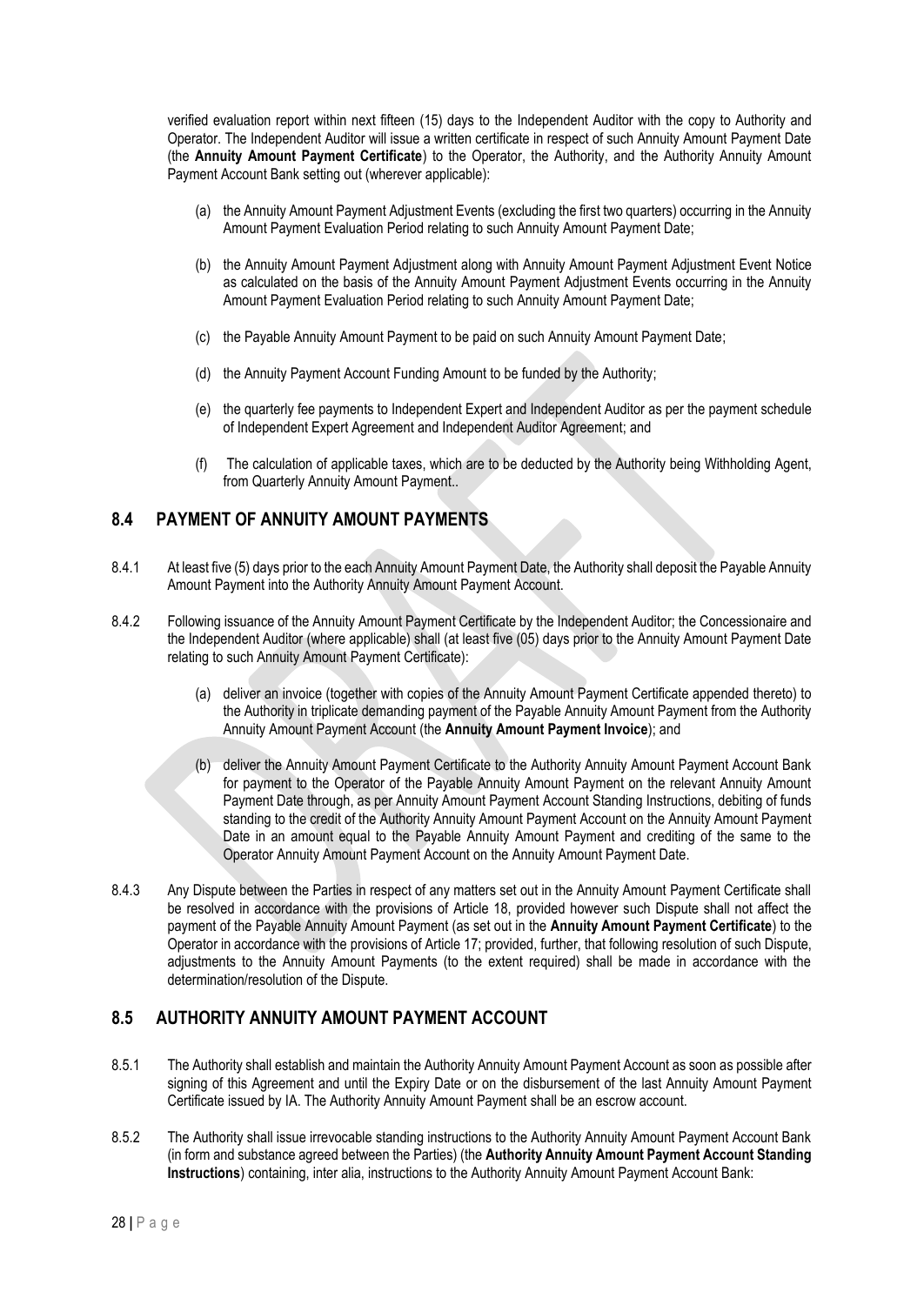- (a) to debit the Authority Annuity Amount Payment Account on each Annuity Amount Payment Date (upon receipt of an Annuity Amount Payment Certificate relating to such Annuity Amount Payment Date) in an amount equal to the Payable Annuity Amount Payment and credit the same to the Operator Annuity Amount Payment Account;
- (b) in the event of Termination of this Agreement, to debit the Authority Annuity Amount Payment Account in an amount equal to the Unpaid Termination Payment Amount and credit the same to the Operator Annuity Amount Payment Account, in accordance with Article 17 below.
- 8.5.3 The Authority Annuity Amount Payment Account Standing Instructions issued by the Authority shall be irrevocable and shall remain effective, in each case, until the Expiry Date Or on the disbursement of the last Annuity Amount Payment Certificate issued by IA, and no withdrawal from the Authority Annuity Amount Payment Account may be made by the Authority, except as provided in this Agreement.
- 8.5.4 The Authority Annuity Amount Payment Account Standing Instructions (or any part thereof) issued by the Authority may be revoked pursuant a written revocation notice duly executed and confirmed by the Parties.
- 8.5.5 The Authority Annuity Amount Payment Account shall be strictly operated and maintained in accordance with the Authority Annuity Amount Payment Account Standing Instructions. Further, the Authority hereby undertakes and covenants with the Operator that it shall not create, incur, permit, assume or suffer to exist any encumbrance whatsoever upon or with respect to the Authority Annuity Amount Payment Account.
- 8.5.6 The Authority shall fund the Authority Annuity Amount Payment Account in an amount equal to the Annuity Payment Account Funding Amount on each Annuity Amount Payment Account Funding Date until the Expiry Date.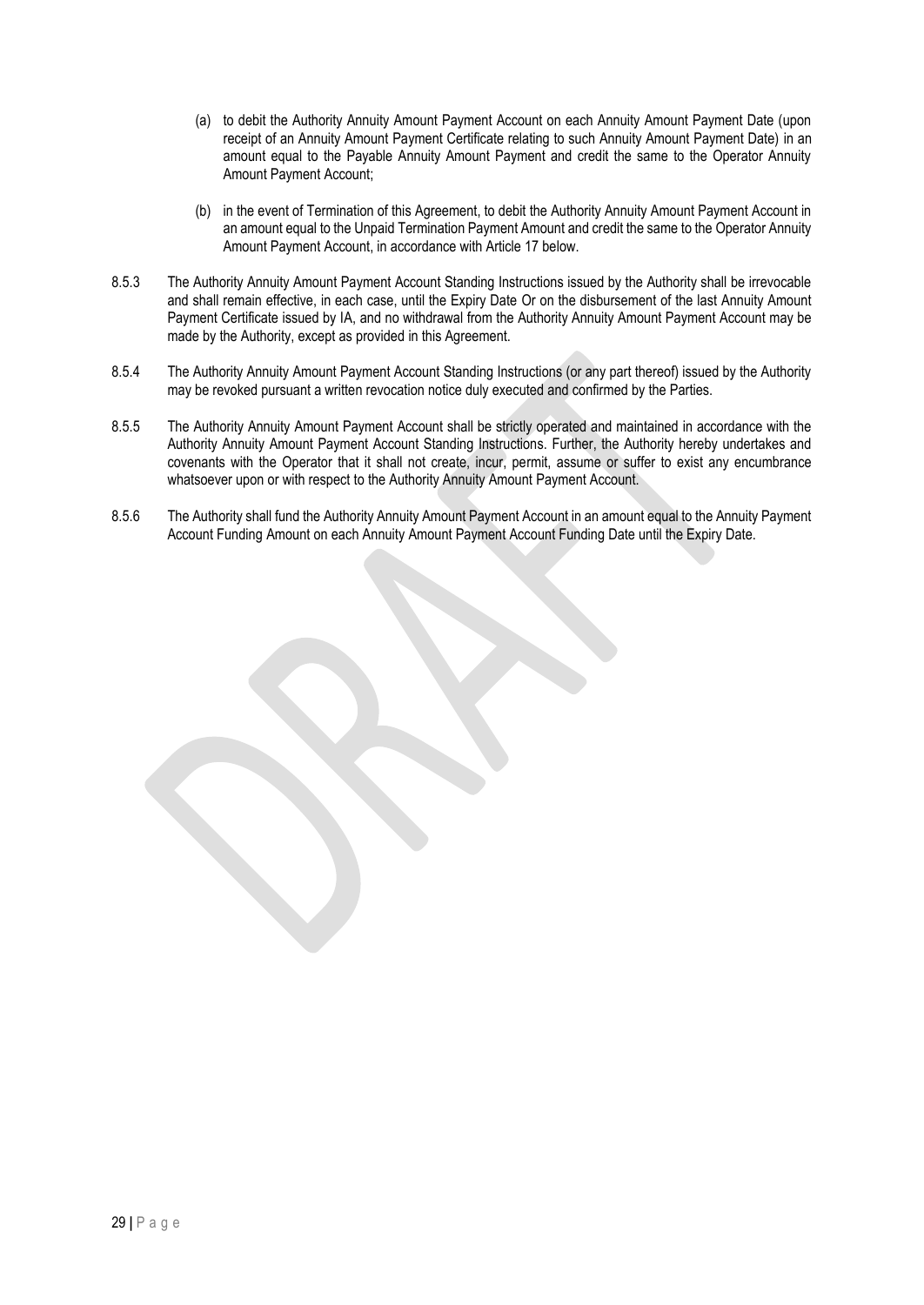### <span id="page-33-0"></span>**9 Budget Realignment**

#### **9.1 Re-appropriation**

9.1.1 In order to minimize the administrative burden associated with budget realignment requests, the Operator is allowed flexibility to re-appropriate budget items within the Bid Price to match the changing circumstances of the project.

In general, formal realignment budget intimation to the Authority will occur with the condition that no re-appropriation is allowed for Management Fees, and soft costs, whereas other budgetary re-appropriations may be allowed under the following terms:

- (a) The proposed realignment budget shall be submitted by the Operator to the Independent Expert and the Independent Auditor warranting advice and endorsement. Proposed changes allowed via budget reappropriations if applicable will then be informed to the Authority by the Independent Auditor.
- (b) Notwithstanding the above, the Authority reserves its full discretion to approve or disapprove the budgetary Re-appropriations / Realignments proposed by the Independent Auditor on behalf of the Operator. The Budgetary Realignment except under Force Majeure can be proposed by the Operator within an Agreement year only subject to the condition that the Annual Budget limit shall remain the same as submitted in the Financial Bid accepted by the Authority. Under Force Majeure the Realignment can be proposed on yearly basis as well subject to the condition that the Bid Price limit shall remain the same as submitted in the Financial Bid accepted by the Authority.
- 9.1.2 Anticipating the need for Re-appropriation in the yearly budget as reflected at 9.1.1 above; the Operator should submit the Realignment request to the Authority at least 2 quarters in advance.
- 9.1.3 The provision of Realignment shall also be applicable for the Additional Services referred in clause 7.10.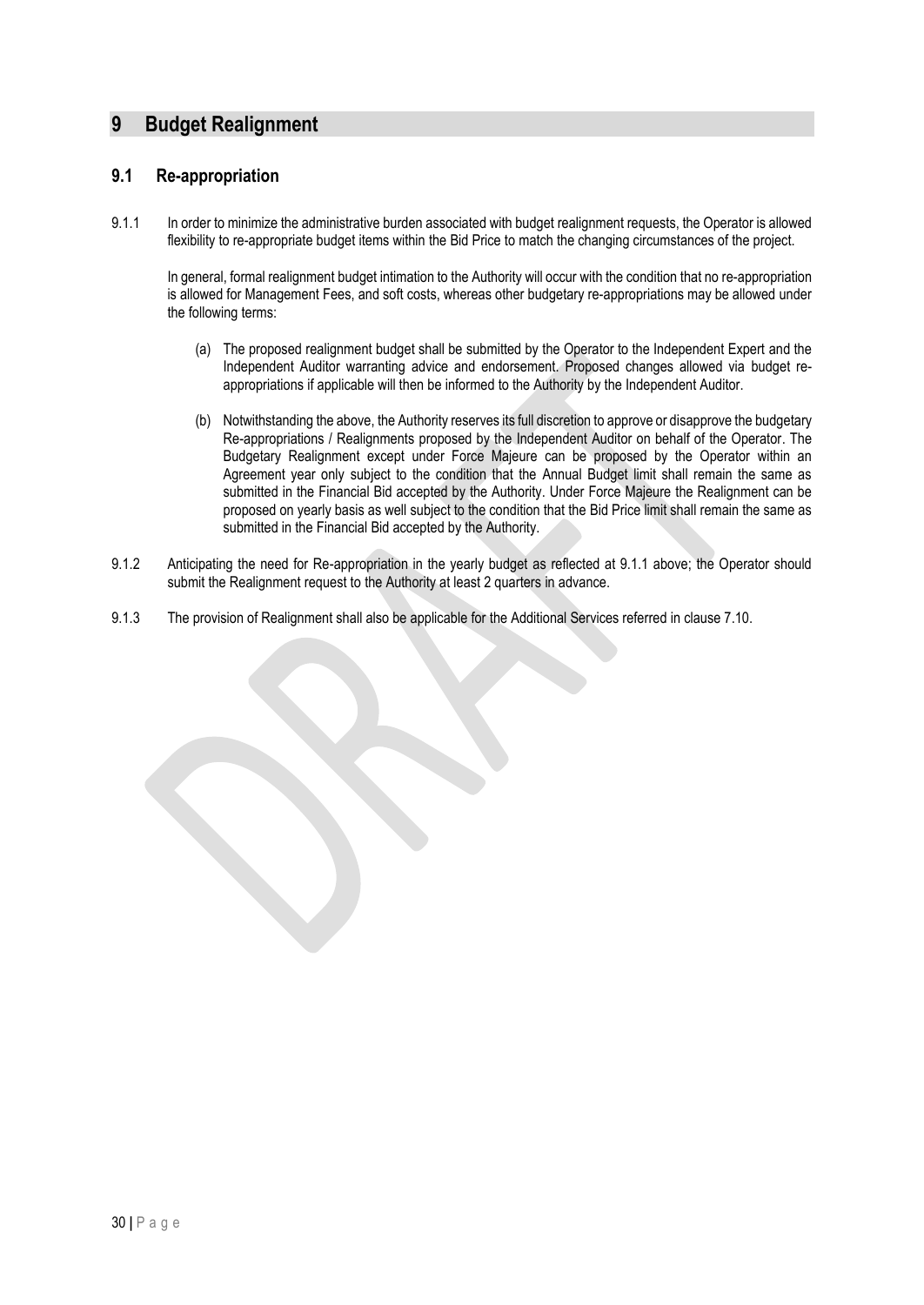### <span id="page-34-0"></span>**10 EMERGENCY STEP-IN**

10.1 Upon the occurrence of an Emergency, the Authority reserves the right to suspend the performance of the Services by the Operator and to step-in and take control over the O&M and the performance of the Services on a temporary basis. The Authority may only exercise such right of suspension by issuing a prior written notice of at least 48 (Forty Eight) hours.

The notice shall set out the following, to the extent possible in light of the circumstances of Emergency:

- (a) The nature of the Emergency and the reason for the step-in;
- (b) The date on which the Services are suspended;
- (c) The likely duration of the suspension; and
- (d) The effect of the suspension on the Operator and any reasonable obligations of assistance required of the Operator during the suspension period.
- 10.2 During the suspension of the performance of the Services by the Authority pursuant to Article 10.1 above:
	- (a) the Operator shall be relieved from its obligations to provide the Services but shall provide reasonable assistance to the Authority upon request;
	- (b) the Authority shall be responsible for bearing all costs and expenses in relation to the O&M (including any agreed or scheduled maintenance) and the performance of the Services; and
	- (c) the Operator shall not be entitled to any other payment or relief from the Authority in connection with such suspension and step-in.
- 10.3 If the suspension of the performance of the Services by the Operator pursuant to Article 10.1 above continues for a period exceeding 60 (Sixty) Days, then the Operator shall be entitled to terminate this Agreement by giving a notice of at least 30 (Thirty) Days.
- 10.4 On termination of this Agreement pursuant to Article 10.3 above, the Authority shall pay the Termination Compensation to the Operator in accordance with Article 17 below. Only for the purpose of determination of the Termination Compensation payable by the Authority, the suspension of the Services to be provided by the Operator and the performance of Services by the Authority in accordance with this Article 10 shall be treated as an "Authority Event of Default" unless such the Emergency or step-in was caused by an Operator Event of Default.

All other consequences of termination that are set out at Article 16.4 shall apply.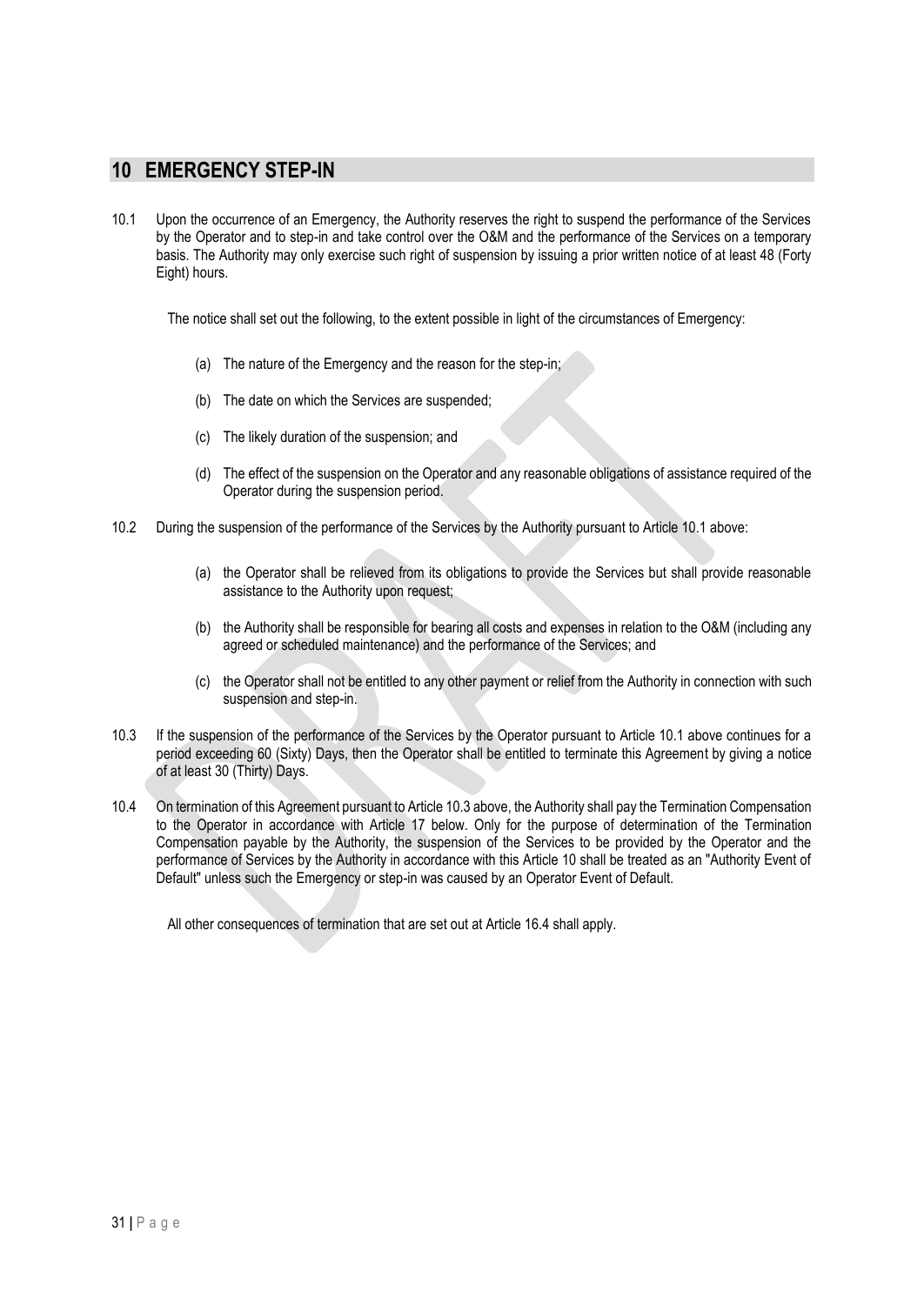### <span id="page-35-0"></span>**11 OPERATOR SHAREHOLDING**

### **11.1 SHAREHOLDINGINFORMATION**

11.1.1 The Operator represents and warrants to the Authority that at the date of execution of this Agreement, the membership of the Operator is as follows:

| S.No. | Name / CNIC Number | Designation |
|-------|--------------------|-------------|
|       |                    |             |
|       |                    |             |
|       |                    |             |
|       |                    |             |
|       |                    |             |

11.1.2 (Each of which shall be a "Shareholder" for the purposes of this Agreement) and that no arrangements are in place that have or may have or result in any change in the membership of the Operator.

### **11.2 CHANGE IN OWNERSHIP AND / OR CONTROL**

- 11.2.1 Subject to Article 11.2.3, the Operator shall not undertake or permit and hereby undertakes to procure that the Shareholders as set out in Article 11.1.1 shall not undertake or permit at any time any Change in Ownership and / Or Control unless such Change in Ownership and/or Control:
	- (a) is required by any Applicable Laws or by the operation of the Applicable Laws or by order of a court, tribunal, or Government Agency with appropriate jurisdiction; or
	- (b) is effected with the prior written approval of the Authority, which approval shall not be unreasonably withheld if the Transferor demonstrates to the Authority that the Transferee is at least as legally, technically and financially qualified and suitable to meet the Transferor's Project obligations. In this regard:
		- (i) the Transferor, or the Operator on behalf of the Transferor, shall submit to the Authority documents in respect of the Transferee to reasonably demonstrate that the Transferee is at least as legally, technically and financially qualified and suitable to meet the Transferor's Project obligations;
		- the Authority shall review such documents, and notify to the Transferor, with a copy to the Operator, its written determination based on such review, no later than 60 (Sixty) Days following the date of submission of all required documentation by the Transferor; and
		- (iii) if the Authority does not notify its written determination within the time period set out above, the Authority shall be deemed to have approved the transfer or assignment.
- 11.2.2 Without prejudice to the provision of Article 11.2.1and subject to Article 11.2.3, the Operator shall not undertake or permit and hereby undertakes to procure that each of the Shareholders (excluding the Shareholders set out in Article 11.1.1) of the Operator do not undertake or permit any transfers or assignments of their shares or interests in shares of the Operator until the Expiry Date unless the same:
	- (a) is required by any Applicable Laws or by the operation of the Applicable Laws or by order of a court, tribunal, or Government Authority with appropriate jurisdiction; or
	- (b) is effected with the prior written approval of the Authority.
- 11.2.3 Notwithstanding anything to the contrary set out herein, the Operator shall not undertake or permit and hereby undertakes to procure that each Transferor does not undertake or permit any transfers or assignments of its shares or interests in shares of the Operator to any Transferee:
	- (a) whose nationality is restricted by the Applicable Laws; and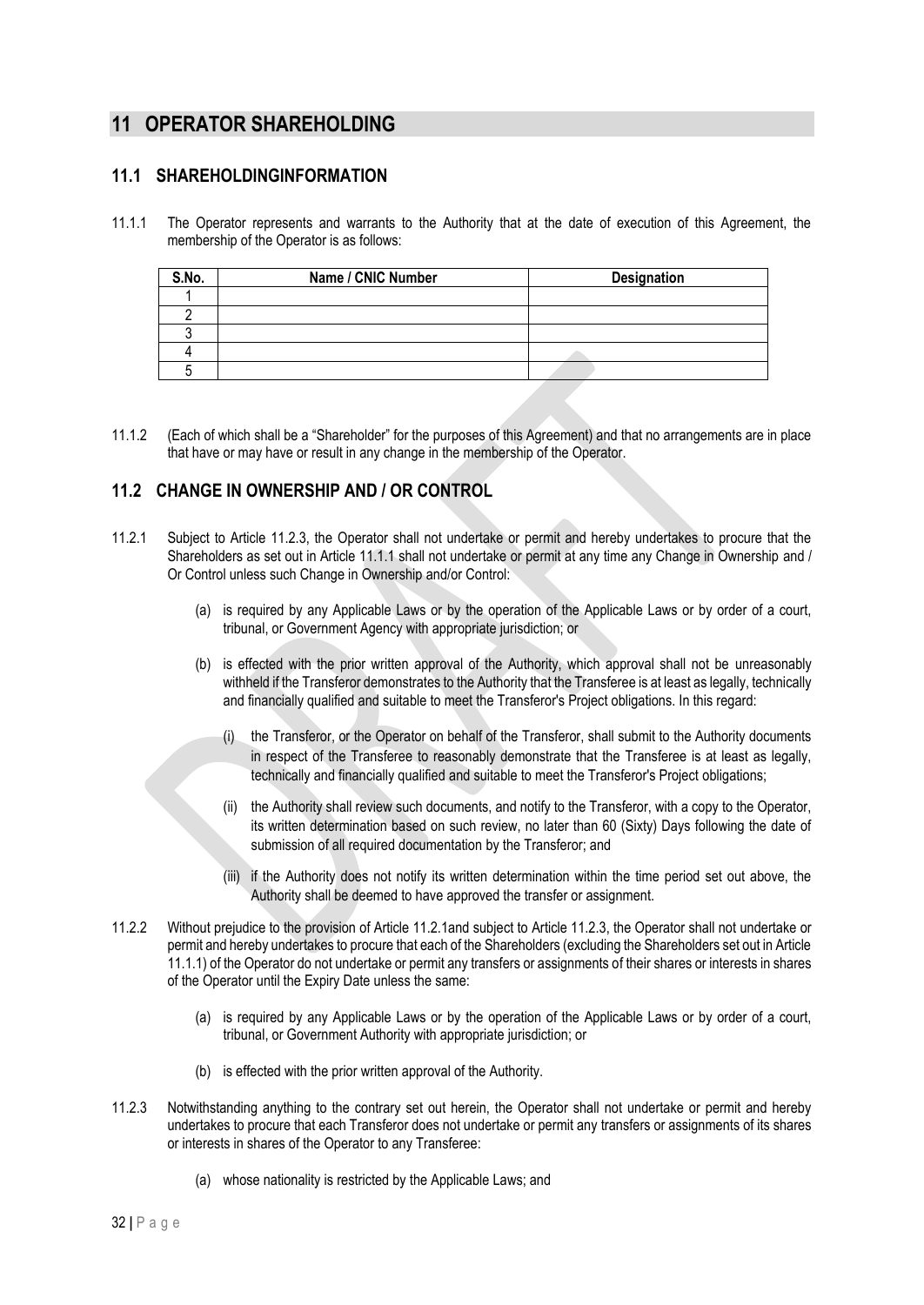(b) that has been named, and has entered into any transaction with, or for the benefit of, any of the individuals or entities named, on lists of sanctioned Persons promulgated by the United Nations Security Council or its committees pursuant to any resolution under Chapter VII of the United Nations Charter.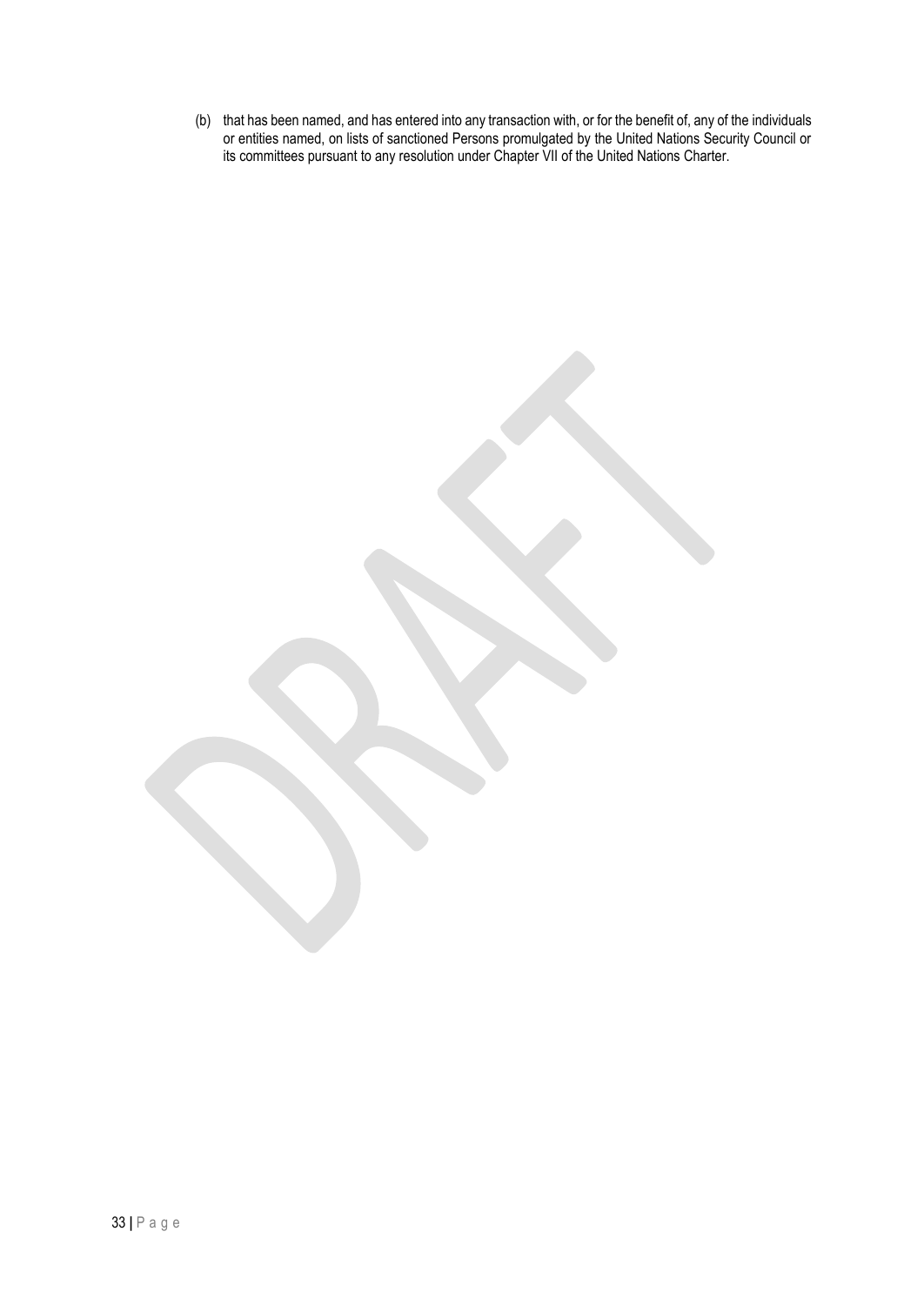# **12 CHANGE IN LAW**

### **12.1 CONSEQUENCES OF QUALIFYING CHANGE IN LAW**

- 12.1.1 If a Qualifying Change in Law occurs, then within 90 (Ninety) Days of its occurrence either Party may notify the other expressing its opinion on its likely effects, giving details of its opinion of:
	- (a) any necessary change in the O&M or in the Services to be performed;
	- (b) whether any changes are required to the terms of this Agreement to deal with such Qualifying Change in Law;
	- (c) whether relief from compliance with obligations is required, including the obligation of the Operator to meet the KPIs, on occurrence of any relevant Qualifying Change in Law;
	- (d) any increase in costs or delay that will result from the Qualifying Change in Law;
	- (e) any capital expenditure that is required or no longer required as a result of a Qualifying Change in Law taking effect during the Services Period; and
	- (f) in each case giving in full detail the procedure for implementing the change in the O&M or in performance of the Services.

A Party suffering from a Qualifying Change in Law shall not be entitled to claim any relief under this Article 12.1 unless it has served the notice within the time period set out above.

- 12.1.2 As soon as practicable after receipt of any notice from either Party under Article 12.1.1 above, the Parties shall discuss and attempt to agree the issues referred therein and any ways in which the Operator can mitigate the effect of the Qualifying Change in Law, including:
	- (a) providing evidence that the Operator has used reasonable endeavors to minimize any increase in costs and maximize any reduction in costs;
	- (b) demonstrating to the Authority that the Qualifying Change in Law is the direct and primary cause of the increase in costs and/or delay and the estimated increase in costs or delay could not reasonably be expected to be mitigated or recovered by the Operator; and
	- (c) demonstrating that any expenditure which was anticipated to be incurred to replace or maintain assets that have been affected by the Qualifying Change in Law, has been taken into account in the amount stated in its opinion presented under Article 12.1.1.
- 12.1.3 If the Parties have complied with Articles 12.1.1 and 12.1.2 and the Parties mutually agree or it is determined by the Independent Expert or Independent Auditor in accordance with Article 18.1.2 that the Operator is required to incur additional capital expenditure or the Operator has suffered any increase in costs due to a Qualifying Change in Law, then the Operator shall (subject to the provisions of this Article 12.1) be entitled to receive compensation from the Authority either by way of a lump-sum payment or by any other means that the Parties mutually agree.
- 12.1.4 The quantum of relief (whether extension of time or compensation) that the Operator shall be entitled to under Article 12.1.3 shall be as agreed by the Parties or as determined by the Independent Expert or Independent Auditor in accordance with Article 18.1.2, provided always that:
	- (a) The Operator shall bear any increased cost or loss of net profit after tax, up to the Threshold Limit; and
	- (b) The Operator shall only be entitled to relief that is reasonable for such Qualifying Change in Law.
- 12.1.5 If the Operator enjoys any reduction in costs as a result of the occurrence of the Qualifying Change in Law, provided that such reduction in costs of the Operator as a result of the occurrence of the Qualifying Change in Law is more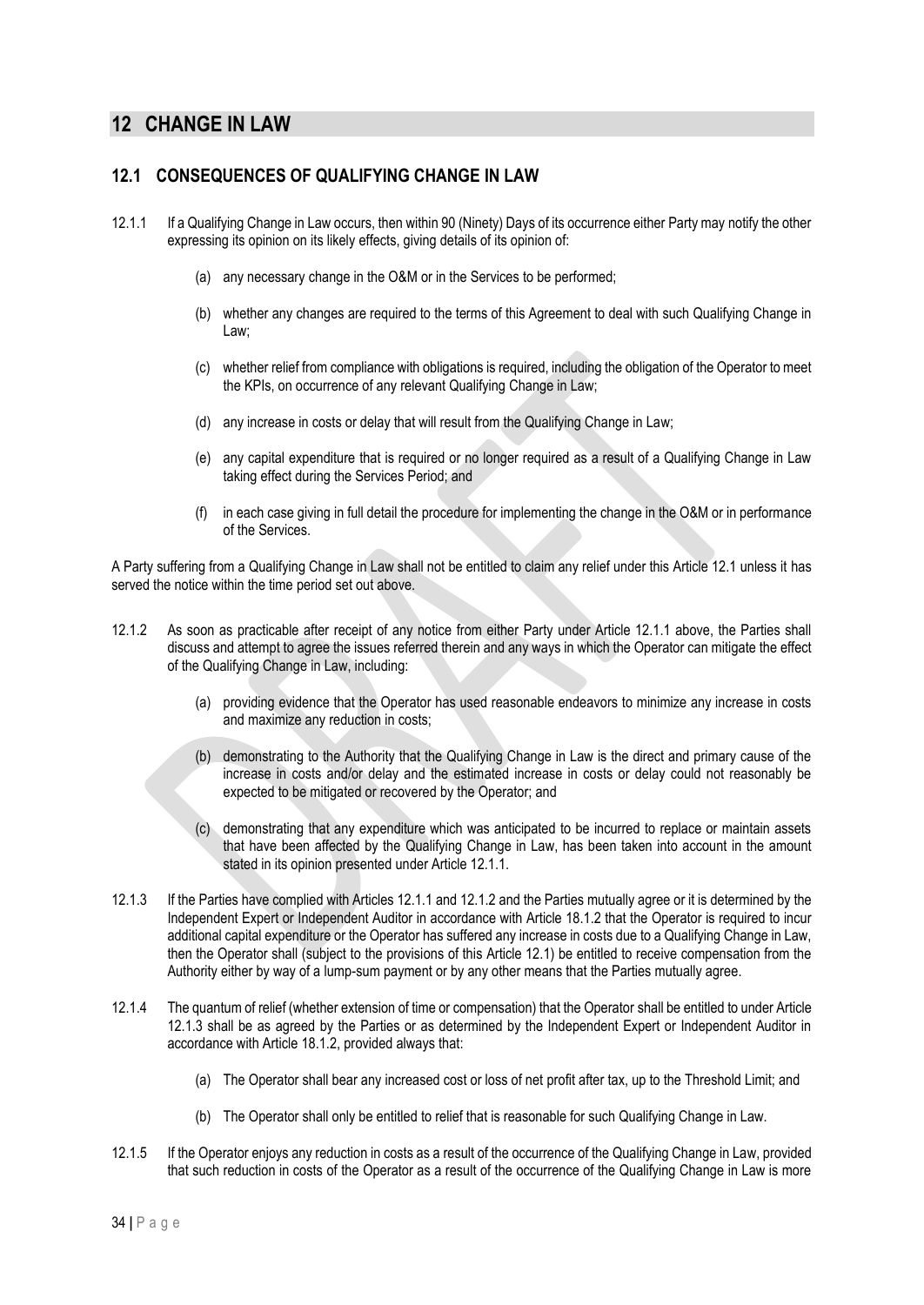than the Threshold Limit, then the Parties may decide to compensate the Authority by way of a lump-sum payment or by any other means that the Parties may mutually agree.

# **12.2 CONSEQUENCES OF FUNDAMENTAL CHANGE IN LAW**

- 12.2.1 If a Fundamental Change in Law occurs or is shortly to occur, then either Party may notify the other expressing its opinion on:
	- (a) the likely effects of such Fundamental Change in Law on the validity and enforceability of this Agreement or on the rights and benefits accruing to the Operator; and
	- (b) the ability of the Parties to re-negotiate the terms of this Agreement to mitigate the effects of such Fundamental Change in Law, while adhering to the original commercial and financial position of the Parties.
- 12.2.2 As soon as practicable after receipt of any notice from either Party under Article 12.2.1 above, the Parties shall meet to re-negotiate and agree on the amendments to the terms of this Agreement.
- 12.2.3 If the Parties are unable to agree on necessary amendments to the terms of this Agreement to give effect to the original commercial and financial position of the Parties within a period of 90 (Ninety) Days from the date on which a notice is issued under Article 12.2.1, then either Party shall be entitled to terminate this Agreement by giving a notice of 30 (Thirty) Days.
- 12.2.4 On termination of this Agreement pursuant to Article 12.2.3 above, the Authority shall pay the Termination Compensation. Only for the purpose of determination of the Termination Compensation payable by the Authority, the occurrence of a Fundamental Change in Law shall be treated as an "**Authority Event of Default**".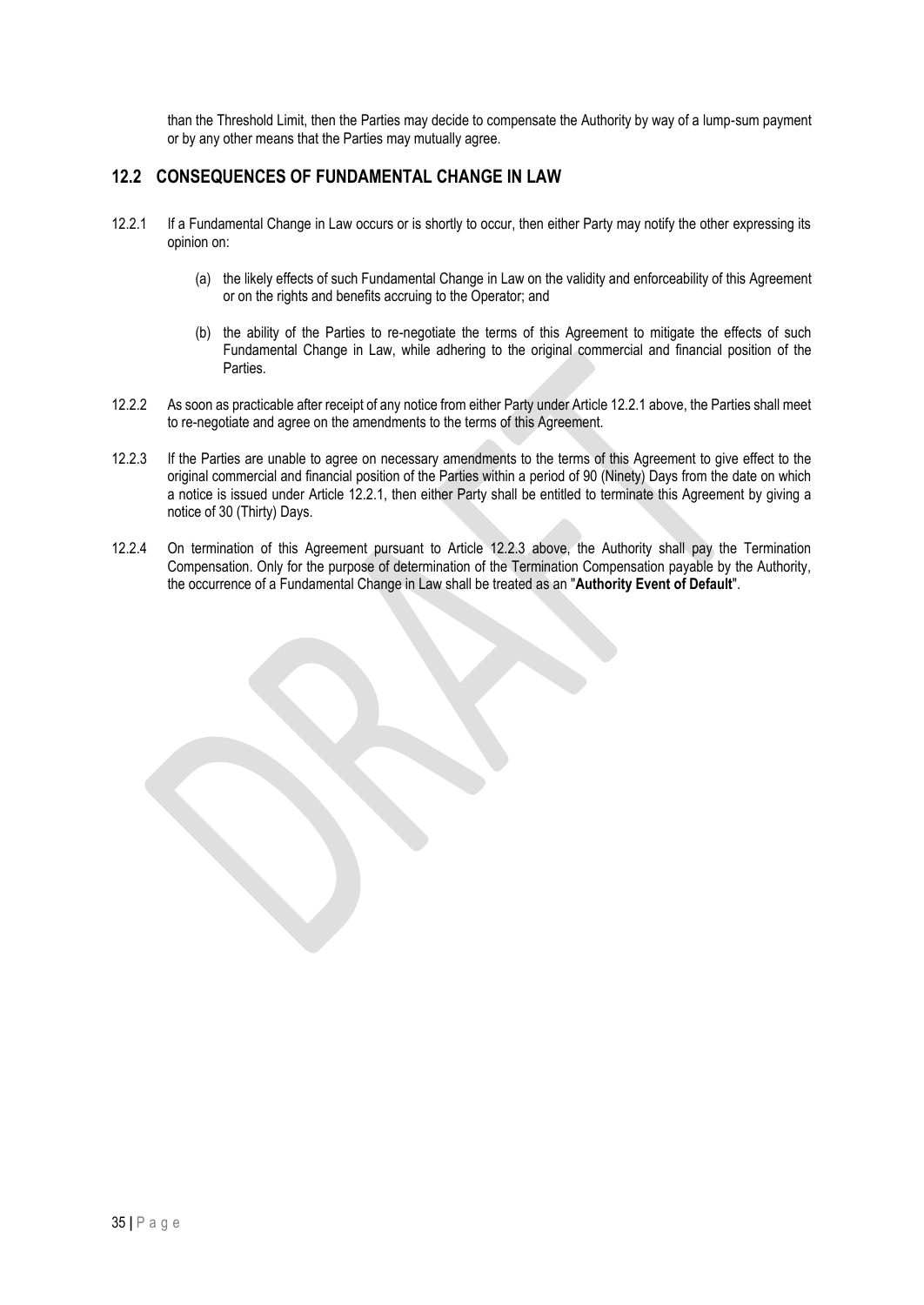# **13 INDEMNITY AND INSURANCE**

### **13.1 INDEMNITY**

- 13.1.1 Subject to Article 13.1.2 below, the Operator shall be responsible for, and indemnify the Authority, its employees, agents and contractors on demand from and against, all liability for:
	- (a) death or personal injury of any persons;
	- (b) loss of or damage to property (including the Facility or other property belonging to the Authority or for which the Operator is responsible);
	- (c) non-compliance by the Operator with Applicable Laws or Applicable Permits;
	- (d) actions, claims, demands, costs, charges and expenses (including legal expenses);
	- (e) any adverse site conditions or environmental damage at the Facility (whether pre-existing or caused by or arising from the use of the Facility);
	- (f) any proceedings against the Authority by any relevant Government Authority (including any withholding or deduction from amounts payable to the Authority by that Government Authority) for failure of the Operator to comply with any of its obligations hereunder.

which may arise out of, or in consequence of, the operation and maintenance of the Facility, the performance of the Services and any other performance or non-performance by the Operator of its obligations under this Agreement.

- 13.1.2 The Operator shall not be responsible or be obliged to indemnify the Authority to the extent any injury, loss, damage, cost and expense caused by the negligence or willful misconduct of the Authority or breach by the Authority of its obligations under the Agreement.
- 13.1.3 The Authority shall have the right, but not the obligation, to contest, defend, and litigate any claim, action, suit or proceeding by any third party alleged or asserted against it in respect of, resulting from, related to or arising out of any matter for which it is entitled to be indemnified under this Agreement, and the reasonable costs and expenses thereof shall be subject to the indemnification obligations of the Operator.

### **13.2 INSURANCE**

13.2.1 The Operator is responsible to procure and maintain necessary insurance as per best industry practices from a PACRA Rating Insurance firm having a rating of either "AAA" or "AA+" or "AA", for the Concession Period as per the budget proposed in the Financial Bid.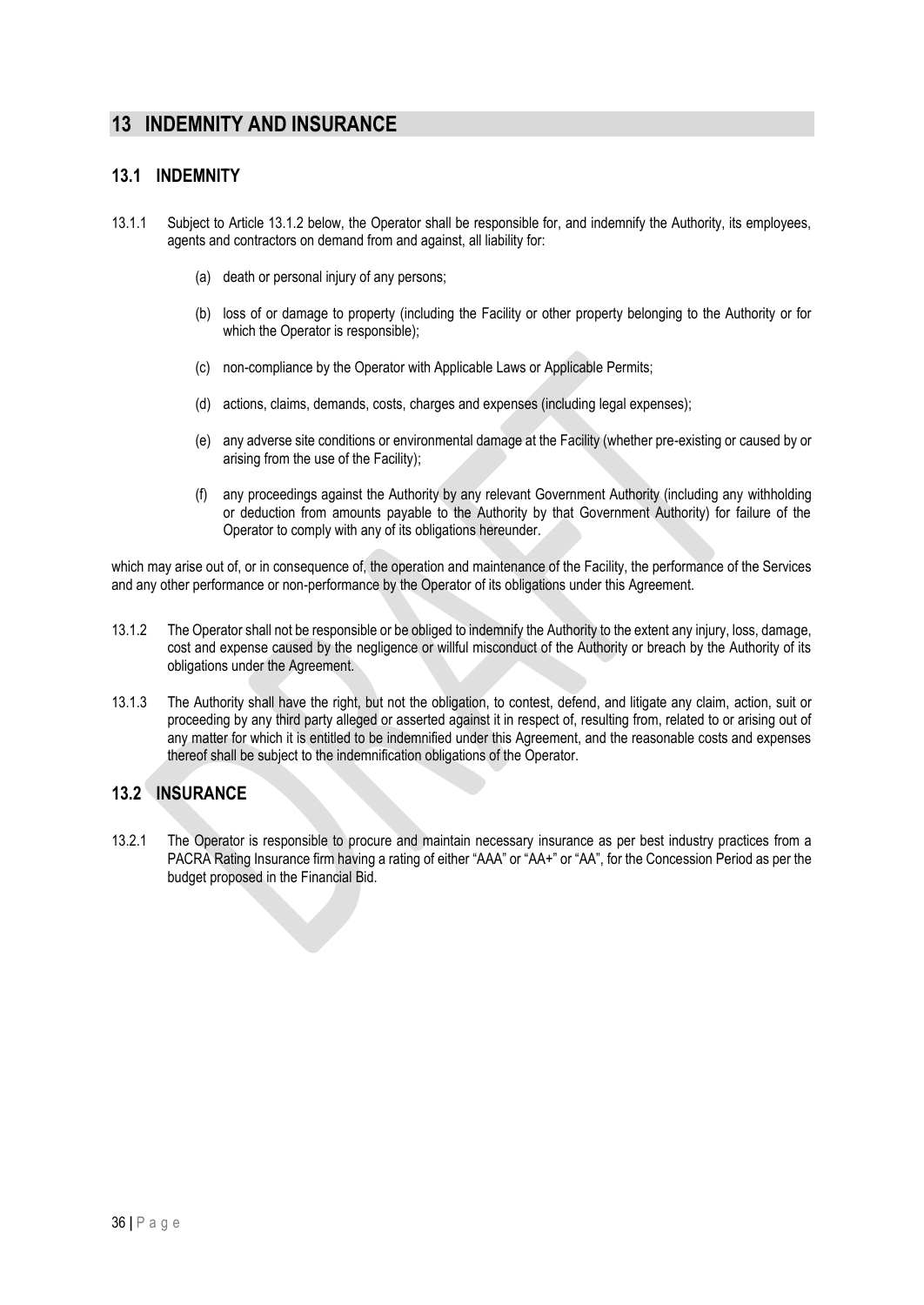# **14 FORCE MAJEURE**

### **14.1 FORCE MAJEURE EVENT**

- 14.1.1 A "**Force Majeure Event**" shall mean any event or circumstance or combination of events or circumstances (including the effects thereof) that is beyond the reasonable control of a Party and that on or after the Effective Date materially and adversely affects the performance by such affected Party (the **Affected Party**) of its obligations under or pursuant to this Agreement; provided, however, that, such material and adverse effect could not have been prevented, overcome or remedied in whole or in part by the Affected Party through the exercise of diligence and reasonable care, it being understood and agreed that reasonable care includes acts and activities to protect the Facility from a casualty or other event that are reasonable in light of the probability of the occurrence of such event, the probable effect of such event if it should occur, and the likely efficacy of the protection measures. Without limiting the generality of the foregoing, "**Force Majeure Events**" hereunder shall include each of the following events and circumstances (including the effects thereof), but only to the extent that each satisfies the requirements above:
	- (a) the following political events that occur inside or directly involve the province of Sindh and affect the Operator's ability to undertake the Services or operate the Facility (each a **Political Event**):
		- (i) Any act of war (whether declared or undeclared), invasion, armed conflict or act of foreign enemy, blockade, embargo, revolution, riot, insurrection, civil commotion, or act or campaign of terrorism or political sabotage; or
		- (ii) any Lapse of Consent of which report to the Authority, the Independent Expert and the Independent Auditor shall have been given under Article 7.5.4 and that shall have existed for thirty (30) consecutive days or more; or
		- (iii) Any strike, work-to-rule, go-slow, or analogous labor action that is politically motivated or is widespread or nationwide.
	- (b) the following events beyond the reasonable control of the affected Party (each a **Non Political Event**), including, but not limited to:
		- (i) Lightning, fire, earthquake, tsunami, flood, storm, cyclone, typhoon, or tornado; or
		- (ii) any Lapse of Consent of which report to the Authority, the Independent Expert and the Independent Auditor shall have been given under Section 7.5.4 and that shall have existed for less than thirty (30) consecutive days; or
		- (iii) any strike, work-to-rule, go-slow, or analogous labor action that is not politically motivated or is not widespread or nationwide; or
		- (iv) explosion, chemical contamination, radioactive contamination or ionizing radiation (except to the extent any of the foregoing events or circumstances results directly from a Political Event, in which case such event or circumstance shall constitute a Political Event); or
		- (v) Epidemic or plague.
	- (c) Force Majeure Events shall expressly not include the following conditions, events or circumstances:
		- (i) Late delivery or interruption in the delivery of any equipment or consumables in respect of the Facility;
		- (ii) A delay in the performance of any Employee;
		- (iii) A breakdown in the Facility or any part thereof; and
		- (iv) Normal wear and tear or random flaws in the Facility or the assets located thereon;

Provided, that each of the events described in clauses (c)(i), (ii), (iii) or (iv) shall constitute a Force Majeure Event to the extent that such events or circumstances are caused by an event or circumstance that is in itself a Force Majeure Event whether experienced directly by the Operator or the Employees.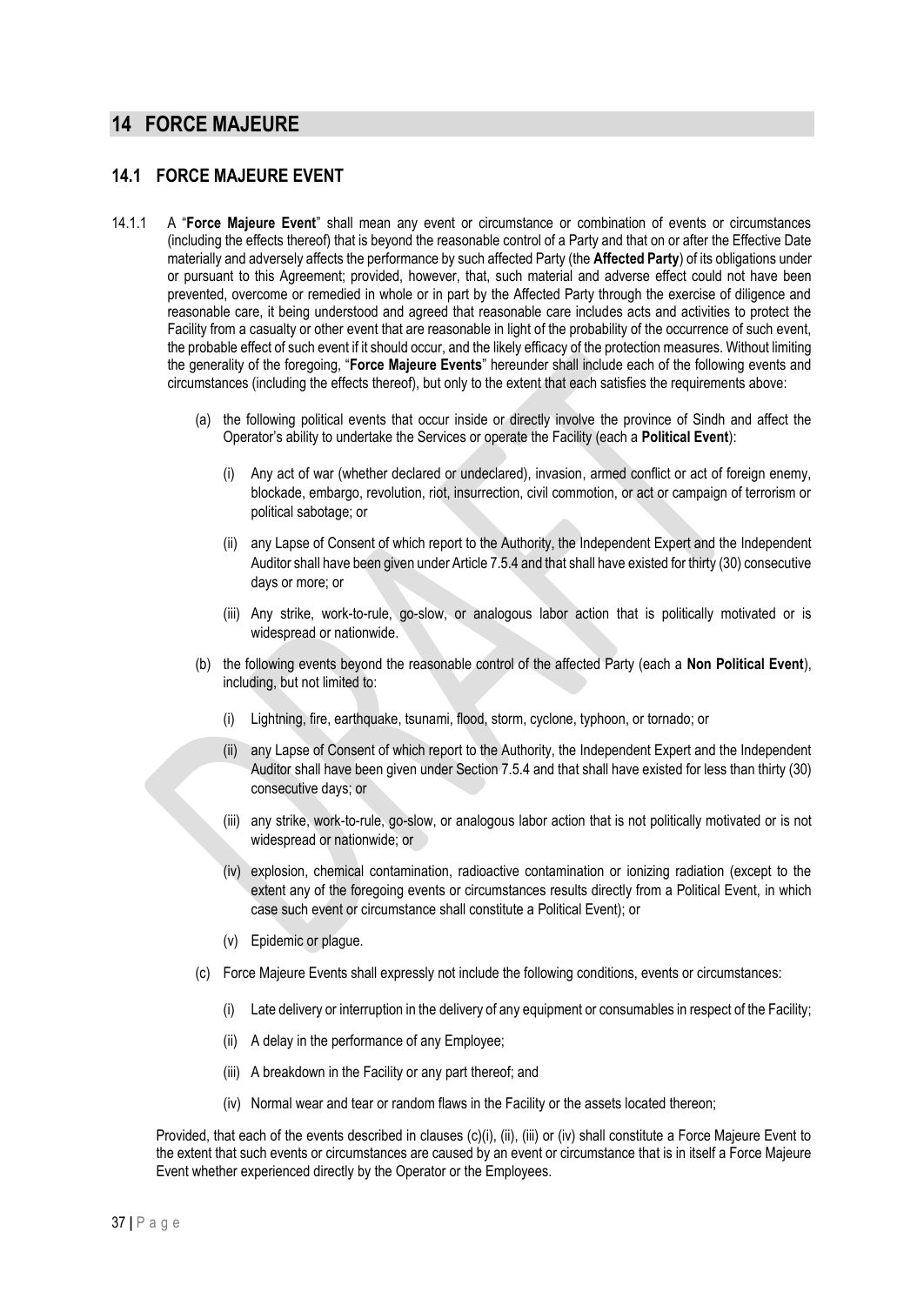# **14.2 OBLIGATION TO NOTIFY**

- 14.2.1 Notwithstanding anything contained herein, the Affected Party shall, as soon as practicable, and in any case within forty-eight (48) hours of the occurrence of a Force Majeure Event or from the date of having knowledge thereof, Notify the Independent Expert, the Independent Auditor and the other Party, of the occurrence of the Force Majeure Event by the issuance of a notice in writing (the **Force Majeure Notice**).
- 14.2.2 The Affected Party shall provide all relevant details in respect of the Force Majeure Event in the Force Majeure Notice, including but not restricted to the following:
	- (a) the nature and extent of the Force Majeure Event;
	- (b) the estimated Force Majeure Period;
	- (c) the nature of and the extent to which, performance of any of the Affected Party's obligations under this Agreement are affected by the Force Majeure Event;
	- (d) the measures which the Affected Party has taken or proposes to undertake to alleviate/mitigate the impact of the Force Majeure Event and to resume performance of such of its obligations that are affected by the Force Majeure Event; and
	- (e) any other relevant information concerning the Force Majeure Event, and/or the rights and obligations of the Parties under this Agreement.
- 14.2.3 The Parties shall, as soon as practicable upon the receipt of the Force Majeure Notice and in any case within five (5) days from the date of receipt of the same, convene a meeting, along with the Independent Expert for the purpose of conducting discussions, in good faith, and where necessary the Parties shall agree to conduct inspections and/or surveys of the Facility in order to:
	- (a) assess the impact of the underlying Force Majeure Event;
	- (b) to determine the likely duration of Force Majeure Period; and
	- (c) to formulate damage mitigation measures and the steps to be undertaken by the Parties for resumption of the obligations, the performance of which had been affected by the Force Majeure Event.
- 14.2.4 The Affected Party shall during the Force Majeure Period provide to the other Party with regular (not less than weekly) reports and such other information, details and/or documents that the other Party may reasonably require.

# **14.3 CONSEQUENCE OF FORCE MAJEURE EVENT**

- 14.3.1 Upon occurrence of a Force Majeure Event, the following shall apply:
	- (a) there shall be no Termination of this Agreement except in accordance with the provisions of Article 14.5 and Article 16;
	- (b) in the event of occurrence of a Force Majeure Event:
		- (i) the timelines for performance by the Operator of its relevant obligations to be performed shall be extended by the Force Majeure Period (as determined by the Independent Expert and the Independent Auditor);
		- (ii) if the Independent Expert determines, the Operator shall be excused from the fulfillment of the KPIs for the duration of the Force Majeure Period, and the Parties, in consultation with the Independent Expert, may revise the KPIs to be fulfilled by the Operator for the Academic Year in which the Force Majeure Event occurs;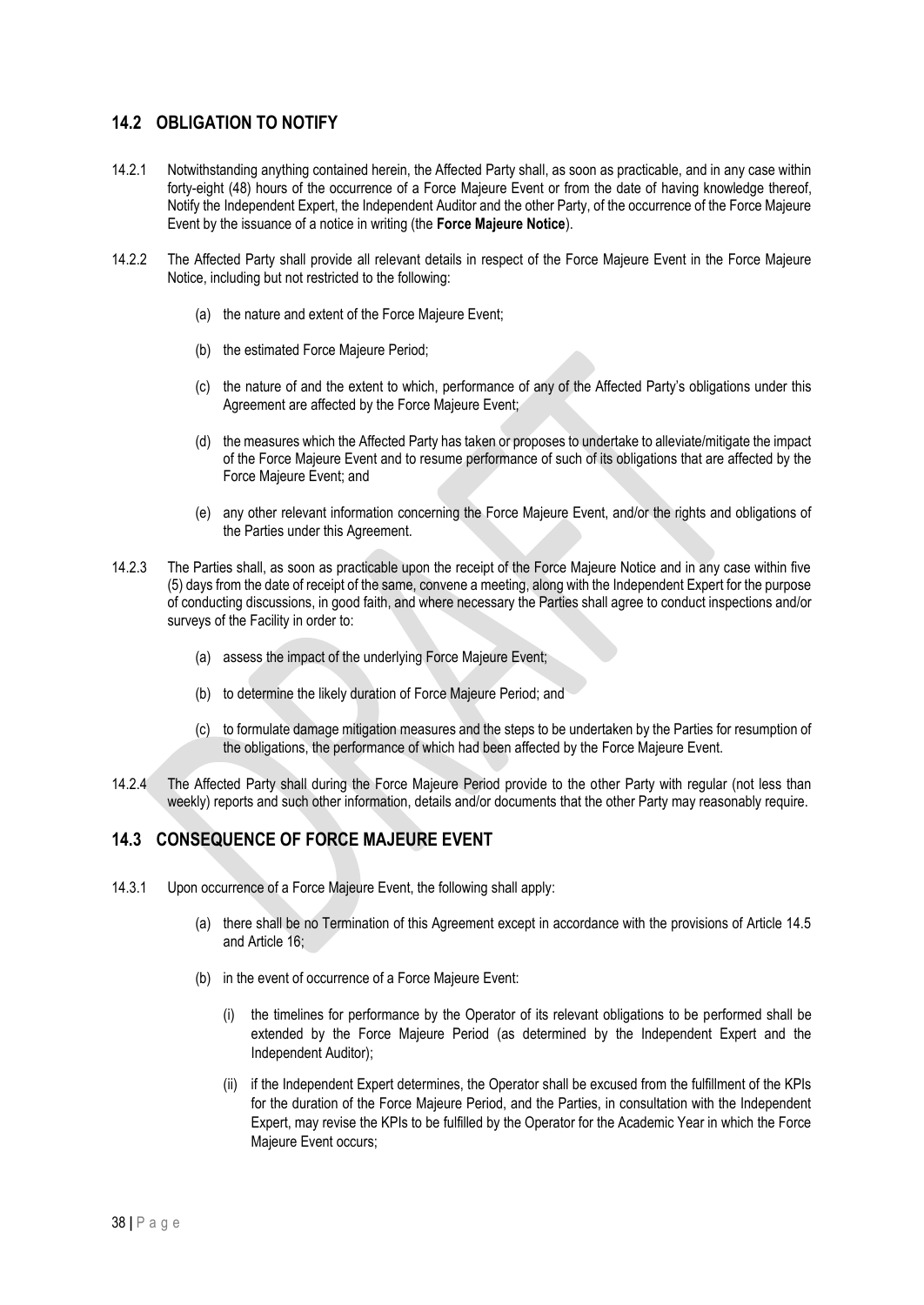(iii) All costs, fees, expenses and charges arising from and relating to the Force Majeure Event shall be allocated in accordance with Article 14.4;

Provided, however, that no relief, including extension of time for performance of the Services, shall be granted to the Affected Party to the extent that such failure or delay would nevertheless have been experienced by the Affected Party had the Force Majeure Event not occurred.

# **14.4 ALLOCATION OF COSTS ARISING OUT OF FORCE MAJEURE**

- 14.4.1 Upon occurrence of a Force Majeure Event, the Authority shall fund and bear the Force Majeure costs (less any insurance proceeds, if any, received by the Operator in respect of such Force Majeure Event).
- 14.4.2 In case of continuing effect of Force Majeure for over one (1) Quarter, the Management Fee as per the Annuity Amount Payment Schedule may be claimed by the Operator subject to the adjustment of such Management Fee (in case adjustment is required) at the end of Force Majeure Event.
- 14.4.3 Save and except as expressly provided in this Article 14.4.2, neither Party shall be liable in any manner whatsoever to the other Party in respect of any loss, damage, cost, expense, claims, demands and proceedings relating to or arising out of occurrence or existence of any Force Majeure Event or exercise of any right pursuant hereto.

# **14.5 TERMINATION NOTICE FOR FORCE MAJEURE EVENT**

- 14.5.1 If:
- (a) a Force Majeure Event subsists for a continuous period of one hundred and twenty (120) days, either Party may in its discretion Terminate this Agreement by issuing a Termination Notice to the other Party; or
- (b) in case of a Political Event, the Authority determines that the Force Majeure costs relating to the same are unacceptable then the Authority may in its discretion Terminate this Agreement by issuing a Termination Notice to the Operator;

in each case above, without being liable in any manner whatsoever, save as provided in this Article 14.5 and Article 14.6, and upon issue of such Termination Notice, this Agreement shall, notwithstanding anything to the contrary contained herein, stand terminated forthwith; provided, that before issuing such Termination Notice, the Party intending to issue the Termination Notice shall inform the other Party of such intention and grant fifteen (15) days' time to make a representation, and may after the expiry of such fifteen (15) days period, whether or not it is in receipt of such representation, in its sole discretion issue the Termination Notice.

# **14.6 TERMINATION PAYMENT FOR FORCE MAJEURE EVENT**

14.6.1 The Authority shall pay Termination Compensations, if any, as a result of termination due to a Force Majeure Event in accordance with Article 17 of this Agreement.

# **14.7 FORCE MAJEURE DISPUTE RESOLUTION**

14.7.1 In the event that the Parties are unable to agree in good faith about the occurrence or existence of a Force Majeure Event, such Dispute shall be finally settled in accordance with the Dispute Resolution Procedure; provided, that the burden of proof as to the occurrence or existence of such Force Majeure Event shall be upon the Party claiming relief and/or excuse on account of such Force Majeure Event.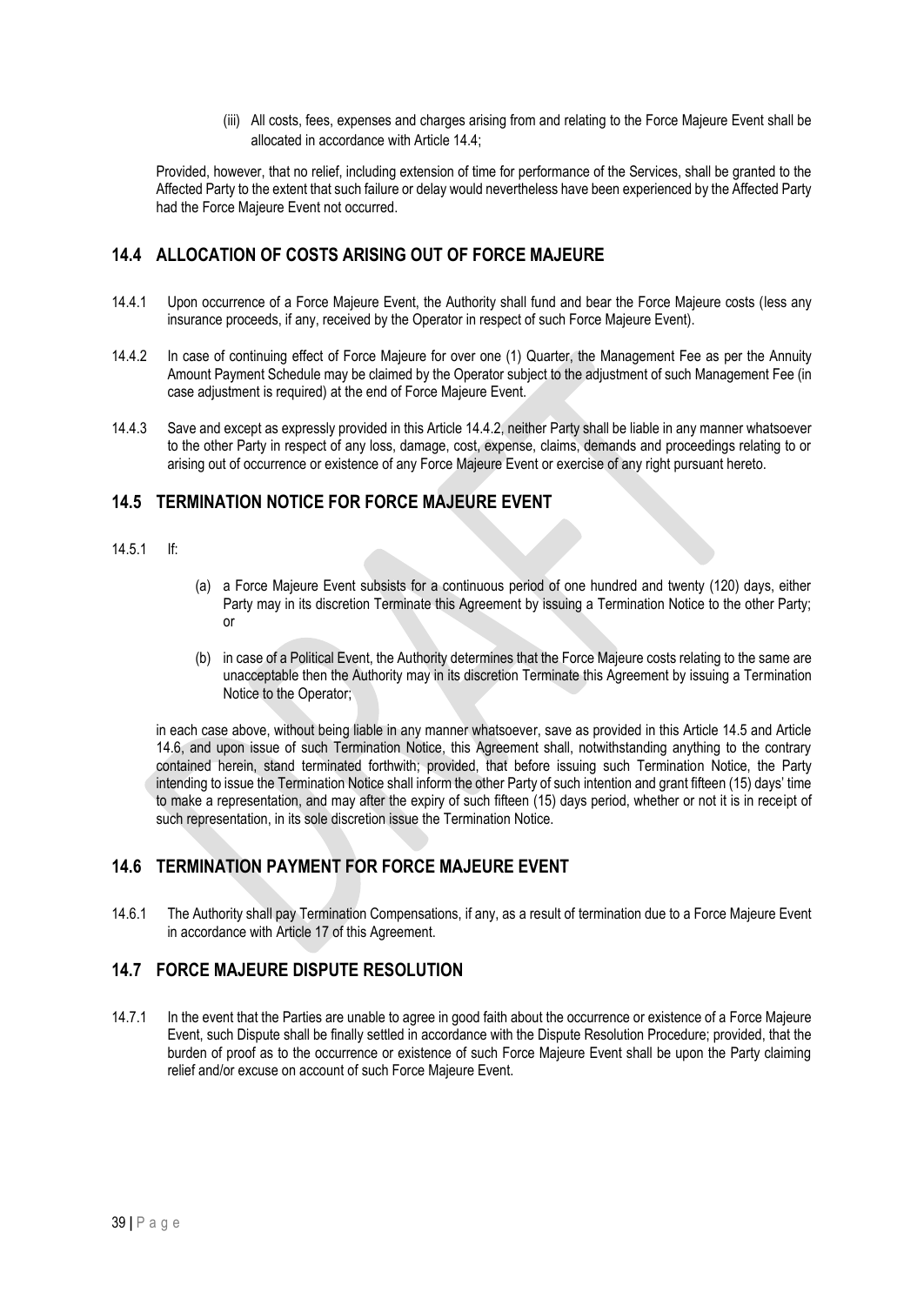# **14.8 EXCUSE FROM PERFORMANCE OF OBLIGATIONS**

- 14.8.1 If the Affected Party is rendered wholly or partially unable to perform its obligations under this Agreement because of a Force Majeure Event, it shall be excused from performance of such of its obligations (except payment obligations) to the extent it is unable to perform on account of such Force Majeure Event; provided, that:
	- (a) the suspension of performance shall be of no greater scope and of no longer duration than is reasonably required by the Force Majeure Event and/or of the effects of the same;
	- (b) the Affected Party shall make all reasonable efforts to mitigate or limit damage to the other Party arising out of or as a result of the existence or occurrence of such Force Majeure Event and to cure the same with due diligence; and
	- (c) when the Affected Party is able to resume performance of its obligations under this Agreement, it shall give to the other Party (with a copy to the Independent Expert and the Independent Auditor) notice to that effect and shall promptly resume performance of its obligations hereunder.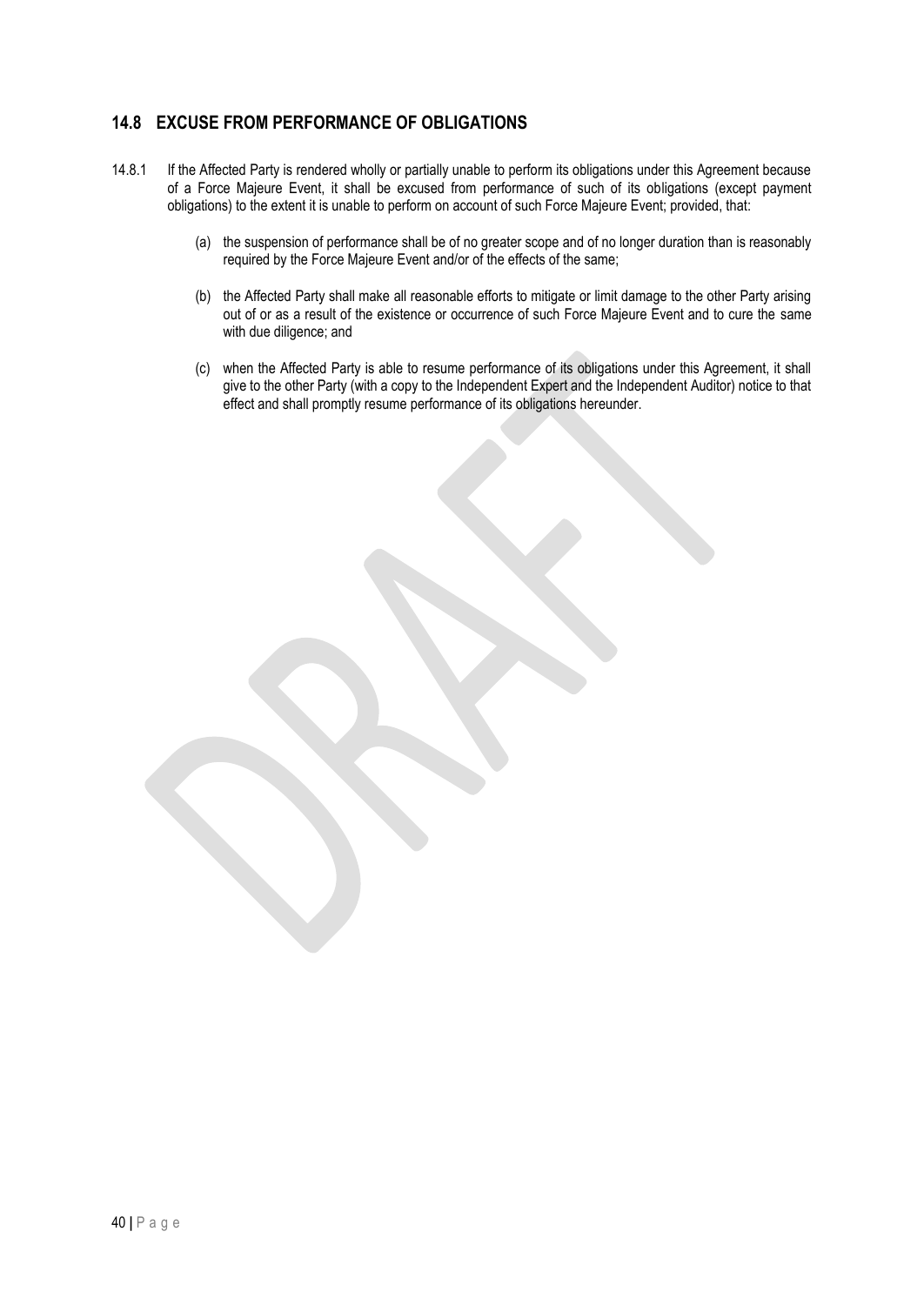# **15 EVENTS OF DEFAULT**

# **15.1 THE OPERATOR EVENT OF DEFAULT**

"**Operator Event of Default**" means any of the following events arising out of any acts or omissions of the Operator and which have not occurred as a direct consequence of any Authority Event of Default, a Qualifying Change in Law, a Fundamental Change in Law or a Force Majeure Event and (unless otherwise provided for in this Agreement) where the Operator has failed to remedy the defects specified in the Remedial Action Notice issued in accordance with Article 16.1.1:

- (a) abandonment by the Operator which means a cessation of the performance of Services or other obligations of the Operator for a period of 30 (Thirty) consecutive Days;
- (b) the breach by the Operator of its obligations to maintain insurances in accordance with Article 13;
- (c) the breach by the Operator of its material obligations under this Agreement;
- (d) reduction or interruption in the availability of Facility, excluding Scheduled Outage, for a period of 10 (Ten) Days in aggregate;
- (e) any material representation made or warranties given by the Operator under this Agreement being false or misleading;
- (f) failure of the Operator to obtain and maintain a valid Performance Security under Article 5.1;
- (g) breach of the Operator's obligations under Article 11;
- (h) the Operator entering into liquidation or similar state or if any order is made for the compulsory winding up or dissolution of the Operator or if the Operator becomes unable to pay its debts as they fall due or the appointment of a receiver or administrator in respect of the Operator, its business and assets or any restructuring, re-organization, amalgamation, arrangement or compromise affecting the Operator's ability to fulfill its obligations under this Agreement or that otherwise has or may have a Material Adverse Effect (in the reasonable opinion of the Authority);
- (i) the occurrence of a Sanctionable Practice;
- (j) Failure of the Operator to make any payments that are due to be made to the Authority under this Agreement, and if such failure is not cured within a period of sixty (60) days;
- (k) Failure to procure and maintain Key Staff Members in accordance with the qualification and experience given in the curriculum vitae of the Key Staff as submitted by the Operator in the Technical Proposal at the time of bidding process;
- (l) Any material deviation, resistance, arising out of the reposts of Compliance Officer and from that of the Independent Expert that may vary, alter, or put in doubt the state of the affairs of the operations at the Facility in accordance with this Agreement.
- (m) Achieving less than seventy five (75%) marks for 2 consecutive Quarters except if such marking availed due to Permitted Events.

# **15.2 AUTHORITY EVENT OF DEFAULT**

"**Authority Event of Default**" means any of the following events, unless such an event has occurred as a consequence of the Operator Event of Default, a Qualifying Change in Law, a Fundamental Change in Law or a Non Political Force Majeure Event and only where the Authority has failed to remedy the defects specified in the Remedial Action Notice issued in accordance with Article 16.1.1 within the Remedial Period: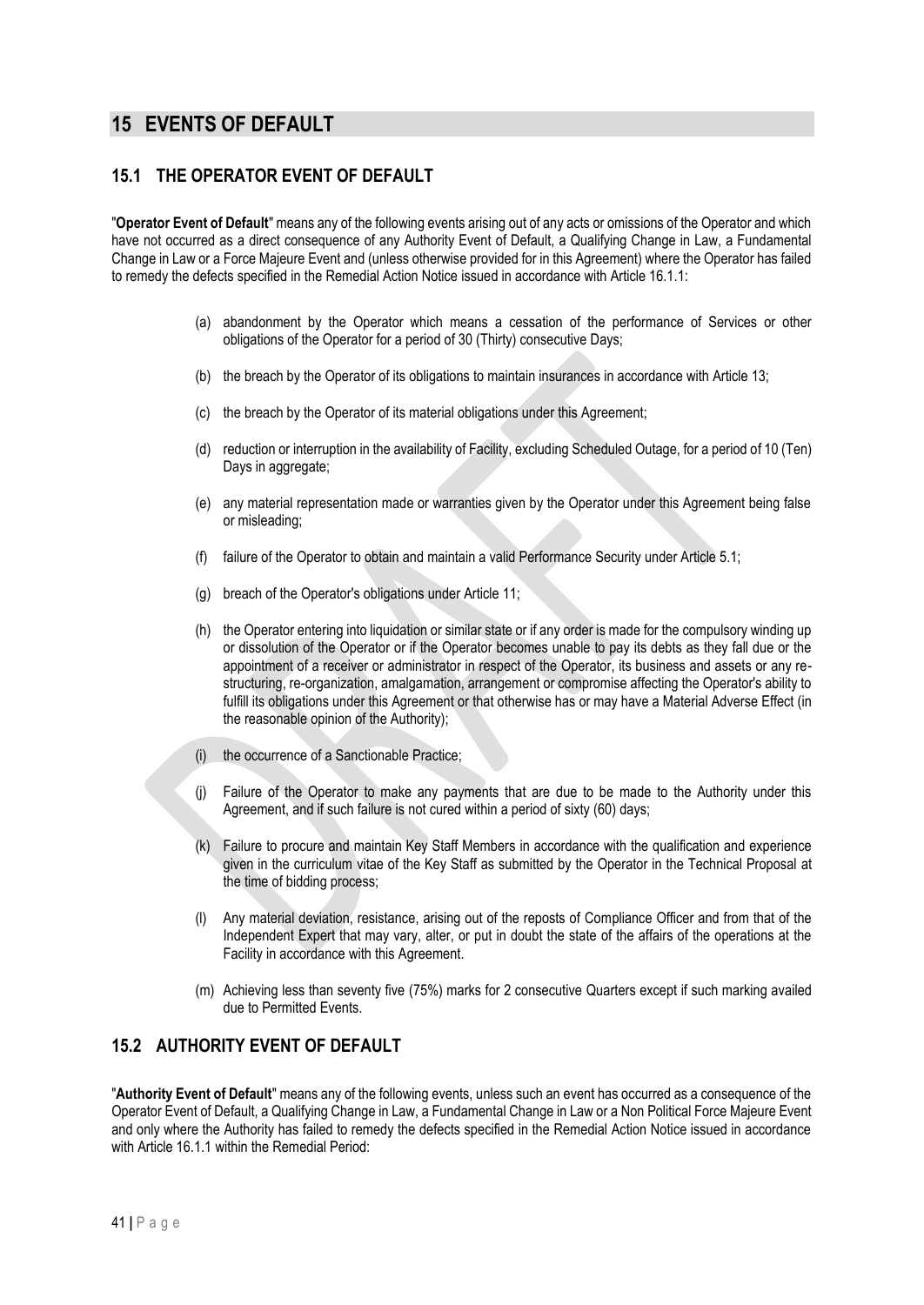- (a) Failure to maintain and/or fund the Authority Annuity Amount Payment Account in accordance with the provisions of this Agreement;
- (b) breach of the obligations with respect to transfer or assignment of its rights and obligations under this Agreement as provided in Article 20.12;
- (c) any material representation made or warranties given by the Authority under this Agreement being false or misleading;
- (d) a failure by the Authority to fulfill any other material obligations under this Agreement;
- (e) a Change in Law that (i) renders this Agreement unenforceable, or (ii) prevents any Party from exercising its rights and/or performing its obligations hereunder, or (iii) prevents the Operator from undertaking the Services pursuant to this Agreement; and/or
- (f) failure of the Authority to make any payments that are due to be made to the Operator under this Agreement, and if such failure is not cured within a period of ninety (90) days.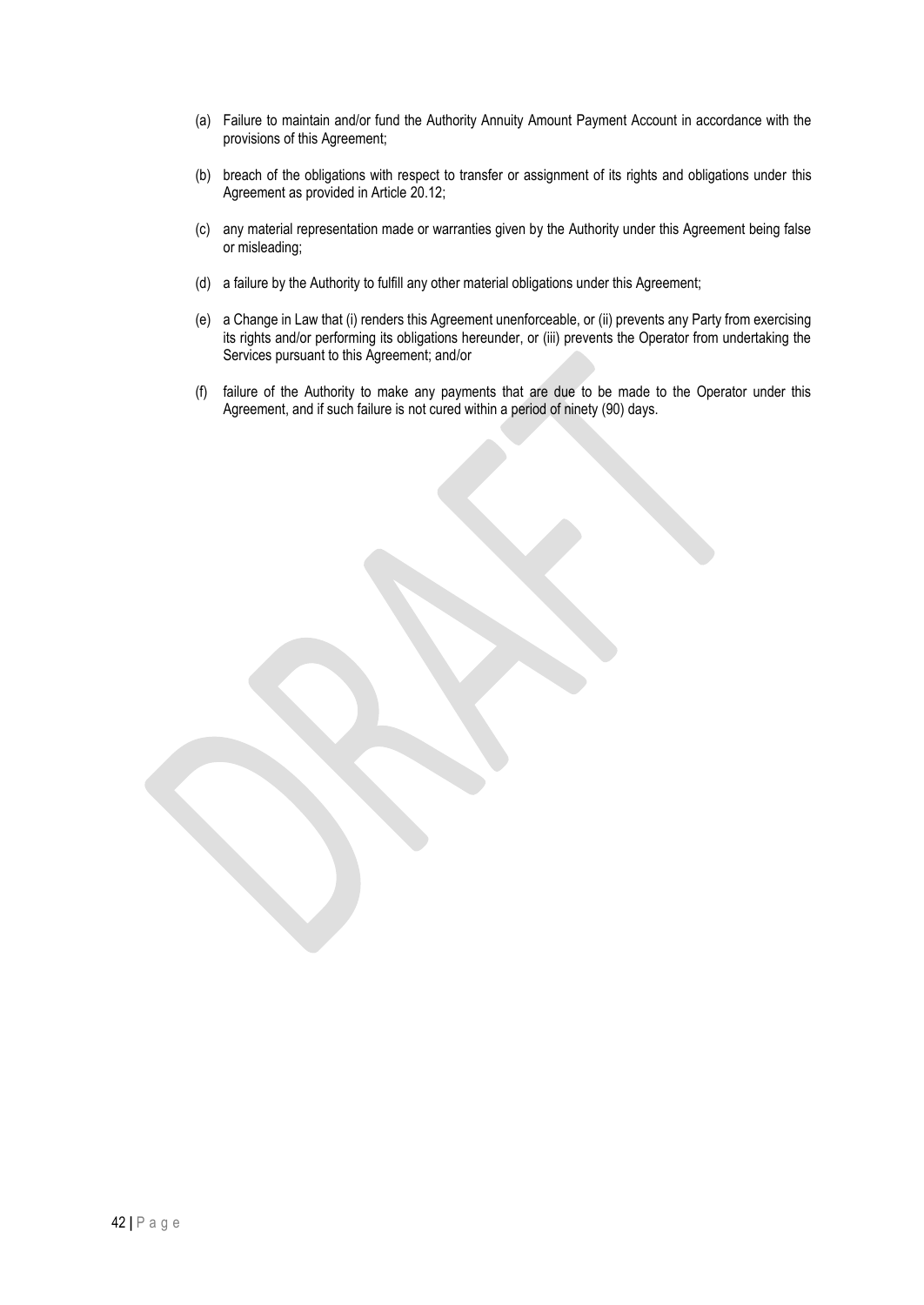# **16 REMEDY OF DEFAULTS AND TERMINATION PROCEDURE**

# **16.1 Performance of Obligations**

- 16.1.1 If at any time either Party has failed to perform any of its obligations under this Agreement and that failure is capable of remedy, then the other Party may serve a notice (a "**Remedial Action Notice**") requiring such Party to remedy that failure (and any damage resulting from that failure) within a stipulated period (the "**Remedial Period**").
- 16.1.2 If the Party, on whom a Remedial Action Notice is served, fails to remedy the Event of Default within the Remedial Period, or if no Remedial Action Notice is given pursuant to Article 16.1.1, the non-defaulting Party may deliver a notice to the defaulting Party stating its intention to terminate this Agreement ("**Notice of Intent to Terminate**"). The Notice of Intent to Terminate shall specify with reasonable detail, the grounds on which termination is sought and any relevant defaults committed by the defaulting Party.
- 16.1.3 Provided that in case of Article 15.1 (a), (h) and (i), the Authority shall have the right to immediately deliver a Notice of Intent to terminate, without any obligation to first serve a Remedial Action Notice or to provide a Remedial Period to the Operator.
- 16.1.4 The provisions of this Agreement, to the fullest extent necessary to give effect thereto, shall survive the term of the Agreement or the termination of this Agreement and the obligations of Parties to be performed or discharged following the termination of this Agreement, shall accordingly be performed or discharged by the Parties.

# **16.2 CONSEQUENCES OF DEFAULT**

- 16.2.1 Event of Default Remedy Period
	- (a) Following the service of the Notice of Intent to Terminate, the defaulting Party shall have a period of not less than ninety days (Ninety) Days ("**EoD Remedy Period**") to cure the Event of Default; provided that in case of Articles 15.1 (a), (e), (f), (g), (h) and (i), the Authority shall have the right to immediately terminate the Agreement herewith on the provision of the Notice of Intent to Terminate, without any obligation to provide an EoD Remedy Period;
	- (b) During the EoD Remedy Period, the defaulting Party may continue to undertake efforts to cure the Event of Default. During the EoD Remedy Period, the Parties shall continue to perform such of their respective obligations under this Agreement, which are capable of being performed with the objective, as far as possible, of ensuring continued availability of the Project and the continued performance of the Services, failing which the Party in breach shall be liable to compensate the other Party for any loss or damage occasioned or suffered on account of breach of conditions of this Agreement.
- 16.2.2 Withdrawal of Notice of Intent to Terminate
	- (a) If, during the EoD Remedy Period, the defaulting Party rectifies or remedies the Event of Default to the satisfaction of the innocent Party or the innocent Party is satisfied with steps taken or proposed to be taken by the defaulting Party or the Event of Default has ceased to exist, the innocent Party shall withdraw the Notice of Intent to Terminate in writing;
	- (b) If following the end of the EoD Remedy Period, the breach has not been remedied or the defaulting Party has not taken steps or proposed to take steps to remedy the Event of Default to the satisfaction of the innocent Party or the proviso in Article 16.2.1(a) applies, then the innocent Party shall be entitled to issue the Termination Notice to the defaulting Party, whereupon this Agreement shall terminate forthwith.

# **16.3 ACCRUED RIGHTS AND LIABILITIES**

16.3.1 Notwithstanding anything to the contrary contained in this Agreement, any termination of the Agreement pursuant to the provisions contained herein shall be without prejudice to accrued rights of either Party including its right to claim and recover damages and other rights and remedies which it may have in law or contract. All accrued rights and obligations of either Party under this Agreement, including without limitation, all rights and obligations with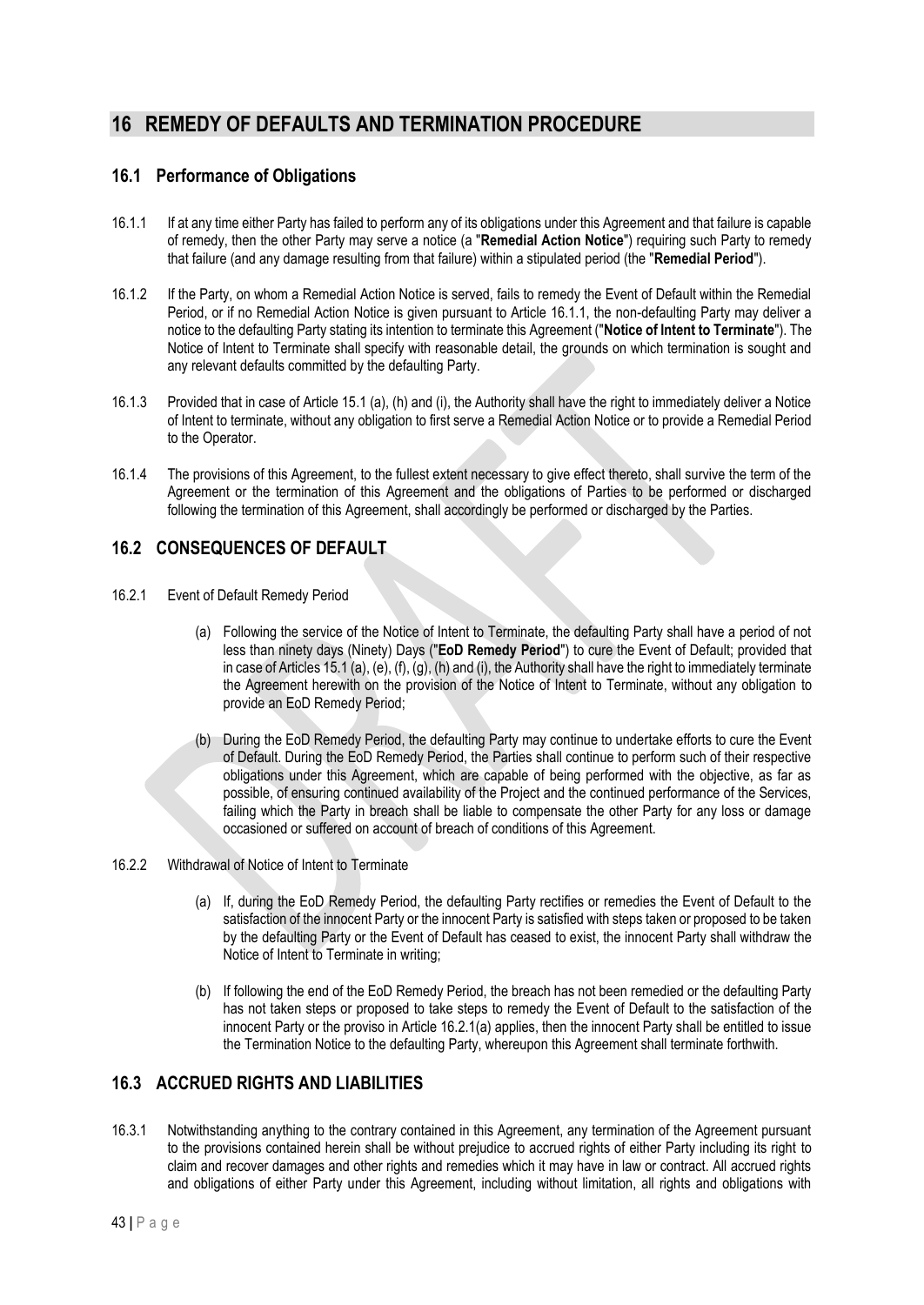respect to Termination Compensation, shall survive the termination of this Agreement, to the extent such survival is necessary for giving effect to such rights and obligations.

16.3.2 Nothing in this Article 16.3 shall prevent or restrict the right of the Authority to seek injunctive relief or a decree of specific performance or other discretionary remedies of the court.

### **16.4 CONSEQUENCES OF TERMINATION**

- 16.4.1 If this Agreement is terminated prior to its expiry:
	- (a) by the Authority due to an Operator Event of Default,
		- (i) the right of the Operator to the Annuity Amount Payments shall stand terminated with immediate effect and no Annuity Amount Payments shall accrue and / or be payable to the Operator from the date of the Termination Notice; provided, however, the Authority shall effect payment of the undisputed, accrued and unpaid Annuity Amount Payments up to the date of the Operator's receipt of the Termination Notice;
		- (ii) the Operator shall immediately and in any event on the Transfer Date, hand-over the Facility to the Authority in accordance with the Taking-Over Criteria;
		- (iii) the Authority shall pay to the Operator on or prior to the Termination Payment Date, by way of Termination Payment, an amount determined in accordance with Article 17.
	- (b) by the Operator due to an Authority Event of Default,
		- (i) the right of the Operator to the Annuity Amount Payments shall stand terminated with immediate effect and no Annuity Amount Payments shall accrue and / or be payable to the Operator from the date of the Termination Notice; provided, however, the Authority shall effect payment of the undisputed, accrued and unpaid Annuity Amount Payments up to the date of the Operator's receipt of the Termination Notice;
		- (ii) The Operator shall immediately and in any event on the Transfer Date, hand-over the Facility to the Authority in accordance with the Taking-Over Criteria;
		- (iii) The Authority shall pay to the Operator on or prior to the Termination Payment Date, by way of Termination Payment, an amount determined in accordance with Article 17.
	- (c) by any Party as a result of a Force Majeure Event or a Fundamental Change in Law,
		- (i) the right of the Operator to the Annuity Amount Payments shall stand terminated with immediate effect and no Annuity Amount Payments shall accrue and / or be payable to the Operator from the date of the Termination Notice; provided, however, the Authority shall effect payment of the undisputed, accrued and unpaid Annuity Amount Payments up to the date of the Operator's receipt of the Termination Notice;
		- (ii) The Operator shall immediately and in any event on the Transfer Date, hand-over the Facility to the Authority in accordance with the Taking-Over Criteria;
		- (iii) The Authority shall not be required to make any further payments to the Operator on account of such termination.

# **16.5 RIGHTS OF THE AUTHORITY ON TERMINATION AND/OR FINAL EXPIRY DATE**

- 16.5.1 In case of Termination of this Agreement for any reason whatsoever and subject to receipt by the Operator of the Termination Payment on or prior to the Transfer Date or in case of expiry of this Agreement on the Expiry Date, the Authority shall, on the Transfer Date, have the power and authority to:
	- (a) take possession and control of Facility;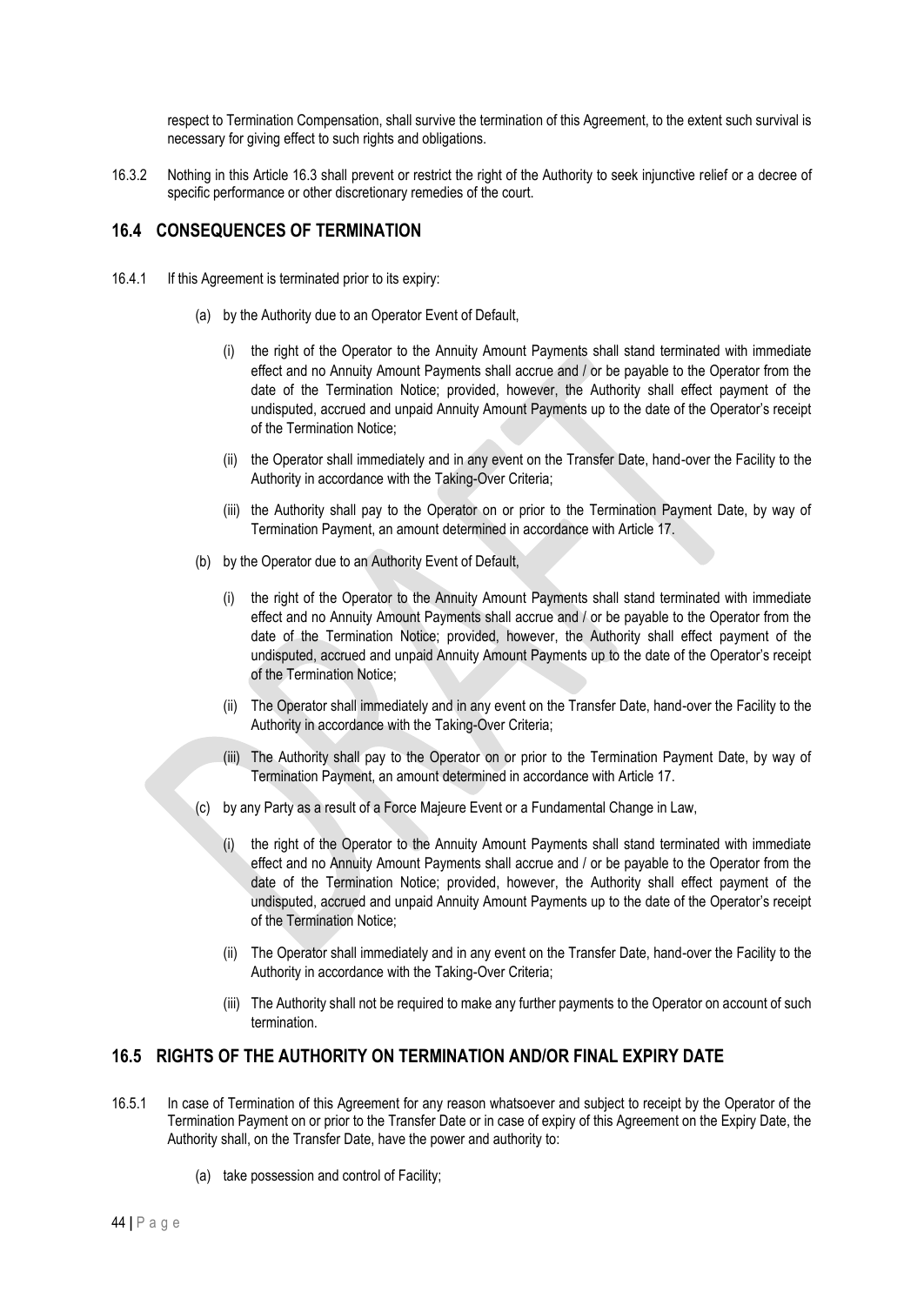(b) prohibit the Operator and any person claiming through or under the Operator from entering upon the Facility or any part thereof.

### **16.6 TERMINATION PAYMENTS**

16.6.1 The Termination Payment shall be payable to the Operator by the Authority on or prior to the Termination Payment Date in accordance with a demand being made by the Operator in writing, subject to the same being duly certified by the Independent Expert and Independent Auditor.

### **16.7 MODE OF PAYMENT**

- 16.7.1 Notwithstanding any instructions to the contrary issued or any dispute raised by the Operator, the Termination Payment, and all other payments that are or may be payable by the Authority under any of the provisions of this Agreement shall be made only by way of credit directly to the Operator's Annuity Payment Account.
- 16.7.2 Notwithstanding anything to the contrary contained in this Agreement, any Termination pursuant to the provisions of this Agreement shall be without prejudice to accrued rights of either Party including its right to claim and recover money damages and other rights and remedies which it may have in law or contract. All rights and obligations of either Party under this Agreement, including without limitation Termination Payment, shall survive the Termination of this Agreement to the extent such survival is necessary for giving effect to such rights and obligations.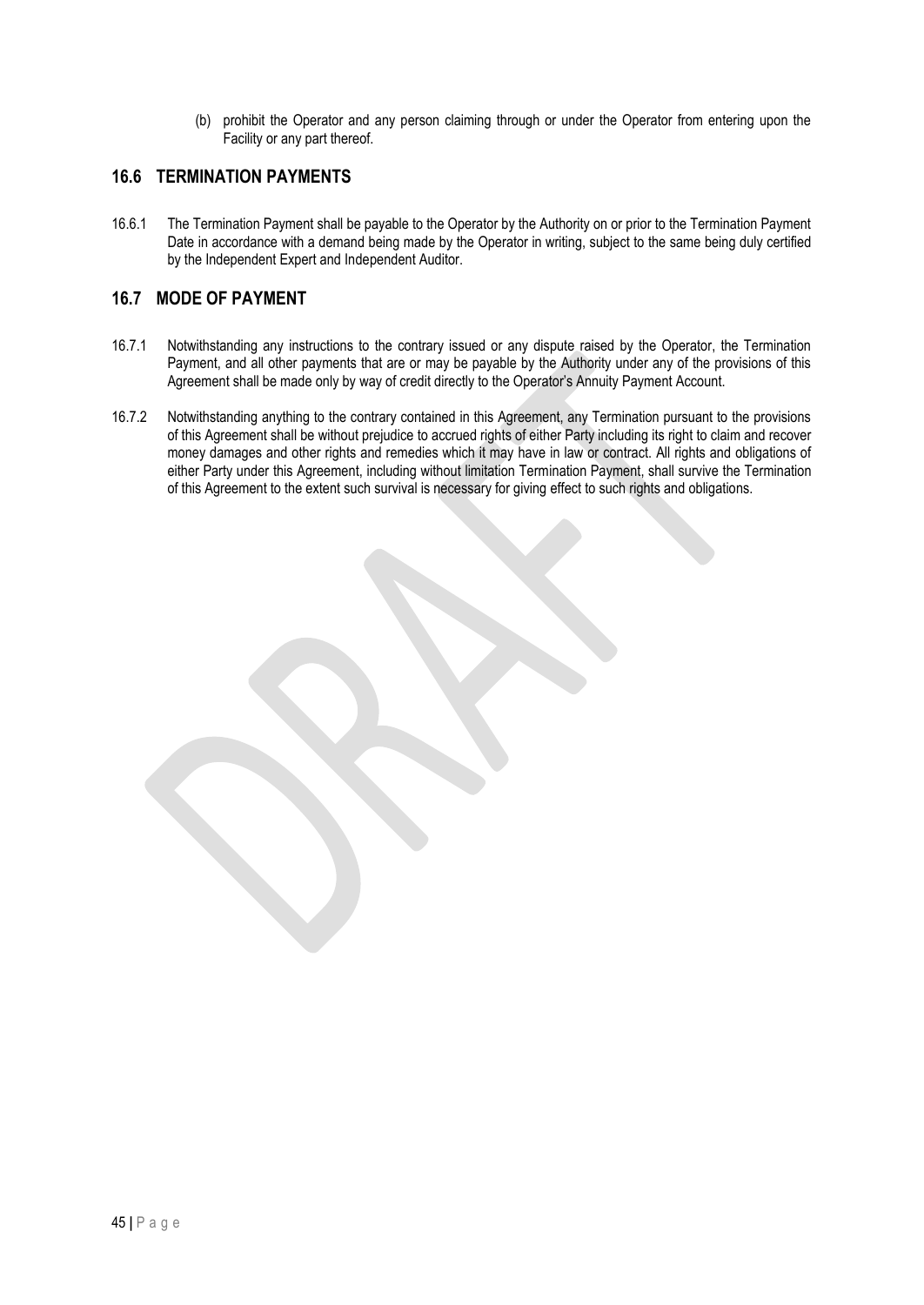# **17 COMPENSATION ON TERMINATION**

# **17.1 CONSEQUENCES OF TERMINATION - COMPENSATION**

- 17.1.1 Termination Due to Operator Event of Default
	- 17.1.1.1 Upon termination of this Agreement on account of an Operator Event of Default at any time, the Operator shall pay to the Authority, as Termination Compensation, an amount equal to the value of the Performance Security. In this regard the Authority may, as the Termination Compensation due from the Operator, encash the entire Performance Security.
- 17.1.2 Termination Due to Authority Event of Default, Political Force Majeure Event or Fundamental Change in Law
	- 17.1.2.1 Upon termination of this Agreement due to an Authority Event of Default, the Authority shall pay to the Operator, as Termination Compensation, an amount equal to one (1) year's Management Fee.
	- 17.1.2.2 Upon termination of this Agreement due to a Political Force Majeure Event or a Fundamental Change in Law, the Authority shall pay to the Operator, as Termination Compensation, an amount equal to one (1) year's Management Fee.
- 17.1.3 Termination Due to Non-Political Force Majeure Event
	- 17.1.3.1 Upon termination of this Agreement due to a Non Political Force Majeure Event, the Authority shall not be liable to make any payments to the Operator in respect of Termination Compensation.

# **17.2 CALCULATION AND PAYMENT OF TERMINATION COMPENSATION**

- 17.2.1 The final amount of the Termination Compensation payable pursuant to this Agreement shall be calculated by the Independent Auditor. The Independent Auditor shall submit a written report to the Parties setting out his findings within 30 (Thirty) Days of the date on which either Party first sends him a written request to calculate the Termination Compensation. The Parties shall provide all reasonable assistance to the Independent Auditor in order to enable him to achieve his mission within the prescribed deadline, including, as regards to the Operator, by giving full access to its accounts. The findings of the Independent Auditor as set out in his written report shall be final and binding on the Parties save to the extent of any manifest error.
- 17.2.2 The Termination Compensation shall become due and payable to the Operator by the Authority within 60 (Sixty) Days of a demand being made by the Operator, by way of written notice, for the amount set out in the Independent Auditor's written report.

# **17.3 FULL AND FINAL SETTLEMENT**

Notwithstanding anything to the contrary elsewhere in this Agreement, any Termination Compensation determined pursuant to this Article 17.3 shall, once paid, be in full and final settlement of any claim, demand and/or proceedings of the Operator against the Authority, in relation to any misrepresentation, breach and/or termination of this Agreement and the Operator shall be excluded from all other rights and remedies in respect of such misrepresentation, breach and/or termination.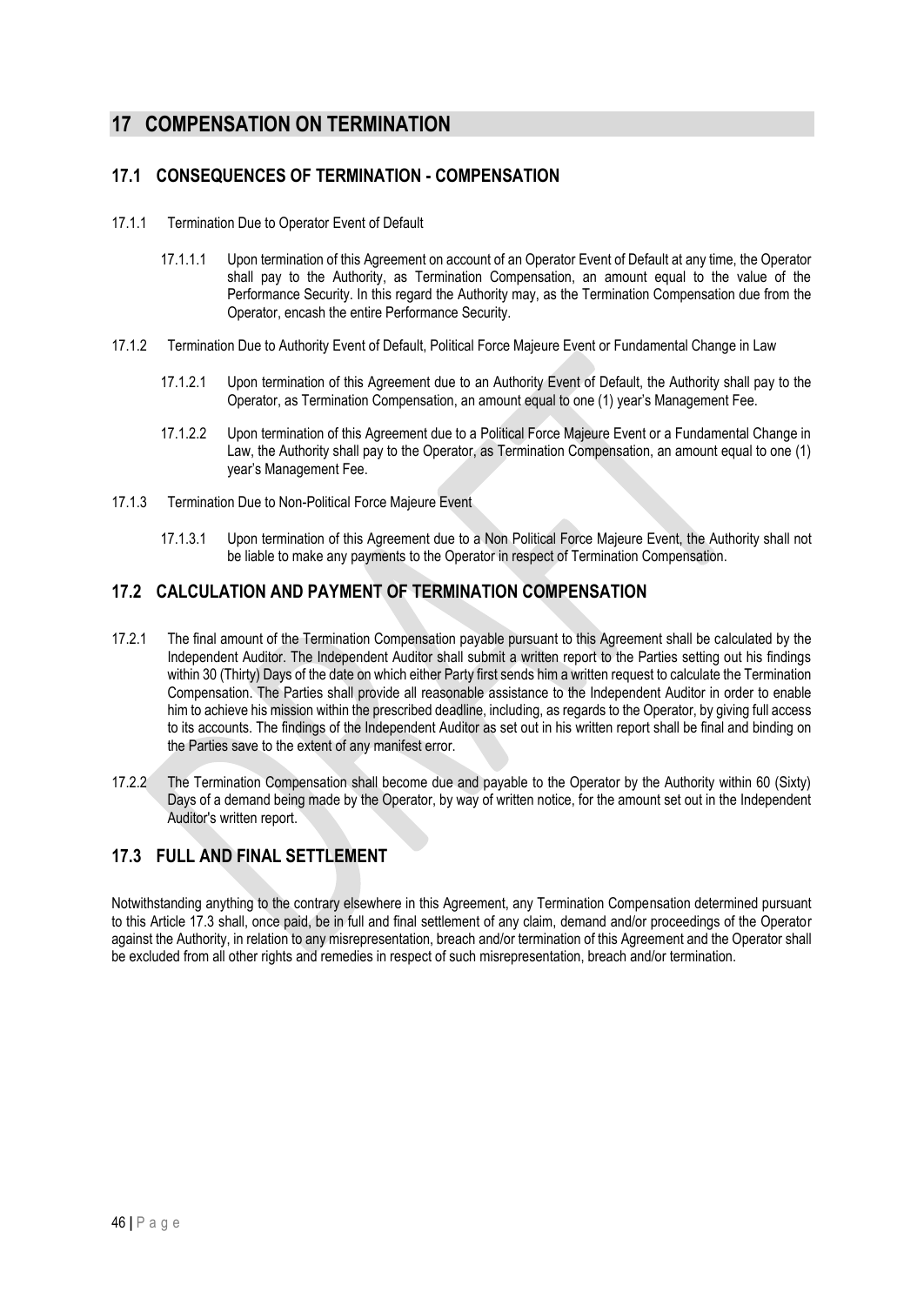# **18 DISPUTE RESOLUTION**

### **18.1 PRELIMINARY SETTLEMENT**

#### 18.1.1 Amicable Settlement

- 18.1.2 If any dispute or difference or claims of any kind arises between the Authority and the Operator in connection with construction, interpretation or application of any terms and conditions or any matter or thing in any way connected with or in connection with or arising out of this Agreement, or the rights, duties or liabilities of any Party under this Agreement, whether during the Concession Period or on expiry thereof, whether before or after the termination of this Agreement ("Dispute"), then the "Partnership Committee" which shall comprise of two representatives, each from the Authority, the Operator and the Independent Expert, being duly notified by the School Education and Literacy Department SELD as the "Partnership Committee" shall meet at the request of any Party or Parties of this agreement, in an effort to resolve such Dispute by discussion between them.
- 18.1.3 The Partnership Committee shall meet as and when necessary from time to time and attempt in good faith and use their best endeavors at all times to resolve the Dispute and produce written terms of settlement. If the Dispute is not resolved by discussion between them, as evidenced by the signing of the written terms, within 30 (Thirty) Days of raising such Dispute, the Dispute shall be resolved in accordance with Article 18.1.2.
- 18.1.4 Fast-Track Adjudication by Independent Expert/ Independent Auditor

If any specific dispute or difference or claims of any kind arises between the Authority and the Operator related to the determination of:

- (a) existence and the consequences of a Force Majeure Event as specified in Article 14,
- (b) an Event of Default as specified in Article 15,
- (c) the remedy of defaults and termination procedures as specified in Article 16, and/or
- (d) the existence, nature and consequences of a Change in Law,

The Parties hereby agree to refer such matter for fast-track adjudication (subject always to final 1940 in terms of Article 18.2) to the Independent Expert and/or the Independent Auditor.

The Parties may also, if they so agree at that time, refer for determination any other matter of a technical nature to the Independent Expert or to the Independent Auditor.

If any such specific dispute is not resolved by the Independent Expert or Independent Auditor, within 60 (Sixty) Days of its raising, it shall be resolved in accordance with Article18.2.

# **18.2 DISPUTE SETTLEMENT BY ARBITRATION**

- 18.2.1 Appointment of Arbitrator and Rules governing Arbitration
- 18.2.2 The Parties acknowledge and agree that this Agreement constitutes a commercial transaction.
- 18.2.3 Each of the Parties unconditionally and irrevocably agrees in respect of a Dispute:
	- (a) to the submission of such Dispute to binding arbitration governed by the Arbitration Act, by appointment of three arbitrators, one to be appointed by the Authority, one to be appointed by the Operator and one to be appointed jointly by the two arbitrators appointed by the Authority and the Operator ("**Arbitrators**"). Any arbitration proceedings commenced pursuant to this Article 18.2 shall be referred to as the Arbitration ("**Arbitration**");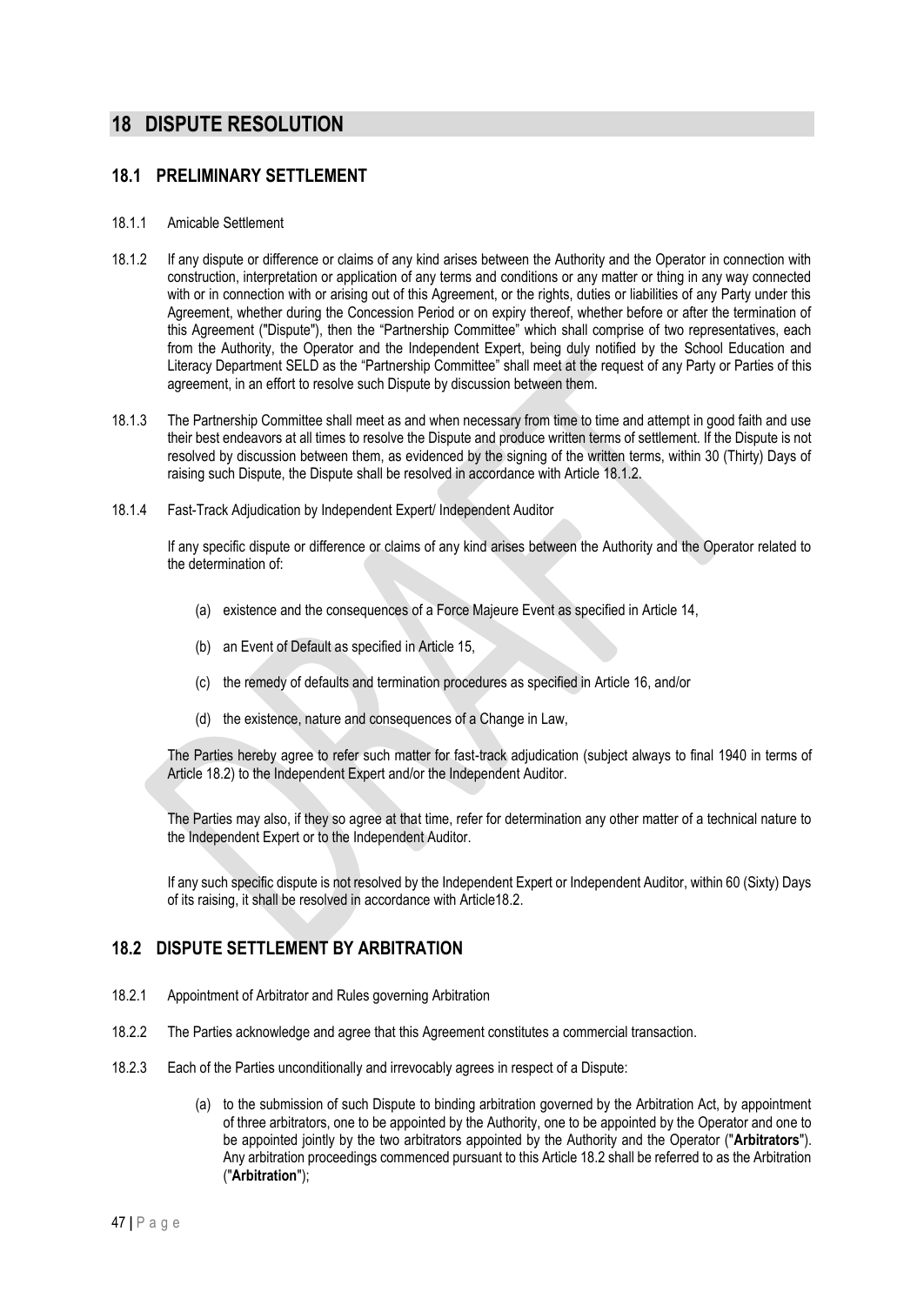- (b) not to claim any right it may have under the laws of any jurisdiction to hinder, obstruct or nullify the submission of the Dispute to the Arbitration; and
- (c) to accept the Award rendered by the Arbitrator and any judgment entered thereon by a court of competent jurisdiction as final and binding and not to hinder, obstruct or nullify the enforcement or execution of any award rendered by the Arbitrator or court of competent jurisdiction.

#### 18.2.4 Place of Arbitration

The place of the Arbitration shall be Karachi, Pakistan.

#### 18.2.5 English Language

The request for the Arbitration, the answer to the request, the terms of reference, any written submissions, any orders and rulings pursuant to the Arbitration shall be in English and, if oral hearings take place, English shall be the language to be used in the hearings.

#### 18.2.6 Enforcement of the Award

Any decision or award resulting from the Arbitration ("**Award**") shall be final and binding upon the Parties.

The Parties hereby waive, to the extent permitted by Applicable Law, any rights to appeal or to review of such Award by any court or tribunal. The Parties hereto, agree that an Award may be enforced against the Parties to the Arbitration proceeding or their assets, wherever they may be found, and that a judgment upon the Award may be entered in any court having jurisdiction thereof.

#### 18.2.7 Fees and Expenses

The fees and expenses of the Arbitrator and all other expenses of the Arbitration shall be borne and paid by the respective Parties, subject to determination by the Arbitrators. The Arbitrators may provide in the Award for the reimbursement to the prevailing Party of its costs and expenses in bringing or defending the Arbitration claim, including legal fees and expenses incurred by such Party.

#### 18.2.8 Performance during Arbitration

Pending the submission of and/or decision on a Dispute or until the Award is published; the Parties shall continue to perform all of their obligations under this Agreement, without prejudice to a final adjustment in accordance with such Award, unless this Agreement stands terminated. The Agreement and the rights and obligations of the Parties shall remain in full force and effect pending the Award in any arbitration proceedings hereunder.

### **18.3 SURVIVAL**

The provisions of this Article 18 shall survive the termination of this Agreement for any reason whatsoever.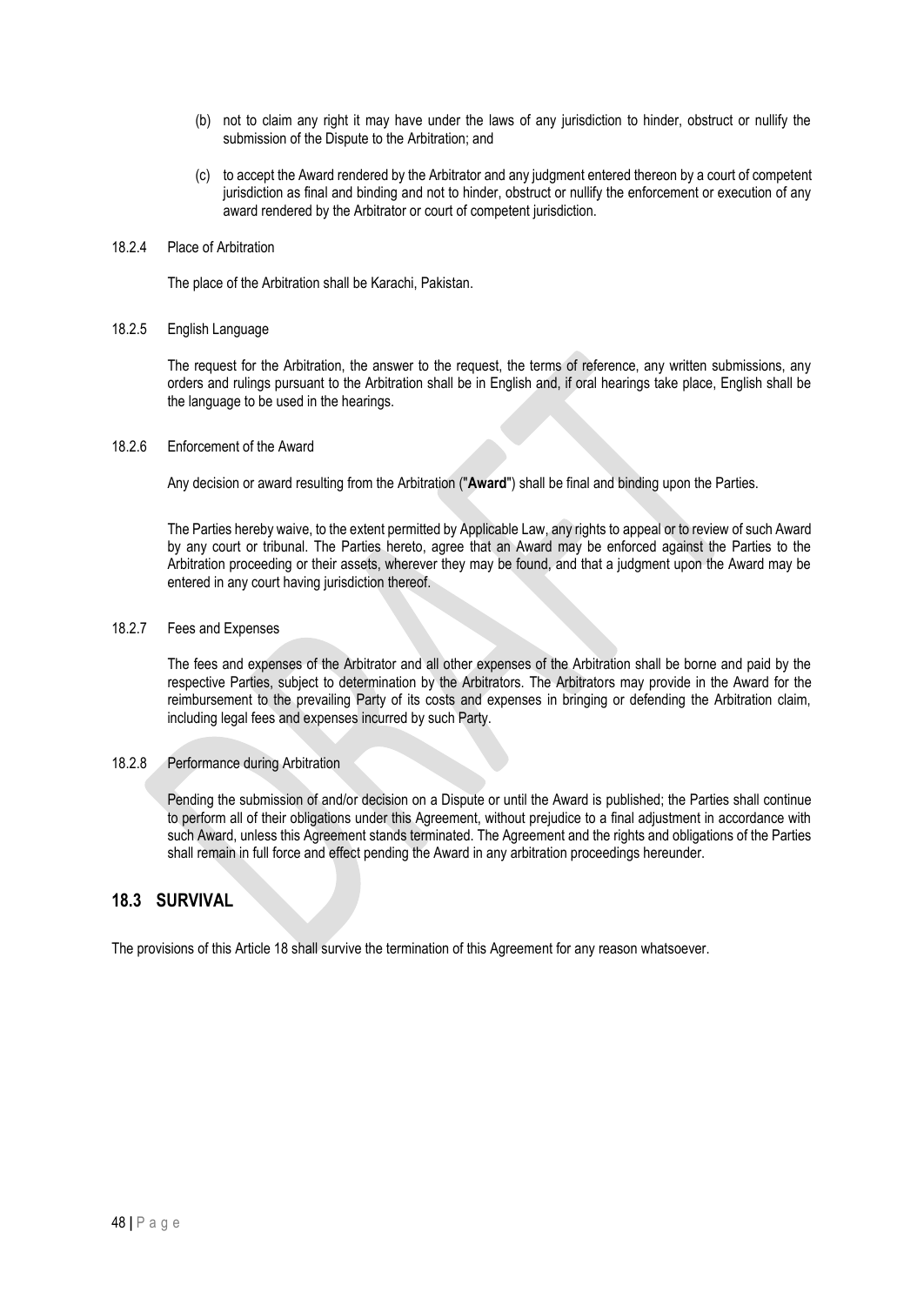# **19 REPRESENTATIONS AND WARRANTIES**

# **19.1 MUTUAL REPRESENTATIONS AND WARRANTIES**

Each Party represents and warrants to the other Party that:

- (a) it has full power and authority to execute, deliver and perform its obligations under this Agreement;
- (b) it has taken all necessary action to authorize the execution, delivery and performance of this Agreement;
- (c) there are no actions, suits or proceedings pending or to its best knowledge, threatened against or affecting it before any court, administrative body or arbitral tribunal which might materially and adversely affect its ability to meet or perform any of its obligations under this Agreement; and
- (d) This Agreement constitutes its legal, valid, binding and enforceable obligation.

# **19.2 OPERATOR'S REPRESENTATIONS AND WARRANTIES**

The Operator represents and warrants to the Authority that:

- (a) it has the financial and technical standing and capacity to undertake the Project in accordance with the terms of this Agreement;
- (b) the execution, delivery and performance of this Agreement will not conflict with, result in the breach of, constitute a default under any of the terms of its Memorandum and Articles of Association or other constitutive documents or those of any member of the Consortium or any Applicable Laws or any covenant, contract, agreement, arrangement, understanding, decree or order to which it is a party or by which it or any of its properties or assets is bound or affected;
- (c) all information contained in the Bid is true, complete and not misleading;
- (d) it has complied with Applicable Laws in all material respects and has not been subject to any fines, penalties, injunctive relief or any other civil or criminal liabilities which in the aggregate have or may have a Material Adverse Effect on its ability to perform its obligations under this Agreement;
- (e) no representation or warranty by it contained herein or in any other document furnished by it to the Authority or to the GoP or the GoS in relation to Applicable Permits contains or will contain any untrue or misleading statement of material fact or omits or will omit to state a material fact necessary to make such representation or warranty; and
- (f) Neither the Operator nor any of its Affiliates, nor any Person acting on its or their behalf, has committed or engaged in, with respect to the Project or any transaction contemplated by this Agreement, any Sanction able Practice.

# **19.3 ACKNOWLEDGEMENT**

The Parties acknowledge and confirm that the Parties have relied upon and have entered into this Agreement on the basis of the representations, warranties and undertakings made by the Parties hereunder.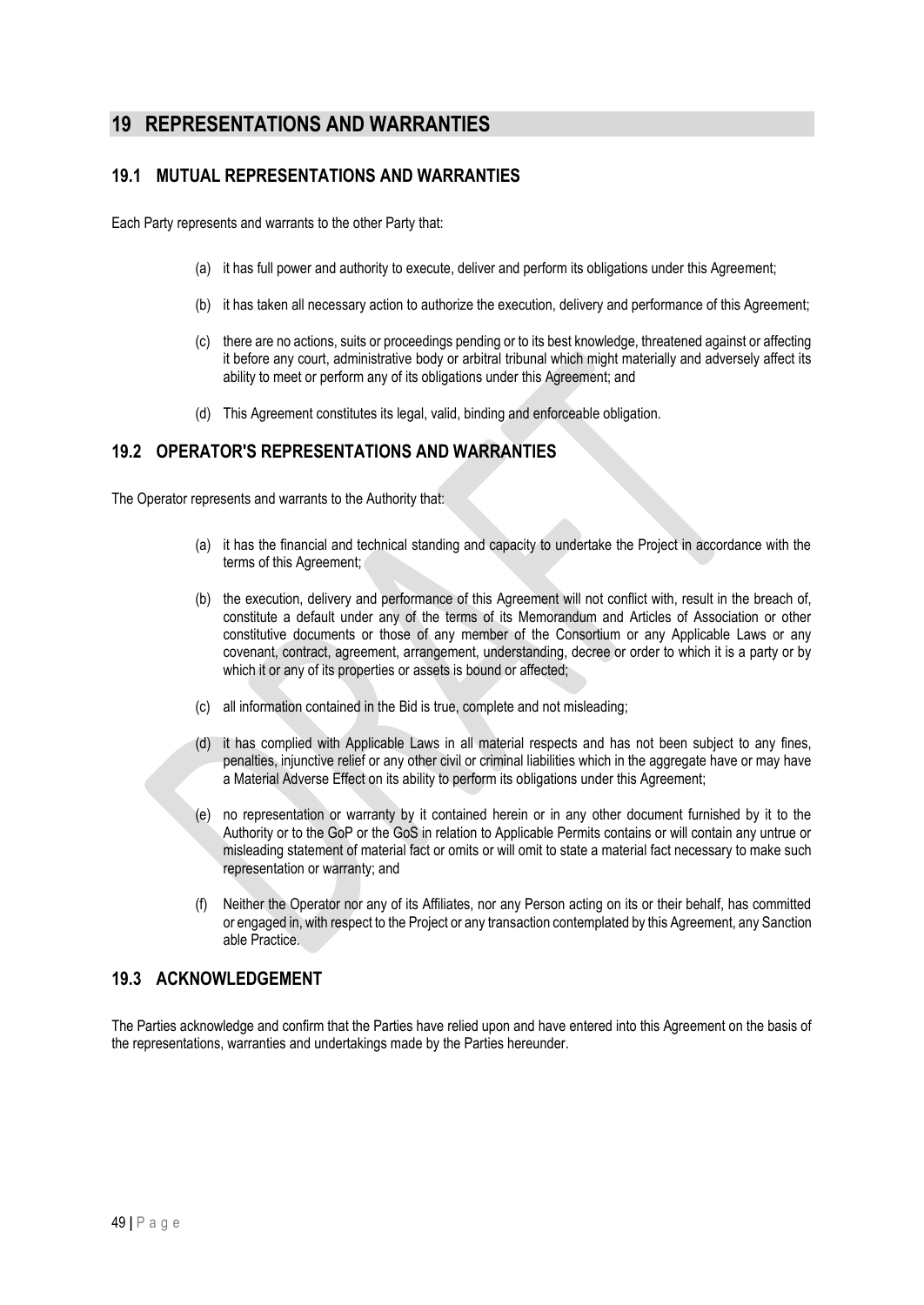# **20 MISCELLANEOUS PROVISIONS**

# **20.1 SURVIVAL OF OBLIGATIONS**

Any cause or action which may have arisen in favor of either Party or any right which is vested in either Party under any of the provisions of this Agreement as a result of any act, omission, deed, matter or thing done or omitted to be done by either Party before the expiry of the term of the Agreement by efflux ion of time or otherwise in accordance with the provisions of this Agreement, shall survive the expiry of the Agreement.

# **20.2 ENTIRE AGREEMENT**

The Parties hereto acknowledge, confirm and undertake that this Agreement, as at the date hereof, constitutes the entire understanding between the Parties regarding the Project and supersedes all previous written and/or oral representations and/or arrangements regarding the Project.

### **20.3 NOTICES**

20.3.1 Any notice or request in reference to this Agreement shall be written in English language and shall be sent by registered airmail or facsimile and shall be directed to the other Party at the address mentioned below: **Authority:** Sindh School Education and Literacy Department, Government of Sindh,

| Attention: | Secretary, School Education and Literacy Department, Government of Sindh. |  |  |  |  |  |
|------------|---------------------------------------------------------------------------|--|--|--|--|--|
|            |                                                                           |  |  |  |  |  |

Address: Secretary School Education and Literacy Department, Government of Sindh.

1<sup>st</sup> Floor, Tughlaq House, Sindh Secretariat, Karachi, Pakistan.

| Tel:       | 92-21-99211225 |
|------------|----------------|
| Email:     |                |
|            |                |
| Operator:  |                |
| Attention: |                |
| Address:   |                |
| Tel:       |                |
| Fax:       |                |

Email:

20.3.2 Any notice or demand served by registered post shall be deemed to be duly served 48 (Forty Eight) hours after posting and a notice or demand sent by facsimile shall be deemed to have been served at the time of its transmission and in proving service of the same it will be sufficient to prove, in the case of a letter, that such letter was sent by registered airmail, addressed and placed in the post and in the case of a facsimile or email transmission, that such facsimile or email was duly transmitted to a current facsimile number/ email of the addressee at the address referred above in office hours.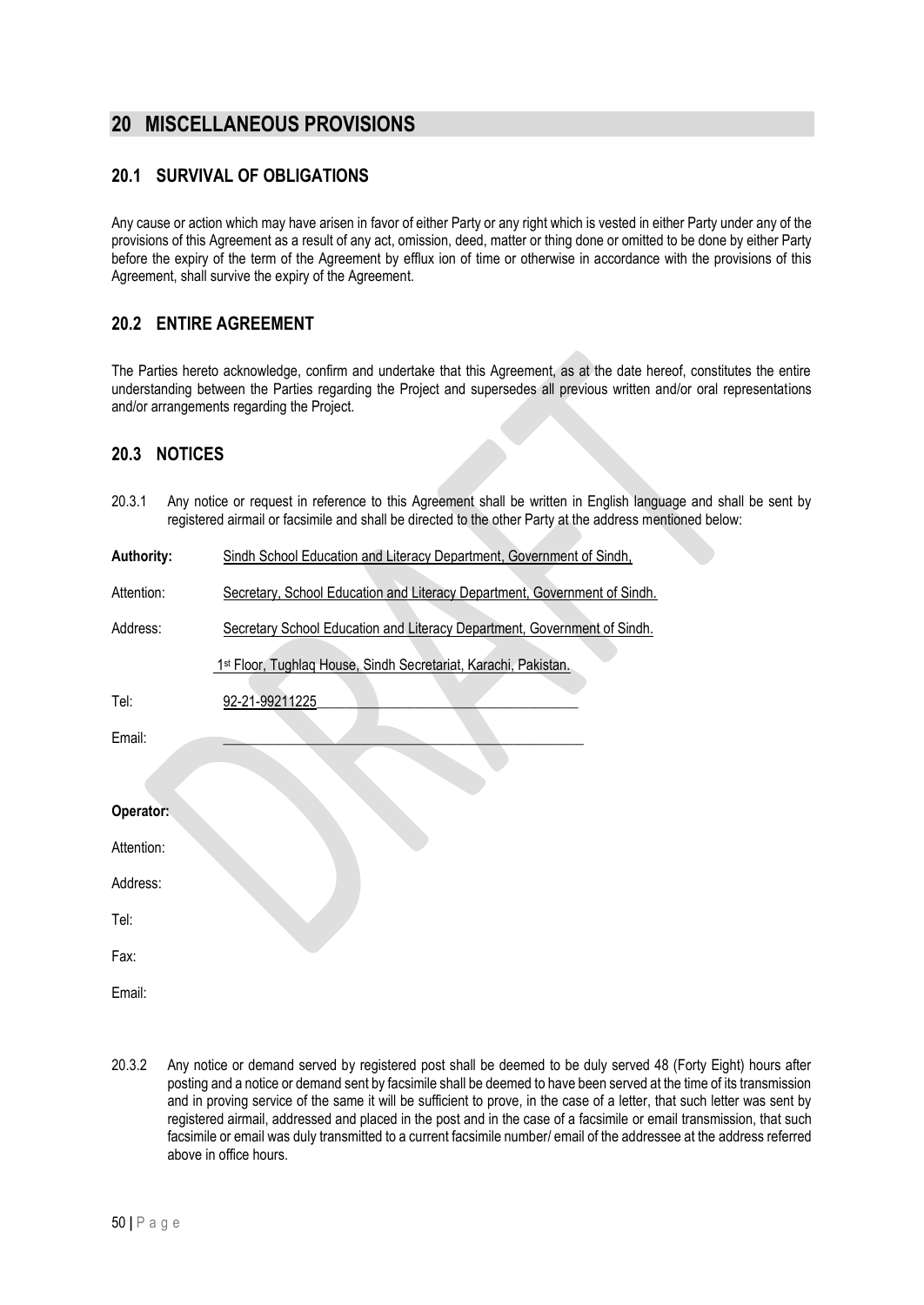20.3.3 Each Party may change the above address by prior written notice to the other Party.

### **20.4 GOVERNING LAW**

This Agreement shall be governed by and construed in accordance with the laws of Pakistan.

### **20.5 COUNTERPARTS**

This Agreement may be executed in two counterparts, each of which, when executed and delivered, will be an original, and both counterparts together shall constitute one and the same instrument.

### **20.6 LANGUAGE**

20.6.1 All notices and communications between the Authority, the Operator, the Independent Expert and the Independent Auditor, required under this Agreement, shall be drawn up in English.

### **20.7 CONFIDENTIALITY**

- 20.7.1 Each of the Parties shall keep confidential and ensure that their employees, officers, consultants and advisers shall keep confidential, all documents and other information, whether technical or commercial, supplied to it by or on behalf of the other Party, relating to the Project and shall not, without the consent of the other Party, publish or otherwise disclose or use the same for its own purposes otherwise than as may be required (i) by Applicable Laws or appropriate regulatory authorities, (ii) to perform its obligations under this Agreement, or (iii) required to be shared with advisers in connection with the Project.
- 20.7.2 The provisions of Article 20.7.1 here above shall not apply to:
	- (a) any information in the public domain otherwise than by breach of this Agreement;
	- (b) information in the possession of the receiving Party thereof before divulgence as aforesaid, and which was not obtained under any obligation of confidentiality

### **20.8 AMENDMENTS**

20.8.1 Any provision of this Agreement must be recorded in an agreement in writing signed by the Parties.

### **20.9 WAIVERS AND CONSENTS**

- 20.9.1 Any provision or breach of any provision of this Agreement may be waived before or after it occurs only if evidenced by an agreement in writing signed by the waiving Party.
- 20.9.2 Any consent under or pursuant to any provision of this Agreement must also be in writing and given prior to the event, action or omission for which it is sought.
- 20.9.3 Any such waiver or consent may be given subject to any conditions thought fit by the Person(s) giving it and shall be effective only in the instance and for the purpose for which it is given.

### **20.10 SEVERABILITY**

20.10.1 If at any time any provision of this Agreement is or becomes illegal, invalid or unenforceable in any respect under any law of any jurisdiction, neither the legality, validity or enforceability of the remaining provisions nor the legality, validity or enforceability of such provision under the law of any other jurisdiction will, in any way, be affected or impaired and the legality, validity and enforceability of the remainder of this Agreement shall not be affected.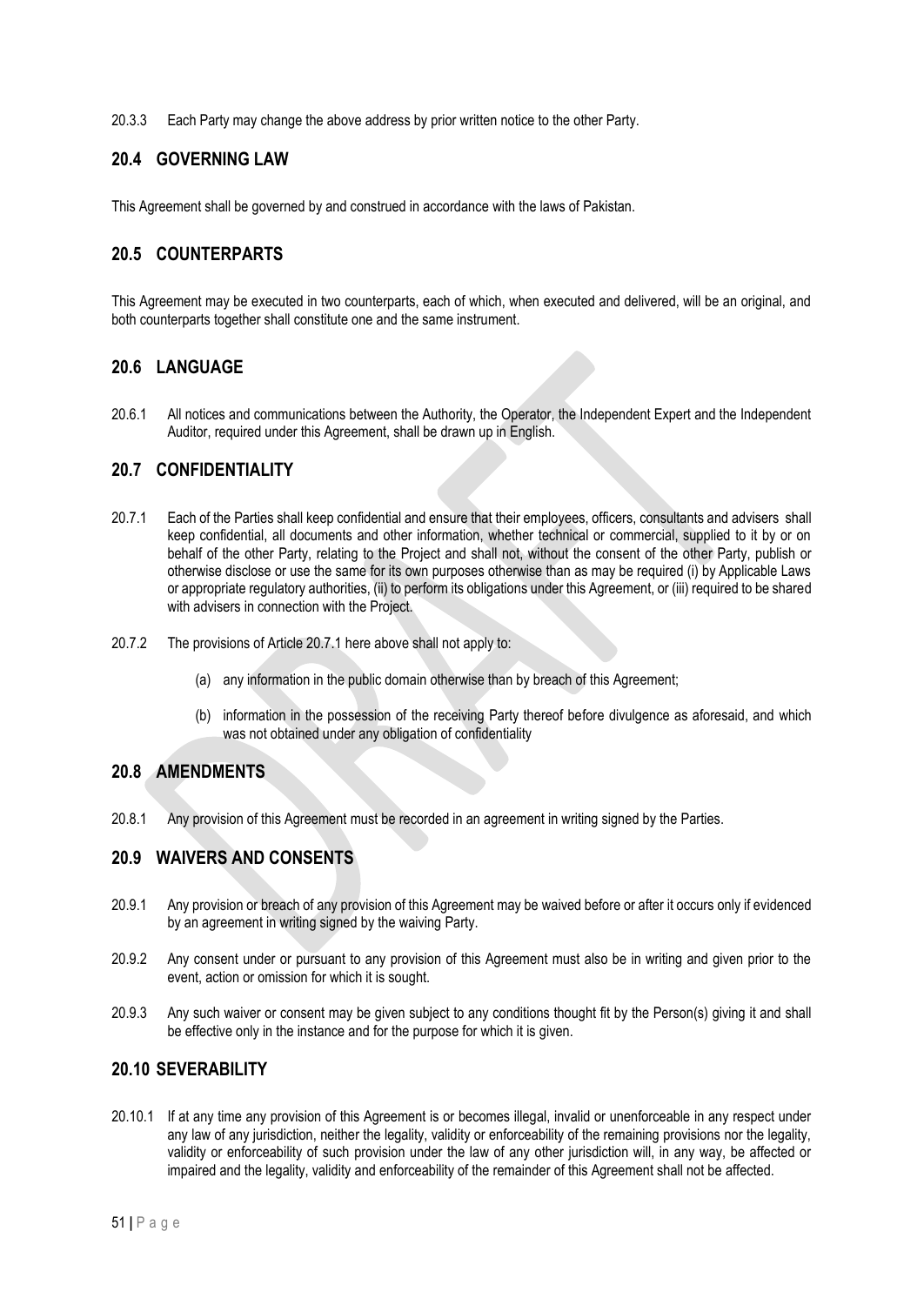20.10.2 The Parties will negotiate in good faith with a view to agreeing one or more provisions which may be substituted for any such invalid, illegal or unenforceable provision and which are satisfactory to the Operator and produce as nearly as is practicable in all the circumstances the appropriate balance of the commercial interests of the Parties.

# **20.11 COSTS AND EXPENSES**

Each Party shall be responsible for paying its own costs and expenses incurred in connection with the negotiation, preparation and execution of this Agreement.

### **20.12 NO ASSIGNMENT**

- 20.12.1 Except as otherwise provided in this Agreement, the rights and obligations of the Operator under this Agreement shall not be assigned, notated or otherwise transferred to any Person without the prior written consent of the Authority.
- 20.12.2 The rights and obligations of the Authority under this Agreement shall not be assigned, novated or otherwise transferred to any Person other than a public body or a government company or a statutory corporation that:
	- (a) is a single entity;
	- (b) to whom the entire Agreement is assigned and/or transferred; and
	- (c) Have the legal capacity, power and authority to become a party to and to perform the obligations of the Authority under this Agreement.

### **20.13 GOOD FAITH**

Each Party shall act in good faith in exercising its rights and performing its obligations under this Agreement.

# **20.14 INDEPENDENCE**

In respect of all matters dealing with the Concession Agreement the Independent Expert and the Independent Auditor shall be independent and shall ensure that they perform all their obligations in accordance with the **ANNEX-VI** including the Concession Agreement.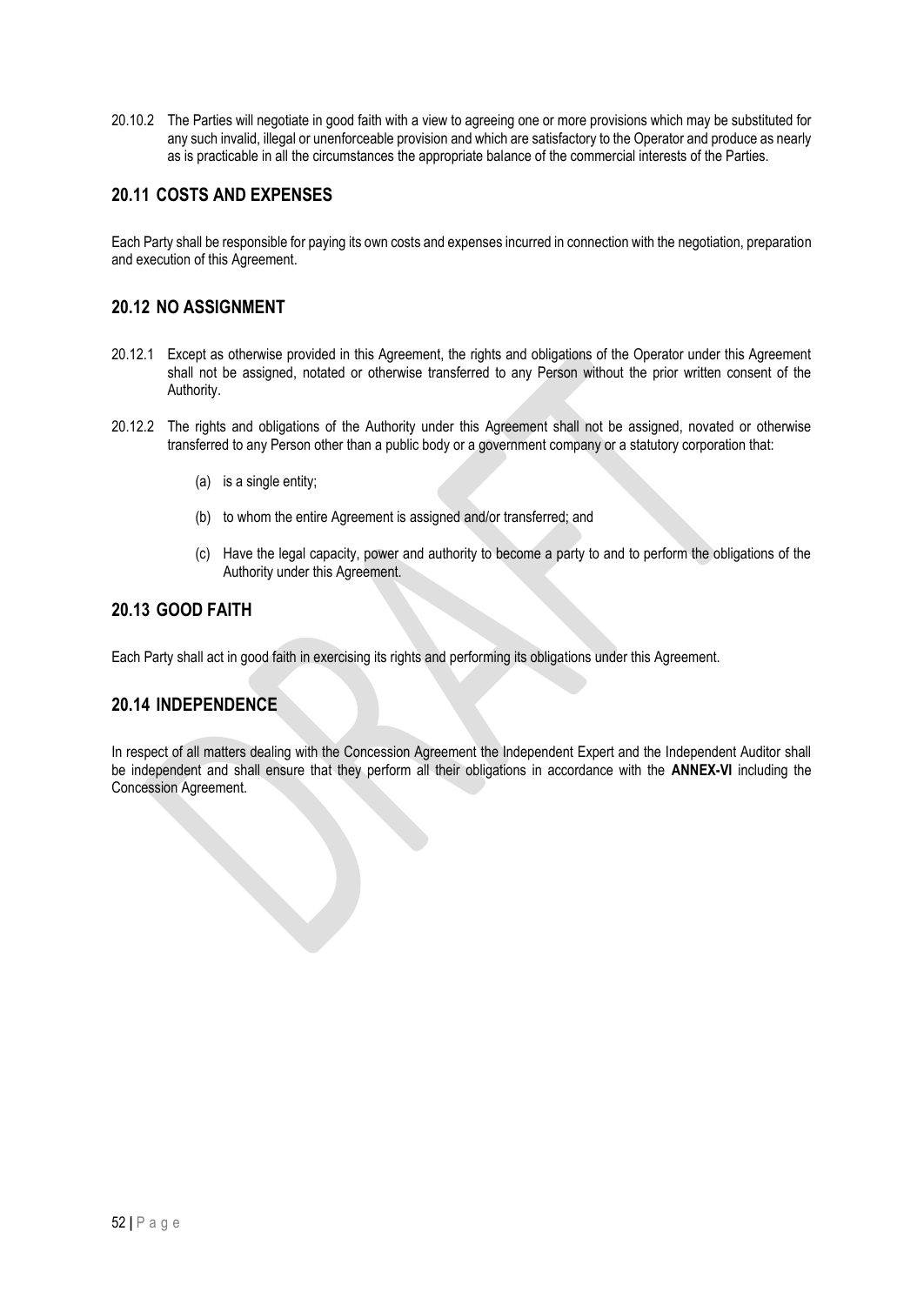**In Witness Whereof** the Parties hereto have caused this Agreement to be executed by their duly authorized representatives on date first above mentioned:

For and on behalf of:

|              | Governor of Sindh, through School Education<br>And Literacy Department, Government of<br>Sindh, the Authority within named, through its<br>authorised signatory | signature |
|--------------|-----------------------------------------------------------------------------------------------------------------------------------------------------------------|-----------|
| Name:        | Designation: Secretary School Education and<br>Literacy Department Government of Sindh                                                                          |           |
|              |                                                                                                                                                                 |           |
|              |                                                                                                                                                                 |           |
|              |                                                                                                                                                                 |           |
|              | the Operator within<br>named, through its<br>authorized signatory                                                                                               | signature |
| Name:        |                                                                                                                                                                 |           |
| Designation: |                                                                                                                                                                 |           |
|              |                                                                                                                                                                 |           |
|              | in the presence of:<br>signature of Witnesses                                                                                                                   | signature |
| $1-$         | Name:<br>Address:<br>CNIC No:                                                                                                                                   |           |
| $2 -$        | Name:<br>Address<br>CNIC No:                                                                                                                                    |           |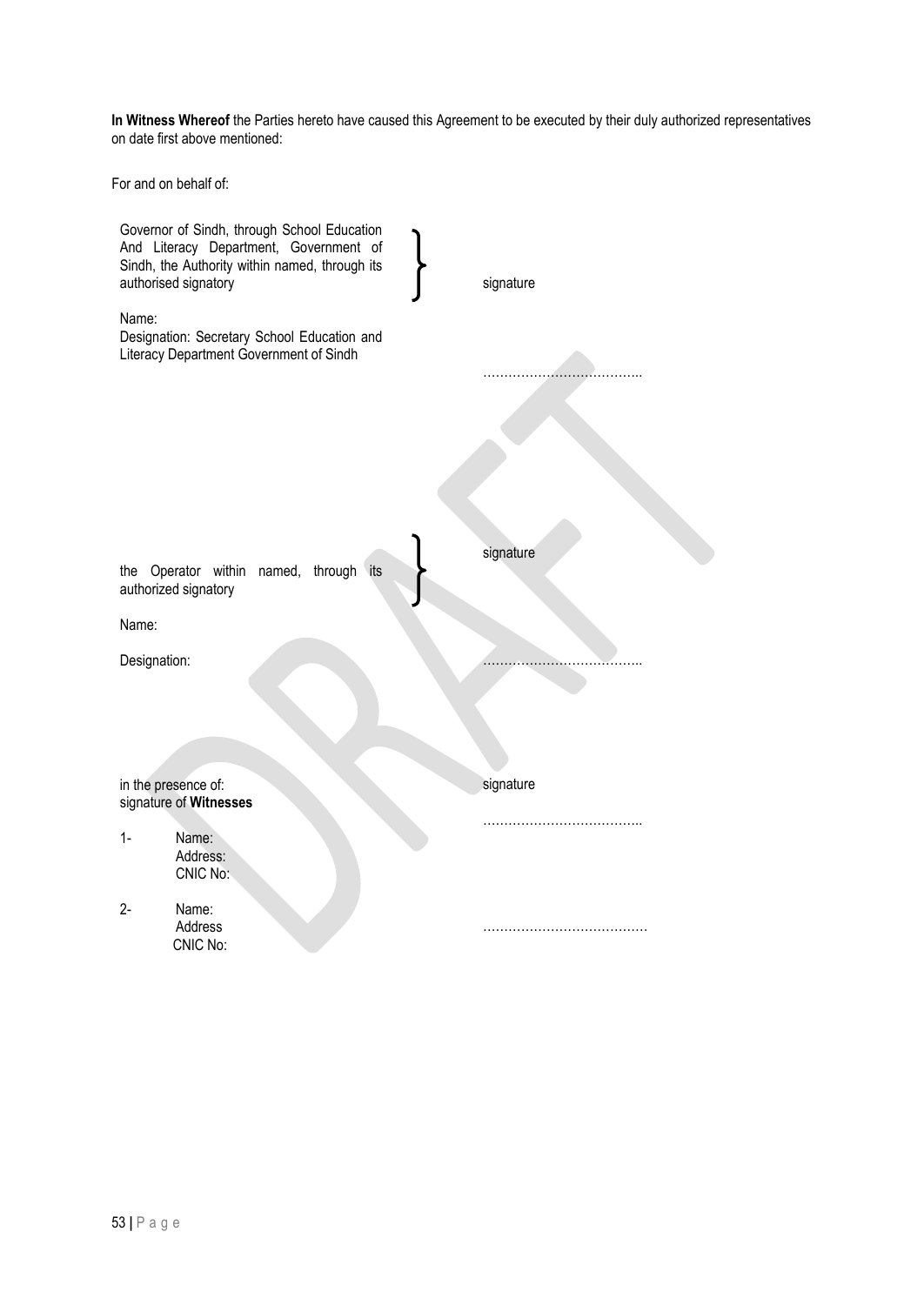# **ANNEX – I TECHNICAL INFORMATION**

1. Operating Procedures

|                      | This table sets out the operating standards that the Operator should comply with during the operations of the Facility.                                                                  |  |  |  |  |
|----------------------|------------------------------------------------------------------------------------------------------------------------------------------------------------------------------------------|--|--|--|--|
| <b>Process</b>       | <b>Operating procedure</b>                                                                                                                                                               |  |  |  |  |
|                      |                                                                                                                                                                                          |  |  |  |  |
| Maintenance          | The Operator shall ensure proper maintenance and repair of the Facility in accordance with                                                                                               |  |  |  |  |
| Requirements         | Good Industry Practice in order to ensure that the Facility is fully available at all times in                                                                                           |  |  |  |  |
|                      | accordance with this Agreement.                                                                                                                                                          |  |  |  |  |
|                      |                                                                                                                                                                                          |  |  |  |  |
| System<br>Management | Opening /Closing time of the schools, Schedule of events in the Academic year, Recording                                                                                                 |  |  |  |  |
| Requirements         | keeping, Teacher/students' attendance register/mechanism, Inventory register, Repair and                                                                                                 |  |  |  |  |
|                      | maintenance of school structure, infrastructure, furniture, fixture, facilities and equipment,                                                                                           |  |  |  |  |
|                      | Devising SOPs and protocols, policy for late comers to the school, SMCs meetings and                                                                                                     |  |  |  |  |
|                      | records/reports, Counseling sessions with the students, Internal Committee for                                                                                                           |  |  |  |  |
|                      | investigation/inquiry for any grave breach of the SOPs or misconduct by the staff and                                                                                                    |  |  |  |  |
|                      | students, Warning / rectification measures, Tuc shop/school canteen menu to provide healthy<br>and not illegal products, supervisory mechanism over the staff, supervisor mechanism over |  |  |  |  |
|                      | the children, monitoring visitors carefully (report to main office, sign in, wear badges, report                                                                                         |  |  |  |  |
|                      | unfamiliar people to school office), safety around the school vicinity, safety of all students                                                                                           |  |  |  |  |
|                      | during school hours, methods of reporting safety concerns by the students, evaluation and                                                                                                |  |  |  |  |
|                      | feedback from the students, Teacher meetings, prevention of violent incidents at schools,                                                                                                |  |  |  |  |
|                      | Emergency contact number of staff and students, connect with community partners (                                                                                                        |  |  |  |  |
|                      | emergency responders, area hospitals, victim's assistance, etc) to review emergency                                                                                                      |  |  |  |  |
|                      | response plans, school preparedness drills, encourage students to take responsibility for their                                                                                          |  |  |  |  |
|                      | part in maintaining safe school environments, consideration of students' culture and religion,                                                                                           |  |  |  |  |
|                      | etc.                                                                                                                                                                                     |  |  |  |  |
|                      |                                                                                                                                                                                          |  |  |  |  |
| Compliance Manager   | The Operator shall hire services of a Compliance Manager who will be responsible for                                                                                                     |  |  |  |  |
|                      | ensuring that the Operator complies with its outside regulatory requirements and internal                                                                                                |  |  |  |  |
|                      | policies. He/she will be responsible for making sure that organization abides by the terms                                                                                               |  |  |  |  |
|                      | and conditions, Key Performance Indicators (KPIs) and Scope of Work under this Concession                                                                                                |  |  |  |  |
|                      | Agreement. The Operator and Authority, in consultation with IE, will develop coordination                                                                                                |  |  |  |  |
|                      | and/or reporting mechanism for ensuring compliance of the agreement. Some of the tasks of                                                                                                |  |  |  |  |
|                      | Compliance / Contract Manager include:                                                                                                                                                   |  |  |  |  |
|                      | Compile a checklist formulating that the compliance of the terms of this agreement are<br>İ.                                                                                             |  |  |  |  |
|                      | duly met within reasonable/ relevant timelines of this agreement; and develop Performa                                                                                                   |  |  |  |  |
|                      | reports for various reporting frequencies.<br>That the Compliance/ Contract Manager shall timely submit reports to the Operator, the<br>ii.                                              |  |  |  |  |
|                      | Independent Expert and the Authority on weekly, bi monthly, monthly and quarterly basis.                                                                                                 |  |  |  |  |
|                      | iii.<br>The Compliance/ Contract Manager recommends necessary actions of performance of                                                                                                  |  |  |  |  |
|                      | the terms and conditions of this Agreement to the Operator's management, shareholders                                                                                                    |  |  |  |  |
|                      | and or consortium members in writing so that effective compliance of the agreement is                                                                                                    |  |  |  |  |
|                      | ensured.                                                                                                                                                                                 |  |  |  |  |
|                      | That all submitted reports by the Compliance/ Contract Manager with regards to the<br>IV.                                                                                                |  |  |  |  |
|                      | performance of the terms and conditions of this Agreement are corroborated with the                                                                                                      |  |  |  |  |
|                      | quarterly reports submitted to the Independent Expert.                                                                                                                                   |  |  |  |  |
|                      | That the Authority reserves its right to recommend removal of the Compliance/ Contract<br>V.                                                                                             |  |  |  |  |
|                      | Manager appointed by the Operator in case of severe breach of compliance of this                                                                                                         |  |  |  |  |
|                      | agreement.                                                                                                                                                                               |  |  |  |  |
|                      | That the Compliance/ Contract Manager shall review and advise on SOPs for effective<br>VI.                                                                                               |  |  |  |  |
|                      | and transparent management of the Operators roles and responsibilities in terms of the                                                                                                   |  |  |  |  |
|                      | compliance check-list.                                                                                                                                                                   |  |  |  |  |
|                      | That a meeting is conducted semi-annually in between the Compliance/ Contract                                                                                                            |  |  |  |  |
|                      | Manager and the office of the PPP Node on the compliance of the terms and conditions<br>of this agreement.                                                                               |  |  |  |  |
|                      |                                                                                                                                                                                          |  |  |  |  |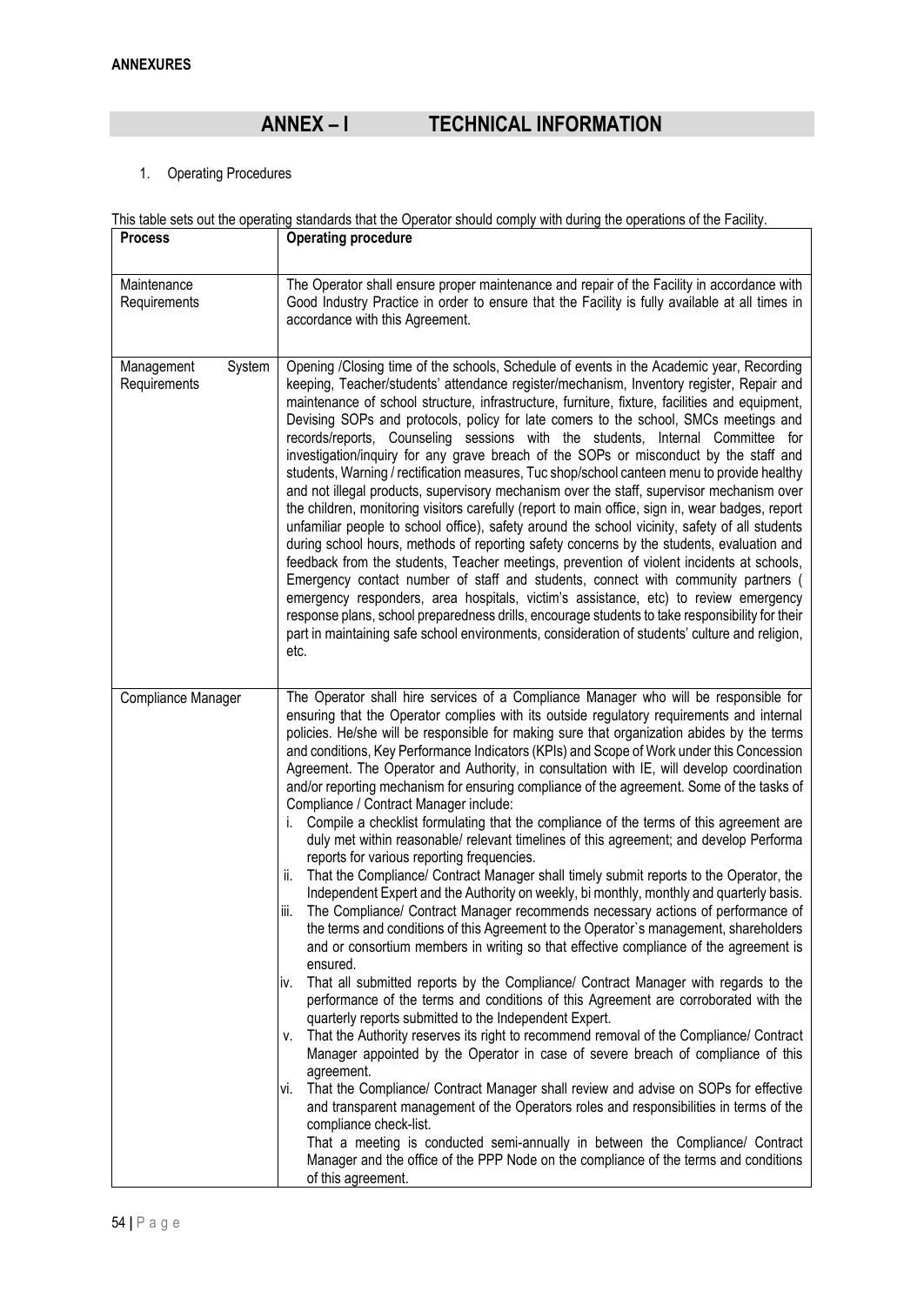| <b>Safety Regulations</b>     | The Operator shall comply with the Applicable Laws, Applicable Permits and Good Industry<br>Practice. Safety standards apply to the operation and maintenance of the Facility. The<br>Operator shall specify any laws or policies directly applicable to the EMOs, including Anti<br>Tabaco laws, prevention of child abuse, prevention of harassment at work place, etc.<br>Appropriate approach towards students with drug addiction or mental illness should also be<br>prepared. |
|-------------------------------|--------------------------------------------------------------------------------------------------------------------------------------------------------------------------------------------------------------------------------------------------------------------------------------------------------------------------------------------------------------------------------------------------------------------------------------------------------------------------------------|
| Environmental<br>Requirements | The Operator shall comply with all environmental regulations and requirements under the<br>Applicable Laws.                                                                                                                                                                                                                                                                                                                                                                          |
| Certifications                | The Operator shall ensure that it has all the required certifications required by it to provide<br>the Services under this Agreement.                                                                                                                                                                                                                                                                                                                                                |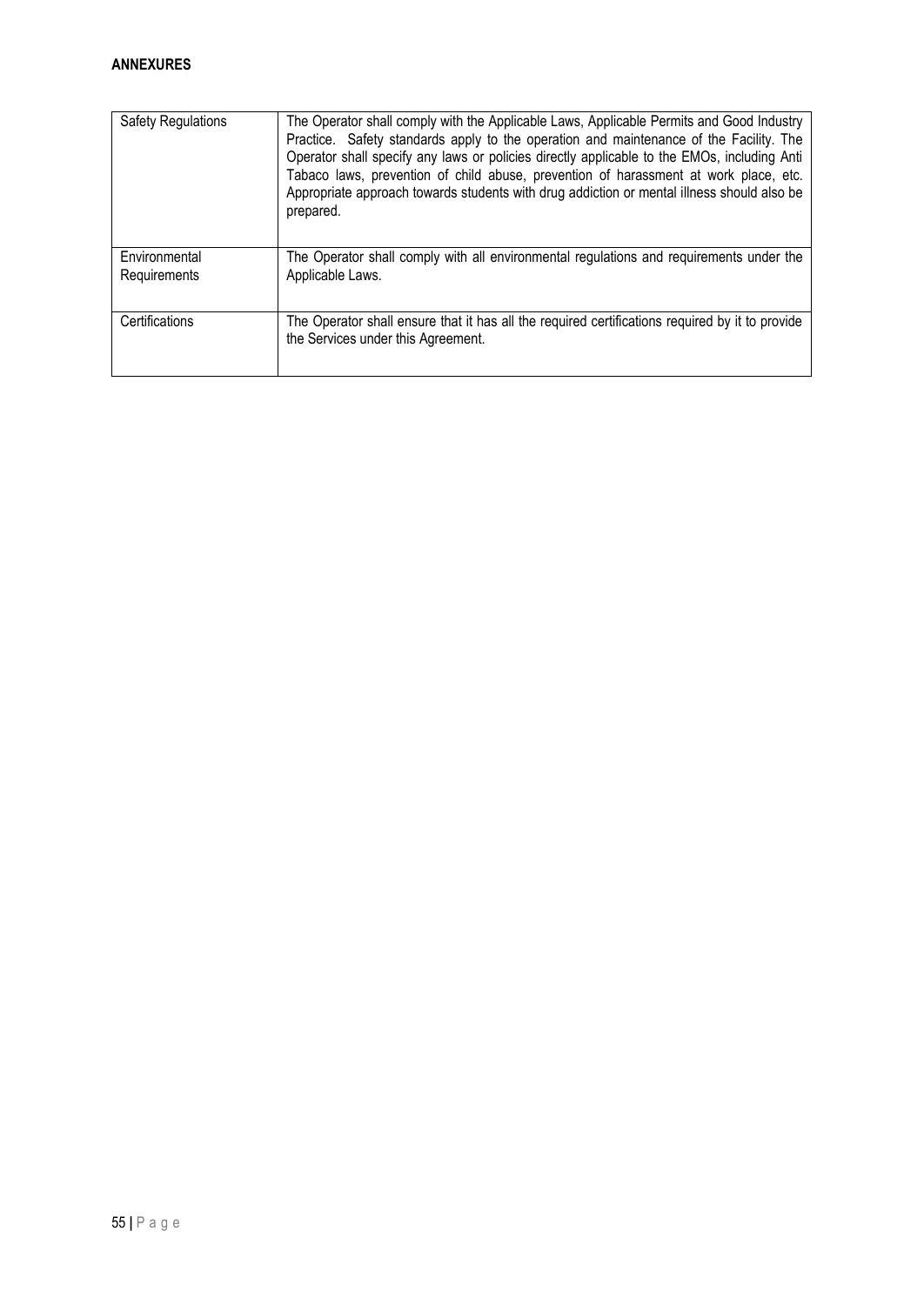# **ANNEX – II KEY PERFORMANCE INDICATORS**

# **MANAGEMENT & ORGANIZATION: PLANNING, IMPLEMENTATION & EVALUATION (Overall Weight-age: 35 Marks)**

|  | <b>Key Progress</b><br>Indicator | School Management Plan - 17 Marks                                                                                                                                                                                                                                                                                    |                                                                                                                                                                    |                                                                                                          |                                          |  |  |  |
|--|----------------------------------|----------------------------------------------------------------------------------------------------------------------------------------------------------------------------------------------------------------------------------------------------------------------------------------------------------------------|--------------------------------------------------------------------------------------------------------------------------------------------------------------------|----------------------------------------------------------------------------------------------------------|------------------------------------------|--|--|--|
|  | <b>Description</b>               | Implementation of an all-inclusive management model comprised of planning, designing, budgeting, implementation framework, managing resources, evaluation, reporting and feedback to meet KPIs,<br>improve student achievements and increase school retention and graduation rates in all of schools at Annexure-XV. |                                                                                                                                                                    |                                                                                                          |                                          |  |  |  |
|  | Measurement/<br>Criterion        | <b>ACTION PLAN</b>                                                                                                                                                                                                                                                                                                   | <b>FREQUENCY</b>                                                                                                                                                   | <b>OBSERVATION MEMO</b>                                                                                  | <b>BIFURCATION OF 17</b><br><b>Marks</b> |  |  |  |
|  |                                  | Annual Management Plan.*                                                                                                                                                                                                                                                                                             | For the first year of the Concession Period, within 90<br>days of the effective date and for subsequent years,<br>30 days prior to the start of the academic year. | Annual Management Plan is developed and/or updated, consulted,<br>reviewed and approved                  | 03<br>Marks                              |  |  |  |
|  |                                  |                                                                                                                                                                                                                                                                                                                      | Implementation tracking in each of quarters during an<br>academic year                                                                                             | Annual Management Plan is implemented accordingly in each<br>quarter of academic year                    | 03<br>Marks                              |  |  |  |
|  |                                  | Implementation Framework **                                                                                                                                                                                                                                                                                          | Plan.                                                                                                                                                              | Within 15 days after submission of Annual Management Implementation Framework is developed and finalized | 03Marks                                  |  |  |  |
|  |                                  |                                                                                                                                                                                                                                                                                                                      | Execution of the framework in each quarter during an Implementation Framework is implemented accordingly in each<br>academic year<br>quarter of academic year      |                                                                                                          |                                          |  |  |  |
|  |                                  | Development of an EMIS and Functioning of the<br>EMIS***                                                                                                                                                                                                                                                             | Development within 180 days after Effective Date,<br>thereafter, reporting on functioning on quarterly basis                                                       | EMIS is developed and maintained.                                                                        | 04 Marks                                 |  |  |  |
|  |                                  | Technical and Financial**** (T&F) Performance<br>Reports                                                                                                                                                                                                                                                             | Quarterly Performance Reports<br>Annual Performance (T&F) Reports                                                                                                  | Reports and documents will be submitted within the specified time as<br>per concession agreement.        | 02 Marks                                 |  |  |  |
|  |                                  | Maintain Performance Security and SRB<br>Registration                                                                                                                                                                                                                                                                | Throughout concession period                                                                                                                                       | Check validity of performance security and SRB certificate for<br>respective quarter.                    | 02                                       |  |  |  |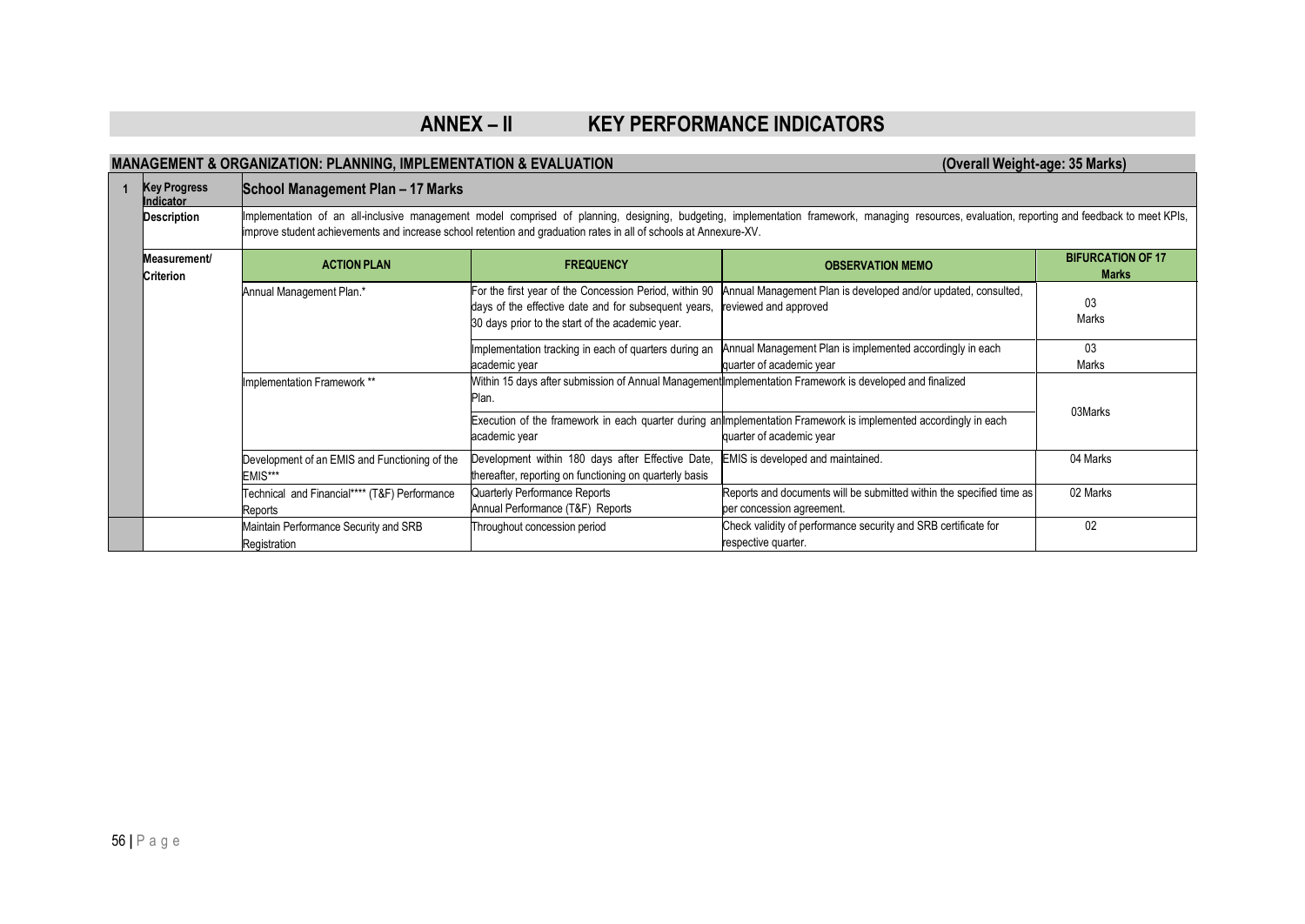| Notes/Guidelines | Annual Management Plan:                                                                                                                                                                                                                                                                                      |
|------------------|--------------------------------------------------------------------------------------------------------------------------------------------------------------------------------------------------------------------------------------------------------------------------------------------------------------|
|                  | Annual Management Plan for all the schools listed in the Package, encompassing all interventions articulated by the EMO in its Technical Bid for management of learning and teaching activities;                                                                                                             |
|                  | achievement of KPIs; ensuring maintenance and security of the Schools in the Package.                                                                                                                                                                                                                        |
|                  | ** Implementation Framework:                                                                                                                                                                                                                                                                                 |
|                  | A framework for day-to-day School Operations and Management Procedures, SOPs, e.g., School Assembly, School Timetable, Curriculum Management, Lesson Planning, Teaching Methodology Progress                                                                                                                 |
|                  | Monitoring, Examination/Assessment System, staff hiring, staff performance management, security of facility, Skills Development, Co-Cumcular Activities etc.,                                                                                                                                                |
|                  | implementation framework time line is mandatory.                                                                                                                                                                                                                                                             |
|                  | *** EMIS:                                                                                                                                                                                                                                                                                                    |
|                  | Education and School Management information system including, but not limited to, Maintenance of School Records e.g., Attendance, Admissions, Transfers, Hiring, Promotions, School Reports; and Inventory:                                                                                                  |
|                  | Blackboard, Bulletin Board, Desk, Chairs, Cupboards, Books and Equipment such as Electrical Equipment (Audio Visual Aids, Computer Hardware/Software etc.                                                                                                                                                    |
|                  | Develop and maintain professional EMIS on special purpose software which shall be deployed to ensure the performance of its duties as per the deliverables of the Concession Agreement. The Operator shall                                                                                                   |
|                  | share EMIS access with the Authority, Independent Expert and Independent Auditor Organizations.<br>Fields of EMIS may be illustrative as school-wise; 1) Human Resource database; 2) Student data base including gender, new admissions, drop-out, average attendance, etc.; 3) Learning data base including |
|                  | medium of instruction, quantity of learning material, assessment results, learning events, trainings, co-curricular activities; 4) Infrastructure data base; 5) Financial data base; 6) Assets data base including existing                                                                                  |
|                  | assets, news assets, etc.                                                                                                                                                                                                                                                                                    |
|                  |                                                                                                                                                                                                                                                                                                              |
|                  | **** Financial Reporting                                                                                                                                                                                                                                                                                     |
|                  | EMOs would ensure to submit their comments/feedback on Annual Audits with 15 days after such reports submitted by IAs to their respective EMOs for comments, feedback or clarifications.                                                                                                                     |
|                  |                                                                                                                                                                                                                                                                                                              |
|                  | Summary of EMIS of all schools listed in the package will be included in each quarterly report.                                                                                                                                                                                                              |
|                  | * The Operator shall mandatorily upload/ maintain/ provide necessary data as required in the http://seld-pppn.gos.pk/ website.                                                                                                                                                                               |
|                  |                                                                                                                                                                                                                                                                                                              |

| <b>Key Progress</b><br>Indicator | Improved Staff Availability and Attendance - 08 Marks<br>Work with the staff and the administrators of all Schools as listed in the Package to improve attendance and ensure availability of all teaching and non-teaching staff during the entire academic year. |                                                                                                                                         |                                                                                                                                  |              |  |  |  |
|----------------------------------|-------------------------------------------------------------------------------------------------------------------------------------------------------------------------------------------------------------------------------------------------------------------|-----------------------------------------------------------------------------------------------------------------------------------------|----------------------------------------------------------------------------------------------------------------------------------|--------------|--|--|--|
| <b>Description</b>               |                                                                                                                                                                                                                                                                   |                                                                                                                                         |                                                                                                                                  |              |  |  |  |
| Measurement/Criter               | <b>ACTION PLAN</b>                                                                                                                                                                                                                                                | <b>FREQUENCY</b>                                                                                                                        | <b>Observation Memo</b>                                                                                                          | <b>Marks</b> |  |  |  |
| lion:                            |                                                                                                                                                                                                                                                                   |                                                                                                                                         |                                                                                                                                  |              |  |  |  |
|                                  | Improvement in staff attendance and<br>Functional Attendance Management.*                                                                                                                                                                                         | Baseline within 60 days of the Effective Date after<br>signing of the Concession Agreement thereafter,<br>reporting on quarterly basis. | Staff (teaching and non-teaching) attendance is improved and<br>managed through Staff Attendance Management System***<br>(SAMS). | 05 Marks     |  |  |  |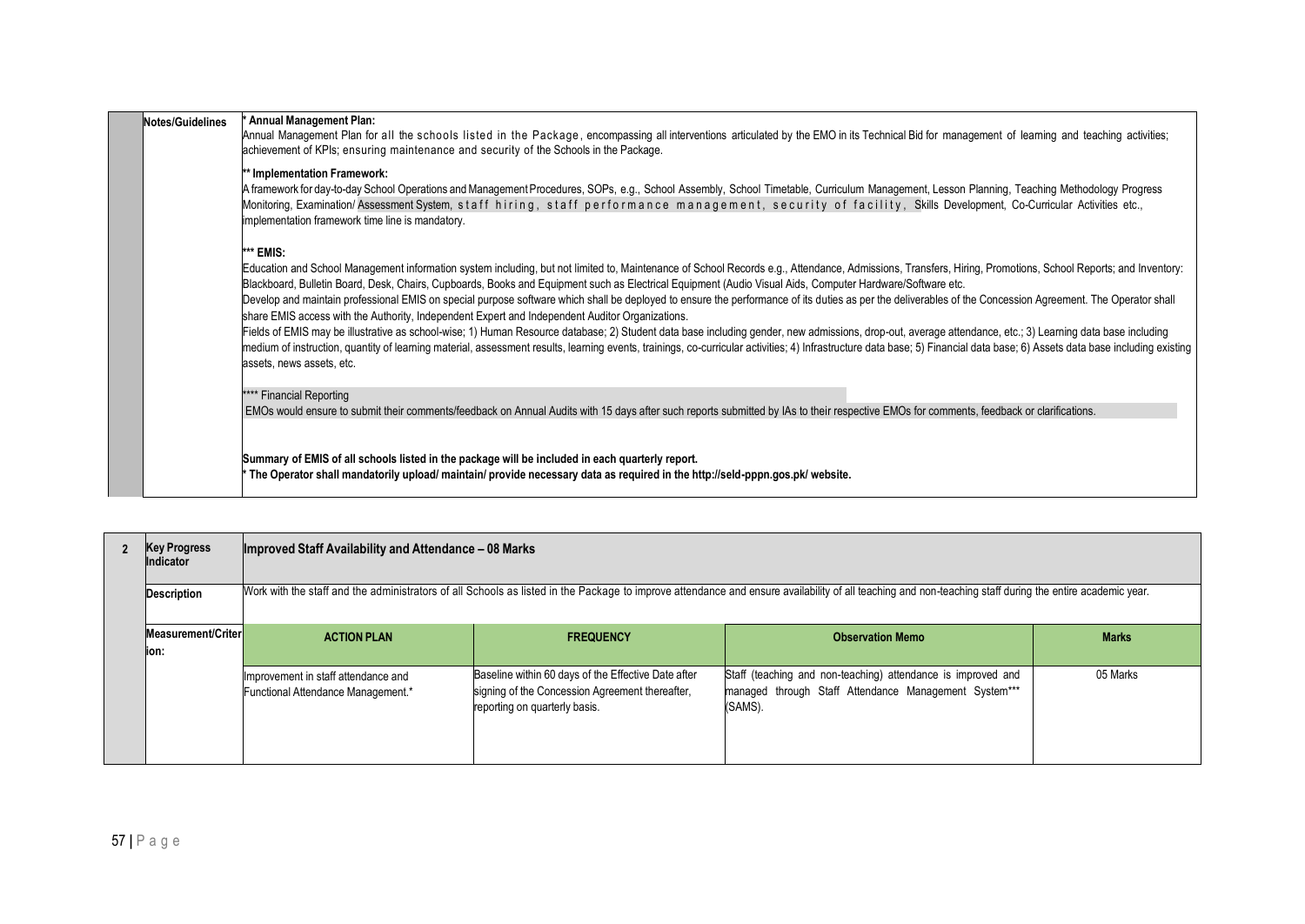|                   | Availability of staff**                                                                                                                                                               |                                                                                                                                                                                                                                                                                                                                                                                                                                                                                                                                                                 | Optimum Staff (teaching and non-teaching) is available for<br>learning, technical, and administrative activities in the Facility<br>during the quarter.                                                                                                                                                                                                                                                                          | 03 Marks |
|-------------------|---------------------------------------------------------------------------------------------------------------------------------------------------------------------------------------|-----------------------------------------------------------------------------------------------------------------------------------------------------------------------------------------------------------------------------------------------------------------------------------------------------------------------------------------------------------------------------------------------------------------------------------------------------------------------------------------------------------------------------------------------------------------|----------------------------------------------------------------------------------------------------------------------------------------------------------------------------------------------------------------------------------------------------------------------------------------------------------------------------------------------------------------------------------------------------------------------------------|----------|
| Notes/Guidelines: | Improvement in Attendance.<br>** Availability of Staff<br>Maintain the provision of optimum School Based Staff during the Concession Period.<br>* Staff Attendance Management System. | Benchmarked with baseline, demonstrated improvement in staff attendance and availability, till optimum level is achieved.<br>Ensuring availability of qualified teaching and technical staff in each school for all grades and subjects during the academic year for effective learning process.<br>Ensuring non-teaching and technical staff in each school for all administrative, operational and maintenance work during the academic year.<br>and Teachers for non-monetary mechanisms to appreciate improved attendance and availability of all teachers. | Introduction of an Attendance System that ensures a systematic method of data collection, of both teachers and administrative staff to maintain a time based daily/ monthly attendance record at the school.<br>Further, leave manual and system may also be introduced in accordance with Authority's existing and evolving instructions. A motivational program for teachers may also be developed in consultation with the HM |          |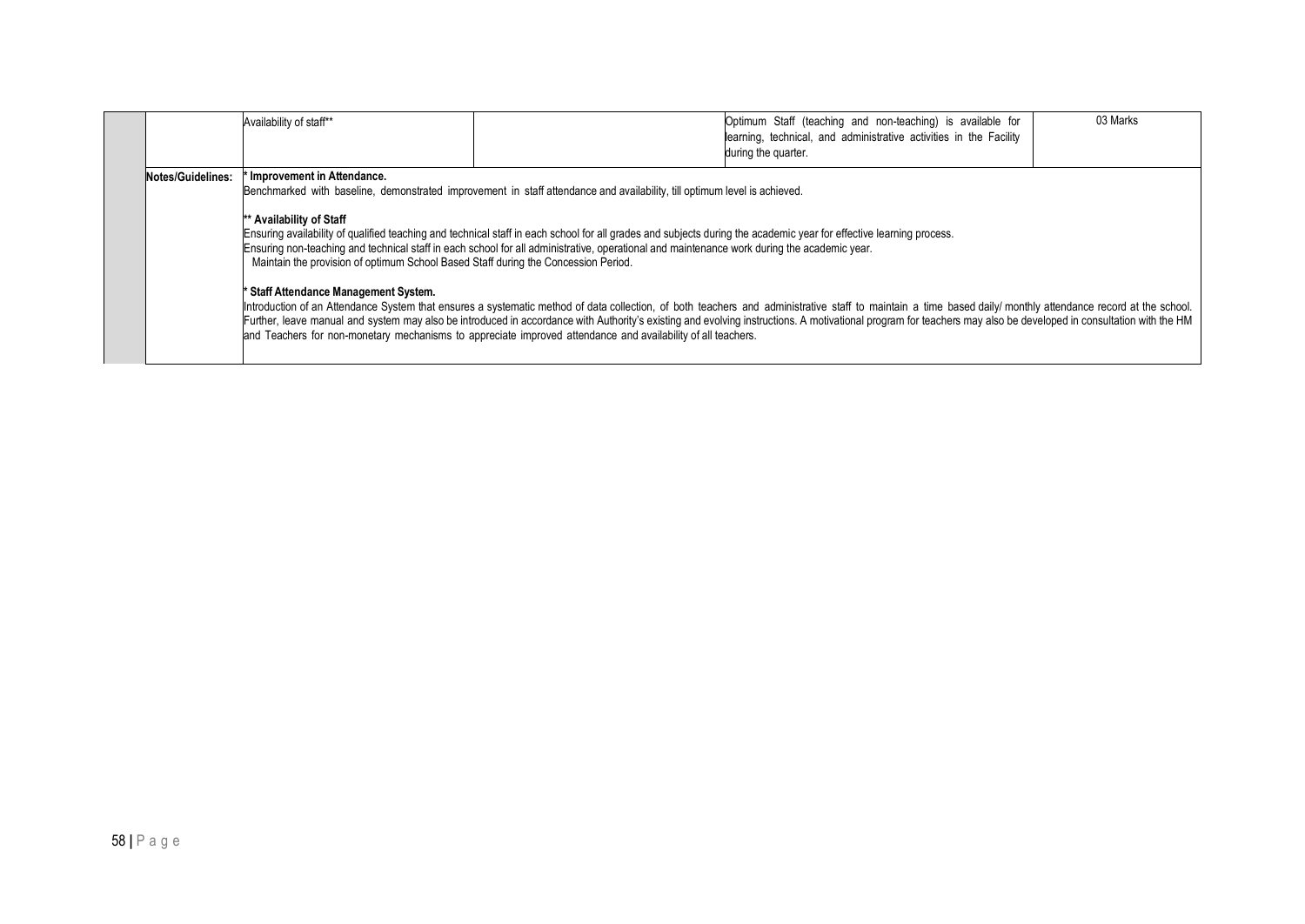| 3 | <b>Key Progress Indicator</b> | Improved Students' Enrollment, Attendance and Retention – 10 Marks                                                                                                   |                                                                                                                                                                                                                                                                                                                                                                                                                                                                                                                                       |                                                                                                                                                                                                                                                                                                                                                                                                                                                                                                                                                                                                                                                                                                                                                                                                                                                                                                                                                                                                                                                                                                                                                                                                                                                                                                            |              |  |  |
|---|-------------------------------|----------------------------------------------------------------------------------------------------------------------------------------------------------------------|---------------------------------------------------------------------------------------------------------------------------------------------------------------------------------------------------------------------------------------------------------------------------------------------------------------------------------------------------------------------------------------------------------------------------------------------------------------------------------------------------------------------------------------|------------------------------------------------------------------------------------------------------------------------------------------------------------------------------------------------------------------------------------------------------------------------------------------------------------------------------------------------------------------------------------------------------------------------------------------------------------------------------------------------------------------------------------------------------------------------------------------------------------------------------------------------------------------------------------------------------------------------------------------------------------------------------------------------------------------------------------------------------------------------------------------------------------------------------------------------------------------------------------------------------------------------------------------------------------------------------------------------------------------------------------------------------------------------------------------------------------------------------------------------------------------------------------------------------------|--------------|--|--|
|   | <b>Description</b>            |                                                                                                                                                                      |                                                                                                                                                                                                                                                                                                                                                                                                                                                                                                                                       | Adopt a variety of techniques to increase and retain student enrolments, including conducting local community outreach activities to solicit parents/community support for student                                                                                                                                                                                                                                                                                                                                                                                                                                                                                                                                                                                                                                                                                                                                                                                                                                                                                                                                                                                                                                                                                                                         |              |  |  |
|   | <b>Measurement/Criterion:</b> | <b>ACTION PLAN</b>                                                                                                                                                   | <b>FREQUENCY</b>                                                                                                                                                                                                                                                                                                                                                                                                                                                                                                                      | <b>Observation Memo</b>                                                                                                                                                                                                                                                                                                                                                                                                                                                                                                                                                                                                                                                                                                                                                                                                                                                                                                                                                                                                                                                                                                                                                                                                                                                                                    | <b>Marks</b> |  |  |
|   |                               | Students Enrolment*, Attendance<br>Management** and Retention*** Plan.                                                                                               | Baseline within 60 days of effective date; thereafter<br>at the start of the academic year                                                                                                                                                                                                                                                                                                                                                                                                                                            | Student baseline data of enrolment, attendance and<br>retention is collected and maintained                                                                                                                                                                                                                                                                                                                                                                                                                                                                                                                                                                                                                                                                                                                                                                                                                                                                                                                                                                                                                                                                                                                                                                                                                | 04 Marks     |  |  |
|   |                               |                                                                                                                                                                      |                                                                                                                                                                                                                                                                                                                                                                                                                                                                                                                                       | A quarterly plan for enrolment growth, improved attendance<br>and retention is available                                                                                                                                                                                                                                                                                                                                                                                                                                                                                                                                                                                                                                                                                                                                                                                                                                                                                                                                                                                                                                                                                                                                                                                                                   |              |  |  |
|   |                               | Improvement in Students Enrolments,<br>Attendance Retention Rates, benchmarked<br>with baseline****                                                                  | reporting on quarterly basis.                                                                                                                                                                                                                                                                                                                                                                                                                                                                                                         | At the end of the first quarter after baseline thereafter, Improvement in enrolment, attendance and retention rate(s)<br>in each school                                                                                                                                                                                                                                                                                                                                                                                                                                                                                                                                                                                                                                                                                                                                                                                                                                                                                                                                                                                                                                                                                                                                                                    | 06 Marks     |  |  |
|   | Notes/Guidelines:             | *Students Enrolment Plan: (Grade/Gender)<br>**Student attendance management plan:<br>*** Students Retention Plan:<br>annually till optimum low drop-out is attained. | It should be a robust plan, particularly focusing on girls' enrolment. Introduction of student attendance tracking mechanism and G.R filtering.<br>A management system for calculation of aggregate student attendance percentage along with individual attendance of enrolled students.<br>**** Improvement in Students Enrolments, Attendance Retention Rates, benchmarked with baseline<br>assessment year 1; baseline plus 5% increase in assessment year 2 and so on till optimum enrolment of 40 student/classroom is attained. | A plan and system for annual retention targets based on baseline report with gradual decrease in student drop-out ratio if any, particularly girls' dropout. For avoidance of doubt, a student<br>who is absent for a continuous period of ninety (90) days without any prior information or reasonable cause will be considered as dropped-out from the relevant school.<br>Annual enrolment targets for construction schools listed in package are based on baseline student classroom ratio plus 5% for assessment year 1; baseline student classroom ratio plus<br>10% for assessment year 2, and so on till optimum enrolment of approximately 40 students/classroom is attained. The targets for grouped schools are baseline plus 2% increase in<br>Annual attendance targets for construction schools is 90% aggregate attendance with 75% individual attendance in 1st assessment year; thereafter minimum 2% annual increase till<br>optimum rate is attained. For grouped schools, 80% aggregate and 75% individual attendance and 2% increase afterwards till optimum attendance rate is attained.<br>Annual retention rate for construction schools is increased by 5% from baseline annually till optimum low drop-out is attained. For grouped schools, target is 3% increase from baseline |              |  |  |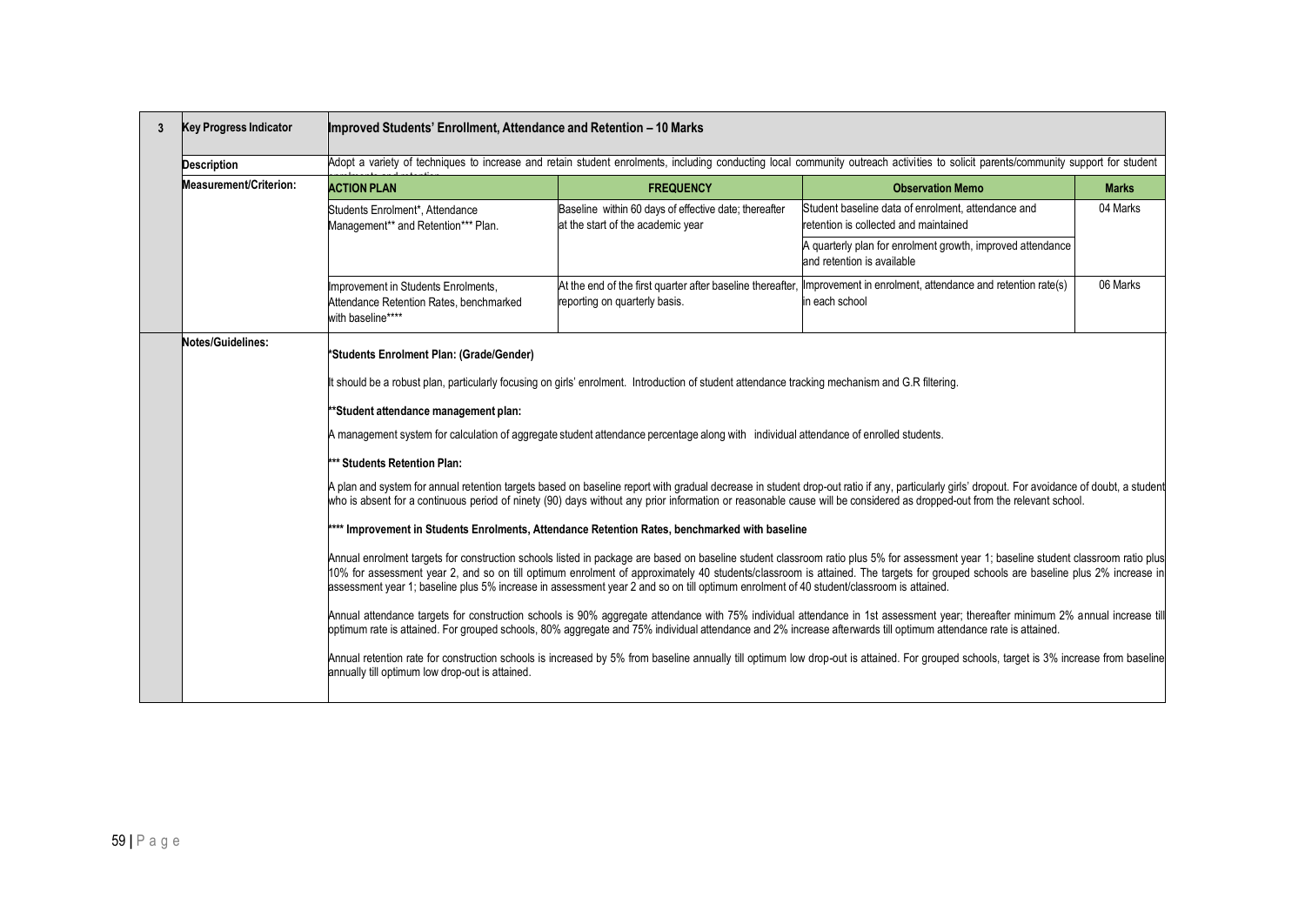|                |                               | LEANNING AND TEACHING. CUNNICULUM, AJJEJJMENT AND TEACHING FNOCEJJ (FEDAGOGT)                                 |                                                                                                                                                                          | (Weighlage. 40 Marks)                                                                                                                                                                                                                                                                                                         |                |
|----------------|-------------------------------|---------------------------------------------------------------------------------------------------------------|--------------------------------------------------------------------------------------------------------------------------------------------------------------------------|-------------------------------------------------------------------------------------------------------------------------------------------------------------------------------------------------------------------------------------------------------------------------------------------------------------------------------|----------------|
| $\overline{4}$ | <b>Key Progress Indicator</b> | Lesson Planning and Students' Assessment System - 25 Marks                                                    |                                                                                                                                                                          |                                                                                                                                                                                                                                                                                                                               |                |
|                | <b>Description</b>            |                                                                                                               | students; Improved student learning and achievement through systemic pedagogical approach and systematic curricular/co-curricular program.                               | Implementation of GOS approved curriculum and syllabi; Use of students' data (formative and summative assessments) to inform and differentiate instruction in order to meet the academic needs of all                                                                                                                         |                |
|                | Measurement/Criterion:        | <b>ACTION PLAN</b>                                                                                            | <b>FREQUENCY</b>                                                                                                                                                         | <b>OBSERVATION MEMO</b>                                                                                                                                                                                                                                                                                                       | <b>Marks</b>   |
|                |                               | Annual Scheme of Studies*                                                                                     | Baseline within 30 days of effective date and Submission of<br>Annul scheme of studies along with Annual Management<br>Plan and implementation report on quarterly basis | Annual Scheme of Studies (ASS) developed and regularly<br>implemented in classroom teaching and learning process                                                                                                                                                                                                              | 04 Marks       |
|                |                               | Lesson Planning System: **<br>(Curriculum and Syllabus)                                                       | Baseline within 30 days of the effective date; thereafter<br>Quarterly Reporting                                                                                         | All teachers have access and awareness to<br>Ι.<br>Curriculum and syllabus of their assigned<br>subjects and grades.<br>Lesson Plan (LPs) are developed and<br>Ш.<br>implemented regularly in classroom teaching<br>learning process.<br>IEs will observe delivery of LPs (minimum three<br>III.<br>teachers in each quarter. | 04 Marks       |
|                |                               | Students achieving a level of<br>$\bullet$<br>competence in their subjects in each<br>grade progressively *** | Baseline within 30 days of the effective date; thereafter<br>Quarterly**** reporting on Formative Assessment                                                             | Formative assessment (for each subject and<br>I.<br>grade) is being conducted in each quarter for<br>each grade and section.<br>Data of formative assessment is available and<br>II.<br>evident.                                                                                                                              | 04 marks       |
|                |                               |                                                                                                               | Baseline within 30 days of the effective date; thereafter<br>Annual reporting on Summative Assessment (In-house)                                                         | School based annual assessment data of grade K-8 along<br>with percentage and comparative ratio with previous year.                                                                                                                                                                                                           | 04 Marks in Q4 |
|                |                               |                                                                                                               | Baseline within 30 days of the effective date; thereafter<br>Annual reporting on Summative Assessment (SAT/Board<br>exams)                                               | Data of SAT exams for Grade V and VIII and Board exams<br>for Grade IX-X (IX-XII in HS schools)                                                                                                                                                                                                                               | 04 Marks in Q4 |

### **LEARNING AND TEACHING: CURRICULUM, ASSESSMENT AND TEACHING PROCESS (PEDAGOGY) (Weightage: 40 Marks)**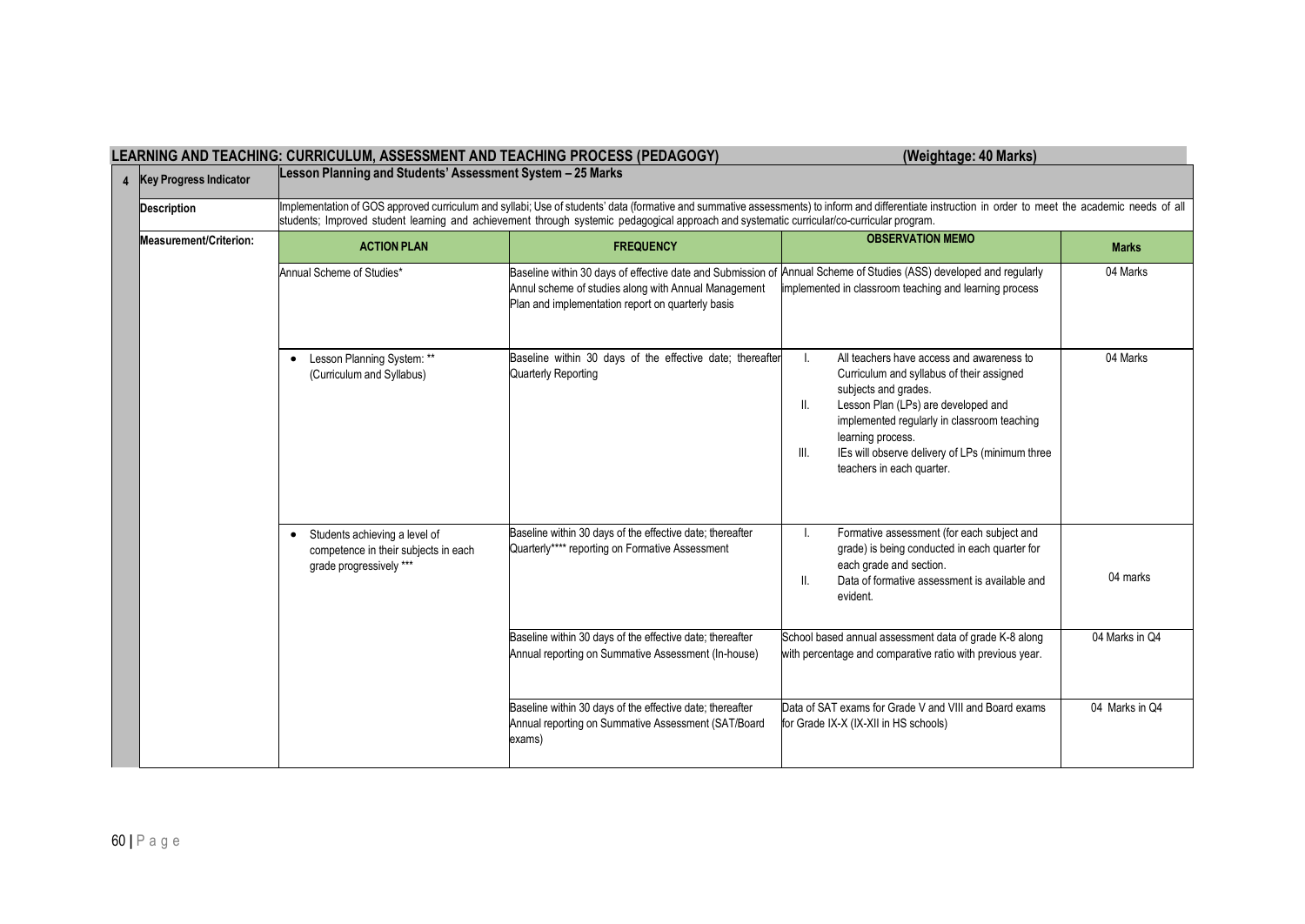|                   |                                                                                                                                                                                                                                                                                                                                        | Baseline within 30 days of the effective date;<br>thereafter Sample based annual assessment of<br>student learning and achievement, conducted<br>by Independent Expert once in each Academic<br>vear.                                                                                                                                                                                                                                                                                                                                                                                                                                                                                                                                                                                              | Sample based annual assessment by IE to be conducted in<br>3 <sup>rd</sup> quarter of each academic year                                                                                                                                                                                                                                                                                                                                                                                                                                                                                                                                                                                                                                                            | 05 Marks in Q3 |
|-------------------|----------------------------------------------------------------------------------------------------------------------------------------------------------------------------------------------------------------------------------------------------------------------------------------------------------------------------------------|----------------------------------------------------------------------------------------------------------------------------------------------------------------------------------------------------------------------------------------------------------------------------------------------------------------------------------------------------------------------------------------------------------------------------------------------------------------------------------------------------------------------------------------------------------------------------------------------------------------------------------------------------------------------------------------------------------------------------------------------------------------------------------------------------|---------------------------------------------------------------------------------------------------------------------------------------------------------------------------------------------------------------------------------------------------------------------------------------------------------------------------------------------------------------------------------------------------------------------------------------------------------------------------------------------------------------------------------------------------------------------------------------------------------------------------------------------------------------------------------------------------------------------------------------------------------------------|----------------|
| Notes/Guidelines: | Annual scheme of Studies (ASS)<br>Schools must follow the approved Provincial Curriculum.<br>* Lesson Planning System (LPS):<br>*** Students achieving a level of competence in their subjects in each grade progressively:<br>Assessment System: (In-House/Independent)<br>Assessment System: (In-House/Independent)<br>****Quarterly | used as a guide throughout the course to monitor progress against the original plan. GOS Scheme of Studies will be used, if available, otherwise should be developed.<br>classrooms at the same grade level; is fully implemented in classrooms; and supports opportunities for all students to master various skills and concepts.<br>For all Construction Schools: 4% increase from baseline in 1st year of Concession Agreement, and then maintaining 5% increase for succeeding years.<br>Implementation of a robust Assessment System (formative, summative, achievement and diagnostic etc.) that is based on good evaluation practices.<br>Implementation of a robust Assessment System (formative, summative, achievement and diagnostic etc.) that is based on good evaluation practices. | Annual scheme of studies is a guideline that defines the structure and content of an academic course. Also called the scheme of work, is usually an interpretation of a specification or syllabus and can be<br>Development of lesson planning system based on curriculum and syllabi aligned with provincial curriculum frameworks and expectations; aligned vertically between grades and horizontally across<br>For all grouped / non-construction Schools3% increase from baseline for 1st year, 4% for 2nd year, 5% for 3rd year and then maintaining 5% increase for succeeding years.<br>Formative Assessment will only be conducted during first three quarters of academic session. Purpose of this assessment would be improvement in teaching practices. |                |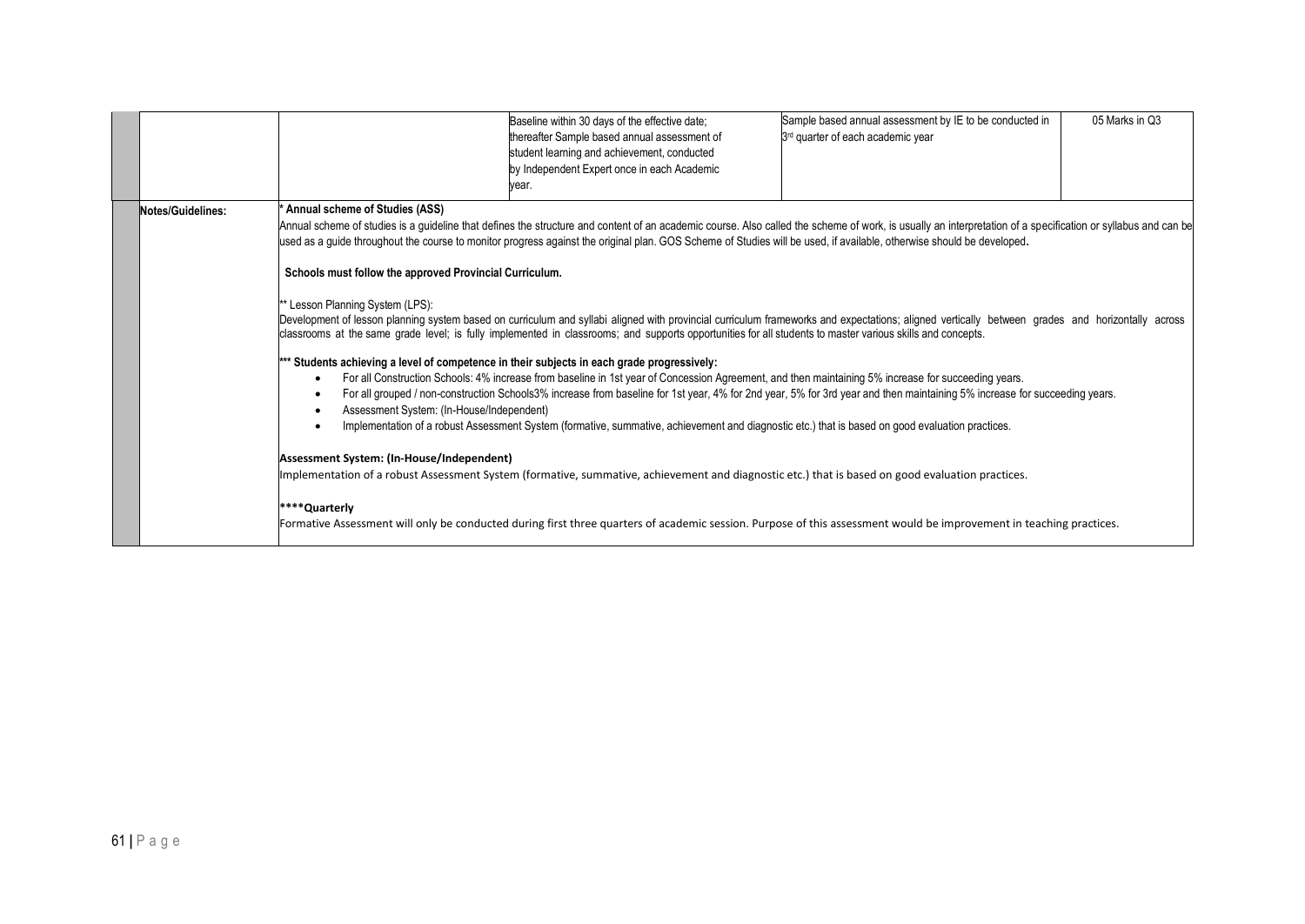| 5 | <b>Key Progress Indicator</b>                                                                                                                                                                                                                                                                                                                                                                                                                                                                                                                                                                                                                                                                                                                                              | Continuous Professional Development (CPD) of staff - 15 Marks                                                                                                                                                                                                                                                                                                                                                                                                                                                                                                                                     |                                                                                                                                                                                                                                                   |                                                                                                                                                                                                                                                                                    |                                          |  |  |
|---|----------------------------------------------------------------------------------------------------------------------------------------------------------------------------------------------------------------------------------------------------------------------------------------------------------------------------------------------------------------------------------------------------------------------------------------------------------------------------------------------------------------------------------------------------------------------------------------------------------------------------------------------------------------------------------------------------------------------------------------------------------------------------|---------------------------------------------------------------------------------------------------------------------------------------------------------------------------------------------------------------------------------------------------------------------------------------------------------------------------------------------------------------------------------------------------------------------------------------------------------------------------------------------------------------------------------------------------------------------------------------------------|---------------------------------------------------------------------------------------------------------------------------------------------------------------------------------------------------------------------------------------------------|------------------------------------------------------------------------------------------------------------------------------------------------------------------------------------------------------------------------------------------------------------------------------------|------------------------------------------|--|--|
|   | <b>Description</b>                                                                                                                                                                                                                                                                                                                                                                                                                                                                                                                                                                                                                                                                                                                                                         | Continuous Professional Development to enhance management / administrative skills of non-teaching staff, as well as, enrich teaching staff's content knowledge of the relevant subjects and<br>enhance their teaching pedagogical skills using variety of tools, teaching methodology and alternate learning mechanisms to modernize learning process.                                                                                                                                                                                                                                            |                                                                                                                                                                                                                                                   |                                                                                                                                                                                                                                                                                    |                                          |  |  |
|   | Measurement/Criterion:                                                                                                                                                                                                                                                                                                                                                                                                                                                                                                                                                                                                                                                                                                                                                     | <b>ACTION PLAN</b>                                                                                                                                                                                                                                                                                                                                                                                                                                                                                                                                                                                | <b>FREQUENCY</b>                                                                                                                                                                                                                                  | <b>OBSERVATION MEMO</b>                                                                                                                                                                                                                                                            | <b>BIFURCATION OF 15</b><br><b>Marks</b> |  |  |
|   |                                                                                                                                                                                                                                                                                                                                                                                                                                                                                                                                                                                                                                                                                                                                                                            | Training Need Assessment (TNA): *                                                                                                                                                                                                                                                                                                                                                                                                                                                                                                                                                                 | Baseline at the signing of the Concession (within 60<br>days of the effective date) and thereafter at start of<br>academic year along with development of Continuous<br>Professional Development plan for concerned<br>academic year based on TNA | Baseline of all staff (teaching & non-teaching staff of Authority's &<br>Operator's employee based on TNA is available. CPD plan during<br>the whole academic year has been developed. In remaining three<br>quarters, implementation of CPD plan will be measured<br>accordingly. | 05 Marks                                 |  |  |
|   |                                                                                                                                                                                                                                                                                                                                                                                                                                                                                                                                                                                                                                                                                                                                                                            | <b>Continuous Professional Development</b><br>trainings. **                                                                                                                                                                                                                                                                                                                                                                                                                                                                                                                                       | Within the first year of the Concession. Thereafter, Bi-<br>annual training.                                                                                                                                                                      | CPD trainings have been conducted in accordance with CPD<br>plan. All staff (teaching and nob-teaching) have got minimum<br>required hours of CPD on basis of their TNA.                                                                                                           | 10 Marks                                 |  |  |
|   |                                                                                                                                                                                                                                                                                                                                                                                                                                                                                                                                                                                                                                                                                                                                                                            | Quality Assurance of CPD ***<br>$\bullet$                                                                                                                                                                                                                                                                                                                                                                                                                                                                                                                                                         | QA reports of trained staff based on classroom teaching<br>practices and office and academic management bi-<br>annually basis (in following quarter after each CPD<br>training is conducted)                                                      | All staff (teaching and non-teaching) perform skills and attributes<br>what they have learnt during CPD training(s)                                                                                                                                                                |                                          |  |  |
|   | <b>Training Need Assessment:</b><br>Notes/Guidelines:<br>A structured way to gather data for determining training needs to be developed to help all teachers and administrative staff of all the Schools listed in the Package for the EMOs to accomplish<br>their goals and objectives. Assessment may include, but not limited to current knowledge, skills, attributes and abilities, to identify any gaps or other areas of teaching and/or<br>management/supervising/monitoring needs.                                                                                                                                                                                                                                                                                |                                                                                                                                                                                                                                                                                                                                                                                                                                                                                                                                                                                                   |                                                                                                                                                                                                                                                   |                                                                                                                                                                                                                                                                                    |                                          |  |  |
|   |                                                                                                                                                                                                                                                                                                                                                                                                                                                                                                                                                                                                                                                                                                                                                                            | It is to be noted that "National Professional Standards for Teachers in Pakistan (NPSTP) 2009" shall be followed in preparation of the TNA. While basic management needs and knowledge of<br>public administration of School Education and Literacy Department Sindh will be identified for management staff.                                                                                                                                                                                                                                                                                     |                                                                                                                                                                                                                                                   |                                                                                                                                                                                                                                                                                    |                                          |  |  |
|   | * Professional Development of Staff:<br>Trainings of teachers, based on TNA, including content/subject, pedagogical, gender-mainstreaming and/or management skills and dispositions, and IT. Professional Development of Teachers<br>must impart subject knowledge and understanding (content), disposition and pedagogical skills to achieve competency level. The outcome of trainings should reflect in teachers' ability to creating<br>a learning environment where students feel comfortable, and encouraged to succeed academically. Training of non-teaching staff, based on TNA, including administration and management<br>relevant areas/SOW in day to day business of schools along with behavioral characteristics, language skills, IT, office decorum, etc. |                                                                                                                                                                                                                                                                                                                                                                                                                                                                                                                                                                                                   |                                                                                                                                                                                                                                                   |                                                                                                                                                                                                                                                                                    |                                          |  |  |
|   |                                                                                                                                                                                                                                                                                                                                                                                                                                                                                                                                                                                                                                                                                                                                                                            | Post training evaluation is an impressive strategy to enforce best industry practices in teaching learning process in the classrooms and improved administration and management performance.<br>For this purpose, a follow-up classroom/office work observation tool will also be developed during training sessions and QA reports will be prepared during quarter which comes immediately after<br>the CPD training(s) is (are) conducted. QA mechanism of CPD will be established and QA report of each staff member will be prepared and a summary of post training evaluation will be shared |                                                                                                                                                                                                                                                   |                                                                                                                                                                                                                                                                                    |                                          |  |  |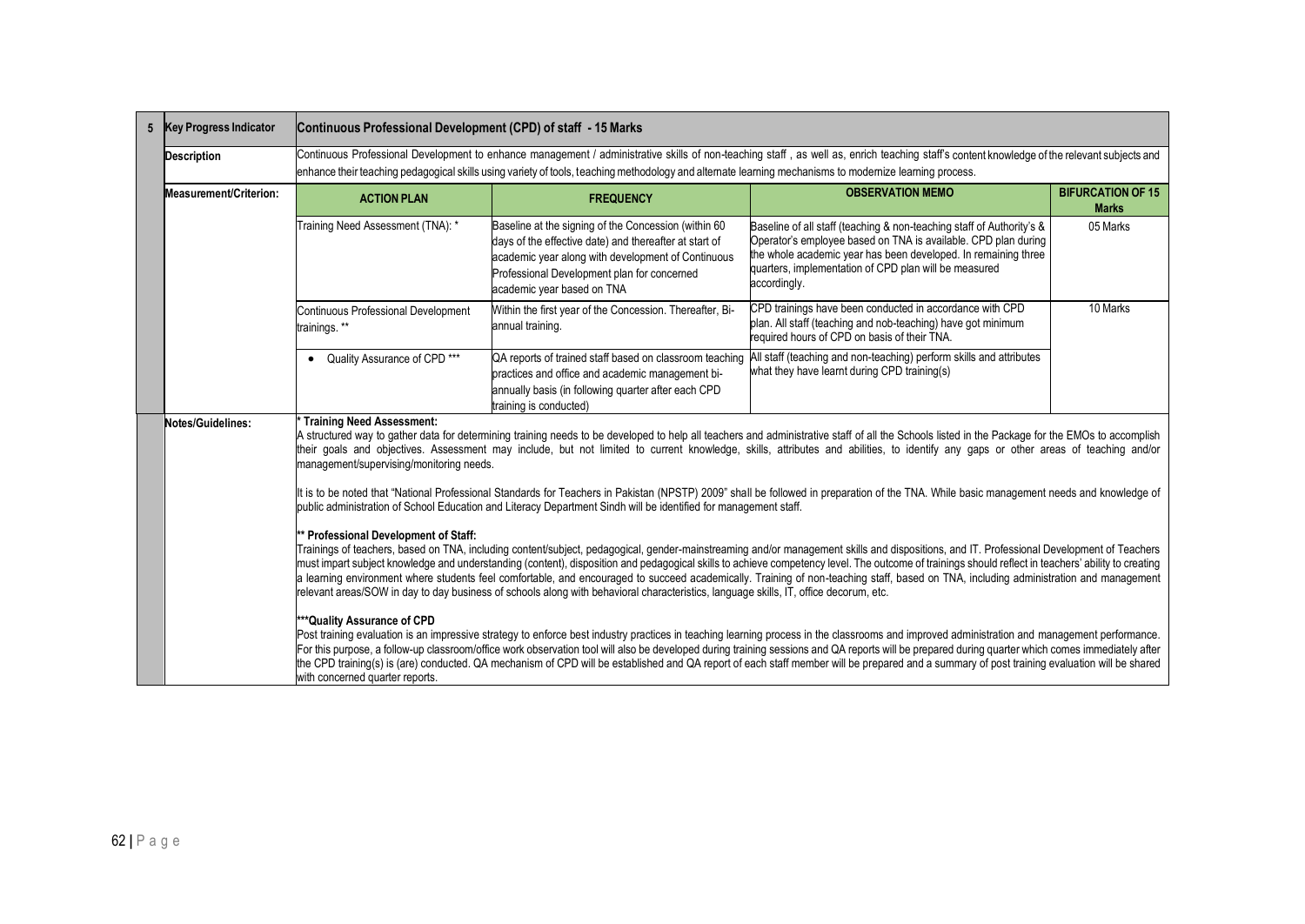| 6 Key Progress Indicator | SCHOOL ENVIRONMENT AND SCHOOL COMMUNITY ENGAGEMENT:<br>(WEIGHTAGE 25 Marks)<br>School Repair and Maintenance and Improved School Community Engagement – 15 Marks                                                                                |                                                                                                                                                                                                                                               |                                                                                                                                                                 |                                          |  |  |
|--------------------------|-------------------------------------------------------------------------------------------------------------------------------------------------------------------------------------------------------------------------------------------------|-----------------------------------------------------------------------------------------------------------------------------------------------------------------------------------------------------------------------------------------------|-----------------------------------------------------------------------------------------------------------------------------------------------------------------|------------------------------------------|--|--|
| <b>Description</b>       | Ensure that all facilities listed in the Package i.e. water, sanitation, furniture, fixture, material, equipment, structure, infrastructure in all schools are all inclusive, functional, operative and safe<br>during the whole academic term. |                                                                                                                                                                                                                                               |                                                                                                                                                                 |                                          |  |  |
|                          | Engage School Management Committee (SMC) in development and implementation of a comprehensive school improvement plan. Ensure that SMCs and parents are updated on school progress,<br>challenges and planning.                                 |                                                                                                                                                                                                                                               |                                                                                                                                                                 |                                          |  |  |
| Measurement/Criterion:   | <b>ACTION PLAN</b>                                                                                                                                                                                                                              | <b>FREQUENCY</b>                                                                                                                                                                                                                              | <b>OBSERVATION MEMO</b>                                                                                                                                         | <b>BIFURCATION OF 15</b><br><b>Marks</b> |  |  |
|                          | Repair and Maintenance* Plan of the all the schools<br>$\bullet$<br>listed in the Package including infrastructure,<br>equipment, furniture and fixtures.                                                                                       | Repair and Maintenance plan of all the Schools<br>listed in the Package within 60 days of the<br>effective date of concession agreement, and<br>thereafter, report on quarterly basis.                                                        | All facilities as listed above in KPI description are<br>operative and safe, in accordance with stock register,<br>during the observation period.               | 04 Marks                                 |  |  |
|                          | Installation and maintenance of Solar system,<br>$\bullet$<br>computer and science labs                                                                                                                                                         | Installation of all these facilities within the first six<br>(06) months of the Effective date.<br>Maintenance of all these facilities throughout the<br>concession agreement.                                                                |                                                                                                                                                                 |                                          |  |  |
|                          | Meetings and engagement with School<br>$\bullet$<br>Management Committees (SMCs):**                                                                                                                                                             | Within 30 days of the effective date of concession<br>agreement, thereafter, on quarterly basis.                                                                                                                                              | Quarterly report of SMC meeting(s) and their<br>decisions                                                                                                       | 04 Marks                                 |  |  |
|                          | Meetings and engagement with DEO, TEO<br>$\bullet$<br>and DST***                                                                                                                                                                                | Within 30 days of the effective date of concession<br>agreement, thereafter, on quarterly basis.                                                                                                                                              | Quarterly meeting minutes of DEO, TEO<br>and DST meetings and their decisions<br>Sharing school performance reports of IE<br>Ш.<br>and IA with DEO, TEO and DST | 04 Marks                                 |  |  |
|                          | Improved Community Outreach (ICO): ****<br>$\bullet$                                                                                                                                                                                            | Submission of a plan along with the Annual<br>Management Plan, thereafter reporting on bi-annual to improve student enrolment, attendance and<br>basis. Such community outreach plan should have<br>grievance redressal mechanism**** as well | Bi-annual reports (Q1 & Q3) of community outreach<br>learning needs; to share with them services offered at<br>facilities which are beneficial to the community | 03 Marks                                 |  |  |
|                          | Parent Teacher Meetings (PTM): *****<br>$\bullet$                                                                                                                                                                                               | Bi-annual meetings, especially at the end of the<br>academic term                                                                                                                                                                             | Bi-annual reports (Q2 & Q4) on PTA meeting(s) about<br>progress of their children learning and behavior in the<br>facility                                      |                                          |  |  |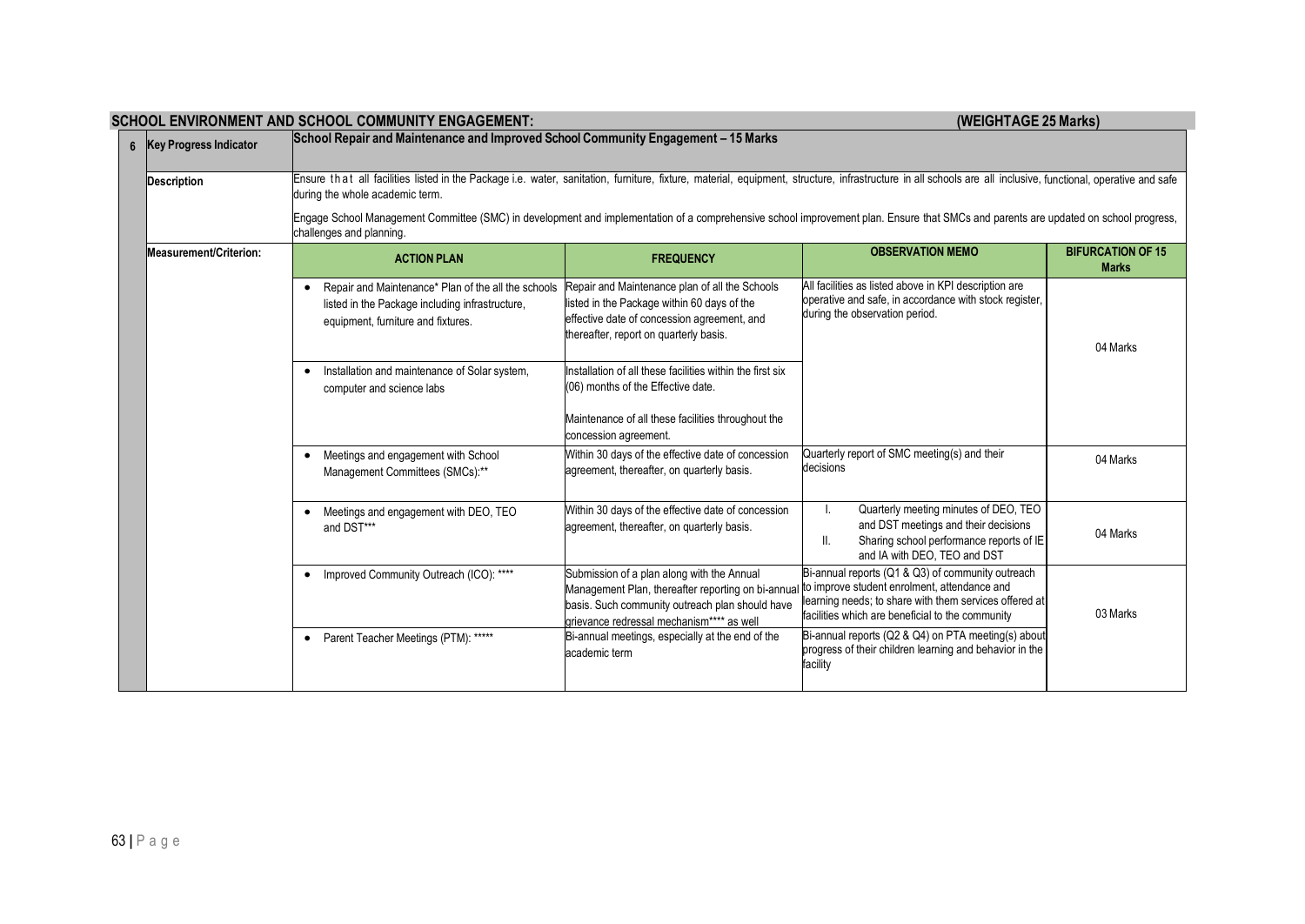| Notes/Guidelines: | *Repair and Maintenance<br>A Package comprising of Group of Schools (number of construction schools + Grouped schools) are handed over to EMO under a comprehensive handing/taking-over process. During implementation,<br>the EMO should ensure that all facilities, i.e. furniture, fixture, material, equipment, structure and infrastructure, water, sanitation, etc. of all Schools listed in the Package are maintained in satisfactory<br>and running condition to establish a safe and child-friendly learning environment in the school. The repair and maintenance tasks should be completed in a reasonable time. The stock register will<br>also be maintained to track availability of articles and goods in the facility.         |  |  |
|-------------------|-------------------------------------------------------------------------------------------------------------------------------------------------------------------------------------------------------------------------------------------------------------------------------------------------------------------------------------------------------------------------------------------------------------------------------------------------------------------------------------------------------------------------------------------------------------------------------------------------------------------------------------------------------------------------------------------------------------------------------------------------|--|--|
|                   | **School Management Committees:<br>At least one meeting of the General Body of each SMC should be conducted in an academic year; and at least one meeting of the Executive Body of each SMC should be conducted in each quarter.<br>EMO may constitute a District Executive Committee for all the Schools listed in the Package to strengthen coordination and collaboration for best learning practices among children, community and<br>staff of these schools. The school is to engage with SMC to build a supportive environment, keeping in view the cultural contexts whereby within the community everyone is celebrated, respected,<br>and heard. EMO is encouraged to conduct a joint meeting of the SMC chairpersons and secretaries. |  |  |
|                   | ***DSTs<br>District Support Team (DSTs) are notified by SELD for oversite of EMO reforms at district level, help in mitigating challenges and strengthening PPP reforms in the Districts.                                                                                                                                                                                                                                                                                                                                                                                                                                                                                                                                                       |  |  |
|                   | **** Improved Community Outreach:<br>Each School develops a program to engage parents, and larger community for increasing and sustaining enrolments, improved management of school and the availability of specialized programs<br>and services at the school and outside school to meet the needs of all students, particularly girls. They will also include grievance redressed mechanism as per notes below.                                                                                                                                                                                                                                                                                                                               |  |  |
|                   | *****Parent Teacher Meetings (PTM):<br>Bi-annual meeting of teachers with parents to review the progress of students' academic and behavioral progress.                                                                                                                                                                                                                                                                                                                                                                                                                                                                                                                                                                                         |  |  |
|                   | Notes: Each school shall display Grievance redressal mechanism on the Schools' entrance walls, including Group of Schools notice board along with the respective contact numbers of School &<br>District School Administrations, EMOs, and Independent Expert, whereby the students and community may get to know the levels through which complaints pertaining to School Administration,<br>overall learning environment, cleanliness etc may be lodged. In case, such complaint does not resolve in seven (7) working days then such complaint may to be referred to Independent Expert<br>Organization by the student or community.                                                                                                         |  |  |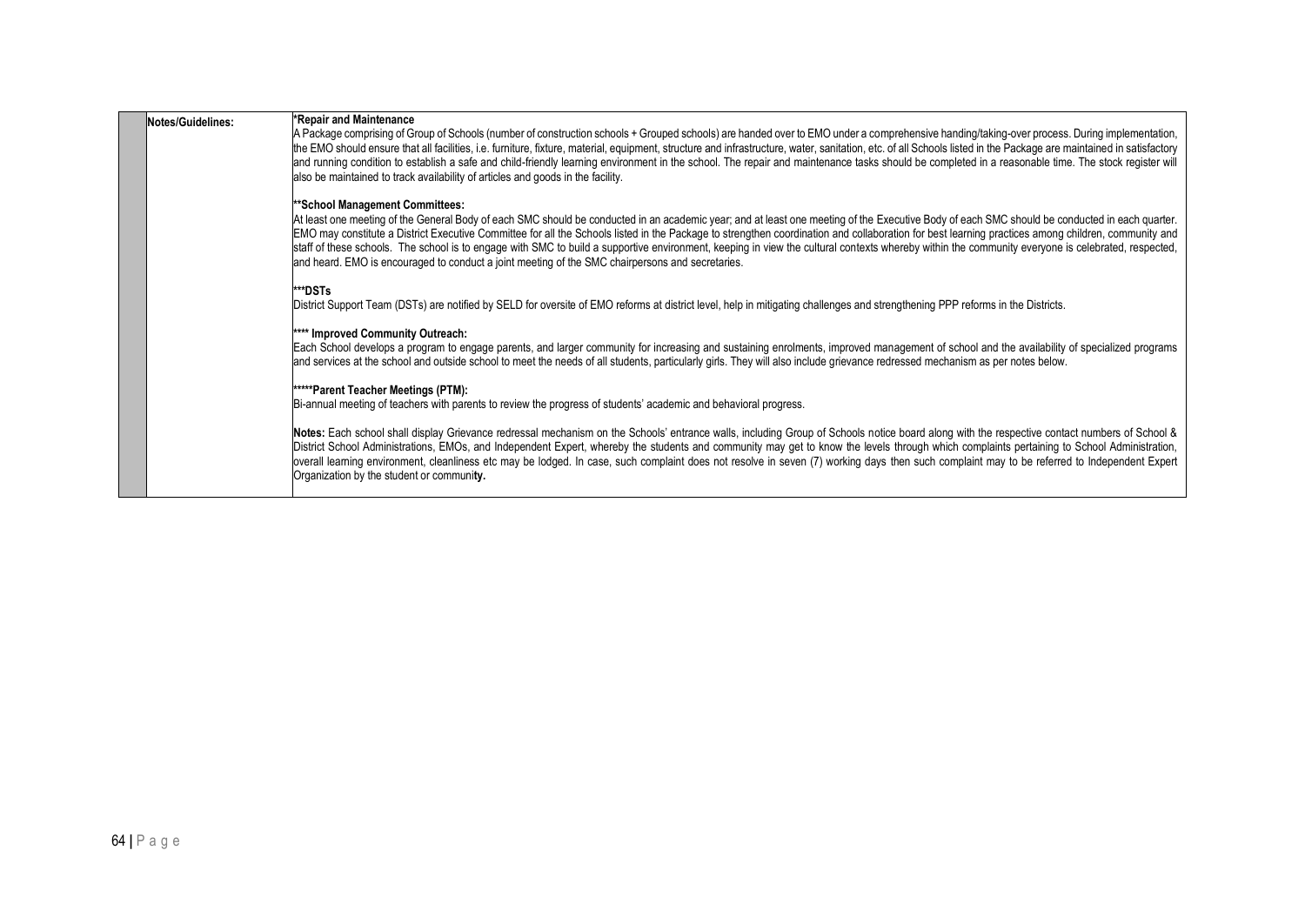| <b>Key Progress Indicator</b><br>Improved Health and Hygiene practices, and sporting activities. - 10 Marks                                                                                                                                                                                                                                                      |                        |                                                                                                                                                                                                                                                                                                                                                                                                                                                                  |                                                                                                                                                                                         |                                                                                                                                                                                                                                                                                                      |                                   |  |  |
|------------------------------------------------------------------------------------------------------------------------------------------------------------------------------------------------------------------------------------------------------------------------------------------------------------------------------------------------------------------|------------------------|------------------------------------------------------------------------------------------------------------------------------------------------------------------------------------------------------------------------------------------------------------------------------------------------------------------------------------------------------------------------------------------------------------------------------------------------------------------|-----------------------------------------------------------------------------------------------------------------------------------------------------------------------------------------|------------------------------------------------------------------------------------------------------------------------------------------------------------------------------------------------------------------------------------------------------------------------------------------------------|-----------------------------------|--|--|
|                                                                                                                                                                                                                                                                                                                                                                  | <b>Description</b>     | Design and implement school based hygiene and nutrition education and awareness raising activities. Work with parents and SMCs to run social and behavior change campaigns in schools. Provide<br>sports and games facilities and organize sports gala event.                                                                                                                                                                                                    |                                                                                                                                                                                         |                                                                                                                                                                                                                                                                                                      |                                   |  |  |
|                                                                                                                                                                                                                                                                                                                                                                  | Measurement/Criterion: | <b>ACTION PLAN</b>                                                                                                                                                                                                                                                                                                                                                                                                                                               | <b>FREQUENCY</b>                                                                                                                                                                        | <b>OBSERVATION MEMO</b>                                                                                                                                                                                                                                                                              | <b>BIFURCATION OF</b><br>10 Marks |  |  |
|                                                                                                                                                                                                                                                                                                                                                                  |                        | Health and Hygiene (H&H) practices plan*                                                                                                                                                                                                                                                                                                                                                                                                                         | Annual submission of H&H plan, based on students<br>screening, within 60 days after submission of Annual<br>Management Plan; thereafter quarterly reports on<br>implementation of plan. | H&H plan is developed on basis of students screening. At<br>least one activity based on health and hygiene practices in<br>and outside the facility in each quarter.                                                                                                                                 | 04 Marks                          |  |  |
|                                                                                                                                                                                                                                                                                                                                                                  |                        | Demonstrated healthy practices of students,<br>supported with health and hygiene activities<br>and facilities**                                                                                                                                                                                                                                                                                                                                                  | Baseline of students screening within two quarters of the<br>effective date; thereafter annual reporting on screening;<br>Quarterly reporting on progress achieved                      | Awareness about healthy nutrition has been provided. All<br>around the facility, in and outside the school building, is<br>neat & clean and provides healthy environment. Screening<br>of students is done annually and results are shared in<br>annual reports.                                     | 03 Marks                          |  |  |
|                                                                                                                                                                                                                                                                                                                                                                  |                        | • Sports and Games facility and event plan***                                                                                                                                                                                                                                                                                                                                                                                                                    | Submission of plan within 30 days after submission of<br>Annual Management Plan. Thereafter quarterly reports on<br>implementation of plan                                              | Physical education is a part of teaching learning practices.<br>Sports and games are regular activity with equal opportunity<br>for each and every student in the facility. Sports and games<br>articles and goods are available and in use. Sports and<br>games experts supervise these activities. | 03 Marks                          |  |  |
| <b>Health and Hygiene Practices:</b><br>Notes/Guidelines:<br>Health and Hygiene (H&H) support activities should be part of the School management plan. Students and schools staff should be implementing improved H&H practices. Periodic screening of students<br>will be conducted annually to assess student health and to design H&H plan for the next year. |                        |                                                                                                                                                                                                                                                                                                                                                                                                                                                                  |                                                                                                                                                                                         |                                                                                                                                                                                                                                                                                                      |                                   |  |  |
|                                                                                                                                                                                                                                                                                                                                                                  |                        | * Health and Hygiene Practices / Activities / Facilities:<br>Implementation of H&H practices in all the schools, with proper cleanliness in classrooms, corridors, play areas and wherever movement of students takes place within the premises. Organizing co-<br>curricular activities to inculcate good behavior, hygiene, manners, discipline and personality.                                                                                               |                                                                                                                                                                                         |                                                                                                                                                                                                                                                                                                      |                                   |  |  |
|                                                                                                                                                                                                                                                                                                                                                                  |                        | ** Sports and Games facility and event plan:<br>Sports and games facility should be provided at each school and should be included in regular activities of the school time table. Inter-Schools Annual sports gala/event should be organized and students<br>may be provided opportunities to nurture their sports skills. Provision of opportunity to introduce school best players to local, provincial or corporate sports stakeholders will be appreciated. |                                                                                                                                                                                         |                                                                                                                                                                                                                                                                                                      |                                   |  |  |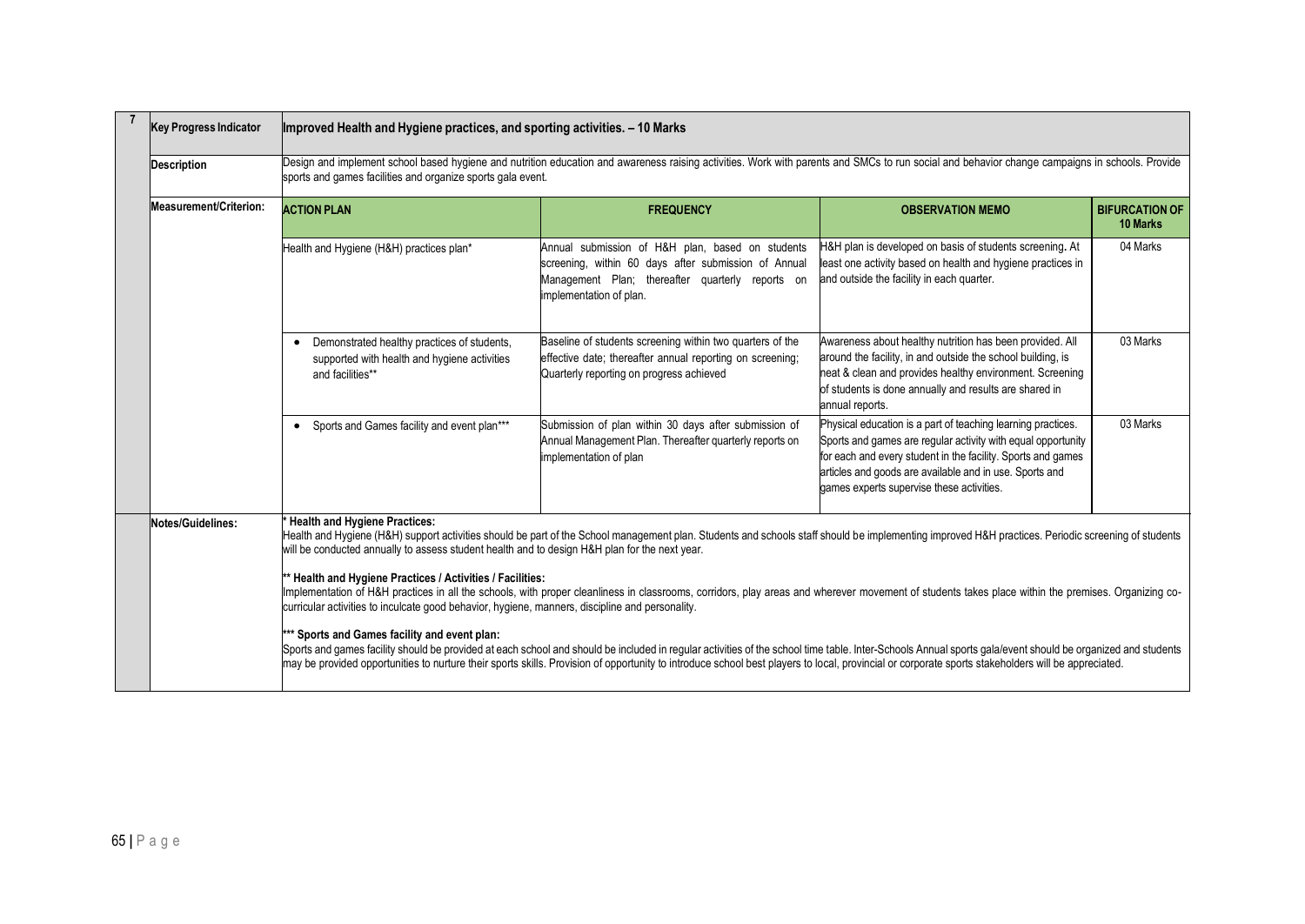# **ANNEX – III OPERATOR'S SCOPE OF WORK**

- **A.** Apply an all-inclusive management model comprised of planning, designing, budgeting, implementation, managing resources, evaluation, reporting and feedback to implement fully a comprehensive approach in order to meet key performance indicators, substantially improve student achievement outcomes and increase school retention and graduation rates;
- **B.** Work with the school staff, administrators and Government to ensure availability and attendance of teachers;
- **C.** Increase opportunities for staff capacity building and professional growth to acquire/refine the skills necessary to meet the needs of the students in the school;
- **D.** Provide staff ongoing, high-quality, job-embedded professional development that is aligned with the school's instructional program and designed with Employment Criteria to ensure that they are equipped to facilitate effective teaching and learning and have the capacity to successfully implement school reform strategies;
- **E.** Promote the continuous use of student data (such as from formative, interim, and summative assessments) to inform and differentiate instructional programs in order to meet the academic needs of all students;
- **F.** Implement GOS approved curriculum and syllabus and help faculty refine their pedagogical and classroom management skills in line with student learning outcomes, as approved by the Government;
- **G.** Improve student learning and achievement through a systemic pedagogical approach and a systematic curricular/cocurricular program;
- **H.** Increase learning opportunities for all students, with special emphasis on expanded learning experiences for students who are at-risk of academic failure;
- **I.** Implement high quality assessments that measure knowledge and application of concepts through the use of a variety of item types and formats;
- **J.** Act as the custodian of structure, infrastructure, fixtures, equipment and facilities at school, ensure security of the Facility and conduct regular repair and maintenance while also utilizing any defect liabilities / warranties associated with the aforementioned:
- **K.** Be responsible for ensuring safe, clean and hygienic environment in the Facility while also employing safeguards to prevent damage to the school structure/infrastructure;
- **L.** Adopt a variety of techniques to increase and retain student enrollments, including conducting local community outreach to solicit parents/community support for student enrollments and retention;
- **M.** Engage parents and community stakeholders to design, develop and implement a comprehensive school improvement plan through Community Engagement Activities;
- **N.** Be responsible to arrange School Management Committee (SMC) meetings on regular basis (at least one in each quarter) basis and report back to all stakeholders on progress and matters for concern;
- **O.** Invite inputs from local community and address comments/concerns concerning the educational and programmatic needs of students;
- **P.** Work and coordinate with Government and district education machinery to monitor, ensure quality control and assessment systems;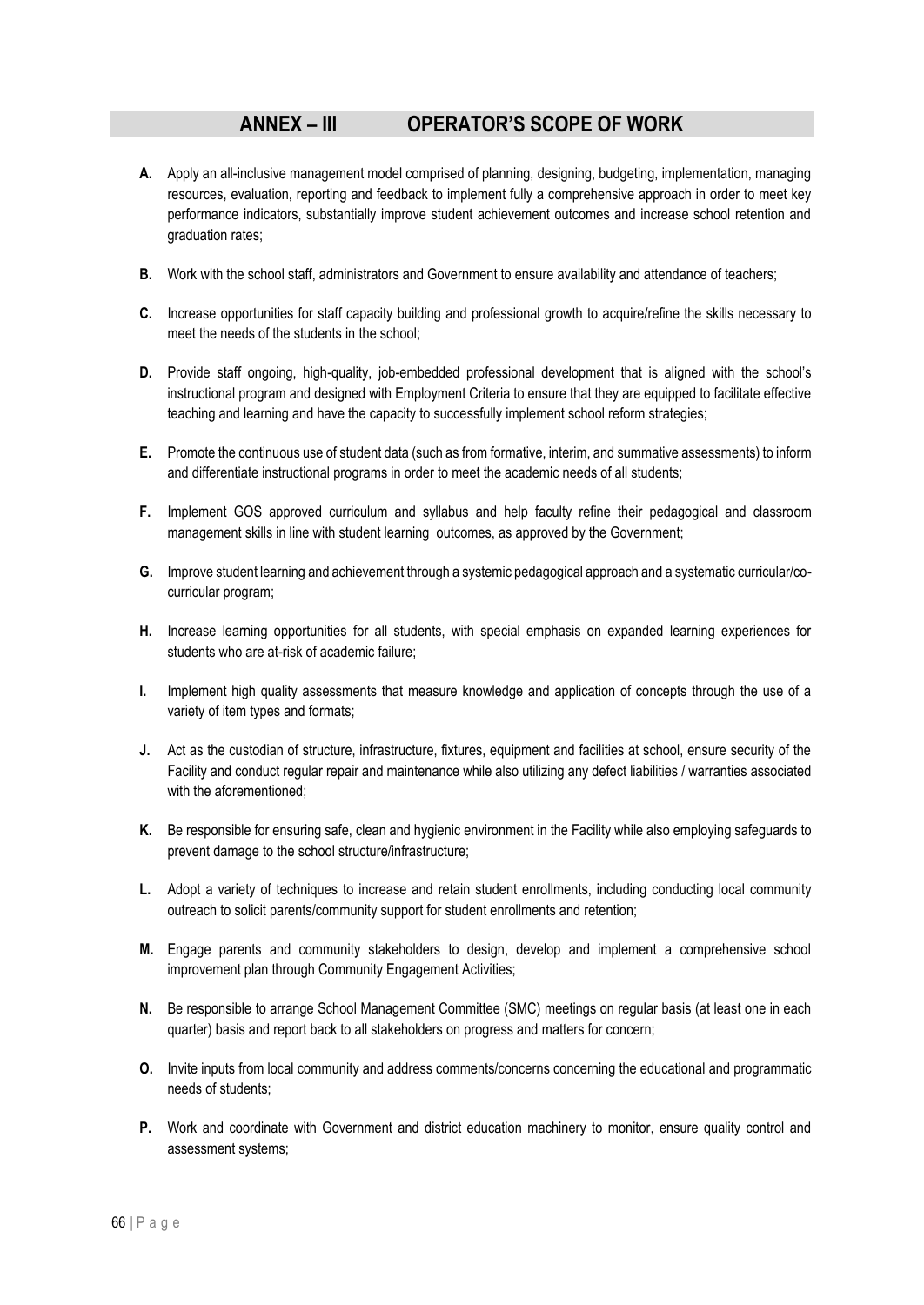- **Q.** Conduct outreach to private sector to provide in-kind support to school and act as custodian of resources provided through private funding/contributions, grant funds or other philanthropic resource in/for the school;
- **R.** Be accountable for results through outlined accountability measures, performance monitoring expectations, and key performance indicators, as decided in the contract;
- **S.** Managing the day-to-day operations and needs of the school including directly supporting the Principal/Headmaster(s) and other staff on instructional and operational matters;
- **T.** Ensure that the quality compliance parameters are invariably adhered to ensure provision of good education and successful program delivery;
- **U.** Establishing an embedded presence in the school and maintaining consistent and intensive onsite support;
- **V.** Discussing progress and barriers with the Principal/Headmaster(s) and key stakeholders on a regular basis;
- **W.** Be responsible for all proper accounting, record keeping, timely disbursement and audit of the expenditures of the allocated amount through the approved budget and contract;
- **X.** Streamline school administration processes and promote accountability and transparency at all systems and levels;
- **Y.** Ensure fulfillment of KPIs and compliance with covenants;
- **Z.** All other responsibilities as outlined in the contract.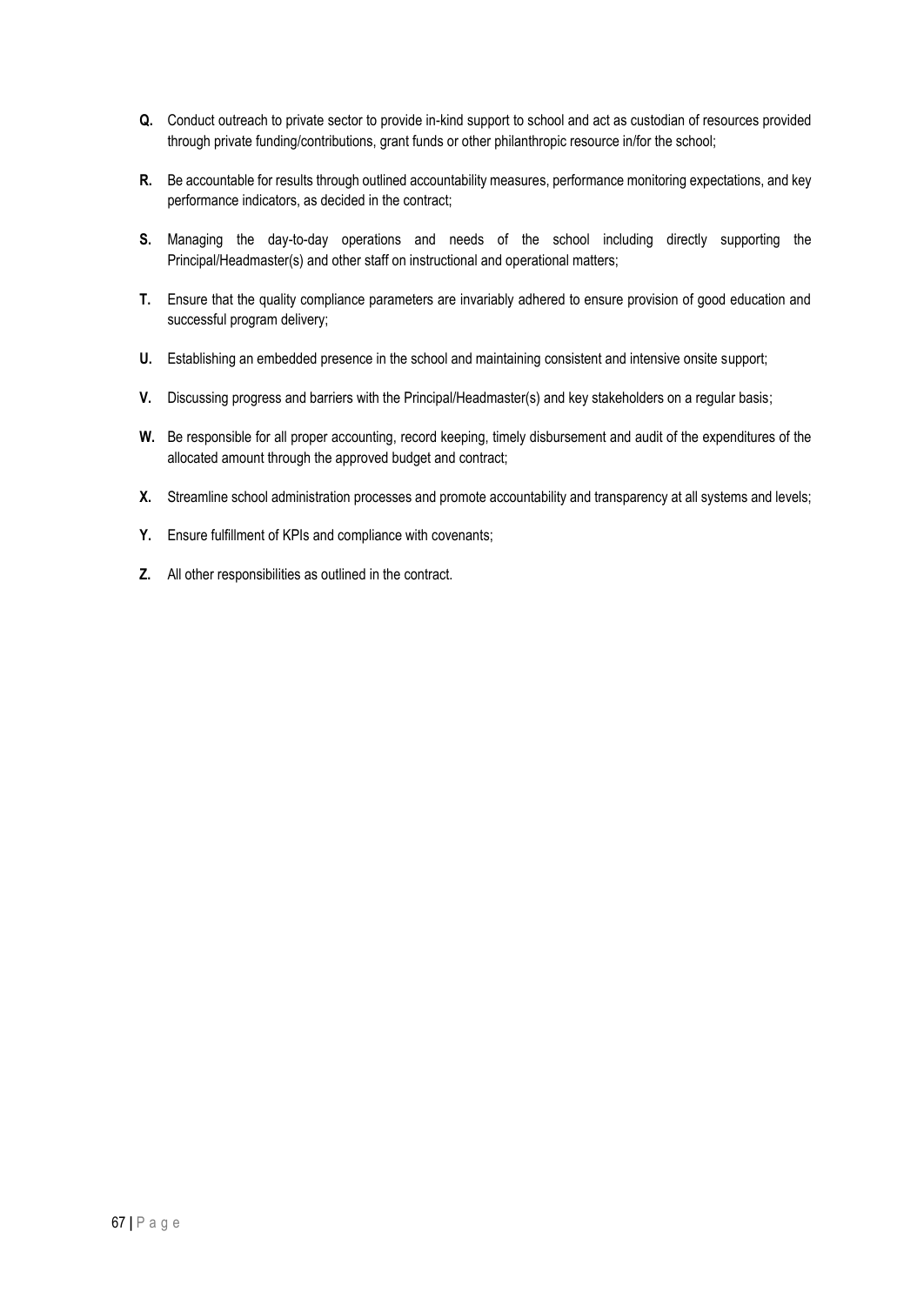# **ANNEX – IV GUIDELINES FOR THE TEACHERS' NEED ASSESSMENT**

The Training Need Assessment required to be undertaken by the Operator at the start of the Concession Period shall be conducted in accordance with the parameters proposed by the Operator and approved by the Authority and the Independent Expert. The parameters for the TNA based on National Professional Standards for Teachers in Pakistan (NPSTP) 2009 or professional standard for teachers as set out by the Authority shall be provided by the Operator within 30 (thirty) days of the effective date and shall be approved by the Authority and the Independent Expert within 15 (Fifteen) days thereof. The Authority and the Independent Expert may propose any reasonable changes to the test parameters, which they deem appropriate.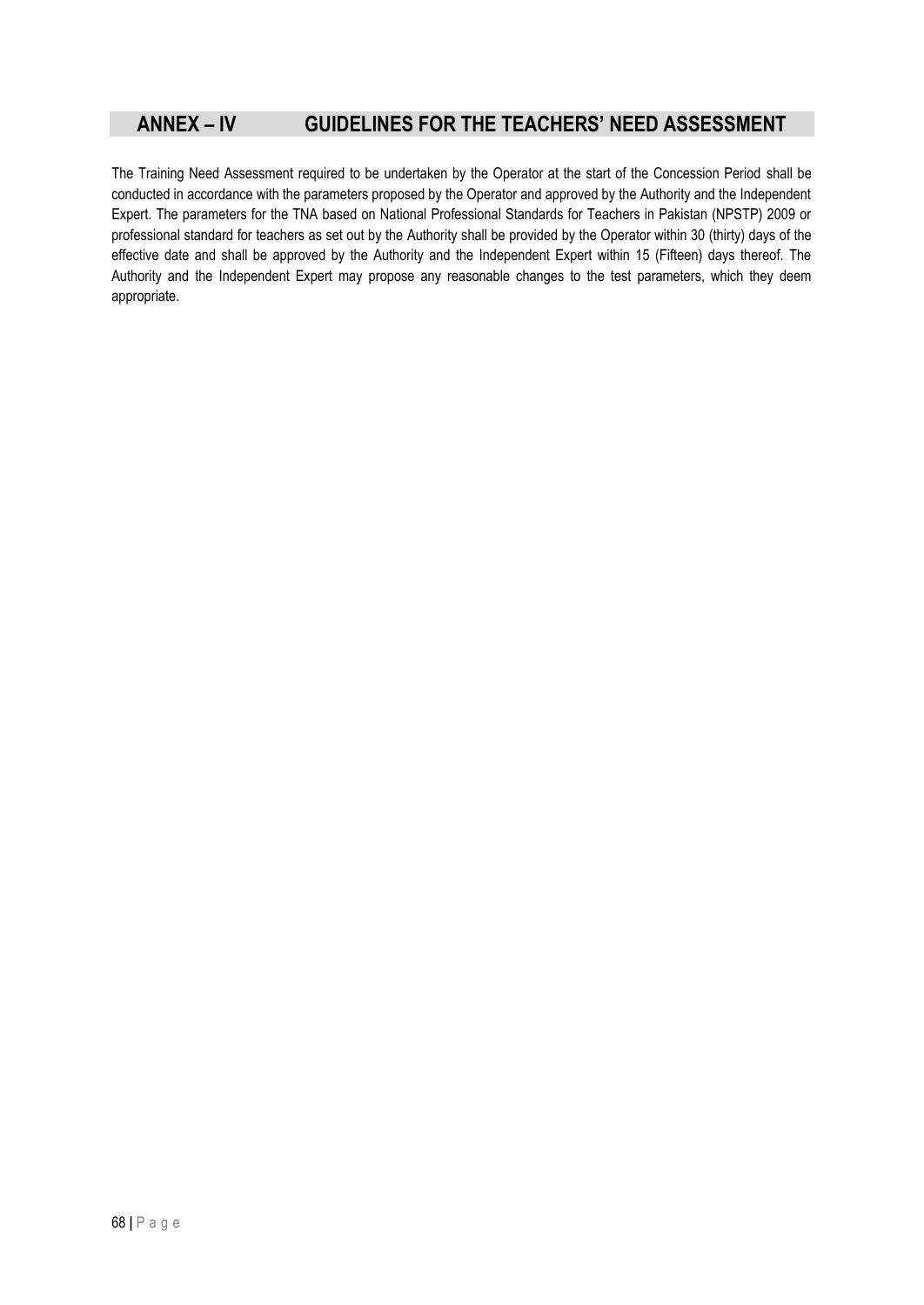### **ANNEX – V REPORTING FORMS**

[To be developed by the Operator with assistance and guidance from the Independent Expert and Independent Auditor; and finalized not more than 30 days of hiring of the Independent Expert and Independent Auditor accordingly. Thereafter, to be approved by the Authority within 15 days thereof. For the sake of clarity, there shall be different Reporting Forms for quarterly and annual reporting, and in respect of the Independent Expert and Independent Auditor. A certificate mentioning meeting of the conditions i.e., performance security, and submission of quarterly/ annually report in due time will also be part of the reporting format to be developed.]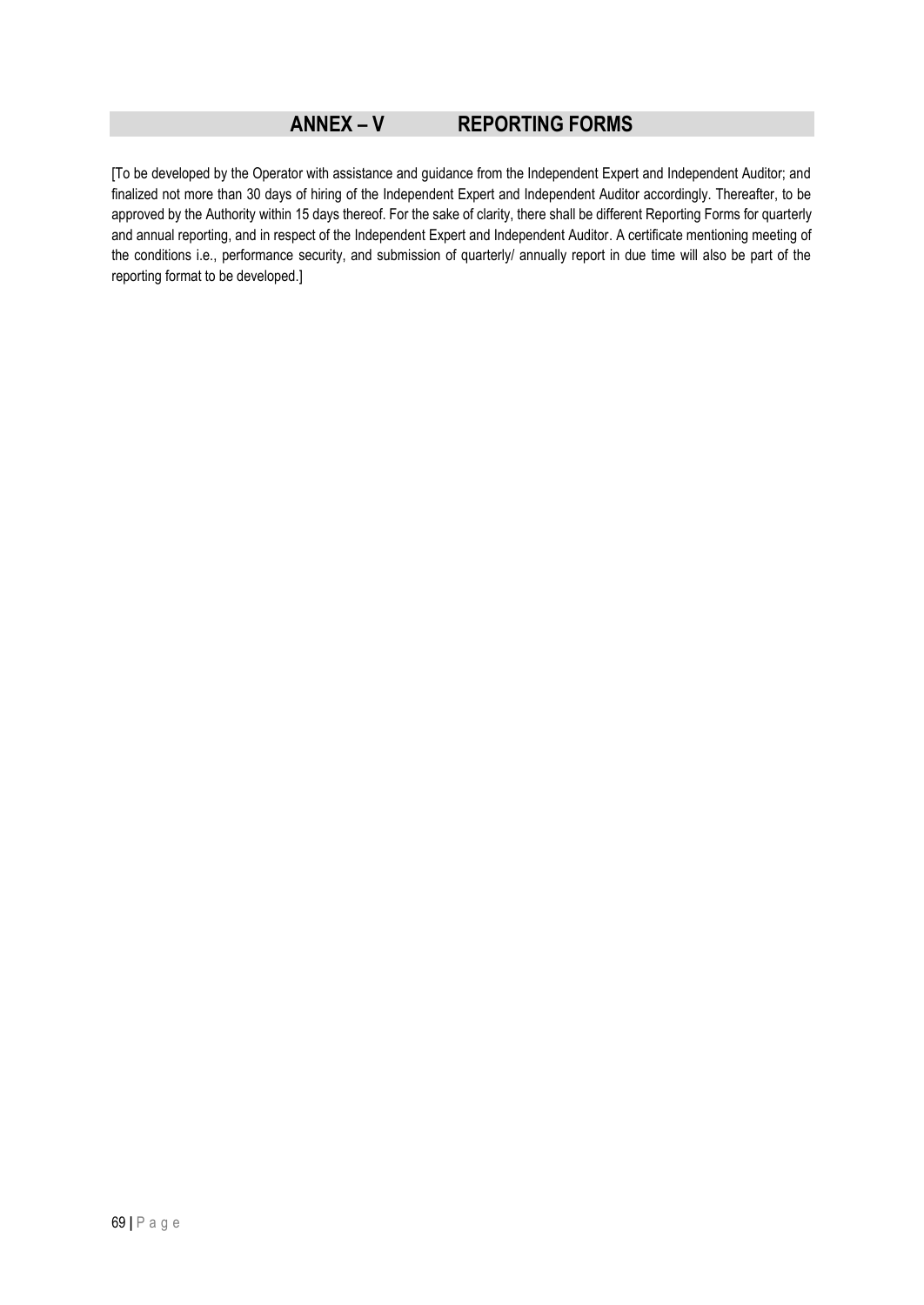### **ANNEX – VI TERMS OF REFERENCE FOR THE INDEPENDENT EXPERT AND INDEPENDENT AUDITOR**

The Independent Expert and the Independent Auditor shall be liable to fulfil the duties and responsibilities set out below:

#### **1. APPOINTMENT**

### **1.1. APPOINTMENT OF INDEPENDENT EXPERT**

- 1.1.1. The Parties shall appoint such firm as the Independent Expert as may be acceptable to the Parties provided that the firm to be appointed shall have:
	- (i) experience of evaluating the performance of educational institutions for a period of minimum three (3) years;
	- (ii) experience of having performed detailed evaluations of teachers and school management; and
	- (iii) experience in students' performance assessments.
- 1.1.2. The Independent Expert shall be appointed and shall be responsible for fulfilling its duties and responsibilities from the date of its appointment until the Expiry Date, unless its appointment is terminated earlier.
- 1.1.3. The Operator shall provide proposals of three (03) potential Independent Experts, fulfilling the criteria as contemplated in this Annexure, to the Authority within fourteen (14) days of the Agreement. The Authority at its sole discretion may select or refuse any or all such three (03) potential Independent Experts provided by the Operator. In such case, the Operator shall provide a new revised list of potential Independent Experts within ten (10) working days. Provided further, if new revised list of potential Independent Experts is not acceptable to the Authority, then Parties shall appoint such firm as the Independent Expert as may be acceptable to the Authority.
- 1.1.4. It is upon the understanding as per the Bid submitted in the Invitation for Bids Dated \_that the Operator has included the cost of the Independent Expert in the total Bid Price which shall be released, as per the payment schedule of Independent Expert Agreement, in a separate bank account provided by Independent Expert.
- 1.1.5. Upon selection of Independent Expert by the Parties, an Independent Expert Agreement will be executed between all Parties.
- 1.1.6. Upon signing of the Independent Expert Agreement, the Operator shall share the copies of its Technical and Financial proposal with the selected Independent Expert.

#### **1.2. APPOINTMENT OF INDEPENDENT AUDITOR**

- 1.2.1. The Parties shall select one of the chartered accountancy firms preferably out of the Big Four as the Independent Auditor.
- 1.2.2. In the event the Parties are unable to mutually agree on the appointment of the Independent Auditor out of the Big Four, the Parties shall appoint such firm as the Independent Auditor as may be acceptable to the Authority from the approved list of Auditor from State Bank of Pakistan or Institute of Chartered Accountants of Pakistan.
- 1.2.3. The Operator shall provide a list of [up to three (3)] potential Independent Auditors, fulfilling the criteria as contemplated in this Annexure, to the Authority within fourteen (14) days of the Agreement.
- 1.2.4. It is upon the understanding as per the bid submitted in the Invitation for Bids Dated 28<sup>th</sup> November 2020that the Operator has included the cost of the Independent Auditor in the total Bid Price which shall be released,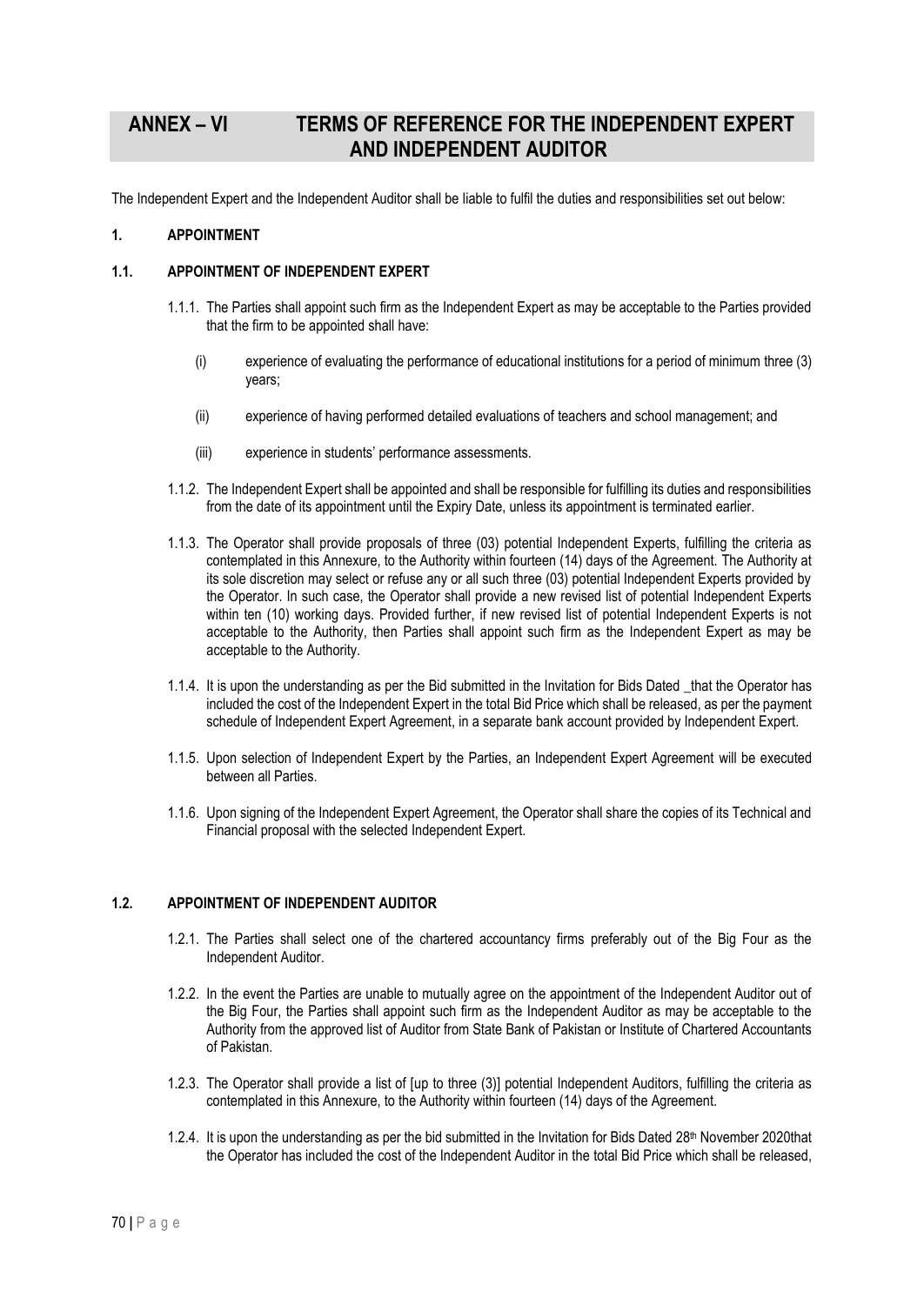as per the payment schedule of Independent Auditor Agreement, in a separate bank account provided by Independent Auditor.

- 1.2.5. Upon selection of Independent Auditor by the Parties, an Independent Auditor Agreement will be executed between the Parties.
- 1.2.6. Upon signing of the Independent Auditor Agreement, the Operator shall share the copies of its Technical and Financial proposal with the selected Independent Auditor.

#### **2. DUTIES AND RESPONSIBILITIES OF THE INDEPENDENT EXPERT**

#### **2.1. GENERAL**

The Independent Expert shall perform all such roles, duties and functions as are contemplated to be performed by the Independent Expert in this Agreement. Without limiting the generality of the foregoing, the Independent Expert shall be responsible for:

- (i) Confirming Authority's Conditions Precedent, Operator's Conditions Precedent, and Joint Conditions Precedent of both Parties with Independent Auditor and subsequently upon completion of the same, the issuance of Effective Date Notification;
- (ii) Generating report on Covenants on each Quarter;
- (iii) reviewing and approving/certifying all activities associated with the fulfilment of KPIs by the Operator;
- (iv) assist the Operator in designing of the reporting and other Monitoring; Evaluation and Reporting (MER) tools. (This is expected to be a one-time activity, with revisions on need basis);
- (v) preparing guidelines with the operator for employment criteria for staff at the Facility. (This is expected to be a one-time activity);
- (vi) If required, assisting the Parties in resolving any dispute or making determinations referred to it pursuant to the Agreement;
- (vii) reviewing the proposed changes in budget / assist in the re alignment of yearly budget during the service period on the request of the Operator;
- (viii) carrying out any other duties and functions specified in the Concession Agreement, other than those listed above, including (but not limited to) reviewing, in case of any unmet / partially met KPIs, the reports of operator's compliance / contract manager to assess the reasons for non-compliance of agreement; and
- (ix) Issue Notice of Annuity Amount Payment Adjustment Event to the Operator.

#### **3. DUTIES AND RESPONSIBILITIES OF THE INDEPENDENT AUDITOR**

The Independent Auditor shall perform all such roles, duties and functions as are contemplated to be performed by the Independent Auditor in this Agreement. Without limiting the generality of the foregoing, during the Services Period, the Independent Auditor will be responsible for:

- (i) Confirming the Authority's Conditions Precedent, Operator's Conditions Precedent, and Joint Conditions Precedent of both Parties with Independent Expert.
- (ii) calculating Payable Annuity Amount Payments, subject to Annuity Amount Payment Adjustments, in accordance with Article 8, as well as calculating other payments as stipulated in the concession agreement);
- (iii) monitoring quarterly the financial progress against the detailed budgets submitted by the Operator at the time of bidding;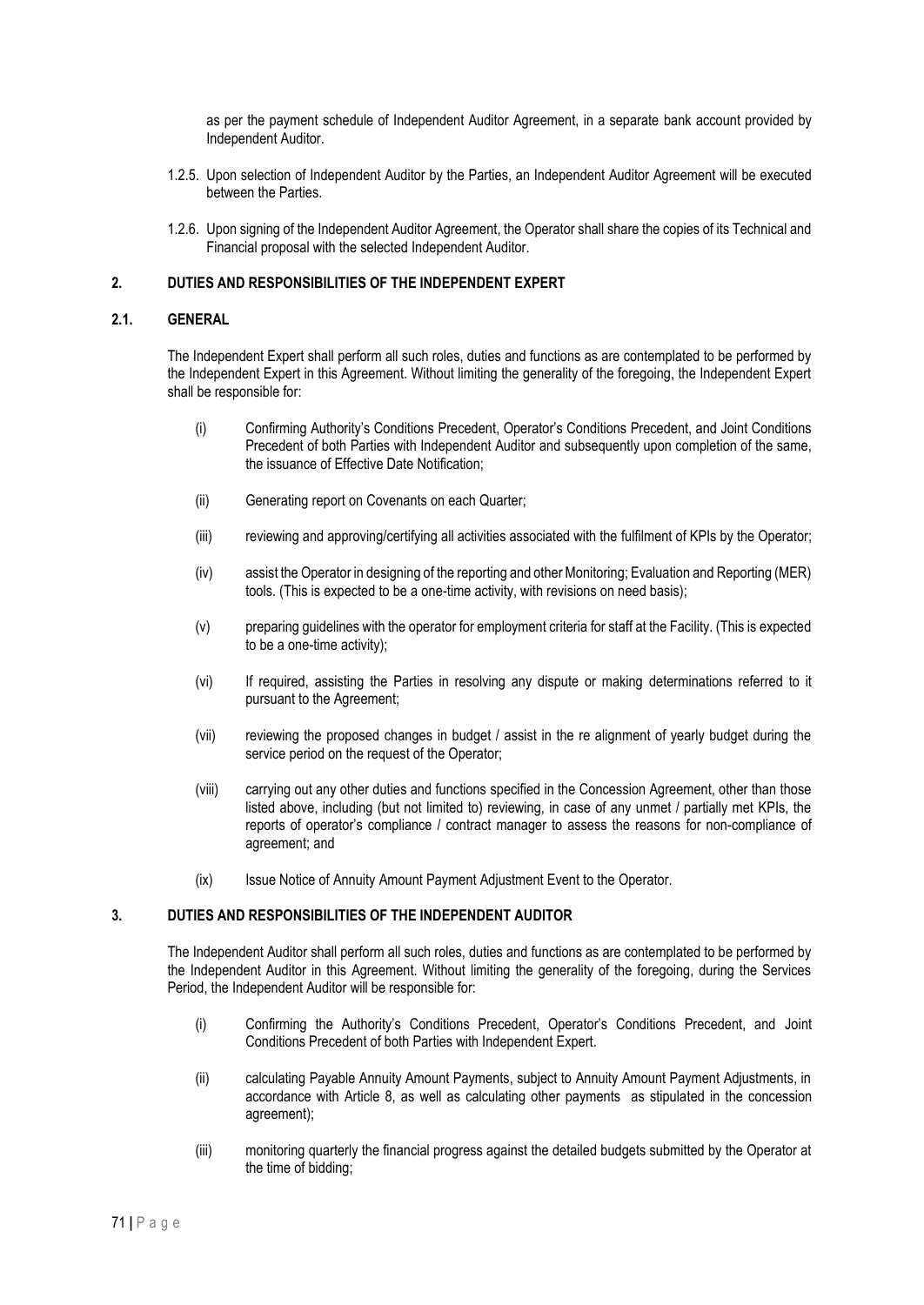- (iv) carrying out audits and keep all record (on an annual basis) to establish compliance or otherwise of the Services with the KPIs, Applicable Laws, Applicable Permits and Good Industry Practices in accordance with the procedures set out in the Agreement;
- (v) assisting the Parties in determining, under the Concession Agreement:
	- existence and consequences of a Force Majeure Event,
	- an Event of Default,
	- the remedy of defaults and termination procedures,
	- the existence, nature and consequences of a Change in Law,
	- the existence and consequences of any of the other relief items set out in the Concession Agreement, and/or
	- any other matter of a technical nature referred by both Parties,
- (vi) reviewing the proposed changes in budget / re alignment of yearly budget during the service period;
- (vii) carrying out any other duties and functions specified in the Concession Agreement, other than those listed above.
- (viii) calculate tax adjustments of Quarterly Annuity Amount Payments of the Operator; certifying and approving of relevant tax deductions from Annuity Amount Payments of the Operator on quarterly basis.

### **4. INDEPENDENCE**

In respect of all matters dealing with the Agreement the Independent Expert and the Independent Auditor shall be independent and shall ensure that it performs all its obligations in accordance with the Concession Agreement.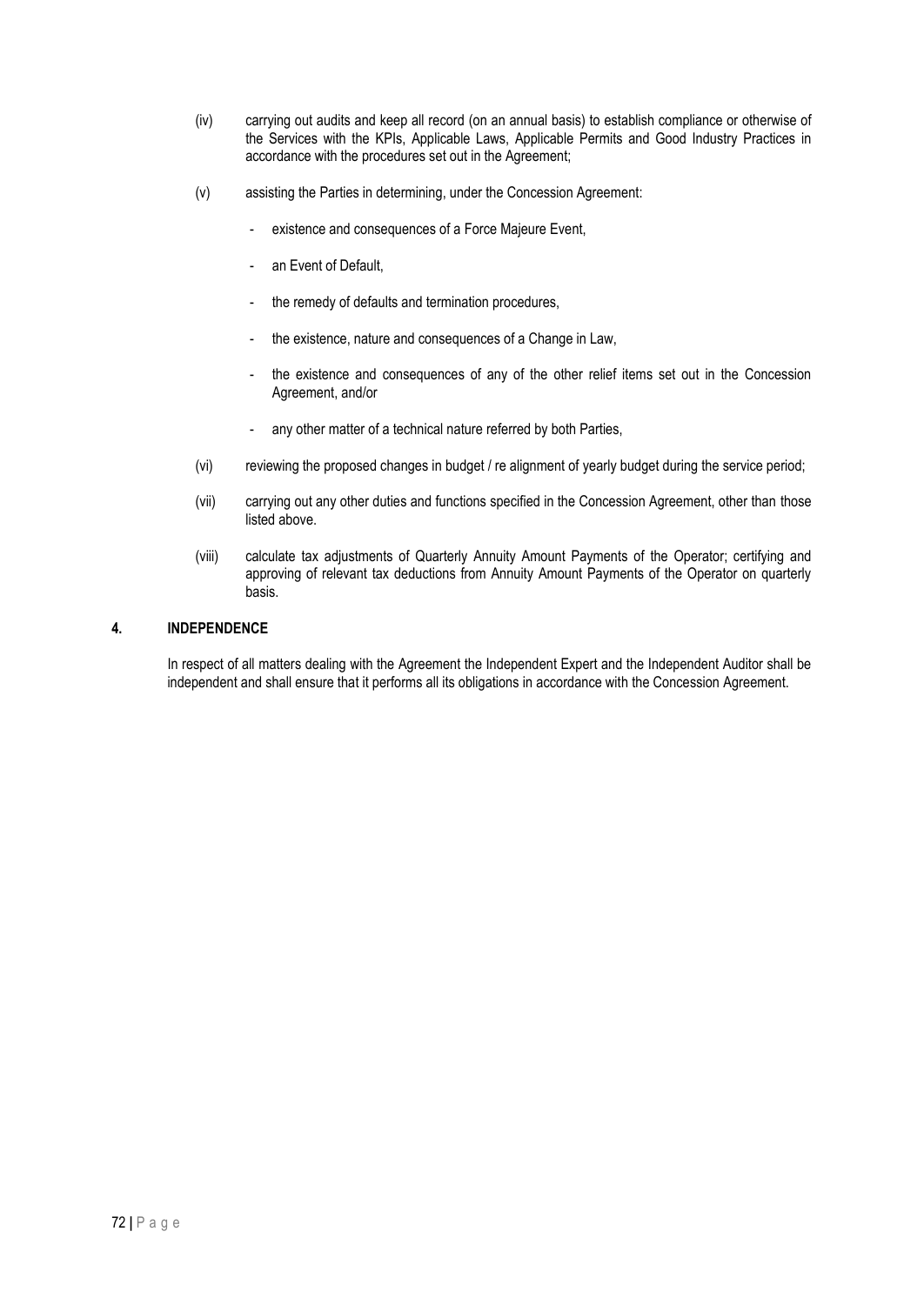### **ANNEX – VII FORM OF PERFORMANCE SECURITY**

#### **[ONAPPROPRIATESTAMP PAPER]**

### **1. FORM OF PERFORMANCE SECURITY**

To:

### **SCHOOL EDUCATION AND LITERACY DEPARTMENT, GOVERNMENT OF SINDH,**

GUARANTEE NO. ............................ (hereinafter referred to as the "**Guarantee**") Dated: ........................................

[Insert Name of Bank], being the Guarantee issuing bank (hereinafter referred to as the "**Guarantor Bank**") understands that the following parties have entered into an agreement entitled the "Concession Agreement" dated [●], 2021 (hereinafter referred to as the "**Agreement**") for the implementation of the Education Management Organizations Project in the Province of Sindh under the public private partnership mode:

- a) **The Governor Of Sindh** (Through SCHOOL EDUCATION AND LITERACY DEPARTMENT), having its offices at [●] (hereinafter referred to as the "**Authority**"); and
- b) **[●]**, a company incorporated under the laws of Pakistan, having its registered office located at [●] (hereinafter referred to as the "**Operator**", which expression shall, where the context so permits, be deemed to mean and include its legal heirs, successors in interest, administrators, executors, and permitted assigns).

Further, the Guarantor Bank understands that pursuant to the terms of the Agreement, the Operator is required to provide the Authority with a bank guarantee in an amount equal to PKR [Insert Amount in Numbers]/- (Pakistani Rupees [Insert Amount in Words]).

The above premised, the Guarantor Bank hereby undertakes irrevocably and unconditionally to pay to the Authority, without any notice, reference or prior recourse to the Operator or to any other entity or without any recourse or reference to the Agreement, any sum or sums (or any part thereof) equivalent in aggregate up to but not exceeding a maximum amount of:

#### PKR [●]/- (Pakistani Rupees [●]) (hereinafter referred to as the "**Guaranteed Amount**")

immediately, however not later than within [three (3)] business days from the date of the Guarantor Bank's receipt of the Authority's first written demand (hereinafter referred to as the "**Demand**") at the Guarantor Bank's offices located at [Insert Address of the Guarantor Bank at which Demand will be made], such Demand stating:

- a) the total amounts demanded; and
- b) the bank account to which the amounts demanded pursuant to the demand are to be credited/transferred (hereinafter referred to as the "bank account").

A Demand shall only be honoured by the Guarantor Bank if it is made by and bears the signature of an authorised officer or representative of the Authority.

The Guarantor Bank shall unconditionally honour a Demand hereunder (notwithstanding any direction to the contrary given or any dispute whatsoever raised by the Operator or any other person) immediately (however not later than [3 (Three)] business days) of its receipt of the Authority's Demand, as stated earlier, and shall transfer the amount specified in the Demand to the Bank Account. Any payment made hereunder shall be made free and clear of and without deduction for, or on account of, any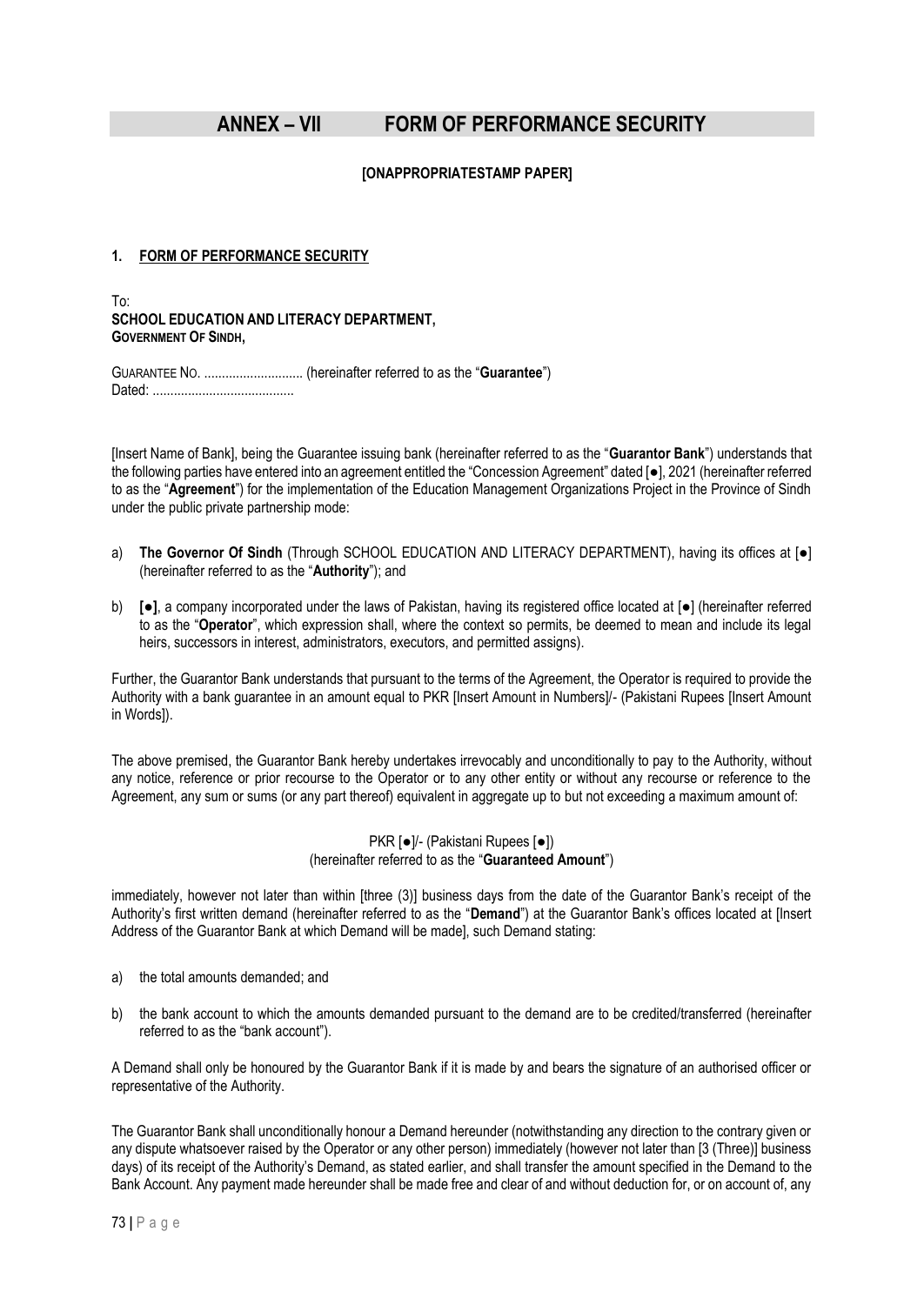present or future taxes, deductions or withholdings of any nature whatsoever and by whomsoever imposed, and where any withholding on a payment is required by any applicable law, the Guarantor Bank shall comply with such withholding obligations and shall pay such additional amount in respect of such payment such that the Authority receives the full amount due hereunder as if no such withholding had occurred.

This Guarantee shall come into force and shall become automatically effective upon its issuance.

After having come into force, this Guarantee and the Guarantor Bank's obligations hereunder shall expire on [INSERT DATE AND TIME] (the **Guarantee ExpiryHard Date**) irrespective of whether this Guarantee has been returned to the Guarantor Bank provided that, if the Authority issues a Demand to the Guarantor Bank on or immediately prior to the Guarantee Expiry Hard Date and the same is received by the Guarantor Bank on or prior to the Guarantee Expiry Hard Date, the Guarantor Bank shall honour such Demand.

Upon expiry, this Guarantee shall be returned to the Operator without undue delay. Multiple Demands may be made by the Authority under this Guarantee but the Guarantor Bank's aggregate liability shall be restricted up to the Guaranteed Amount.

The Guarantor Bank hereby agrees that any part of the Agreement may be amended, renewed, extended, modified, compromised, released or discharged by mutual agreement between the Authority and the Operator without:

- a) in any way impairing or affecting the Guarantor Bank's liabilities hereunder;
- b) notice to the Guarantor Bank; and
- c) the necessity for any additional endorsement, consent or guarantee by the Guarantor Bank.

The obligations of the Guarantor Bank herein are absolute and unconditional, irrespective of the value, genuineness, validity, regularity or enforceability of the Agreement or the insolvency, bankruptcy, reorganization, dissolution or liquidation of the Operator or any change in ownership of the Operator or any purported assignment by the Operator or any other circumstance whatsoever which might otherwise constitute a discharge or defence of a guarantor or a surety. In order to give effect to this Guarantee, the Authority shall be entitled to treat the Guarantor Bank as the principal debtor.

This Guarantee for its validity period shall not be affected in any manner by any change in the Guarantor Bank's constitution or of the Operator's constitution or of their successors and assignees and this Guarantee shall be legally valid, enforceable and binding on each of their successors and permitted assignees.

All references to any contract or other instruments are by way of reference only and shall not affect the Guarantor Bank's obligations to make payment under the terms of this Guarantee.

The Authority may assign / transfer or cause or permit to be assigned or transferred any of its rights, title, interests and benefits of this Guarantee with prior notification to the Guarantor Bank. The Guarantor Bank shall not assign or transfer any of its rights or obligations under this Guarantee.

If one or more of the provisions of this Guarantee are held or found to be invalid, illegal, or unenforceable for any reason whatsoever, in any respect, any such invalidity, illegality, or unenforceability of any provision shall not affect the validity of the remaining provisions of this Guarantee.

The Guarantor Bank hereby represents and warrants to the Authority that:

- a) it has the power to execute, deliver and perform the terms and provisions of this Guarantee and has taken all necessary action to authorize the execution, delivery and performance by it of this Guarantee;
- b) the Guarantor Bank has duly executed and delivered this Guarantee, and this Guarantee constitutes its legal, valid and binding obligation enforceable in accordance with its terms;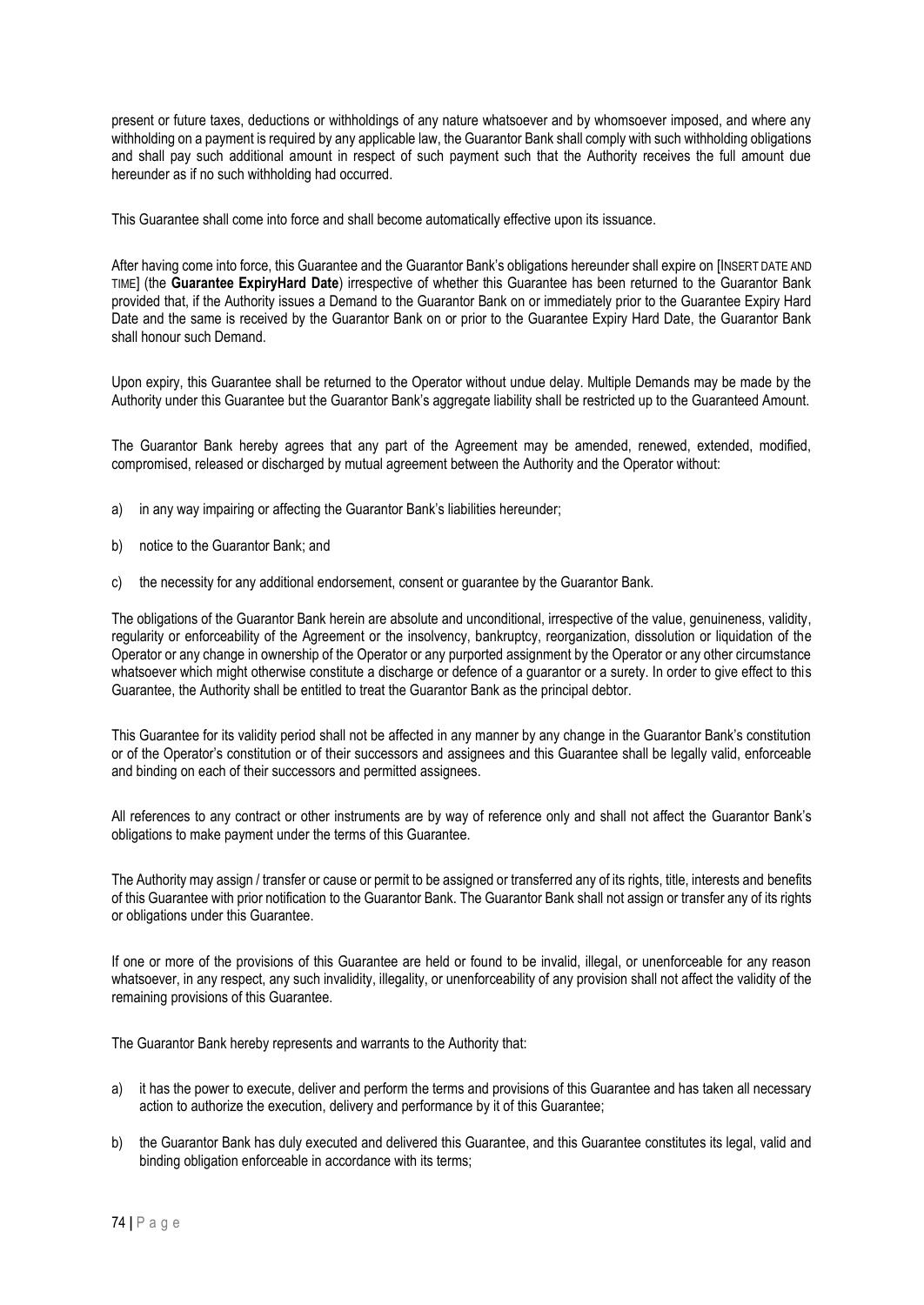- c) neither the execution, delivery or performance by the Guarantor Bank of this Guarantee, nor compliance by it with the terms and provisions hereof will: (i) contravene any material provision of any law, statute, rule or regulations or any order, writ, injunction or decree of any court or governmental instrumentality; (ii) conflict or be inconsistent with or result in any breach of any of the material terms, covenants, conditions or provisions of, or constitute a default under any agreement, contract or instrument to which the Guarantor Bank is a party of by which it or any of its property or assets is bound; or (iii) violate any provision of the Guarantor Bank's constituent documents; and
- d) no order, consent, approval, license, authorization or validation of, or filing, recording or registration with (except as have been obtained or made prior to the date hereof), or exemption by, any governmental or public body or authority, or any subdivision thereof, is required to authorize, or is required in connection with: (i) the execution, delivery and performance of this Guarantee; or (ii) the legality, validity, binding effect or enforceability of this Guarantee.

Further, the Guarantor Bank hereby declares and confirms that the signatory(ies) to this Guarantee is/are its duly authorized officer(s) to execute this Guarantee.

This Guarantee and all rights and obligations arising from this Guarantee shall be governed and construed in all respects in accordance with the laws of Pakistan. The courts in Karachi, Pakistan shall have exclusive jurisdiction in respect of any dispute relating to any matter contained herein.

**EXECUTED & ISSUED FOR & ON BEHALF OF THE GUARANTOR BANK**

**.......................................................................** NAME: DESIGNATION: DATED:

**WITNESS I WITNESS II**

| NAME: |       |
|-------|-------|
| CNIC: | CNIC: |

**........................................................... ...........................................................**

*The precise form of the Performance Security (whether a bank guarantee or a standby letter of credit) shall be agreed between the Operator and the Authority prior to signing of the Concession Agreement. The quantum, duration and renewal mechanism of the Performance Security shall follow the principles set out in Article 5.*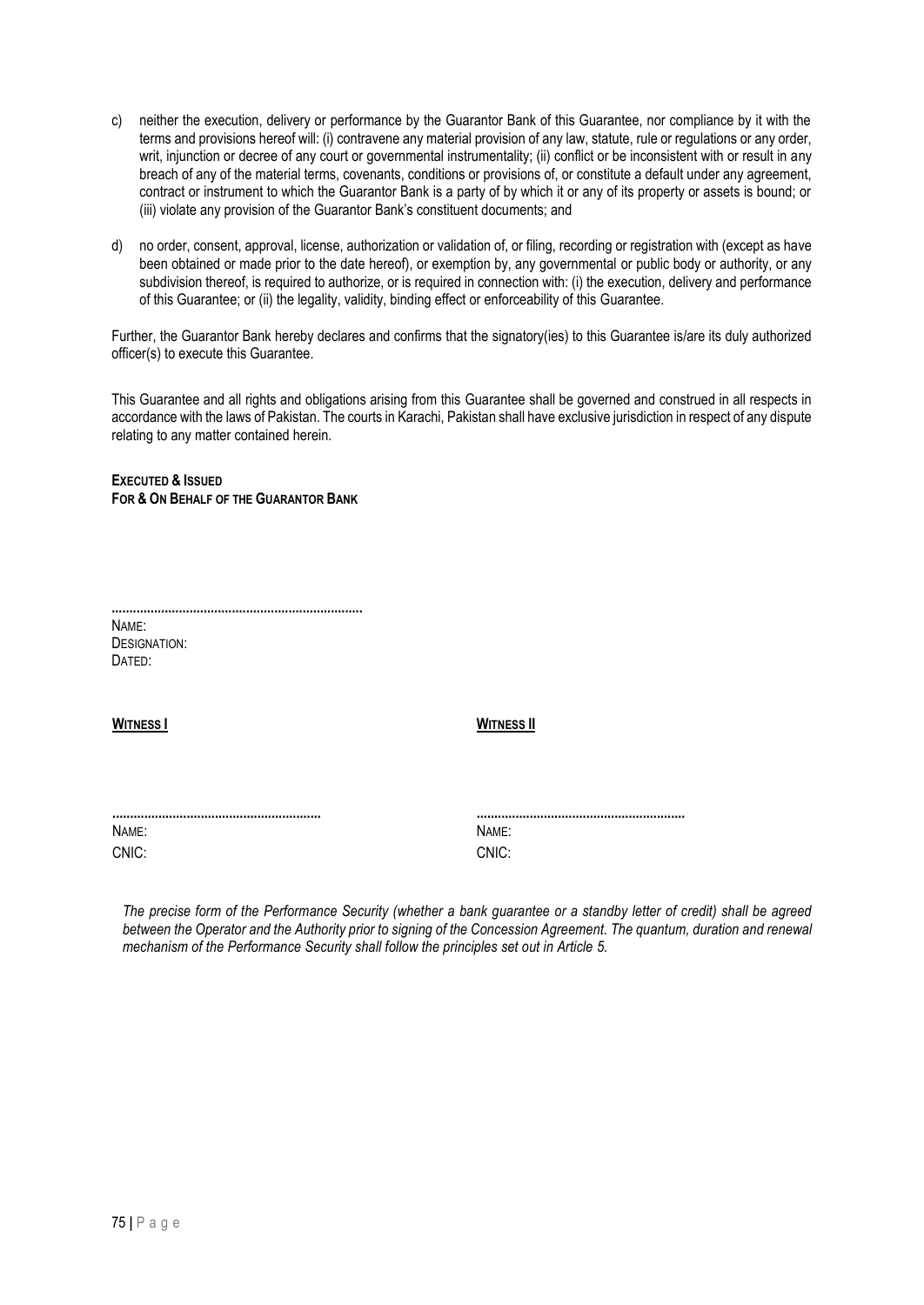# **ANNEX – VIIIApplicable Permits**

*[To be finalized prior to the Effective Date]*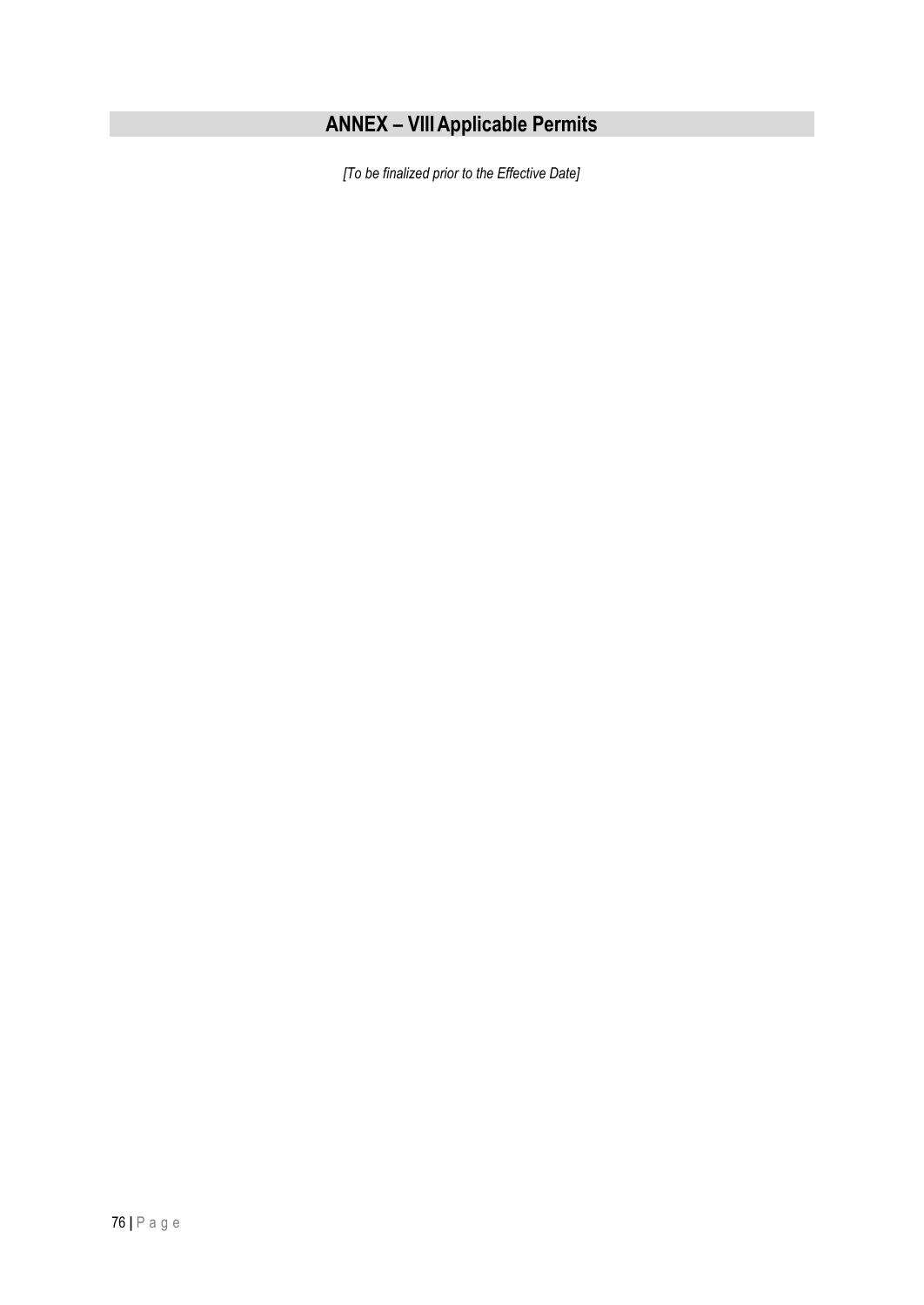### **ANNEX – IX Handing Over Criteria**

The Authority shall handover the Facility to the Operator in accordance with the following Handing over Criteria, which Handing over Criteria basically lists down the assets, furniture and fixtures available at the Facility at the time of Handing Over. The list of following assets, furniture and fixtures shall be finalized between the Parties prior to signing of the Agreement: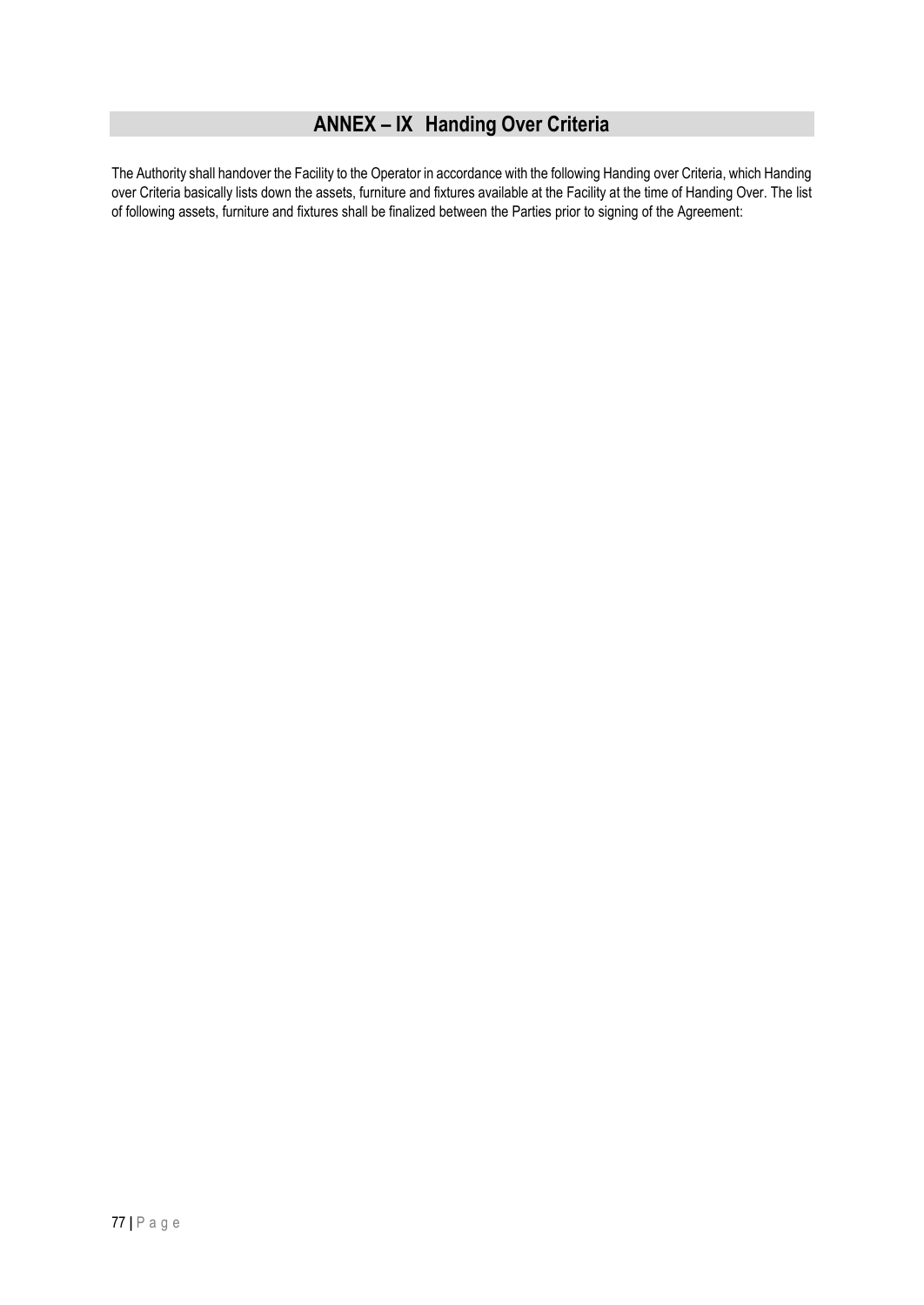### **ANNEX – X Taking over Criteria**

The Taking over Criteria of the Facility shall be similar to the Handing over Criteria specified in ANNEX IX above and any other asset(s) acquired by the EMO and/ or Authority during the tenure of this Agreement for the operation and management of the Facility. The Operator shall ensure that the Facility is handed back to the Authority after the Expiry Date and in accordance with the terms of this Agreement in proper working condition.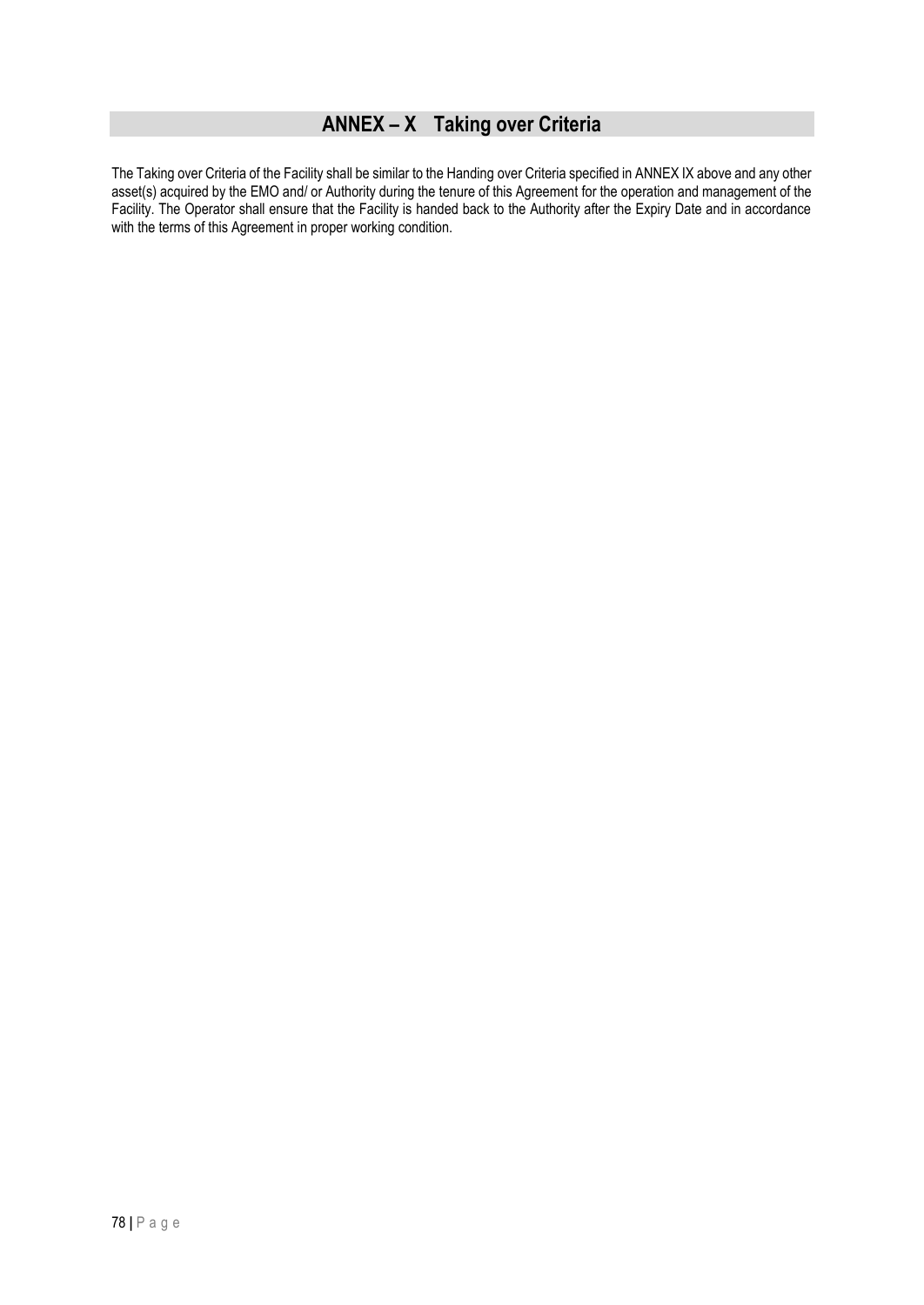### **ANNEX – XI Employment Criteria**

[To be finalized by the Operator within Thirty (30) days of the Effective Date and approved by the Independent Expert within 15 days of hiring of the Independent Expert.] Employment Criteria should reflect the minimum requirement of the academic and professional qualifications, job descriptions, necessary skills and attributes etc. for specific post in the Facility.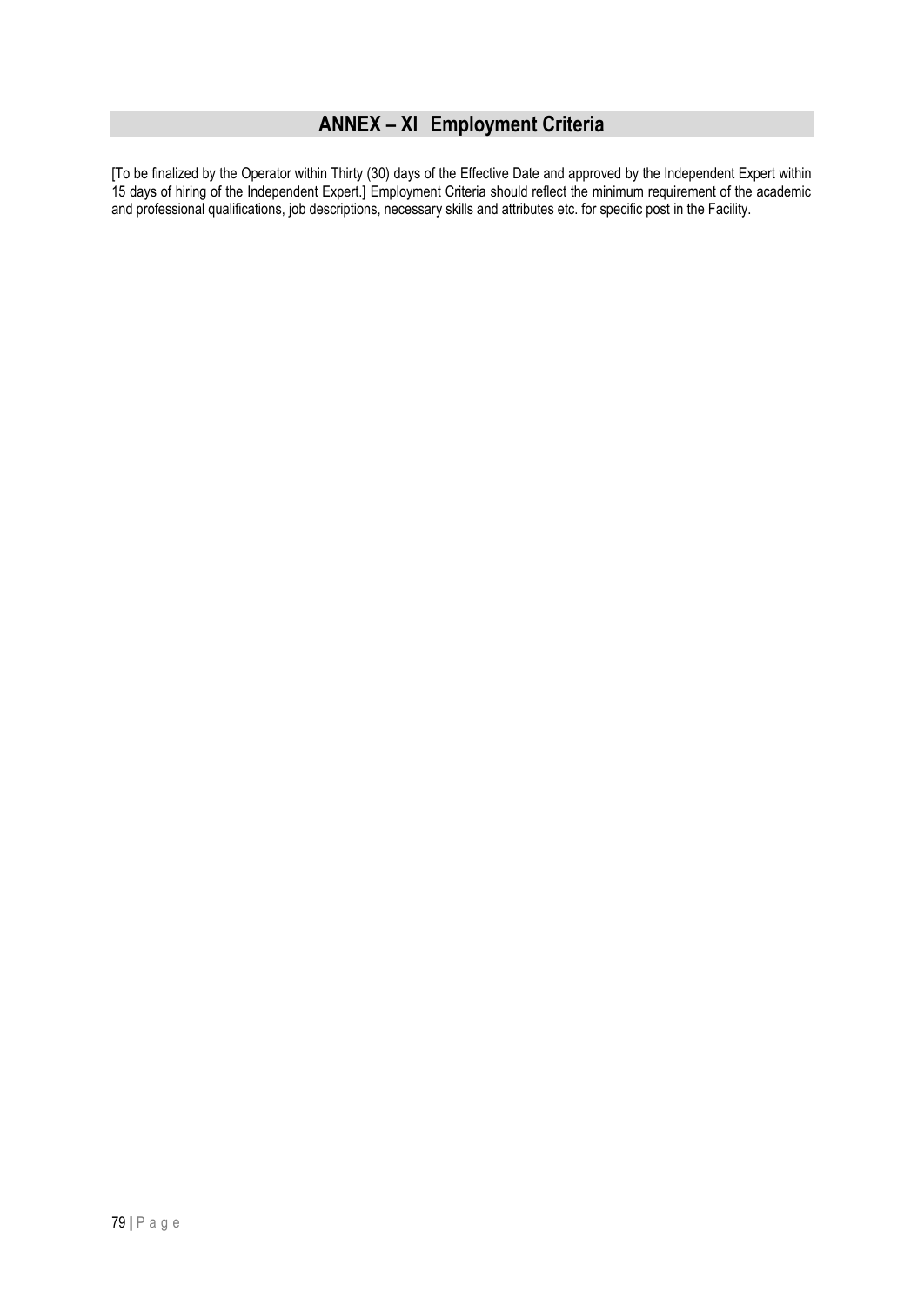### **ANNEX – XII Annuity Amount Payment Adjustment Formula**

The following formula / working shall be used to make adjustments from the Annuity Amount Payments based on the level / degree of fulfilment of the KPIs by the Operator. The following adjustments shall be calculated by the Independent Auditor based on the evaluation of the KPIs done by the Independent Expert and the quarterly invoice generated by the Operator from time to time and in accordance with this Agreement. For the sake of clarity, it may be noted that the formula would be utilized in calculating adjustments / deductions, if any, from the Management Fee; however all other cost heads as provided in the Financial Bid form at the bidding stage would be reimbursed on 'as per actual basis and within budget estimates against each budget head/ activity and as claimed in the quarterly invoices generated by the Operator; except for the management fee of the first 2 (two) quarters, which shall be paid in full. Furthermore, apart from the management fee (which can only be invoiced for a quarterly portion of the yearly fee) the total amount claimed in the quarterly invoices cannot exceed the yearly financial projections unless the same are permitted under the Article-8 of the Concession Agreement or recommended by the Independent Auditor.

|                 | $QP = (MF * PP) + (RA) + (RC)$                                                                                                                                                                                                                                                                                                                                                                                                                                                                                           |  |  |  |
|-----------------|--------------------------------------------------------------------------------------------------------------------------------------------------------------------------------------------------------------------------------------------------------------------------------------------------------------------------------------------------------------------------------------------------------------------------------------------------------------------------------------------------------------------------|--|--|--|
|                 | $QP=[MF*(PP-RP)] + (RA) + (RC)$                                                                                                                                                                                                                                                                                                                                                                                                                                                                                          |  |  |  |
| QP              | = Annuity Amount to be paid in Annuity Amount Evaluation Period.                                                                                                                                                                                                                                                                                                                                                                                                                                                         |  |  |  |
| <b>MF</b>       | = Management Fee (to be paid on quarterly basis) for Annuity Amount Evaluation<br>Period.                                                                                                                                                                                                                                                                                                                                                                                                                                |  |  |  |
| PP <sup>1</sup> | = Performance Percentage given by IE after evaluation of KPIs in the quarter.<br>Performance Percentage shall be calculated on the basis of indicators applicable for a<br>particular quarter. i.e.                                                                                                                                                                                                                                                                                                                      |  |  |  |
|                 | PP= Marks Obtained / Total Marks (of applicable indicators) x 100                                                                                                                                                                                                                                                                                                                                                                                                                                                        |  |  |  |
| RP              | Reporting Penalty @ 5% flat, if established by SELD (PPP Node/PD) in consultation<br>with the IE/IA, within (7) days of from the date the issue of determination is raised.                                                                                                                                                                                                                                                                                                                                              |  |  |  |
| <b>RA</b>       | = Total Reimbursable Amount in the quarter, as verified by IA, based on invoices after<br>actualization of inflation. The Invoice shall clearly differentiate & state the fixed cost and<br>variable cost incurred in the quarter in the main text or annexure to the same. Each<br>fixed and variable head shall be separately outlined with its respective cost. Variability<br>on account of factors including but not limited to inflation, contingencies, annual<br>enrollment or annual attendance targets if any. |  |  |  |
| <b>RC</b>       | = Redeemed Claim (if any / applicable) for the last quarter, as per Article 8.2.3. &<br>8.2.4                                                                                                                                                                                                                                                                                                                                                                                                                            |  |  |  |

Two sample workings in respect of the above formula, showing how the formula shall be applied to the level of fulfilment of KPIs, are given below:

<sup>1</sup>Performance Percentage (PP) is the quarterly performance evaluation rank in percentages as calculated by IE for all schools listed in the package. For clarity, the Operator will submit a consolidated summary of KPIs of the whole district package along with KPI quarterly report separately for each school in the package. The IE will review the report and calculate weightage of KPIs as of the whole package. For example, a KPI with a weight age of 5 marks has been earmarked as if one school out of 5 schools in the package couldn't achieve such KPI, the evaluation for such KPI for whole package will be average of total marks obtained in such KPI by all 5 schools i.e. 5+5+0+5+5/5=20/5=4. By adding weightage of all KPIs will be divided by total marks and then multiply by 100 to get PP.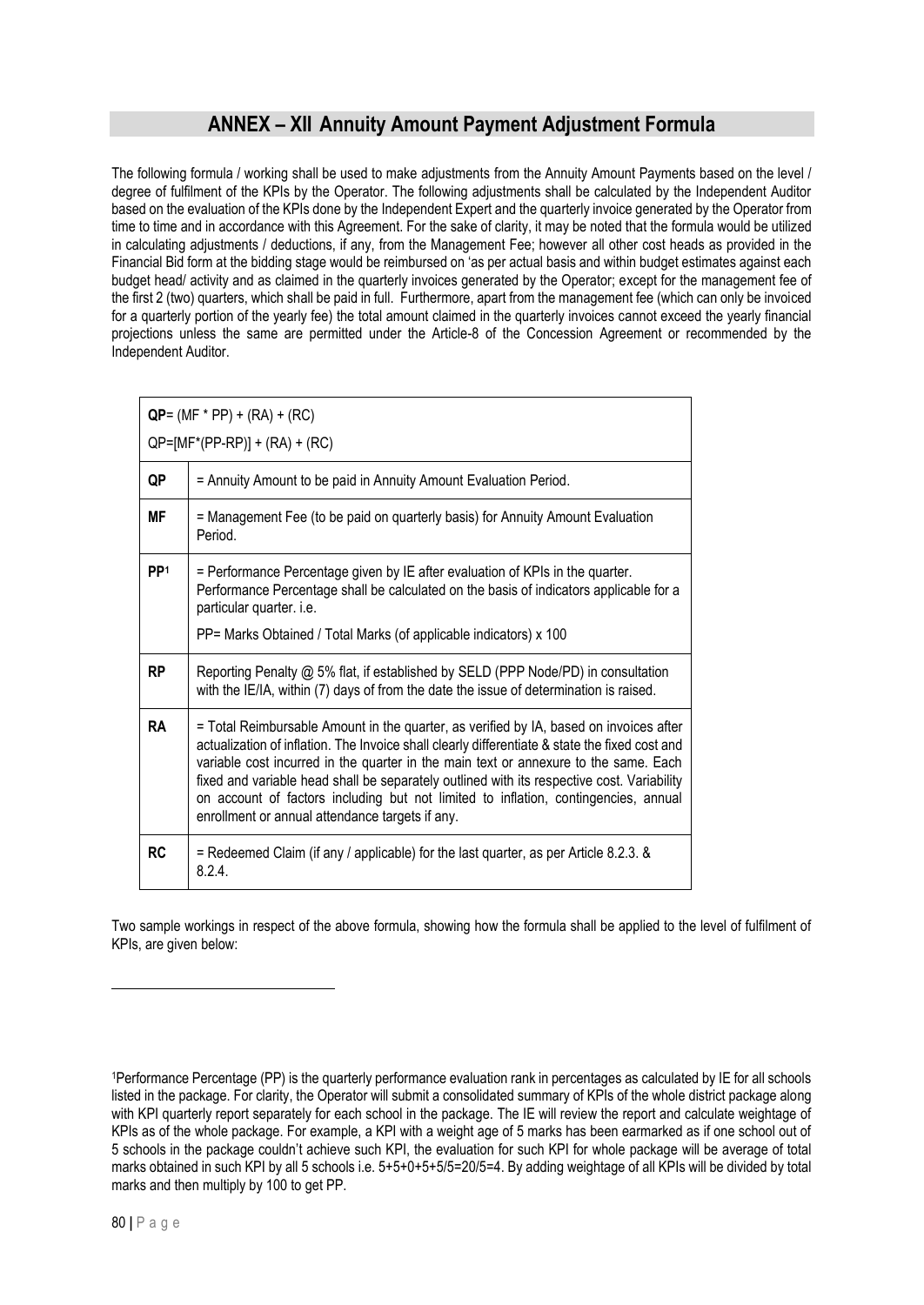#### Example-1:

For example, the Operator submitted invoices with reimbursable claims of PKR 3,000,000 (RA) and Management Fee (MF) of PKR 700,000 for the concerned quarter. The IE certified achievement of 91% of KPIs as shown in the table below. Suppose, there is no Redeemed Claim in this quarter. The total Quarterly Payment (QP) shall be calculated using the following formula:

| Management Fee Payable (MF * PP)                   |   | $700,000 * 91\% = 637,000$                                                                                                                |
|----------------------------------------------------|---|-------------------------------------------------------------------------------------------------------------------------------------------|
|                                                    |   | (PP – Performance percentage to be calculated on the basis of<br>evaluation of KPIs by IE, as shown in the example given in the<br>table) |
| RA (amount as verified by independent auditor) $=$ |   | 3,000,000 (after any deductions by IA, if any)                                                                                            |
| RC (if any / applicable)                           | = | 0 (not applicable for this quarter)                                                                                                       |
|                                                    |   |                                                                                                                                           |
| Total Quarterly Payment (QP)                       |   | $637,000 + 3,000,000 + 0$                                                                                                                 |
|                                                    | = | 3,637,000 (Three million, six hundred thirty seven thousand only)                                                                         |

For example, the Operator submitted invoices with reimbursable claims of PKR 2,000,000 (RA) and Management Fee (MF) of PKR 500,000 for the concerned quarter. The IE certified achievement of 90% of KPIs as shown in the table below. Suppose, there is no Redeemed Claim in this quarter. Also assume that Reporting Penalty has been established by the IE/IA. The total Quarterly Payment (QP) shall be calculated using the following formula:

| Management Fee Payable [MF * (PP+RP)]          | Ξ          | $500,000 * [90\%-(5\%)] = 425,000$                                                                                                                                 |
|------------------------------------------------|------------|--------------------------------------------------------------------------------------------------------------------------------------------------------------------|
|                                                |            | (PP - Performance percentage to be calculated on the basis of<br>evaluation of KPIs by IE, as shown in the example given in the<br>table, RP is Reporting Penalty) |
| RA (amount as verified by independent auditor) | Ξ          | 2,000,000 (after any deductions by IA, if any)                                                                                                                     |
| RC (if any / applicable)                       |            | 0 (not applicable for this quarter)                                                                                                                                |
|                                                |            |                                                                                                                                                                    |
| Total Quarterly Payment (QP)                   | =          | $425,000 + 2,000,000 + 0$                                                                                                                                          |
|                                                | =<br>only) | 2,425,000 (Three million, four hundred and twenty five thousand                                                                                                    |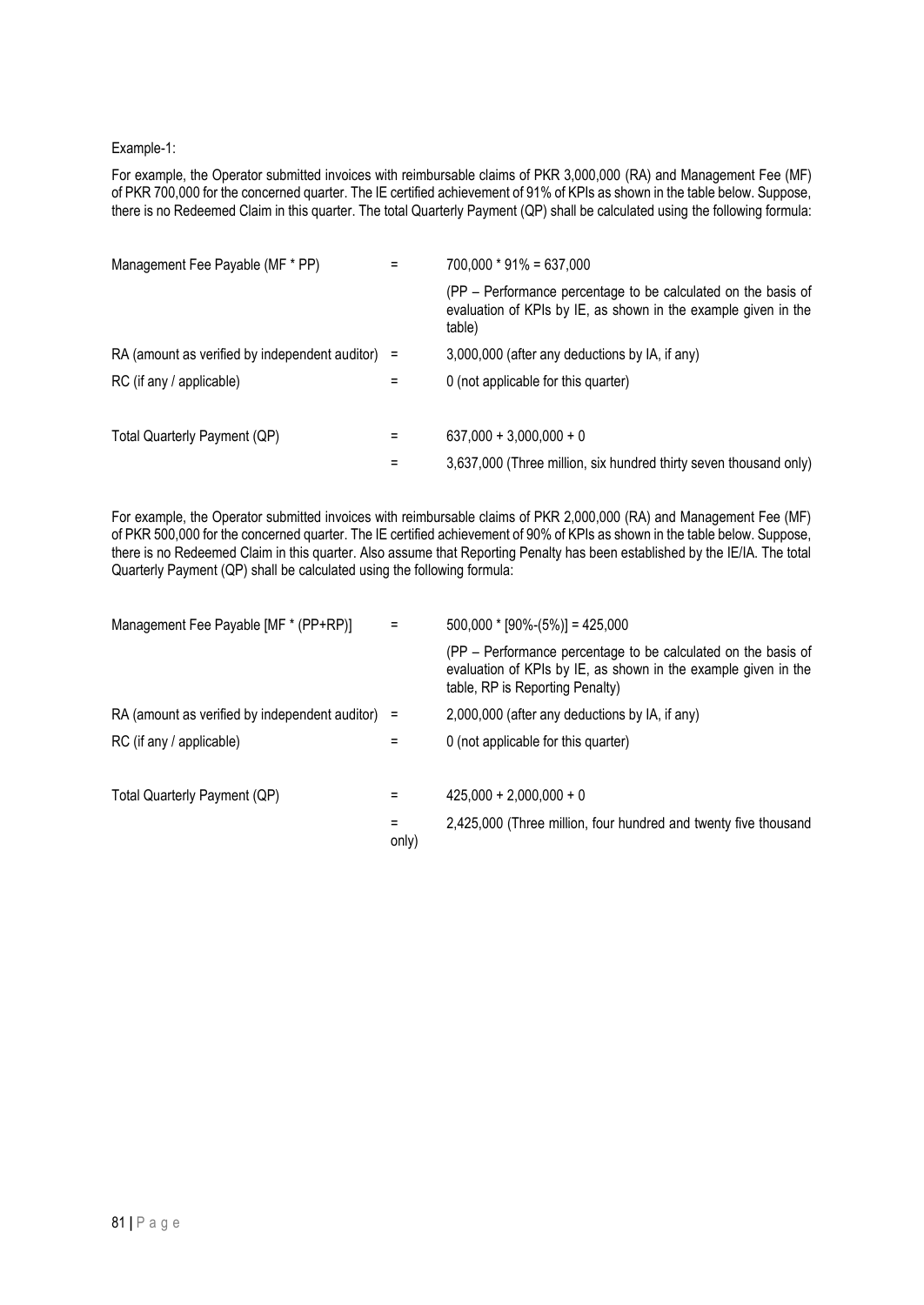| <b>Management Fee Payment for</b><br>the Quarter | <b>Due Amount</b><br>(Management Fee - MF)                                               | Amount to be paid<br>MF * PP                                                                                                       |                                    |                                               |                                 |                                   |
|--------------------------------------------------|------------------------------------------------------------------------------------------|------------------------------------------------------------------------------------------------------------------------------------|------------------------------------|-----------------------------------------------|---------------------------------|-----------------------------------|
|                                                  | 700,000<br>637.000                                                                       |                                                                                                                                    |                                    |                                               |                                 |                                   |
|                                                  |                                                                                          |                                                                                                                                    |                                    |                                               |                                 |                                   |
| <b>Thematic Areas</b>                            | <b>Performance Area</b>                                                                  | <b>Key Performance Indicator (KPI)</b>                                                                                             | <b>Applicable</b><br>in $Q_$ (Y/N) | Weightage<br><b>Marks</b><br><b>Allocated</b> | <b>Marks</b><br><b>Achieved</b> | Performance<br>Percentage<br>(PP) |
|                                                  |                                                                                          | Annual Management Plan                                                                                                             |                                    |                                               |                                 | 88%                               |
|                                                  |                                                                                          | <b>Implementation Framework</b>                                                                                                    | $\checkmark$                       |                                               | 3                               | 75%                               |
|                                                  | School Management Plan                                                                   | Development of an EMIS and Functioning of the EMIS                                                                                 | $\vee$                             | 5                                             |                                 | 80%                               |
| <b>MANAGEMENT &amp;</b>                          |                                                                                          | Sub-total                                                                                                                          |                                    | 17                                            | 14                              | 82%                               |
| ORGANIZATION: PLANNING,                          | Improved Staff Availability and                                                          | Improvement in staff attendance and Functional Attendance Management                                                               | Y                                  | 8                                             |                                 | 88%                               |
| <b>IMPLEMENTATION &amp;</b>                      | Attendance                                                                               | Sub-total                                                                                                                          |                                    | 8                                             |                                 | 88%                               |
| <b>EVALUATION</b>                                |                                                                                          | Students Enrolment, Attendance Management and Retention Plan                                                                       | $\vee$                             | $\overline{2}$                                | $\mathcal{P}$                   | 100%                              |
|                                                  | Improved Students' Enrollment,<br>Attendance and Retention                               | Improvement in Students Enrolments, Attendance Retention Rates, benchmarked with<br>baseline                                       | Y                                  | 8                                             |                                 | 88%                               |
|                                                  |                                                                                          | Sub-total                                                                                                                          |                                    | 10                                            | 9                               | 90%                               |
|                                                  |                                                                                          | Annual scheme of Studies                                                                                                           | v                                  | 3                                             | 3                               | 100%                              |
|                                                  | Lesson Planning and Students'<br>Assessment System                                       | Lesson Planning System: (Curriculum and Syllabus)                                                                                  | $\vee$                             | 6                                             | 5                               | 83%                               |
|                                                  |                                                                                          | Bi-annual reporting on Formative Assessment                                                                                        | v                                  | 5                                             | 5                               | 100%                              |
|                                                  |                                                                                          | Annual reporting on Summative Assessment (In-house)                                                                                | Y                                  | 3                                             | 3                               | 100%                              |
| <b>LEARNING AND TEACHING:</b>                    |                                                                                          | Annual reporting on Summative Assessment (SAT/Board exams)                                                                         | V                                  | 3                                             | 3                               | 100%                              |
| <b>CURRICULUM AND</b><br>ASSESSMENT/TEACHING     |                                                                                          | Sample based annual assessment of student learning and achievement, conducted by<br>Independent Expert once in each Academic year. | Y                                  | 5                                             | .5                              | 100%                              |
| <b>PEDAGOGY</b>                                  |                                                                                          | Sub-total                                                                                                                          |                                    | $\overline{25}$                               | $\overline{24}$                 | 96%                               |
|                                                  | Continuous Professional                                                                  | Training Need Assessment (TNA)                                                                                                     | Y                                  | 5                                             | $\Delta$                        | 80%                               |
|                                                  |                                                                                          |                                                                                                                                    | Y                                  | 10                                            | 9                               | 90%                               |
|                                                  | Continuous Professional Development trainings<br>Development (CPD) of staff<br>Sub-total |                                                                                                                                    | 15                                 | 13                                            | 87%                             |                                   |
|                                                  |                                                                                          | Repair and Maintenance of school building including infrastructure, equipment, furniture and<br>fixtures                           | Y                                  | 5                                             |                                 | 80%                               |
|                                                  | School Repair and Maintenance<br>and Improved Community                                  | Meetings and engagement with School Management Committees:                                                                         | Y                                  | $\overline{4}$                                | $\overline{4}$                  | 100%                              |
|                                                  |                                                                                          | <b>Improved Community Outreach</b>                                                                                                 | v                                  | 3                                             | 3                               | 100%                              |
| <b>SCHOOL ENVIRONMENT AND</b>                    | Engagement                                                                               | Parent Teacher Meetings (PTM)                                                                                                      | $\vee$                             | 3                                             | 3                               | 100%                              |
| <b>COMMUNITY ENGAGEMENT</b>                      |                                                                                          | Sub-total                                                                                                                          |                                    | 15                                            | 14                              | 93%                               |
|                                                  |                                                                                          | Health and Hygiene practices plan                                                                                                  | Y                                  | $\overline{3}$                                | 3                               | 100%                              |
|                                                  | Improved Health and Hygiene<br>practices, and sporting activities                        | Demonstrated healthy practices of students, supported with health and hygiene activities<br>and facilities                         | Y                                  | $\Lambda$                                     | $\Lambda$                       | 100%                              |
|                                                  |                                                                                          | Sports and Games facility and event plan                                                                                           | Y                                  | 3                                             | 3                               | 100%                              |
|                                                  |                                                                                          | Sub-total                                                                                                                          |                                    | 10                                            | 10                              | 100%                              |
|                                                  |                                                                                          | <b>Total</b>                                                                                                                       |                                    | 100                                           | 91                              | 91%                               |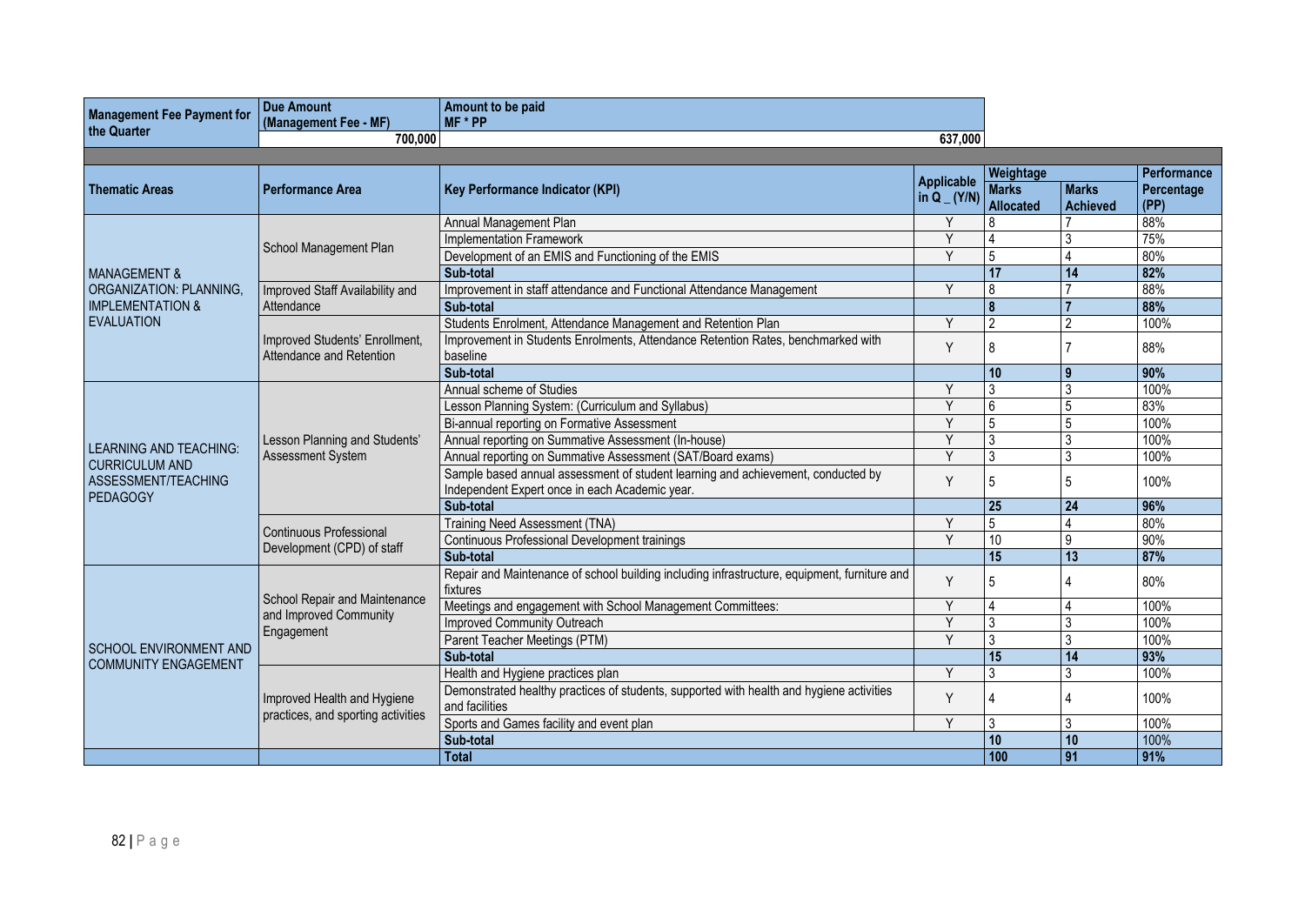### **ANNEX – XIII ANNUITY AMOUNT PAYMENT SCHEDULE**

To be finalized by the Authority with the confirmation from Independent Expert and Independent Auditor jointly prior to the Effective Date.

| <b>DISBURSEMENT CALENDER</b> |                                     |  |
|------------------------------|-------------------------------------|--|
| <b>SCHEDULED QUARTERS</b>    | <b>ANNUITY AMOUNT PAYMENT DATES</b> |  |
| January $-$ to $-$ March     |                                     |  |
| April<br>-to-June            |                                     |  |
| July<br>-to-September        |                                     |  |
| October $-$ to $-$ December  |                                     |  |
|                              |                                     |  |

### **Note:**

*The Service Period shall commence on the Effective Date in accordance with the terms of this Concession Agreement. The Quarterly dates to be confirmed prior to the issuance of Effective Date Notification by IE and IA.*

*The cost of inflation shall be actualized based on applicable standards by the IA in respective periods. For the purpose of this Project, the cost of inflation has been budgeted as 10% per annum.* 

# **YEAR – 1**

| #       |                                                                     | <b>PAYABLE ANNUITY AMOUNT</b>                              |                                                                       |                                                                                                                              |  |
|---------|---------------------------------------------------------------------|------------------------------------------------------------|-----------------------------------------------------------------------|------------------------------------------------------------------------------------------------------------------------------|--|
| QUARTER | <b>ANNUITY AMOUNT</b><br><b>PAYMENT EVALUATION</b><br><b>PERIOD</b> | <b>Management Fee</b><br>(25% of annual<br>management fee) | <b>Approved Budget</b><br>(Annual budget excluding<br>management fee) | <b>GUIDELINES</b>                                                                                                            |  |
|         |                                                                     |                                                            | <b>Actual Annuity amount</b>                                          | In the first quarter, 25% of annual management fee<br>1.<br>to be paid within 30 days of Effective Date.                     |  |
| $Q - 1$ |                                                                     |                                                            | spent with cap of annual<br>approved budget.                          | No annuity amount adjustment will be applied on<br>2.<br>management fee in the 1 <sup>st</sup> quarter.                      |  |
|         |                                                                     |                                                            |                                                                       | IA Should verify the actual expenditure incurred by<br>3.<br>the operator during the 1 <sup>st</sup> Quarter and also adjust |  |
| $Q - 2$ |                                                                     |                                                            | <b>Actual Annuity amount</b><br>spent with cap of annual              | the management fee paid in advance before<br>reimbursement                                                                   |  |
|         |                                                                     |                                                            | approved budget.                                                      | No annuity amount adjustment will be applied on<br>4.<br>Management fee in the 2 <sup>nd</sup> Quarter.                      |  |
| $Q - 3$ |                                                                     |                                                            |                                                                       | IA Should verify the actual expenditure incurred by<br>5.<br>the operator during the 2 <sup>nd</sup> Quarter                 |  |
|         |                                                                     |                                                            |                                                                       | Performance based annuity amount adjustment on<br>6.<br>management fee will be applied from 3rd quarter<br>onwards.          |  |
|         |                                                                     |                                                            |                                                                       | IA should verify the actual expenditure incurred by<br>7.                                                                    |  |
|         | $Q - 4$                                                             |                                                            | the operator during all the quarters.                                 |                                                                                                                              |  |
|         |                                                                     |                                                            |                                                                       | IA should deduct any expenditure claimed by<br>8.<br>operator which are unsupported or noncompliance                         |  |
|         | <b>SUB-TOTAL</b>                                                    |                                                            |                                                                       | with approved budget and concession agreement.                                                                               |  |
|         | TOTAL ANNUAL BUDGET                                                 |                                                            |                                                                       |                                                                                                                              |  |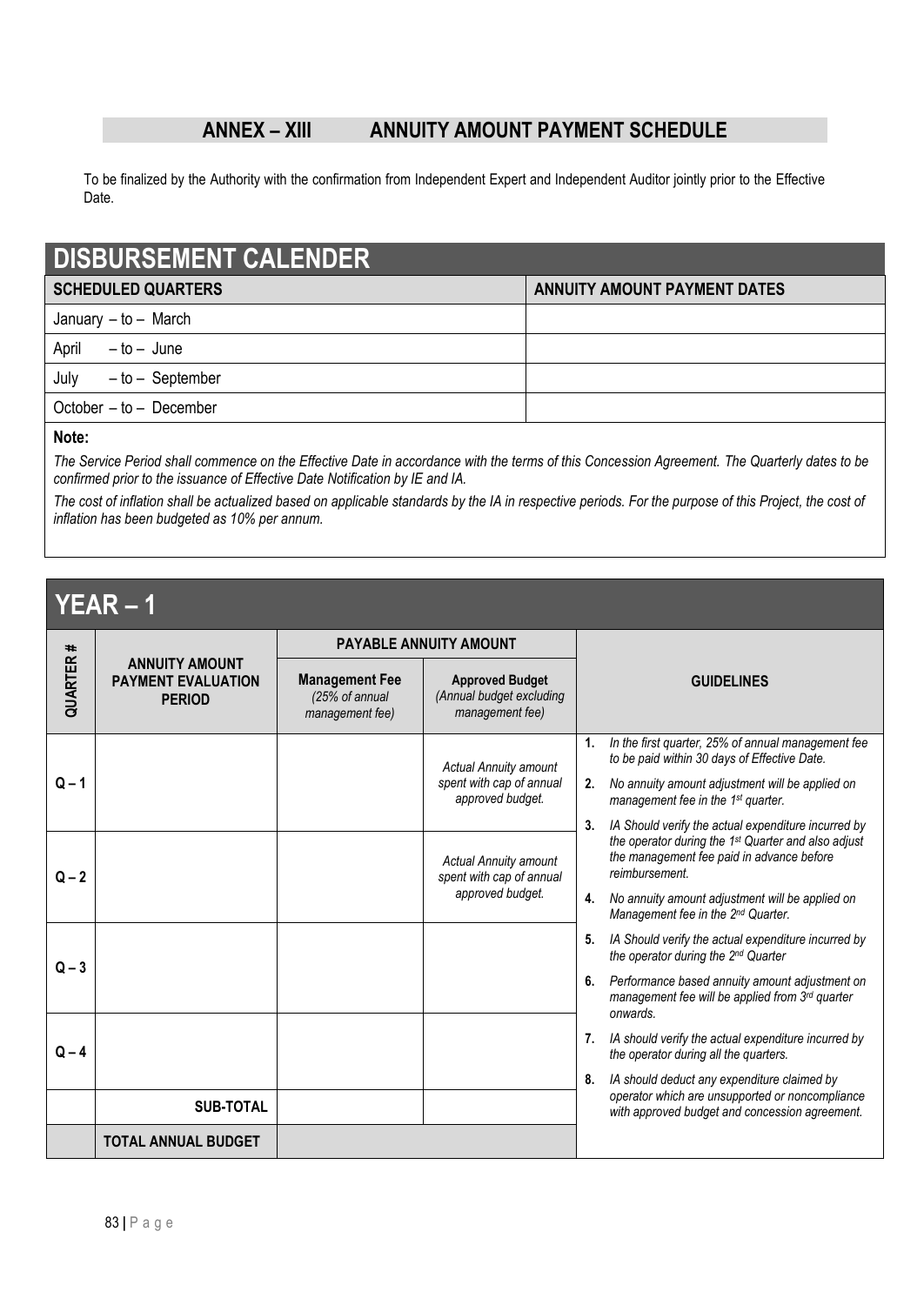|          | $YEAR - 2$                                                |                                                                                                                                      |                                                                    |
|----------|-----------------------------------------------------------|--------------------------------------------------------------------------------------------------------------------------------------|--------------------------------------------------------------------|
|          |                                                           | <b>PAYABLE ANNUITY AMOUNT</b>                                                                                                        |                                                                    |
| QUARTER# | <b>ANNUITY AMOUNT PAYMENT</b><br><b>EVALUATION PERIOD</b> | <b>Management Fee</b>                                                                                                                | <b>Approved Budget</b><br>(Annual budget excluding management fee) |
| $Q - 1$  | October - December                                        |                                                                                                                                      |                                                                    |
| $Q - 2$  | January - March                                           | 25% of annual management fee for<br>each quarter.<br>Performance based annuity amount<br>adjustment on management fee be<br>applied. | Actual Annuity amount spent with cap of<br>annual approved budget. |
| $Q - 3$  | April - June                                              |                                                                                                                                      |                                                                    |
| $Q - 4$  | July - September                                          |                                                                                                                                      |                                                                    |
|          | <b>SUB-TOTAL</b>                                          |                                                                                                                                      |                                                                    |
|          | <b>TOTAL ANNUAL BUDGET</b>                                |                                                                                                                                      |                                                                    |

# **YEAR – 3**

| I LAN – J       |                                                           |                                                                                                                                      |                                                                    |  |
|-----------------|-----------------------------------------------------------|--------------------------------------------------------------------------------------------------------------------------------------|--------------------------------------------------------------------|--|
|                 |                                                           | <b>PAYABLE ANNUITY AMOUNT</b>                                                                                                        |                                                                    |  |
| <b>QUARTER#</b> | <b>ANNUITY AMOUNT PAYMENT</b><br><b>EVALUATION PERIOD</b> | <b>Management Fee</b>                                                                                                                | <b>Approved Budget</b><br>(Annual budget excluding management fee) |  |
| $Q - 1$         | October - December                                        |                                                                                                                                      |                                                                    |  |
| $Q - 2$         | January - March                                           | 25% of annual management fee for<br>each quarter.<br>Performance based annuity amount<br>adjustment on management fee be<br>applied. | Actual Annuity amount spent with cap of<br>annual approved budget. |  |
| $Q - 3$         | April - June                                              |                                                                                                                                      |                                                                    |  |
| $Q - 4$         | July - September                                          |                                                                                                                                      |                                                                    |  |
|                 | <b>SUB-TOTAL</b>                                          |                                                                                                                                      |                                                                    |  |
|                 | <b>TOTAL ANNUAL BUDGET</b>                                |                                                                                                                                      |                                                                    |  |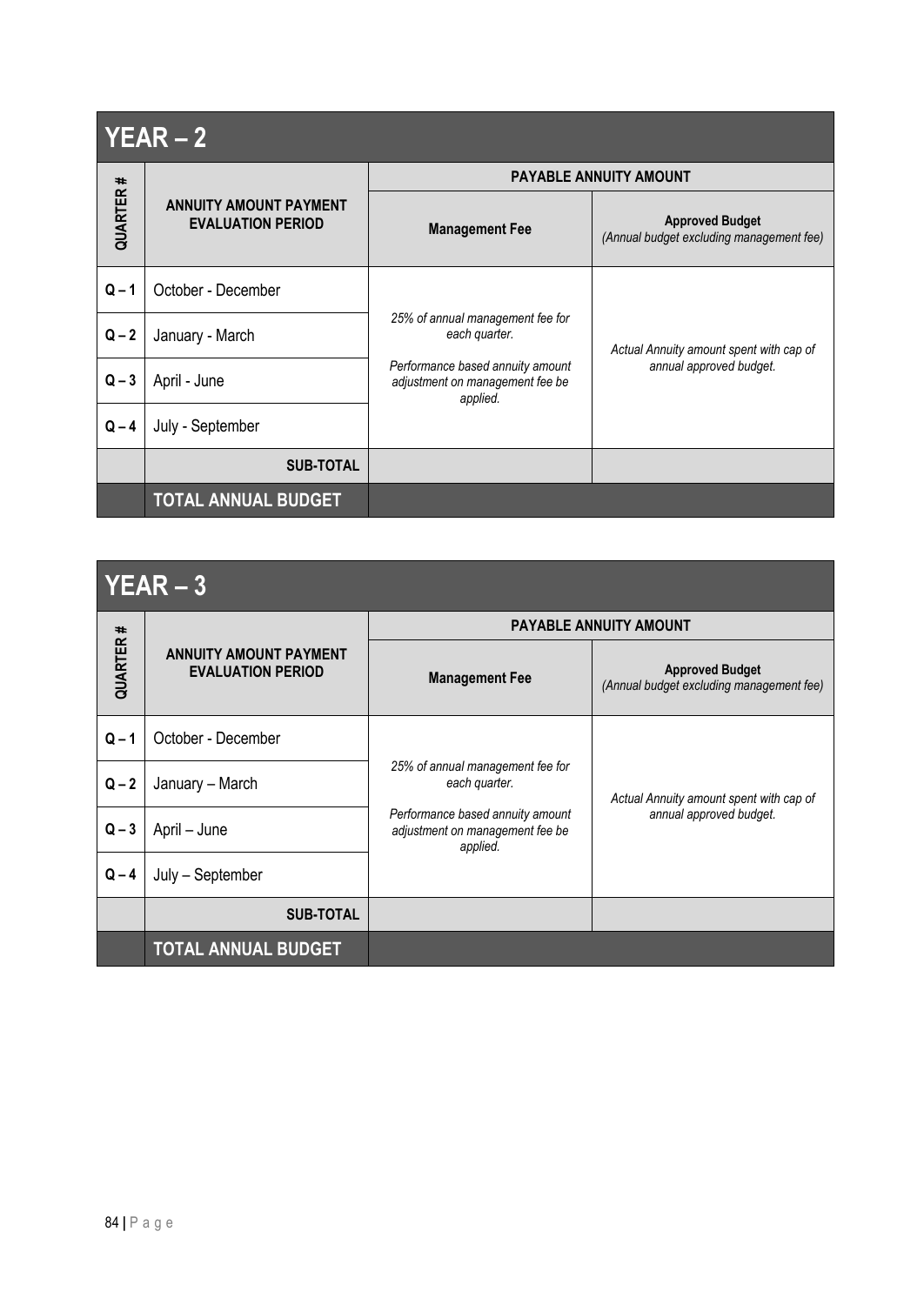# **YEAR – 4**

|          |                                                           | <b>PAYABLE ANNUITY AMOUNT</b>                                                                                                        |                                                                    |  |
|----------|-----------------------------------------------------------|--------------------------------------------------------------------------------------------------------------------------------------|--------------------------------------------------------------------|--|
| QUARTER# | <b>ANNUITY AMOUNT PAYMENT</b><br><b>EVALUATION PERIOD</b> | <b>Management Fee</b>                                                                                                                | <b>Approved Budget</b><br>(Annual budget excluding management fee) |  |
| $Q - 1$  | October - December                                        | 25% of annual management fee for<br>each quarter.<br>Performance based annuity amount<br>adjustment on management fee be<br>applied. | Actual Annuity amount spent with cap of<br>annual approved budget. |  |
| $Q - 2$  | January - March                                           |                                                                                                                                      |                                                                    |  |
| $Q - 3$  | April - June                                              |                                                                                                                                      |                                                                    |  |
| $Q - 4$  | July - September                                          |                                                                                                                                      |                                                                    |  |
|          | <b>SUB-TOTAL</b>                                          |                                                                                                                                      |                                                                    |  |
|          | <b>TOTAL ANNUAL BUDGET</b>                                |                                                                                                                                      |                                                                    |  |

|           | $YEAR - 5$                                                |                                                                                 |                                                                    |
|-----------|-----------------------------------------------------------|---------------------------------------------------------------------------------|--------------------------------------------------------------------|
|           |                                                           |                                                                                 | <b>PAYABLE ANNUITY AMOUNT</b>                                      |
| QUARTER # | <b>ANNUITY AMOUNT PAYMENT</b><br><b>EVALUATION PERIOD</b> | <b>Management Fee</b>                                                           | <b>Approved Budget</b><br>(Annual budget excluding management fee) |
| $Q - 1$   | October - December                                        |                                                                                 |                                                                    |
| $Q - 2$   | January - March                                           | 25% of annual management fee for<br>each quarter.                               | Actual Annuity amount spent with cap of                            |
| $Q - 3$   | April - June                                              | Performance based annuity amount<br>adjustment on management fee be<br>applied. | annual approved budget.                                            |
| $Q - 4$   | July - September                                          |                                                                                 |                                                                    |
|           | <b>SUB-TOTAL</b>                                          |                                                                                 |                                                                    |
|           | <b>TOTAL ANNUAL BUDGET</b>                                |                                                                                 |                                                                    |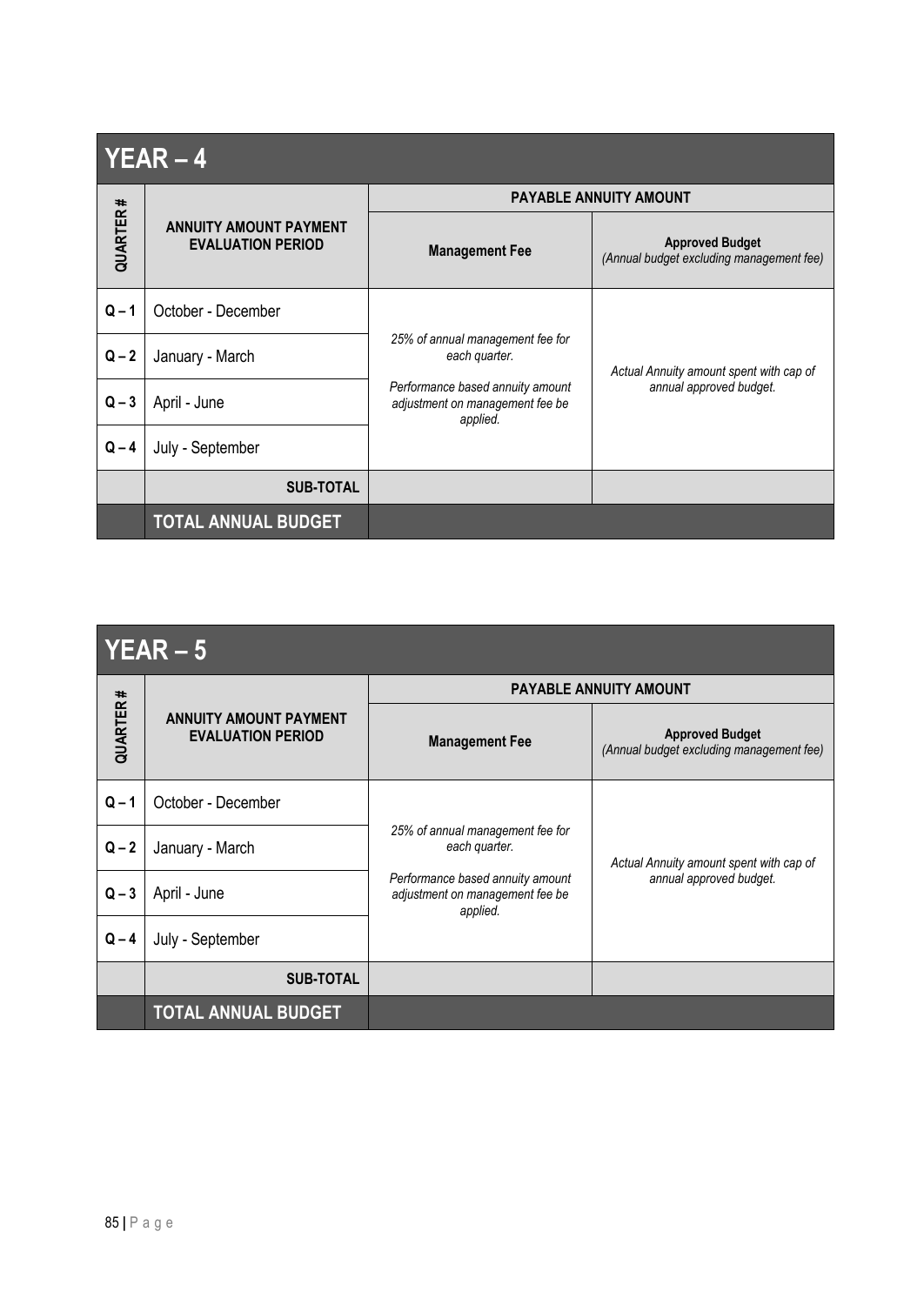|          | $YEAR - 6$                                                |                                                                                 |                                                                    |
|----------|-----------------------------------------------------------|---------------------------------------------------------------------------------|--------------------------------------------------------------------|
|          |                                                           |                                                                                 | <b>PAYABLE ANNUITY AMOUNT</b>                                      |
| QUARTER# | <b>ANNUITY AMOUNT PAYMENT</b><br><b>EVALUATION PERIOD</b> | <b>Management Fee</b>                                                           | <b>Approved Budget</b><br>(Annual budget excluding management fee) |
| $Q - 1$  | October - December                                        |                                                                                 |                                                                    |
| $Q - 2$  | January - March                                           | 25% of annual management fee for<br>each quarter.                               | Actual Annuity amount spent with cap of<br>annual approved budget. |
| $Q - 3$  | April - June                                              | Performance based annuity amount<br>adjustment on management fee be<br>applied. |                                                                    |
| $Q - 4$  | July - September                                          |                                                                                 |                                                                    |
|          | <b>SUB-TOTAL</b>                                          |                                                                                 |                                                                    |
|          | <b>TOTAL ANNUAL BUDGET</b>                                |                                                                                 |                                                                    |

|--|--|--|--|--|--|

|          | <b>ANNUITY AMOUNT PAYMENT</b><br><b>EVALUATION PERIOD</b> | <b>PAYABLE ANNUITY AMOUNT</b>                                                   |                                                                    |  |  |
|----------|-----------------------------------------------------------|---------------------------------------------------------------------------------|--------------------------------------------------------------------|--|--|
| QUARTER# |                                                           | <b>Management Fee</b>                                                           | <b>Approved Budget</b><br>(Annual budget excluding management fee) |  |  |
| $Q - 1$  | October - December                                        |                                                                                 |                                                                    |  |  |
| $Q - 2$  | January - March                                           | 25% of annual management fee for<br>each quarter.                               | Actual Annuity amount spent with cap of<br>annual approved budget. |  |  |
| $Q - 3$  | April - June                                              | Performance based annuity amount<br>adjustment on management fee be<br>applied. |                                                                    |  |  |
| $Q - 4$  | July - September                                          |                                                                                 |                                                                    |  |  |
|          | <b>SUB-TOTAL</b>                                          |                                                                                 |                                                                    |  |  |
|          | <b>TOTAL ANNUAL BUDGET</b>                                |                                                                                 |                                                                    |  |  |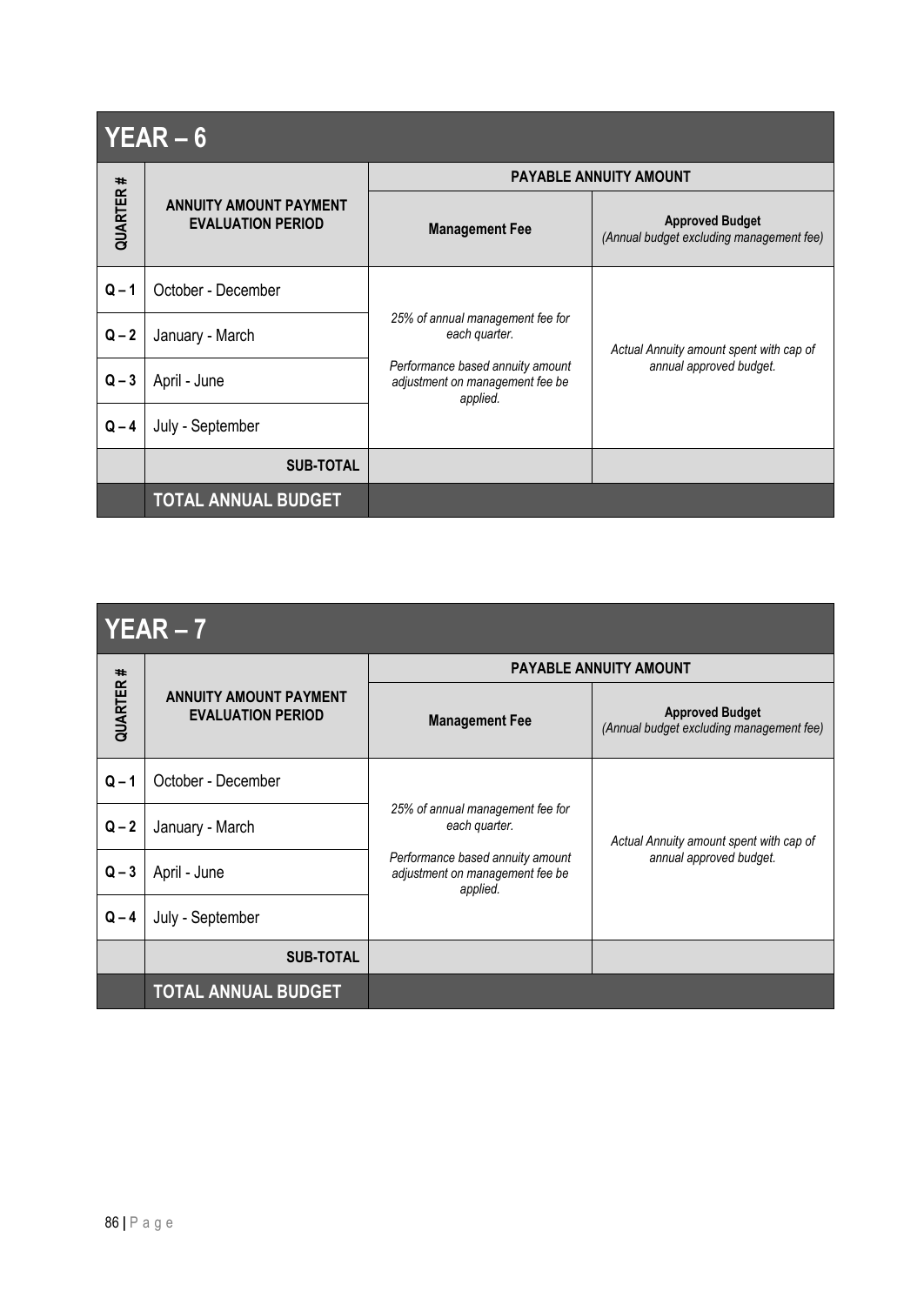| $YEAR - 8$ |                                                           |                                                                                 |                                                                    |  |  |
|------------|-----------------------------------------------------------|---------------------------------------------------------------------------------|--------------------------------------------------------------------|--|--|
|            |                                                           | <b>PAYABLE ANNUITY AMOUNT</b>                                                   |                                                                    |  |  |
| QUARTER#   | <b>ANNUITY AMOUNT PAYMENT</b><br><b>EVALUATION PERIOD</b> | <b>Management Fee</b>                                                           | <b>Approved Budget</b><br>(Annual budget excluding management fee) |  |  |
| $Q - 1$    | October - December                                        |                                                                                 |                                                                    |  |  |
| $Q - 2$    | January - March                                           | 25% of annual management fee for<br>each quarter.                               | Actual Annuity amount spent with cap of<br>annual approved budget. |  |  |
| $Q - 3$    | April - June                                              | Performance based annuity amount<br>adjustment on management fee be<br>applied. |                                                                    |  |  |
| $Q - 4$    | July - September                                          |                                                                                 |                                                                    |  |  |
|            | <b>SUB-TOTAL</b>                                          |                                                                                 |                                                                    |  |  |
|            | <b>TOTAL ANNUAL BUDGET</b>                                |                                                                                 |                                                                    |  |  |

| $\Lambda$ $\blacksquare$<br>- 1<br>$-$ 1 D |  |
|--------------------------------------------|--|
|--------------------------------------------|--|

|          | <b>ANNUITY AMOUNT PAYMENT</b><br><b>EVALUATION PERIOD</b> | <b>PAYABLE ANNUITY AMOUNT</b>                                                   |                                                                    |  |
|----------|-----------------------------------------------------------|---------------------------------------------------------------------------------|--------------------------------------------------------------------|--|
| QUARTER# |                                                           | <b>Management Fee</b>                                                           | <b>Approved Budget</b><br>(Annual budget excluding management fee) |  |
| $Q - 1$  | October - December                                        |                                                                                 |                                                                    |  |
| $Q - 2$  | January - March                                           | 25% of annual management fee for<br>each quarter.                               | Actual Annuity amount spent with cap of<br>annual approved budget. |  |
| $Q - 3$  | April - June                                              | Performance based annuity amount<br>adjustment on management fee be<br>applied. |                                                                    |  |
| $Q - 4$  | July - September                                          |                                                                                 |                                                                    |  |
|          | <b>SUB-TOTAL</b>                                          |                                                                                 |                                                                    |  |
|          | <b>TOTAL ANNUAL BUDGET</b>                                |                                                                                 |                                                                    |  |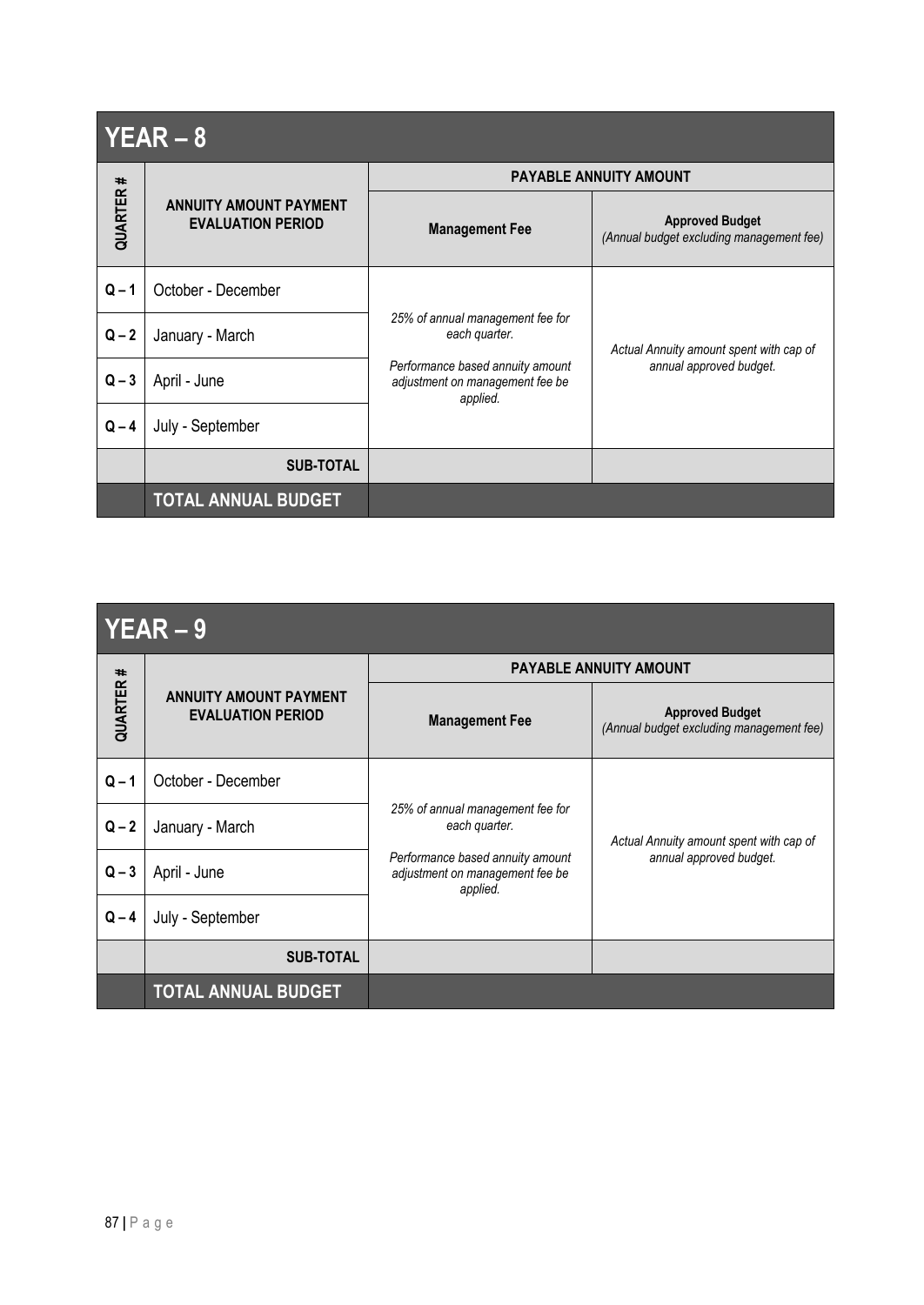| $YEAR - 10$ |                                                           |                                                                                 |                                                                    |  |  |
|-------------|-----------------------------------------------------------|---------------------------------------------------------------------------------|--------------------------------------------------------------------|--|--|
|             |                                                           | <b>PAYABLE ANNUITY AMOUNT</b>                                                   |                                                                    |  |  |
| QUARTER#    | <b>ANNUITY AMOUNT PAYMENT</b><br><b>EVALUATION PERIOD</b> | <b>Management Fee</b>                                                           | <b>Approved Budget</b><br>(Annual budget excluding management fee) |  |  |
| $Q - 1$     | October - December                                        |                                                                                 |                                                                    |  |  |
| $Q - 2$     | January - March                                           | 25% of annual management fee for<br>each quarter.                               | Actual Annuity amount spent with cap of<br>annual approved budget. |  |  |
| $Q - 3$     | April - June                                              | Performance based annuity amount<br>adjustment on management fee be<br>applied. |                                                                    |  |  |
| $Q - 4$     | July - September                                          |                                                                                 |                                                                    |  |  |
|             | <b>SUB-TOTAL</b>                                          |                                                                                 |                                                                    |  |  |
|             | <b>TOTAL ANNUAL BUDGET</b>                                |                                                                                 |                                                                    |  |  |

**TOTAL PROJECT BUDGET OF 10 YEARS**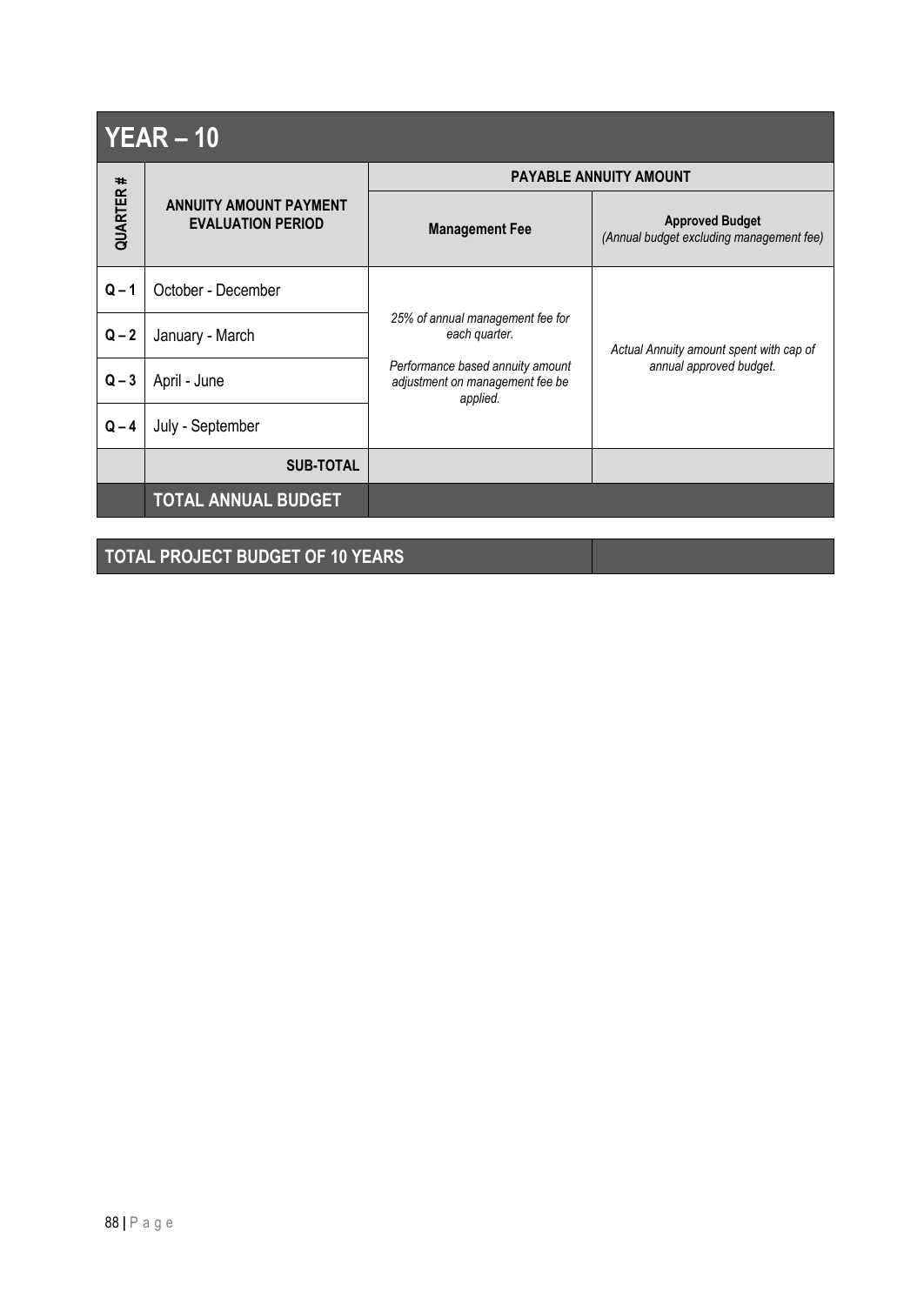## **ANNEX – XIV FINANCIAL MODEL**

Financial Model means Financial Bid submitted by the Operator at the time of the bidding process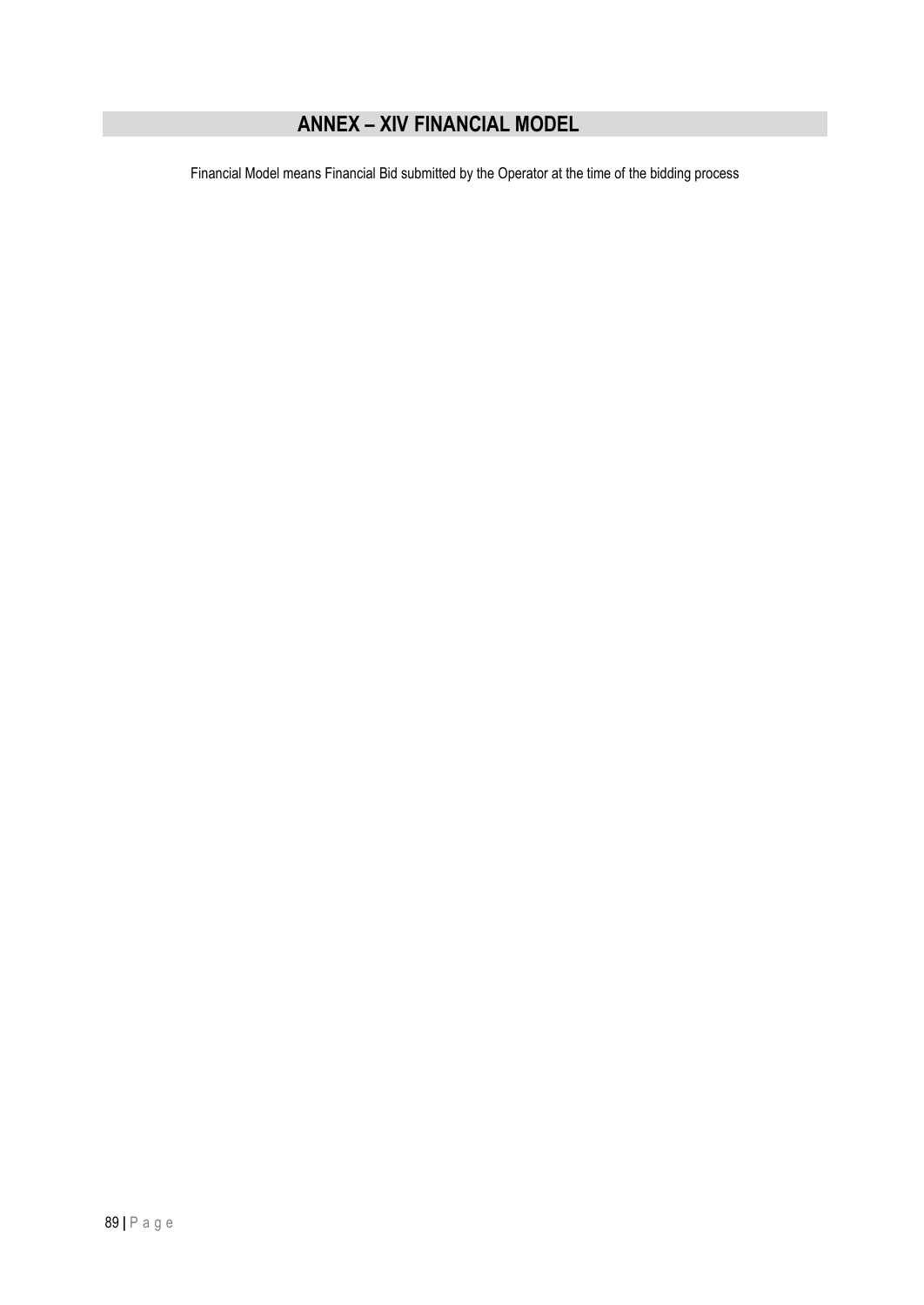| <b>Package # District</b>     |                               |                                 |                             |               |                   |
|-------------------------------|-------------------------------|---------------------------------|-----------------------------|---------------|-------------------|
| Group<br>School<br><u>No.</u> |                               | <b>SBEP Construction School</b> |                             |               | Grouped School(s) |
|                               | <b>USAID</b><br><b>School</b> | Reconstruction                  | <b>SEMIS</b><br><b>CODE</b> | <b>Taluka</b> |                   |
| 1.                            |                               |                                 |                             |               |                   |
| $\overline{2}$ .              |                               |                                 |                             |               |                   |
| $\overline{3}$ .              |                               |                                 |                             |               |                   |
| 4.                            |                               |                                 |                             |               |                   |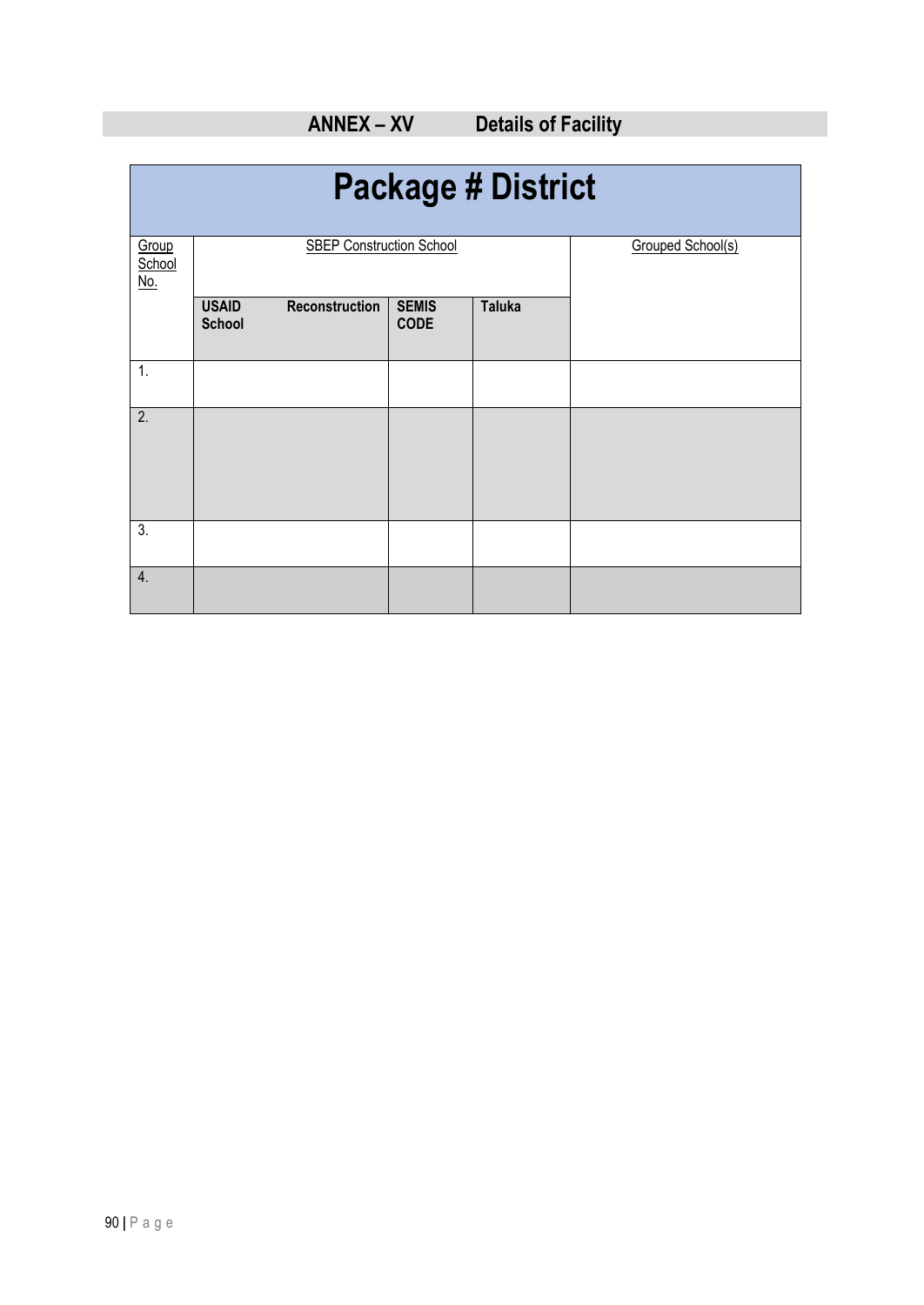# **ANNEX –XVI Technical Proposal of the Operator**

[Technical proposal submitted by the Operator at the time of submission of bids for school operations and management to be a part of the Concession Agreement]